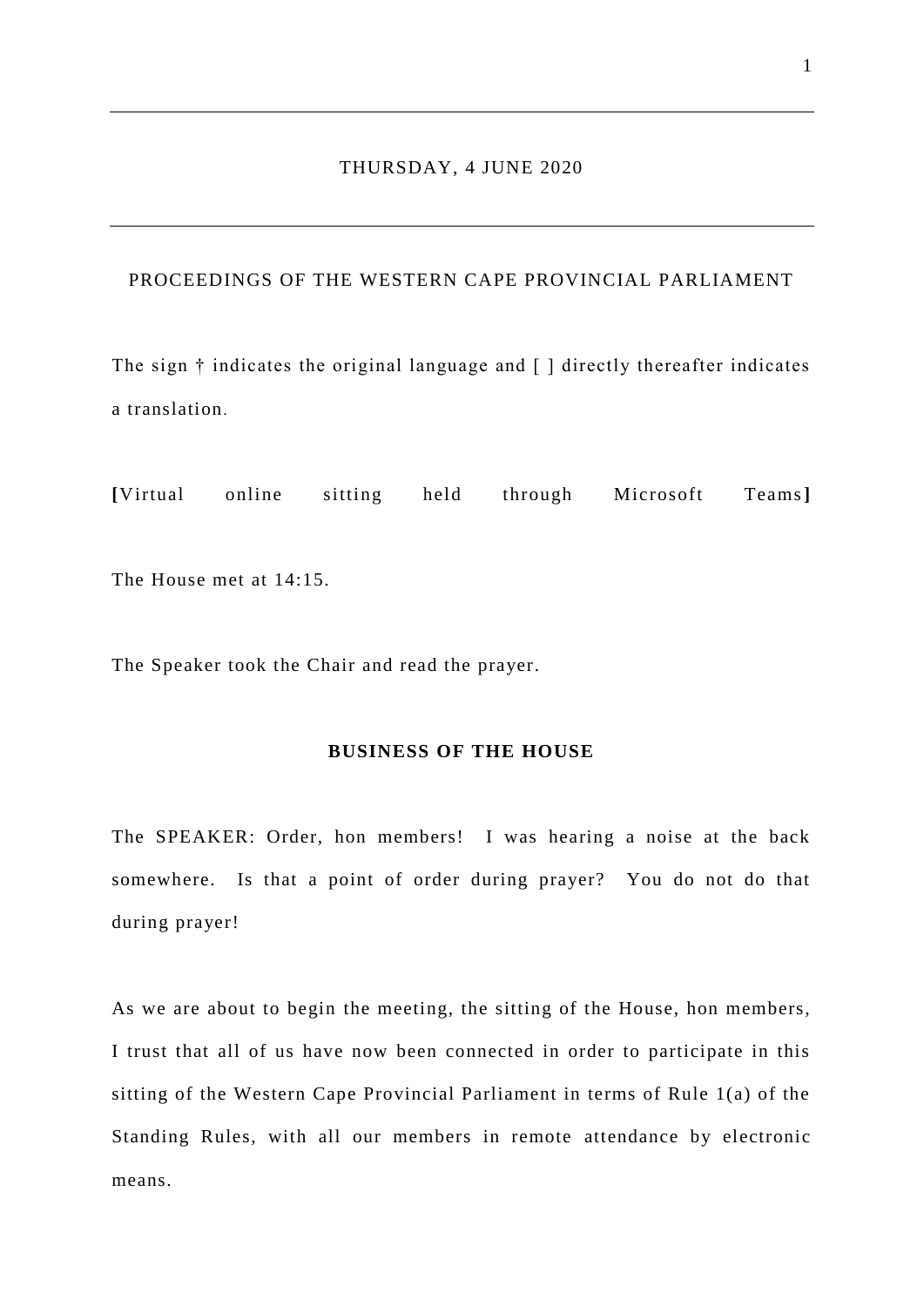The WCPP remains fully operational and we have done so since before lockdown, until to date we have never stopped, and our committees have also been functioning and this has been done to ensure that we play our oversight role in an effective, efficient and transparent manner. Our sitting today will be conducted in terms of Standing Rules and directives issued by me on 17 April 2020.

Hon members, please allow me to highlight some of the important directives in this regard:

- The Secretary and his administration will ensure dedicated technical support at all times during the sitting. We will make sure that we are all connected, as best as possible, in order to participate in this democratic process.
- The quorum requirements for sittings of the House are as provided for in the Constitution and the Standing Rules.
- Unless there is an indication of unanimous concurrence, voting will take place by members present and entitled to vote, to cast their votes by clearly identifying themselves to the Presiding Officer, verbally expressing their vote.
- Hon members who are present will have all the privileges and immunities imparted by the law.
- I also wish to say to the House that the hon members who are considered to be out of order by the Presiding Officer, their microphones will be muted and the members will be called to order, and that is the last thing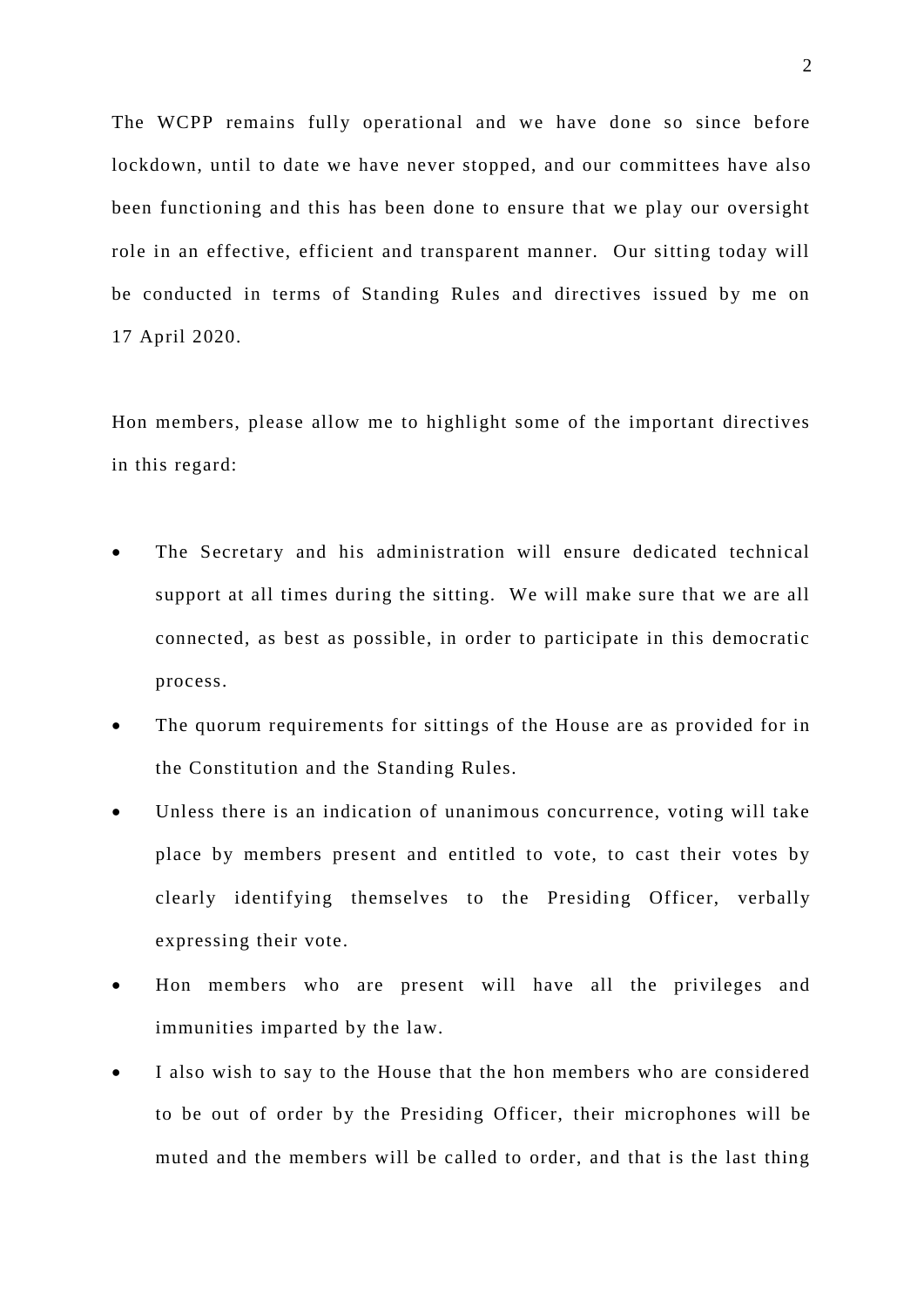we want to do, but if you force us to do so in terms of these directives which were approved by the House, that is what the Presiding Officer will do.

 I also need to say to the hon members that the attendance of members will be recorded by the Serjeant-at-Arms, as we have done in many other sittings before this one.

In instances where these directives do not cover a particular eventuality, the Standing Rules must apply. In instances where the Rules cannot be applied, the ruling by the Presiding Officer is final.

Hon members, all microphones have now been muted. You are requested to only unmute your microphone when you need to raise a point of order in terms of these Standing Rules. You should then first state your name and surname in order for the Presiding Officer to recognise you. When you speak, please ensure that your microphone is unmuted and when you are done speaking please mute your microphone again so that the next hon member is unhindered during the address to the House.

Hon members, in this sitting the media has also been granted access and this is done in order to ensure that we work with the Fourth Estate, as we ha ve always done when we are here in the building, in the Chamber here in Parliament, but I also need to impress upon the members of the press, please do not press your microphone. Do not activate your microphone. Do not activate your camera. Observe the sitting, as you would otherwise do, when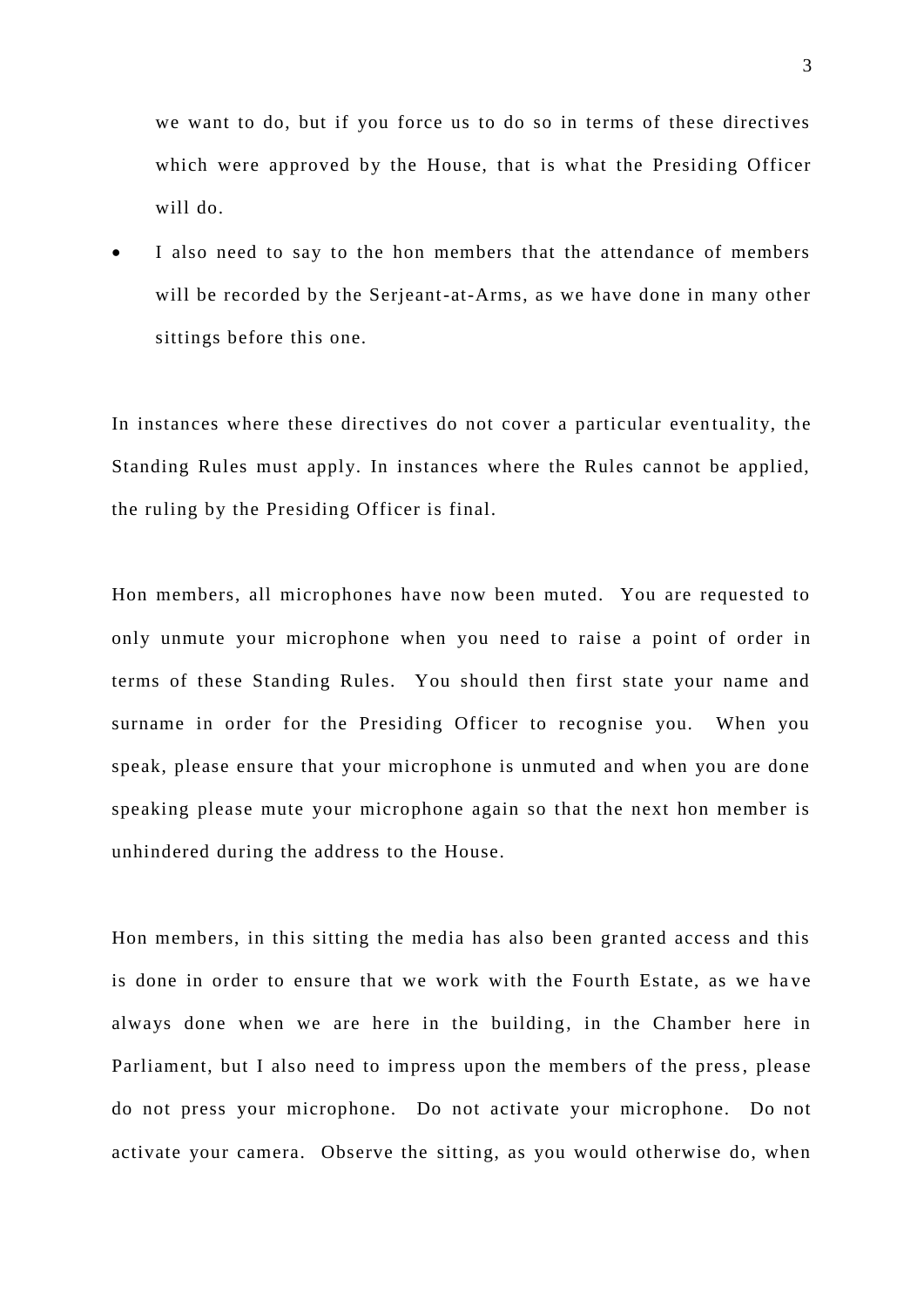you are a visitor or a guest here in the House. If you activate these in any way that will then be your disqualification to the meeting.

For the purpose of this sitting via Microsoft Teams, I am requesting that hon members be sensitive to the language needs of other hon members, since there is no interpretation services, and I must say that since we started off with the virtual sittings we have really done pretty well, and I am comfortable that hon members have been tolerant and under extremely difficult times in some cases, but thank you for your support and cooperation in this regard.

The Secretary and the ICT component have been looking at various means to look at how we can intervene in the issue of translation for us to be able to use the interpretation services, and we have not succeeded up to now. Hon members, as ruled by the Presiding Officer in the sitting of the House on 23 April 2020 also via this same platform of Microsoft Teams, no interjections shall be permitted during the debate. In this regard I also wish to draw the attention of the hon members to Rule 40 of our Standing Rules.

Hon members, I just want to request that as you see the pane, the control pane that you have before you, if you want to ask a question, if you want to raise a point of order, you do so by activating your microphone and once you have been recognised by the Presiding Officer you just need to press that hand.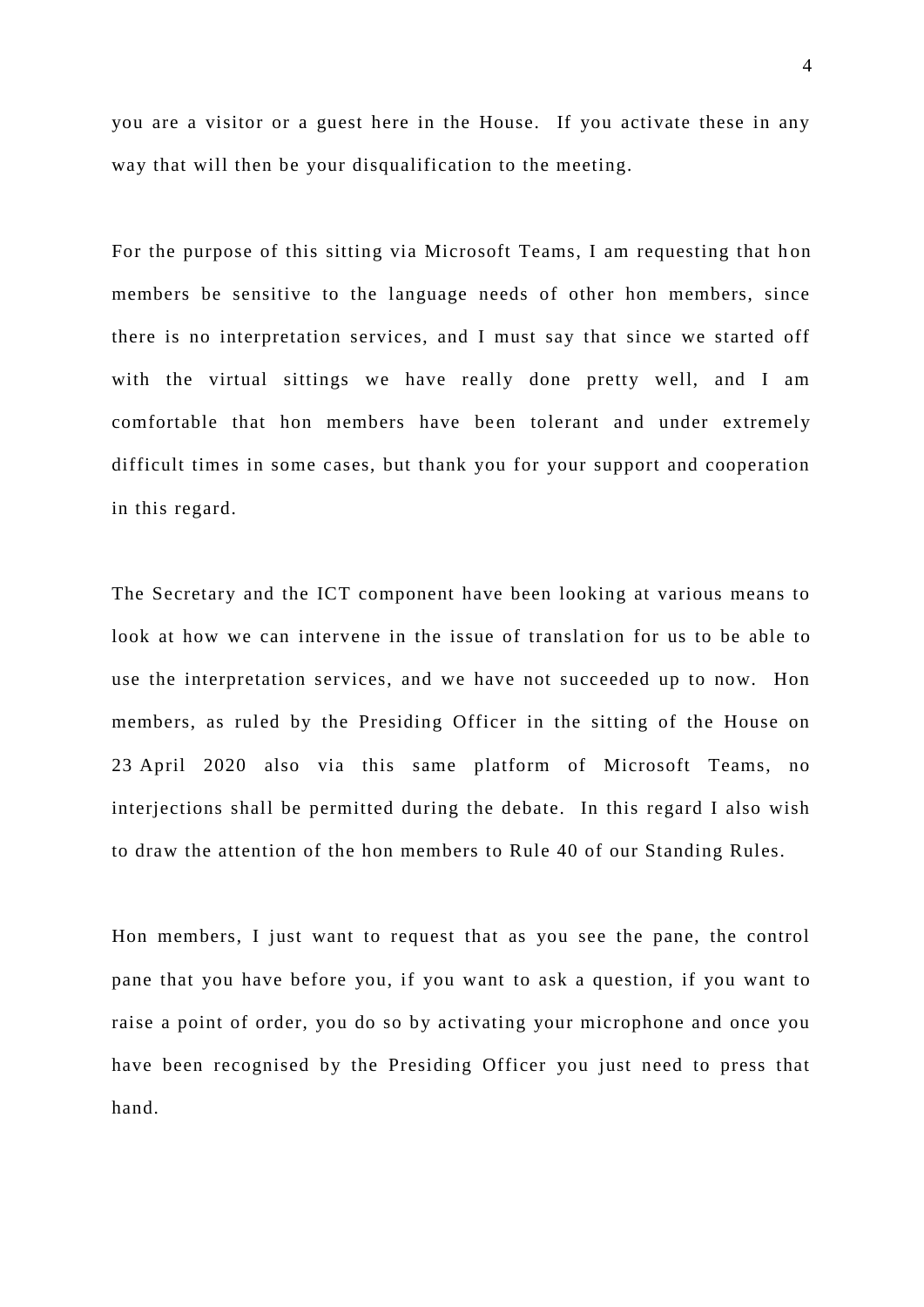There is a hand like this, you tick there, or you put a message in the chat room, but I know that the members who are using a mobile device like this one are unable to have that opportunity to raise your hand, but you will be able to do so by just sending a message on the chat room. I hope that is acceptable to the hon members. That is what we have been doing since we started off.

At this point I wish to request the Deputy Speaker to take the seat, and I will withdraw until she is done. Hon Deputy Speaker?

The DEPUTY SPEAKER: Can you hear me? Can you hear me clearly?

The SPEAKER: Yes, hon Deputy Speaker, we can hear you.

The DEPUTY SPEAKER: Thank you very much, hon Speaker. Hon members, I am going to deliver a ruling on the use of the word "hypocrite" during the debate on 21 May 2020; the hon the Minister of Local Government, Environmental Affairs and Development Planning used the word "hypocrite" after which a point of order was raised by the hon member Nkondlo, questioning whether the use of the word was permitted when in relation to a member. I responded that I did not think the word "hypocrite" was a derogatory word and that I was not going to stifle free speech in the House.

Later on during the same debate a member in an interjection said: "The Speaker was a hypocrite," upon which the Deputy Chief Whip of the DA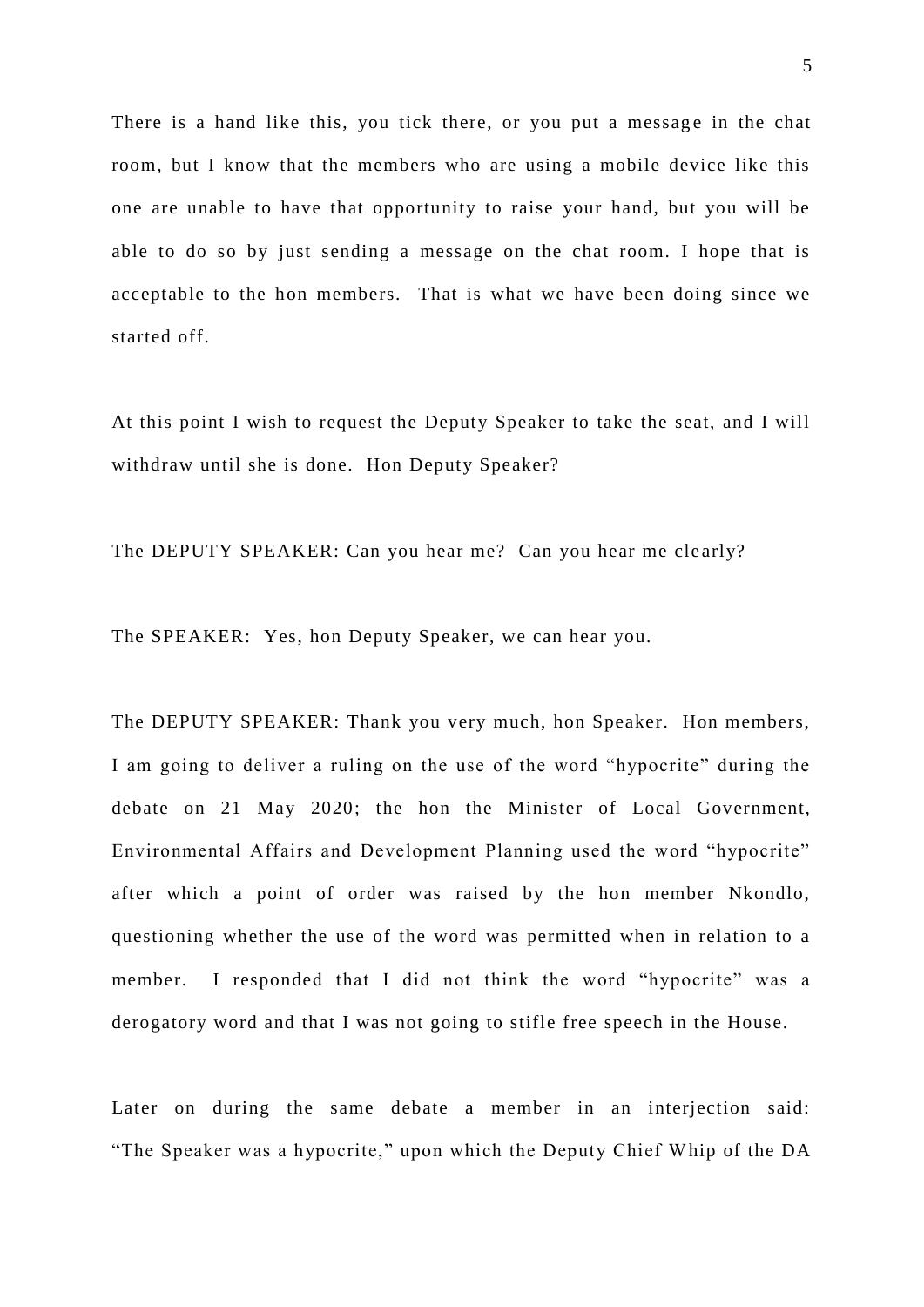on a point of order drew the Chair's attention to the Ruling 62 stating that no member may reflect on the honour and competence of the holder of an office, whose removal from such office is dependent on a decision of the House, except on a substantive motion.

Clearly the Deputy Chief Whip of the DA was of the view that calling a speaker a hypocrite was a derogatory and negative reflection on the honour or competence of the individual. When members speak in the House it is important to preserve the character of parliamentary debate especially in terms of how they refer to other members. All hon members are hon members of this House.

Words that may be tolerated by the Chair when used in other circumstances may be required to be withdrawn when used in relation to hon members. The context in which the words are used must also be taken into account when determining if an expression is unparliamentary or not.

I have had a look at some of the definitions of "hypocrite" and it is generally indicated as someone who pretends to have qualities, beliefs or feelings that they do not really have, who acts in contradiction of his or her stated beliefs.

Although members enjoy freedom of the House, that freedom is curtailed by Parliament's own Rules so that the decorum of the House is upheld at all times.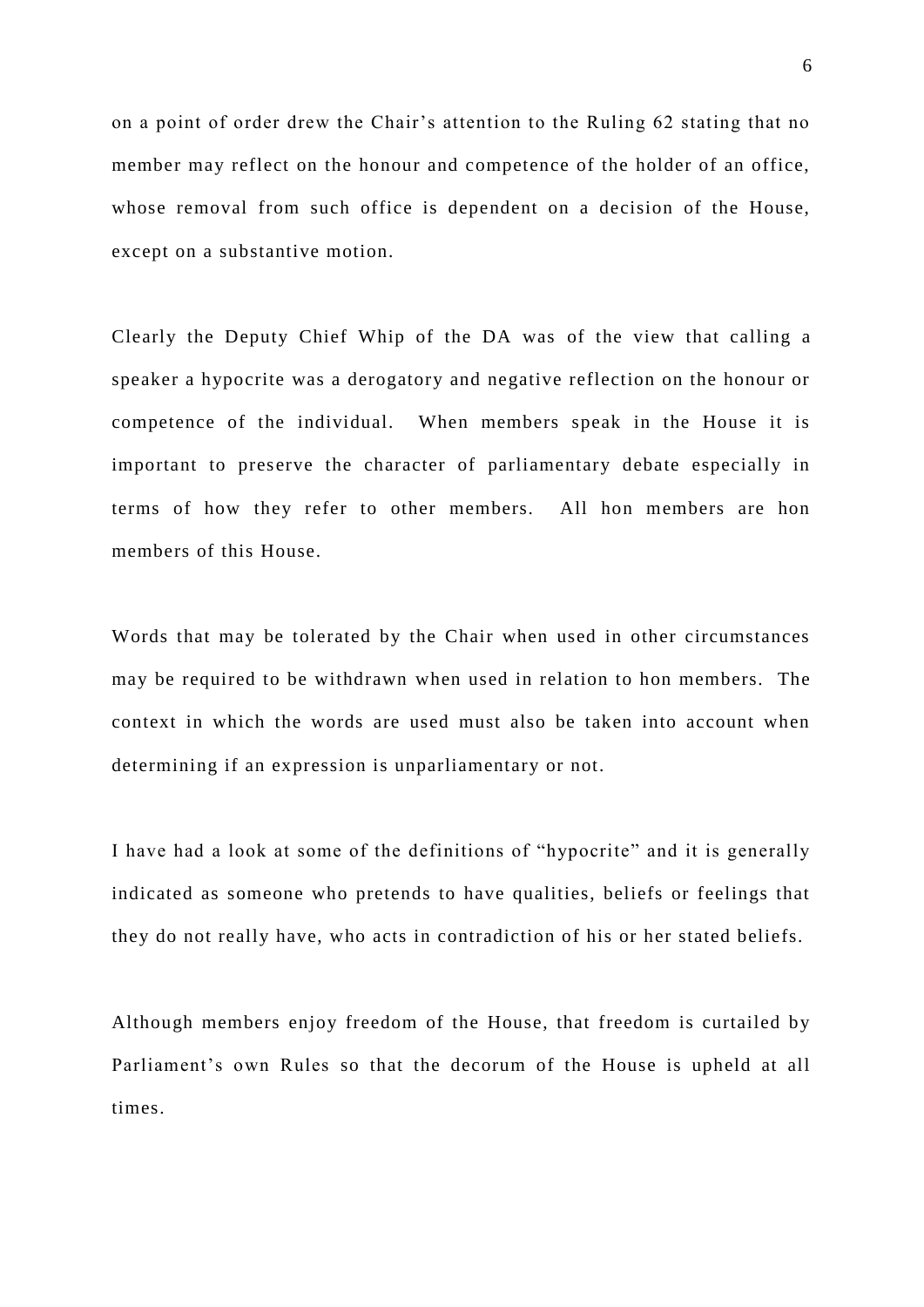Given the above and after consultation with the Speaker and the staff I wish to rule the word "hypocrite" unparliamentary as it speaks directly to the person.

However, I wish to state that the use of the word "hypocritical" be allowed without hindrance to protect the freedom of speech of members in this House as it speaks to action and not the person directly.

Given my previous stance and ruling on the matter, I am not going to ask members who used the term on 21 May to withdraw, but I will do so in future if members persist in using the term "hypocrite" in relation to other members or Presiding Officers. That concludes my ruling on this matter.

I wish to make a ruling on the criticism of holders of office with regard to myself as Deputy Speaker in the last sitting.

On Thursday 28 May 2020, the hon, the Leader of the Official Opposition gave notice of motion as follows:

"That the House appoints an *ad-hoc* committee consisting of a representative of each political party represented in this House, and chaired by the Speaker of this House, to investigate the very serious allegations against the Deputy Speaker of the Western Cape Legislature, who is alleged to have informed a labour inspector that he cannot enter premises because there is a great possibility that the labour inspector carries the Coronavirus. In the light of this allegation, I further move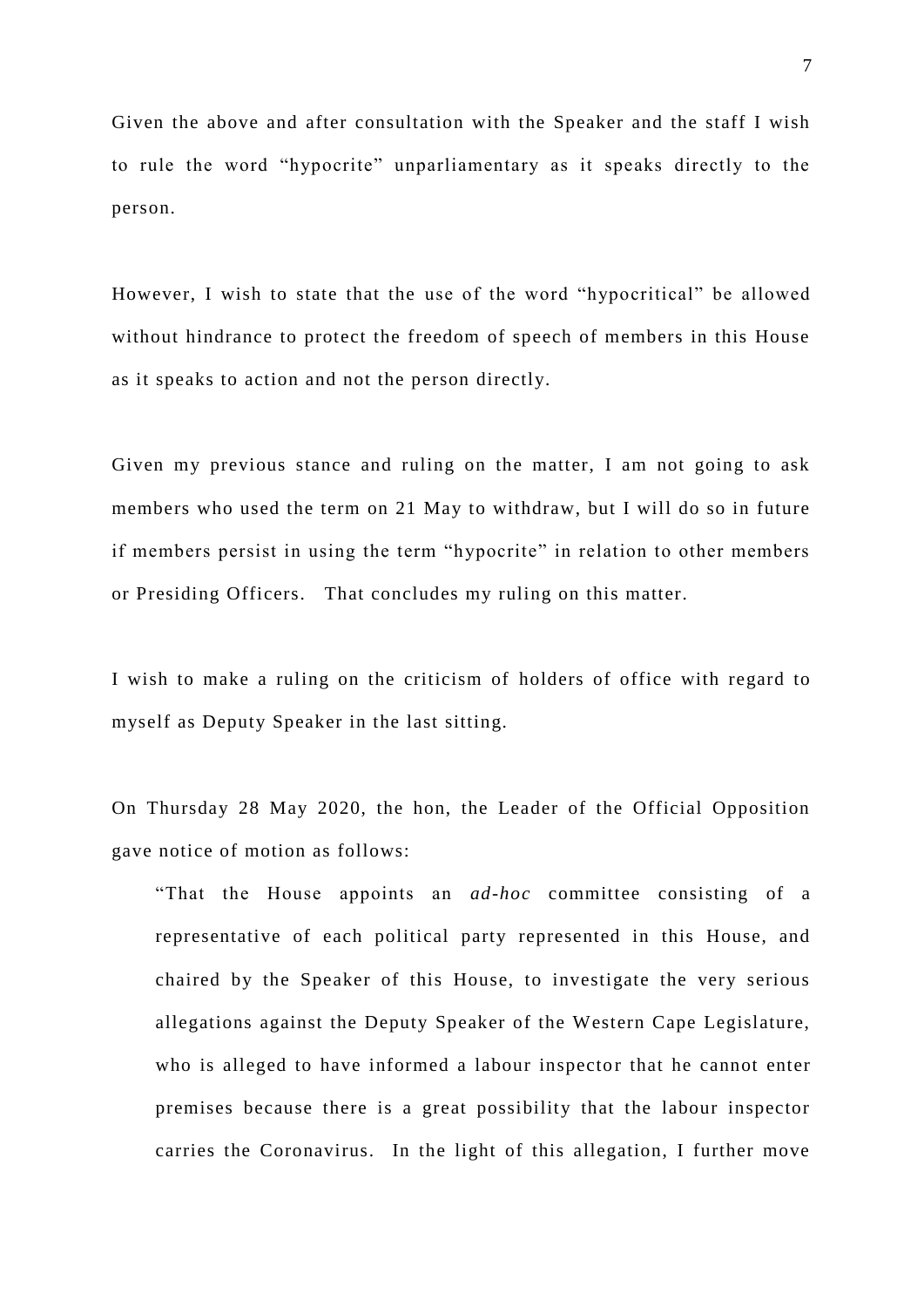with notice that the Deputy Speaker of the Provincial Legislature of the WCPP is suspended with immediate effect and that the Speaker takes the necessary measures to set up the *ad-hoc* committee."

Immediately after notice was given, the Deputy Chief Whip of the DA rose on a point of order and intimated that a reflection on a holder of office that is dependent on the removal by a decision of the House, that a substantive motion must be submitted. The Deputy Chief Whip furthermore asked me that the motion without notice not be tabled and adopted and accepted by the House.

On a further point of order the hon the Leader of the Opposition said:

"I do not think it is correct that in terms of the motion with notice that I have moved, which reflects on the office of the Deputy Speaker, that as the Deputy Speaker you should rule on this matter. I therefore request you to recuse yourself and allow the Speaker to deal with on how this particular matter is going to be handled."

Furthermore, the Minister of Community Safety on a point of order pointed out:

"...that it was very clear, if hon Dugmore has any issue, he must come with a substantive motion and that the motion be placed before the House, so that we can make... You do not go anywhere. You sit there and you just reject his motion."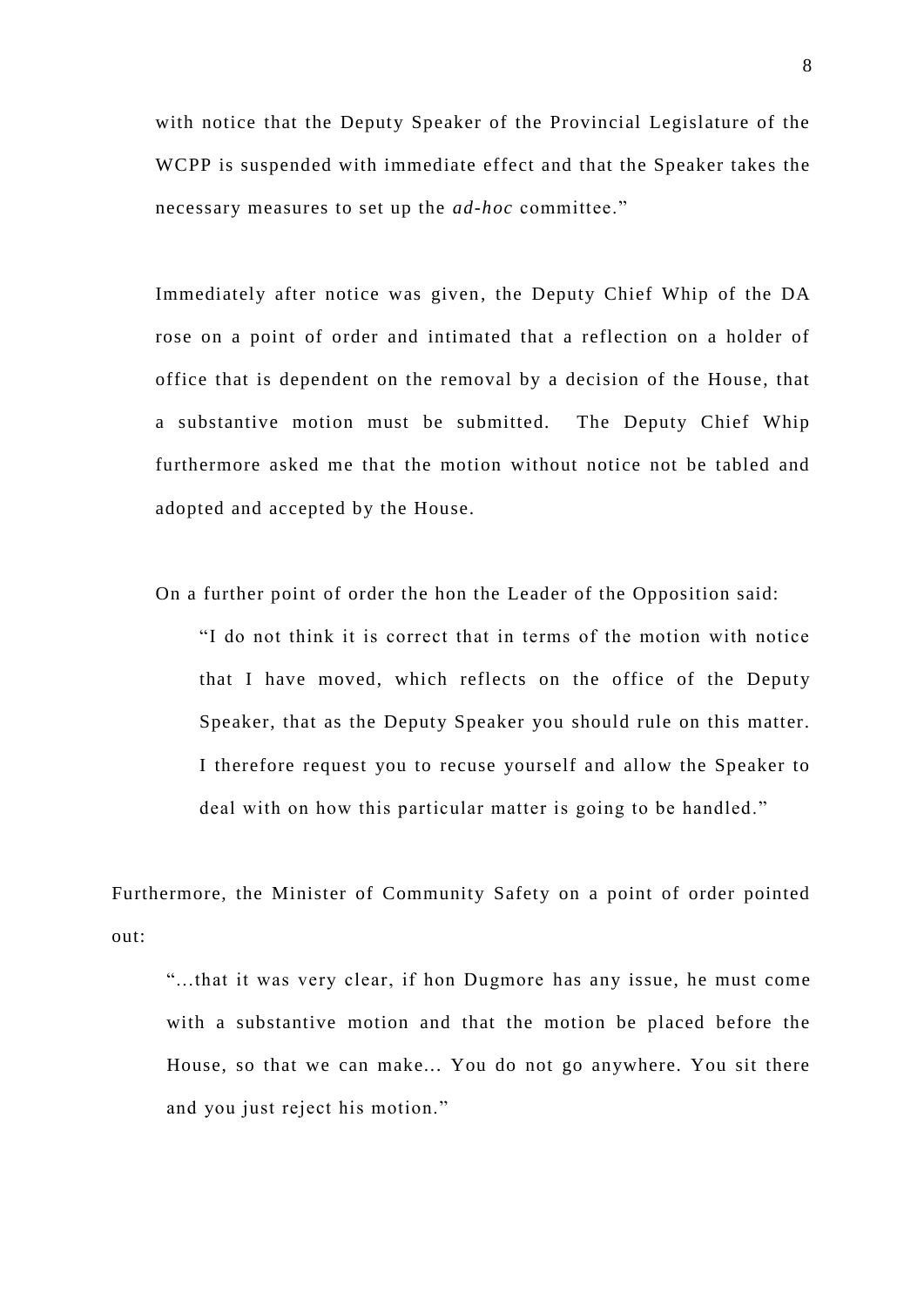I then stated that this was clearly a violation of the Rule and therefore this motion would not be tabled.

After numerous further points of order by various members I reiterated my stance on the matter and indicated that the ruling stands. For the record, various other points of order were raised by hon members, not material to the matter under consideration.

The crux of the matter and the reason for me addressing the House today is to consider and rule whether the honourable, the Leader of the Opposition actually used the correct procedure to bring an allegation of wrongdoing by a Presiding Officer to the attention of the House.

In terms of Rule 62, no member may reflect on the honour and competence of the holder of an office, whose removal from such office is dependent on a decision of the House except on a substantive motion. The question then arises, what constitutes a substantive motion? The Erskine May, the most authoritative and influential work on parliamentary procedure, defines a substantive motion as "a self-contained proposal submitted for the approval of the House and drafted in such a way as to be capable of expressing a decision of the House, whether as a resolution or as an order. In general, substantive motions require notice before they can be moved, while other motions do not."

The National Assembly Guide to Procedure defines a substantive motion as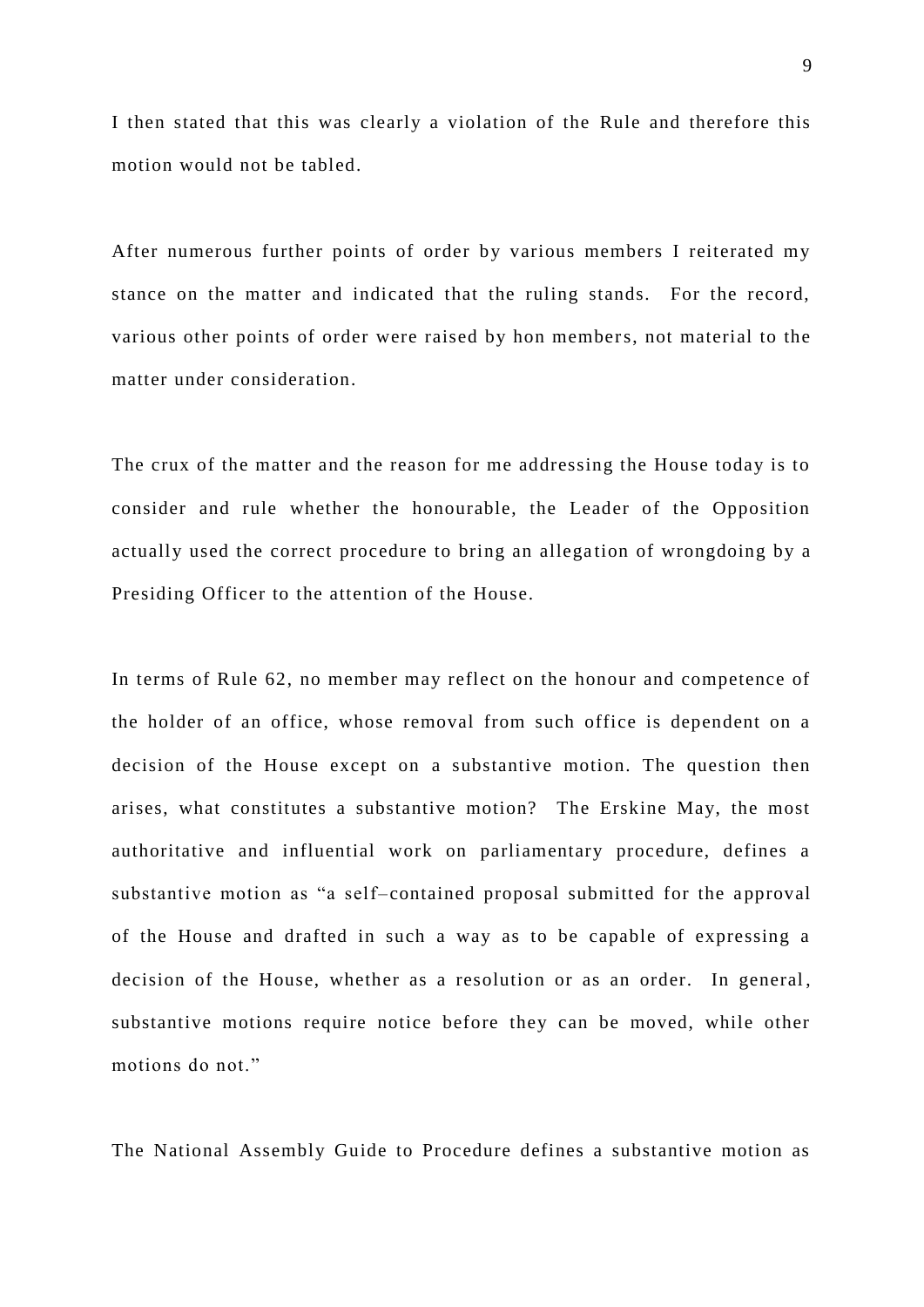"an independent self-contained proposal concerning a concrete item of business."

In terms of our own Rules a substantive motion is defined as "a proposal for separate consideration by the House, including an allegation against a member or against the holder of office in accordance with Rule 62.1 of the Standing Rules."

I have reflected and consulted on the matter and wish to inform the House that the notice of motion as given by the hon Dugmore complies in respect with the requirements of Rule 62.1, and I therefore rule the notice of motion as procedurally admissible and I have instructed the administration to publish the notice of motion on the Order Paper. This particular notice of motion will be treated as all other notices and could be programmed for consideration by the House by the Programming Authority. I here so move.

The SPEAKER: Thank you, hon Deputy Speaker. Hon members... [Interjection.]

The LEADER OF THE OFFICIAL OPPOSITION: Speaker... [Interjection.]

The SPEAKER: Order! Hon member Dugmore, I recognise you.

The LEADER OF THE OFFICIAL OPPOSITION: Thank you very much, hon Speaker and thank you also to the Deputy Speaker for that ruling. I would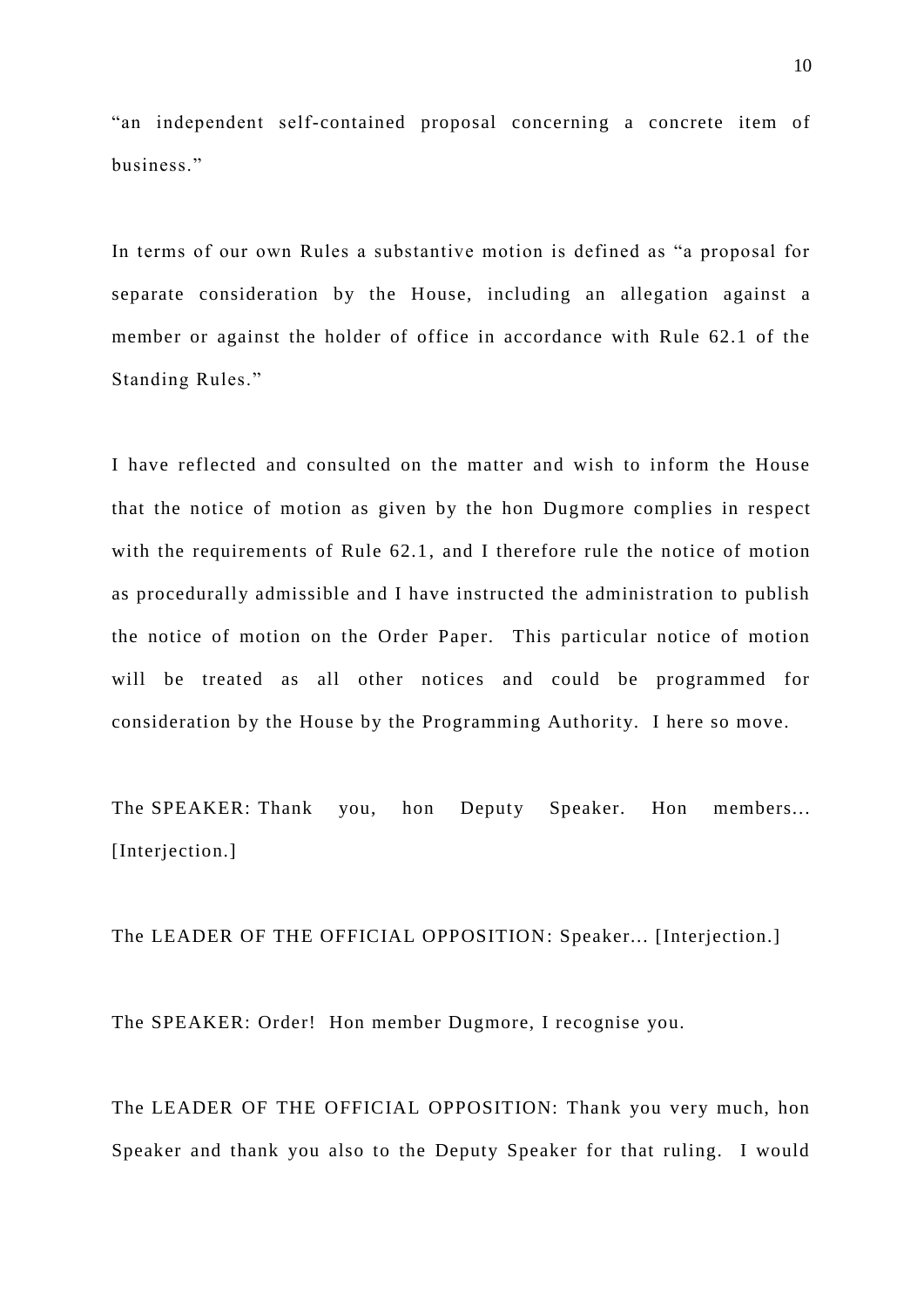just like to enquire, hon Speaker, you know, I have prepared a "substantive motion", in inverted commas, as I understood the Deputy Speaker was requiring then.

Would this mean that I no longer need to move that substantive motion or could I still move a motion later on in today's proceedings?

The SPEAKER: Thank you honourable, the Leader of the Opposition. In terms of the Rules, the ruling that the Deputy Speaker has just made now defeats any need for a similar motion being tabled on the same sitting, especially when it is on the Order Paper, so that then suggests that you will not be able to table the same motion today.

The LEADER OF THE OFFICIAL OPPOSITION: Thank you, hon Speaker.

The SPEAKER: You are most welcome, hon the Leader of the Opposition. Hon members, now that brings us to the next ruling which I am about to table.

Hon members, during the debate on 28 May 2020, the hon the Leader of the Opposition in his member statement referred to the Deputy Speaker of the House, and I quote:

"...as having allegedly blocked a labour inspector from visiting a Maitland factory."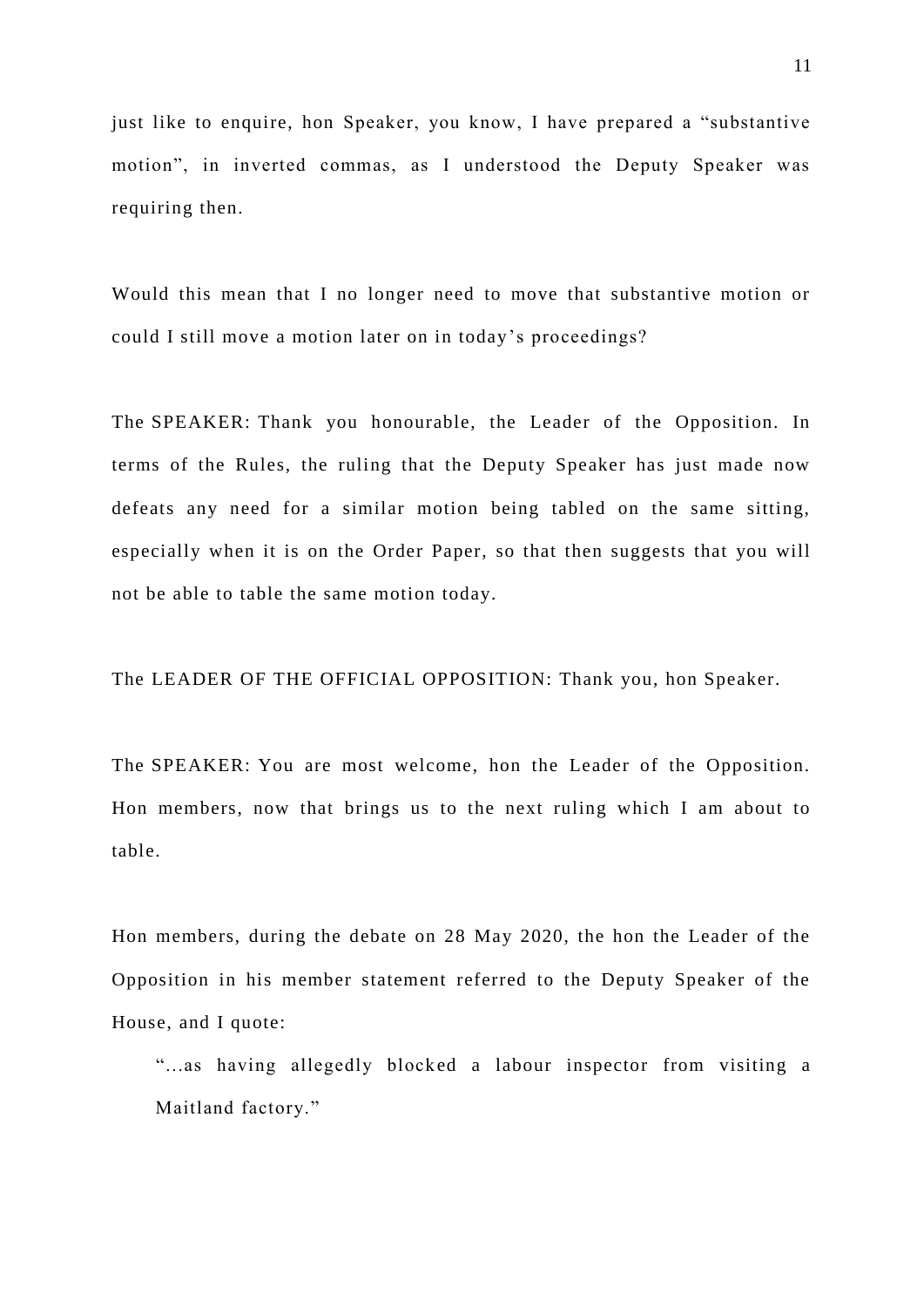The hon Deputy Chief Whip of the DA, on a point of order in terms of Rule 59(1), asserted that the Leader of the Official Opposition was reflecting on the integrity and dignity of a member of the House as well as imputing improper motives, read in conjunction with Rule 62(1) under the reflection of a holder of office, and asked me to rule on this matter. I responded that I would revert to Hansard and make a determination later and requested the hon member Dugmore to proceed, since the time allotted for members' statements was only two minutes per member.

The hon, the Chief Whip of the Majority Party echoed the sentiments of the Deputy Chief Whip in a further point of order, and asked me to not allow the Leader of the Opposition to continue referring to the same matter. Hon members, I indicated to the hon Dugmore that his time had expired, and that I would rule on the matter at the next sitting, which is now here.

During the same sitting the hon Dugmore gave notice of a motion on the allegation against the Deputy Speaker and indicated that he intended moving for an appointment of an *ad-hoc* committee to investigate the allegations against the Deputy Speaker.

Hon members, the hon the Leader of the Opposition was out of order to raise the issue involving the Deputy Speaker during the opportunity for members' statements but ultimately used the correct procedure as required by Rule 63 of the Standing Rules in this regard. Hon members, I now request the hon Dugmore to withdraw all references to the Deputy Speaker made during his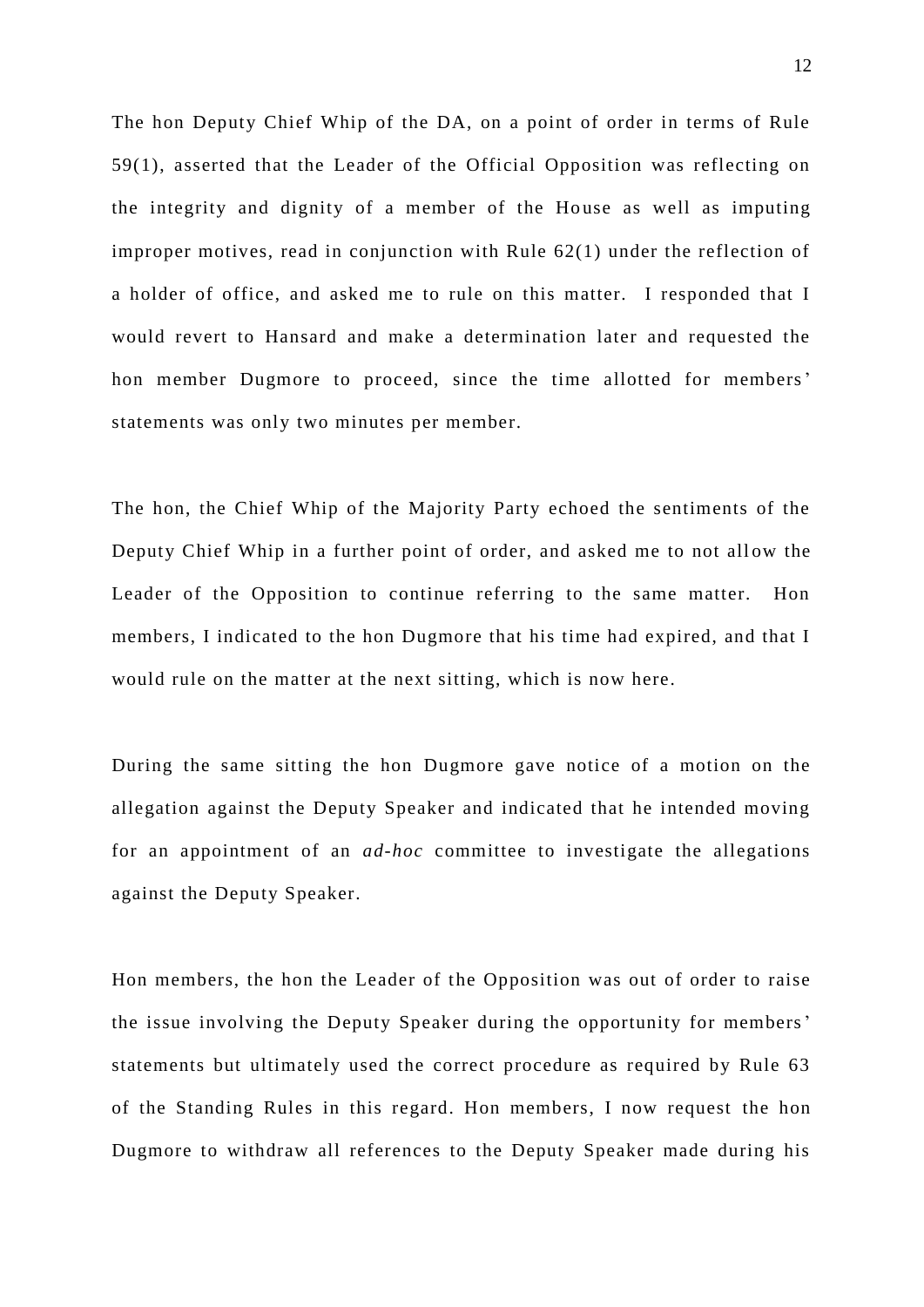member statement on this matter. Hon Dugmore, if you were inside the House, I would ask you to rise and withdraw this member statement in the manner in which I have read.

The LEADER OF THE OFFICIAL OPPOSITION: Thank you very much for your ruling, hon Speaker. Hon Speaker, as you are well aware, having referred to the statement that I made, I specifically used the words "allegedly" and in my interpretation that clearly indic ates that there would need to be an investigation.

However, in terms of your Ruling it is clear that even the fact that I had raised the issue as an allegation, that it could be interpreted as casting an aspersion so in that context, given your ruling, I therefore withdraw the statement made at last week's session. Thank you, hon Speaker.

The SPEAKER: Thank you, hon, the Leader of the Opposition. Hon members, I am now done with this ruling and the hon member has just withdrawn his member statement. Thank you very much, hon members. At this point I recognise the hon Chief Whip.

#### (Motion)

The CHIEF WHIP (DA): Thank you hon Speaker. I move without notice:

That, notwithstanding the provisions of Rule 20(1), precedence be given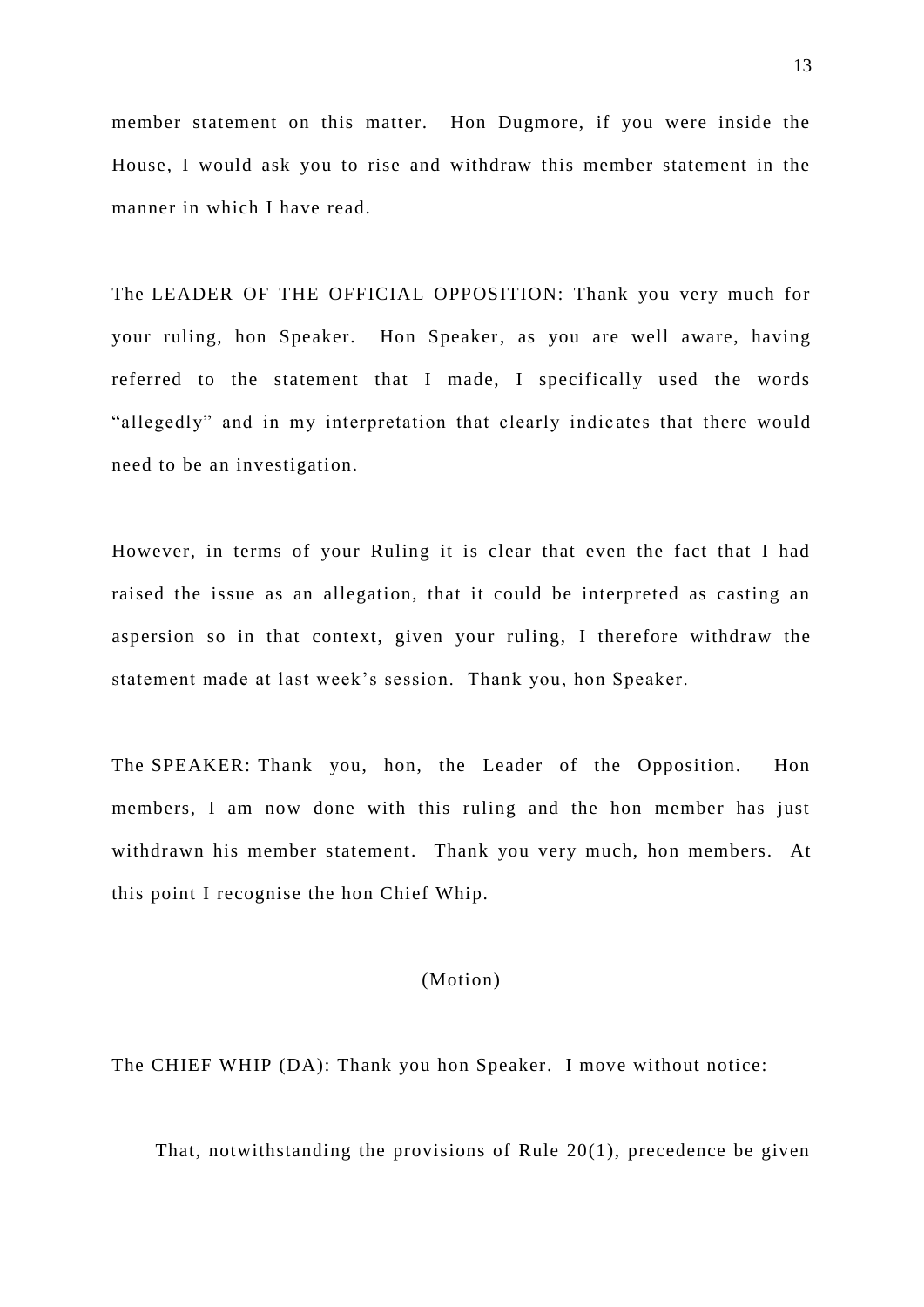to the Order of the Day.

The SPEAKER: Thank you, hon Chief Whip. Hon members, are there any objections to the motion? No objections? Agreed to.

Hon members, we now move to the Subject for Discussion in the name of the hon member Mackenzie as printed in the Order Paper. I recognise the hon member Mackenzie.

#### **SUBJECT FOR DISCUSSION**

# (The importance of preserving life whilst at the same time preserving livelihoods in the economy.)

Mr R D MACKENZIE: Thank you, hon Speaker. Hon Speaker, when the President announced the commencement of the nationwide lockdown, he was met with great support from citizens, Opposition parties, civil society and several sectors of our economy. The reality, hon Speaker, is that governments across the globe were caught between a rock and a hard place. Despite unpopular decisions, citizens complied with the regulations and took the necessary precautions to help flatten the curve.

Hon Speaker, this cooperation soon dissipated after the lockdown turned into a full-blown humanitarian crisis, characterised by hunger, severe job losses and illicit trade on a mass scale. What South Africa needed at the beginning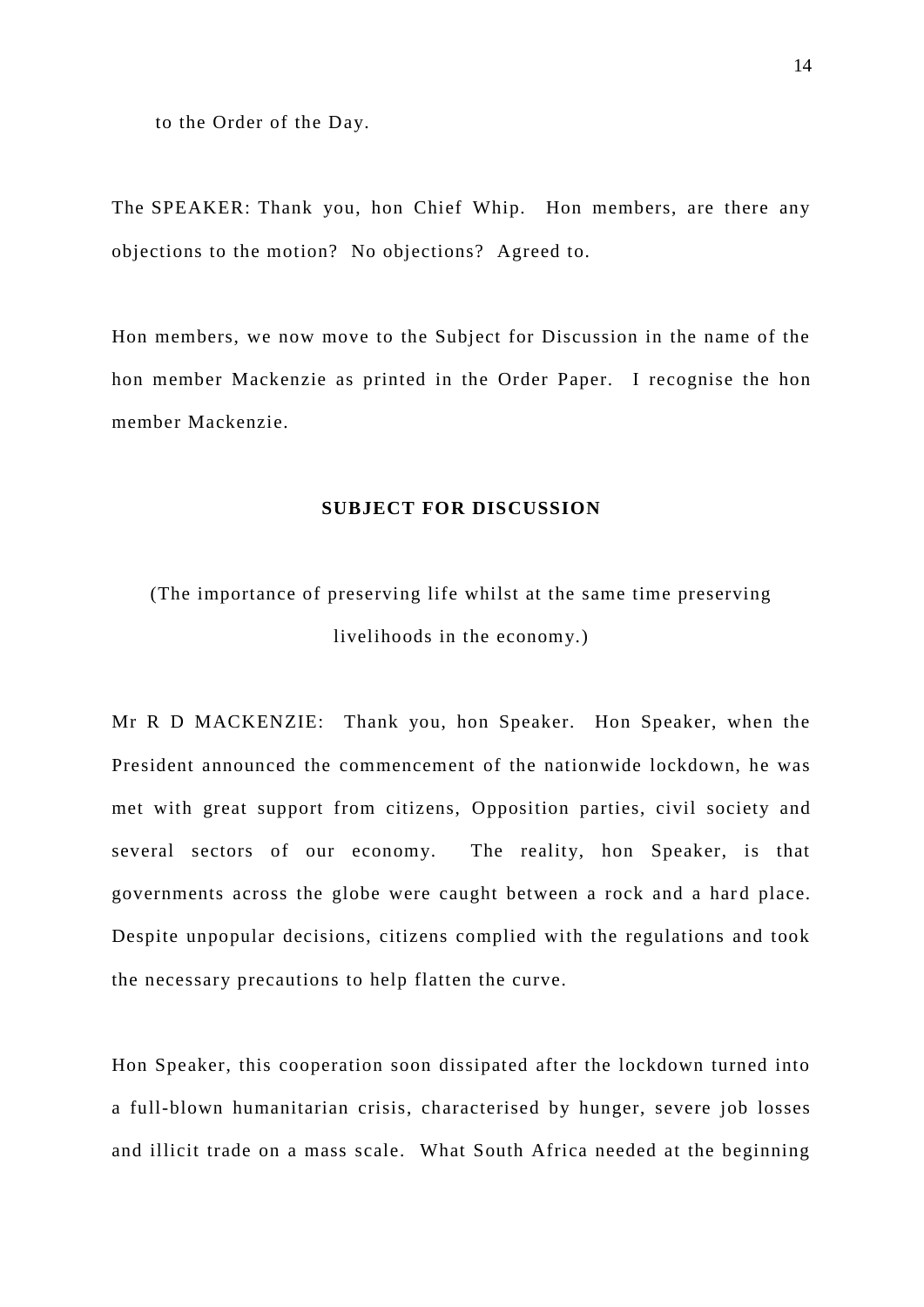was a strategy to balance both the containment of the virus and pending economic collapse, which in fact is equivalent to the threats currently facing South African lives.

It is a false choice to distinguish between the loss of lives and the loss of livelihood, as both are directly and robustly interrelated. Economically productive citizens contribute personal earnings to our national fiscus which get channelled into welfare programmes, hospitals and other public services. If our livelihoods are not preserved our economy will inevitably suffer. Whilst we understand that the lockdown aims to flatten the curve and prepare our health sector for the rise of infections that are yet to come, it is simply unsustainable and tantamount to economic suicide. Hon Speaker, the Western Cape Government has demonstrated its commitment to preserving lives and livelihoods through its whole -of-society approach, support for the health sector and strategies to jumpstart the provincial economy. In addition, Speaker, our Legislature continues to conduct oversight on the work of the Executive, more so than other Provincial Legislatures and National Parliament itself. Mitigation of the impact of COVID-19 demands a comprehensive response from Government based on meticulous communication and trust between itself and members of the public.

Hon Speaker, the DA-led Government has in fact demonstrated this based on empirical evidence to ensure that we preserve both lives and livelihoods in the Western Cape. I thank you.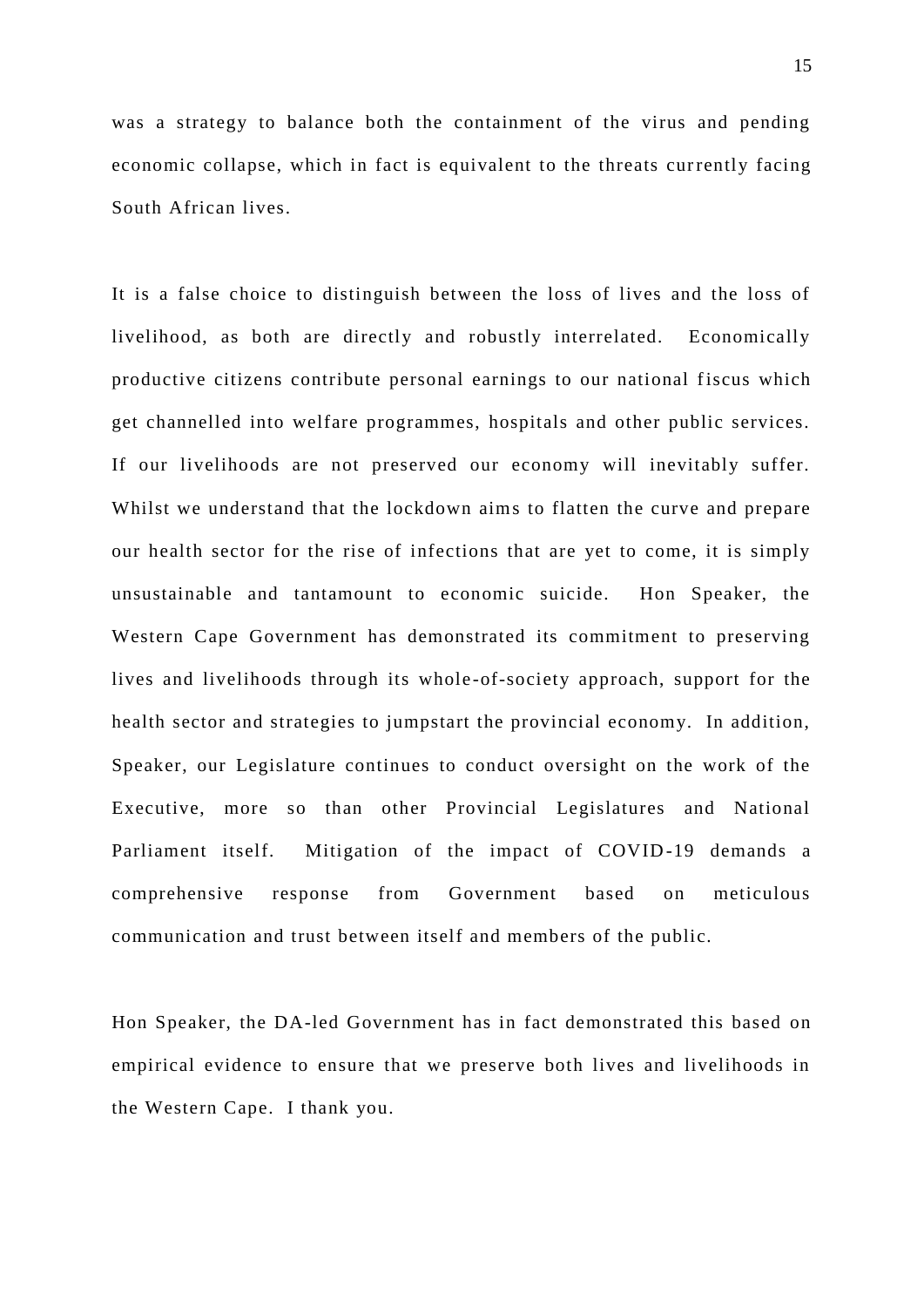The SPEAKER: Thank you. [Interjection.] Thank you, hon member Mackenzie. Order, hon members! Let us practice some restraint. I now recognise hon member Nkondlo.

Before that, hon member Nkondlo, there is a hand from hon member Herron. Hon Herron, is that a point of order?

Mr B N HERRON: Yes please, hon Speaker, on a point of clarity. I thought the Chief Whip had asked that we continue as per the Order of the Day. Are we starting with the Subject for Discussion when the first item on the Order Paper is Interpellations and Questions?

The SPEAKER: The Chief Whip.

The CHIEF WHIP (DA): Thank you, hon Speaker. I move that precedence be given to the debate as the Order of the Day, and as agreed to by the Programming Authority.

The SPEAKER: Thank you, hon Chief Whip. Hon member Herron, I could not read what is before the Chief Whip there, but what I could hear is the preference for the Order of the Day, but I just wanted to make sure that we are on the same page. Are you satisfied, hon member Herron?

Mr B N HERRON: Thank you, hon Speaker.

I guess my query arises because two weeks ago we had a topic for discussion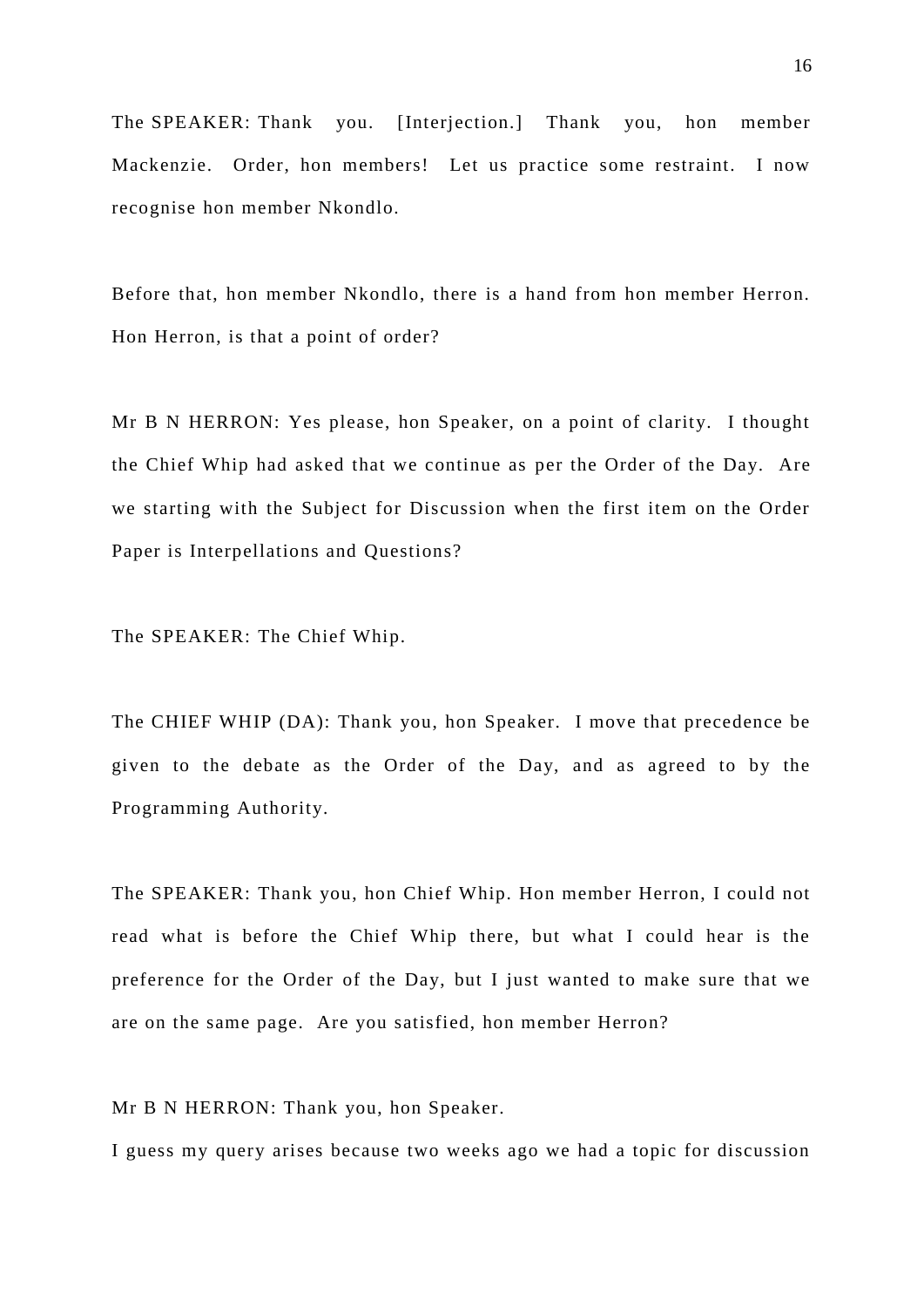and it was the last thing that was debated, so I mean I was not part of the Programming Authority but I wonder why this has been bumped up to the first thing to be debated, when the last time when we had a topic for discussion it was the last thing on the Order of the Day paper.

The SPEAKER: Alright, hon member Herron, we are not going to debate this now. The Programming Authority can deal with these matters. We are in the middle of a debate and therefore we cannot proceed retrospectively. I hope that is in order.

May I request hon member Nkondlo to proceed. Please take your podium.

Ms N D NKONDLO: Thank you, hon Speaker. Am I audible enough?

The SPEAKER: Yes, you are, hon member.

Ms N D NKONDLO: Thank you, hon Speaker. The global outbreak of the COVID-19 pandemic has disrupted lives of communities, livelihoods and businesses worldwide. It has decimated incomes and threatened food security of many people, especially the working class and the rural poor, and centrally it has threatened life. The concept of life is fundamental in human existence as a basis of everything side -by-side with livelihoods. All agree that the right to life remains a basic human right, high up in the list as such protected under civil liberties as sacrosanct.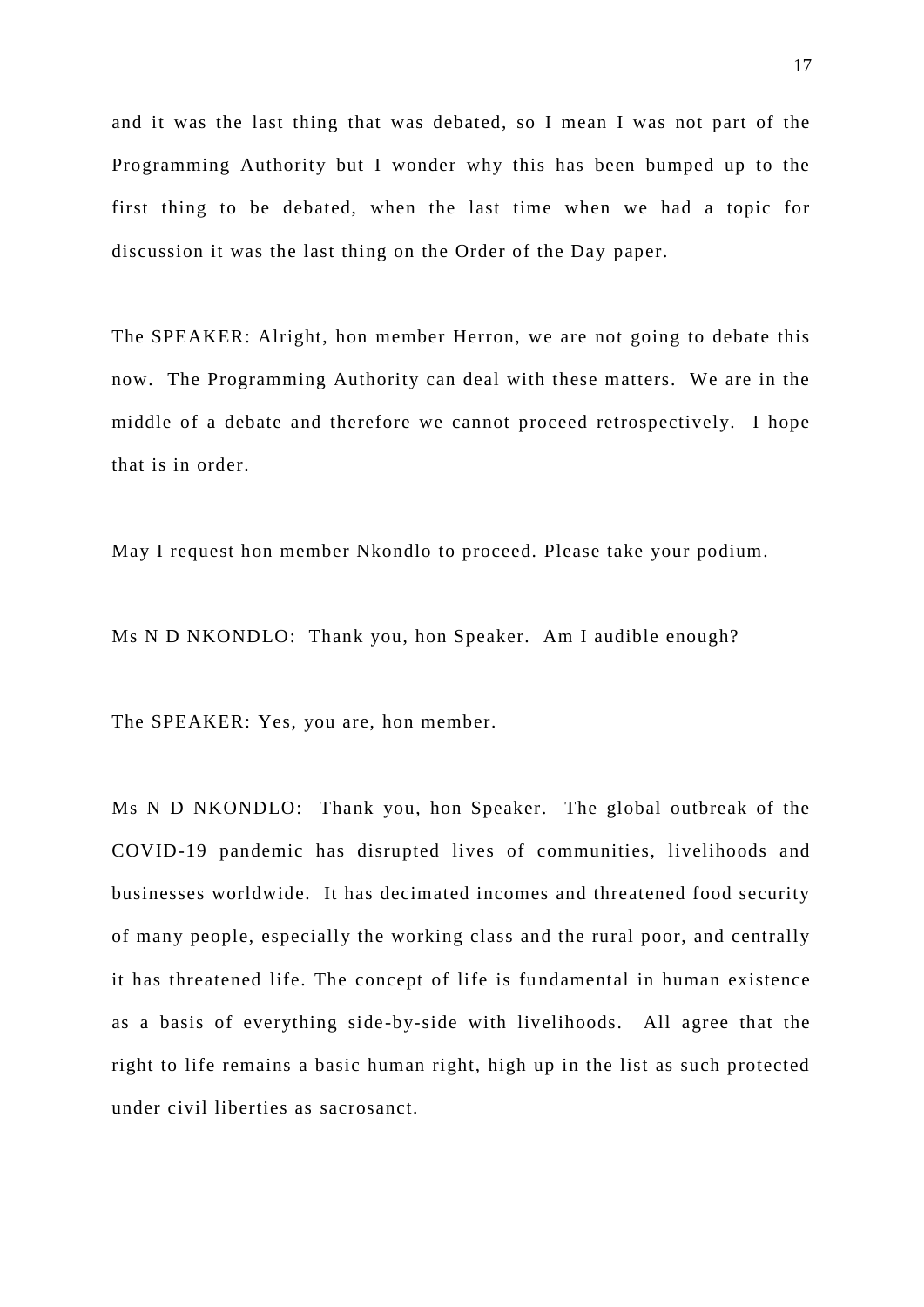How did it happen that we got to a human crisis where this fundamental truth is placed on the spot? What has interfered with this logic?

Is it the path of self-righteousness that humans through a system of brazen capitalist accumulation, promoting profits first against human life and nature; what brought us to this quagmire? Such a system has for decades evolved into a beast that undermines the essence of life and poses an existential crisis to mankind.

Karl Marx in 1856 had this to say:

"There must be something rotten in the very core of a social system which increases its wealth without diminishing its misery."

Already two centuries ago humanity was warned of the human cost of rampant accumulation, as if without ears and no brains to centre man's reasoning, market fundamentalists have lived to deny this truth.

Today, centuries later, we are visited by another human crisis of unprecedented proportions to remind us of the question of fundamental human existence that is life. We shall not hesitate to speak truth to power and tell no lies, and equally, there are no easy victories. As a generation of men and women representatives in this House, enjoined with our citizens in their class outlook, the writing is clearly on the wall.

Articulations and orientations of what either side believes as truth on the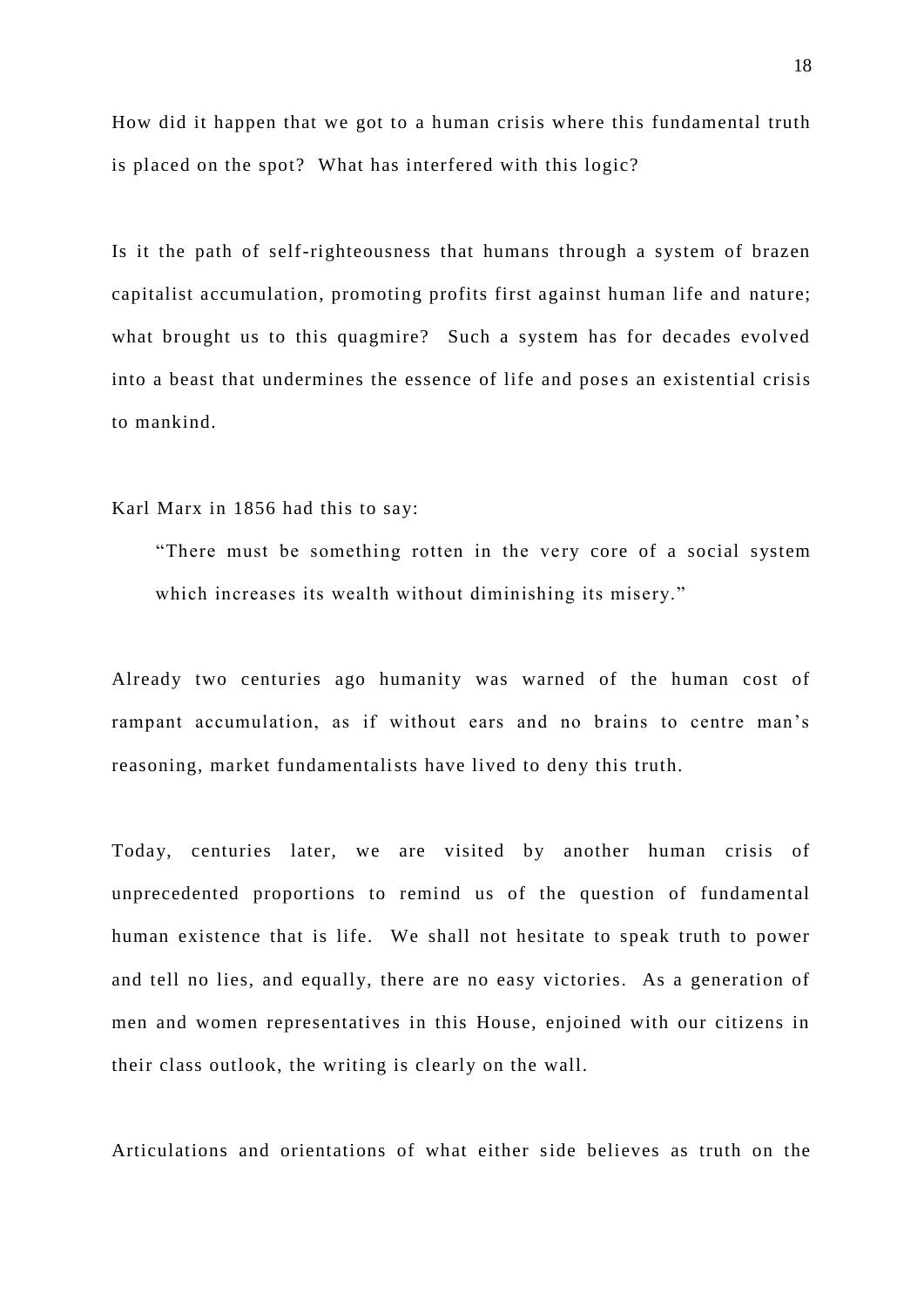question posed today mirror the class disposition either with the ruling elite or to save the economy and live off to feed the market interest of the oppressed class bustling in agony to free themselves from the... [Microphone lost contact]

The SPEAKER: Hon member Nkondlo, we have lost you there. I will wait for you to come back to the House. Will the Table staff please stop the time; just pause the time. If the hon member Nkondlo does not come back in the next few seconds, I will go to the next speaker and we will take her when she comes back to the House. [Pause.]

Alright, hon members, we will proceed. We note that hon member Nkondlo will join us again. These are technical challenges on her part. Let us welcome the hon Minister of Health, Minister Mbombo.

The MINISTER OF HEALTH: Thank you, hon Speaker. I think hon member Nkondlo is back, but anyway, let me proceed, I continue. Thank you, hon member Mackenzie, for the sponsorship of this debate. Indeed, there are no binaries between the economy and health. The health policy will affect the economy and the economic policy will affect health and the livelihoods.

A healthy economy needs healthy people, a healthy workforce and healthy labour force for the production.

The same applies that if the labour force is sick, it means that there will be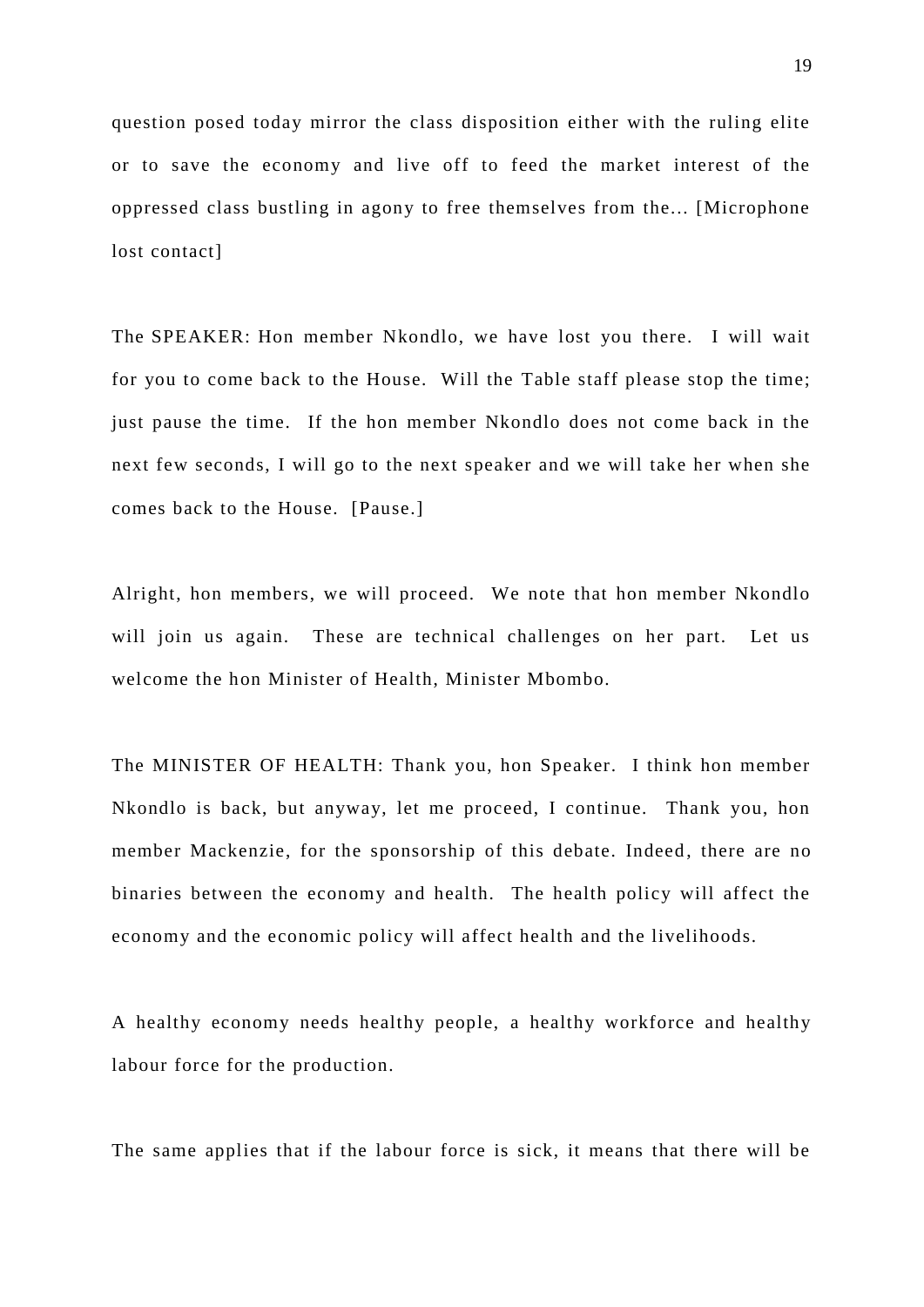less production and it will even affect their livelihoods. Therefore, for us as Health, that is why as part of strengthening the health system you have to strengthen the human resource, which is the people themselves, in building a healthy system.

Hon Speaker, COVID indeed has affected many people. South Africa, there was no way that we could be able not to have a virus. We have seen countries in the whole world with a strong economy with a strong health system, for example the US, the UK, even Asia, China, Singapore, now also parts of Europe, Spain and Italy. Now we have seen it in Latin America, Brazil and all of those, so there was no way that we could be able to run away from it. Similarly, hon Speaker, in these countries that I have mentioned, you will have seen that it starts; it targets one particular area when it ends up being the epicentre. I think for us as South Africa, the mere fact is at this stage it started to affect one province and then as we have heard it is going to go throughout in other provinces. Therefore it provides an opportunity for South Africa to learn and employ all resources so that we could be able to escalate and replicate the interventions when it hits other provinces, hon Speaker.

For us the issue of lockdown or no lockdown , taking into consideration that when the lockdown was introduced it was not to stop the virus because there is no way that you can stop the transmission, but to assist Health in order to be able to get ready, and therefore for us, whether there is lockdown or not, the basic principles of the golden rule of hand -washing, surface hygiene,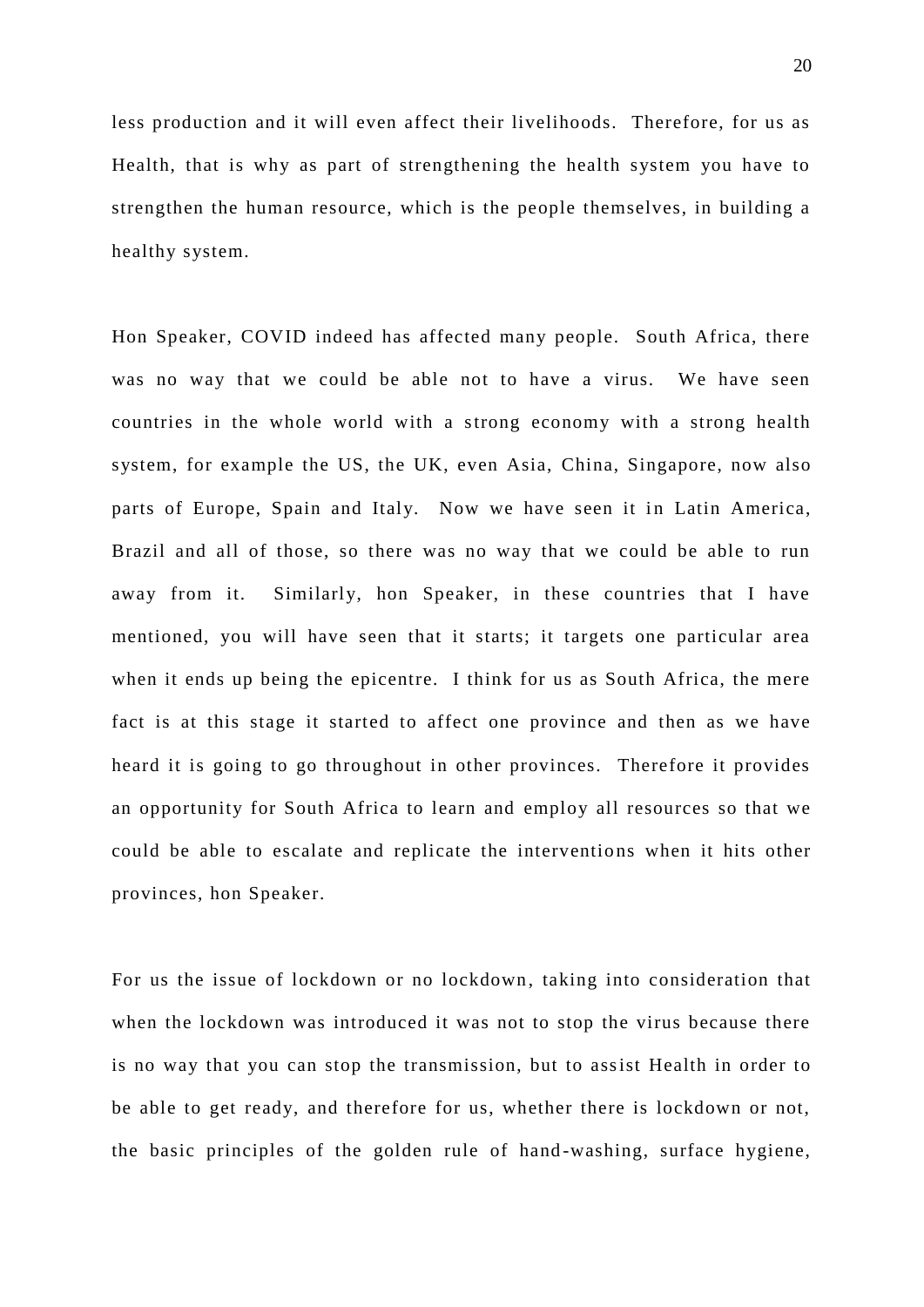wearing your mask, keeping a distance and also staying at home when you are ill, and also the issue of the coughing etiquette and sneezing etiquette, are always crucial.

When it started in the Western Cape through the international community, which was contributing actually to our economy through tourism, because already it seeded through that route, it then went to the clusters, so when we had these clusters, these are the essential workers, these were the contributors to the economy. We are talking about retail, the pharmaceutical industries and the essential services clusters like the health workers and also from the law enforcement, the officers. That is why we said these people, they are not always individuals as workers. They have got homes, they go back to their communities and as the labour force in the economy you will find that in the vulnerable communities. That is why we immediately initiated a hotspot strategy so that we are able to contain the virus.

Come August/September, hon Speaker, we do know, as the evidence we have seen coming also from the National Office, that we will have an exponential growth and a curve. That is why it is important for us to ensure that at the end, even if the virus continues, that people should still be able to remain with their livelihoods. In our strategy we have included the humanit arian support. We have included the provision of the other sectors of the economy and within that space, hon Speaker, in the economic sector, we have provided protocol management where each and every sector could be able to engage with the cluster, not only now that it is Lockdown 3, but even at the lower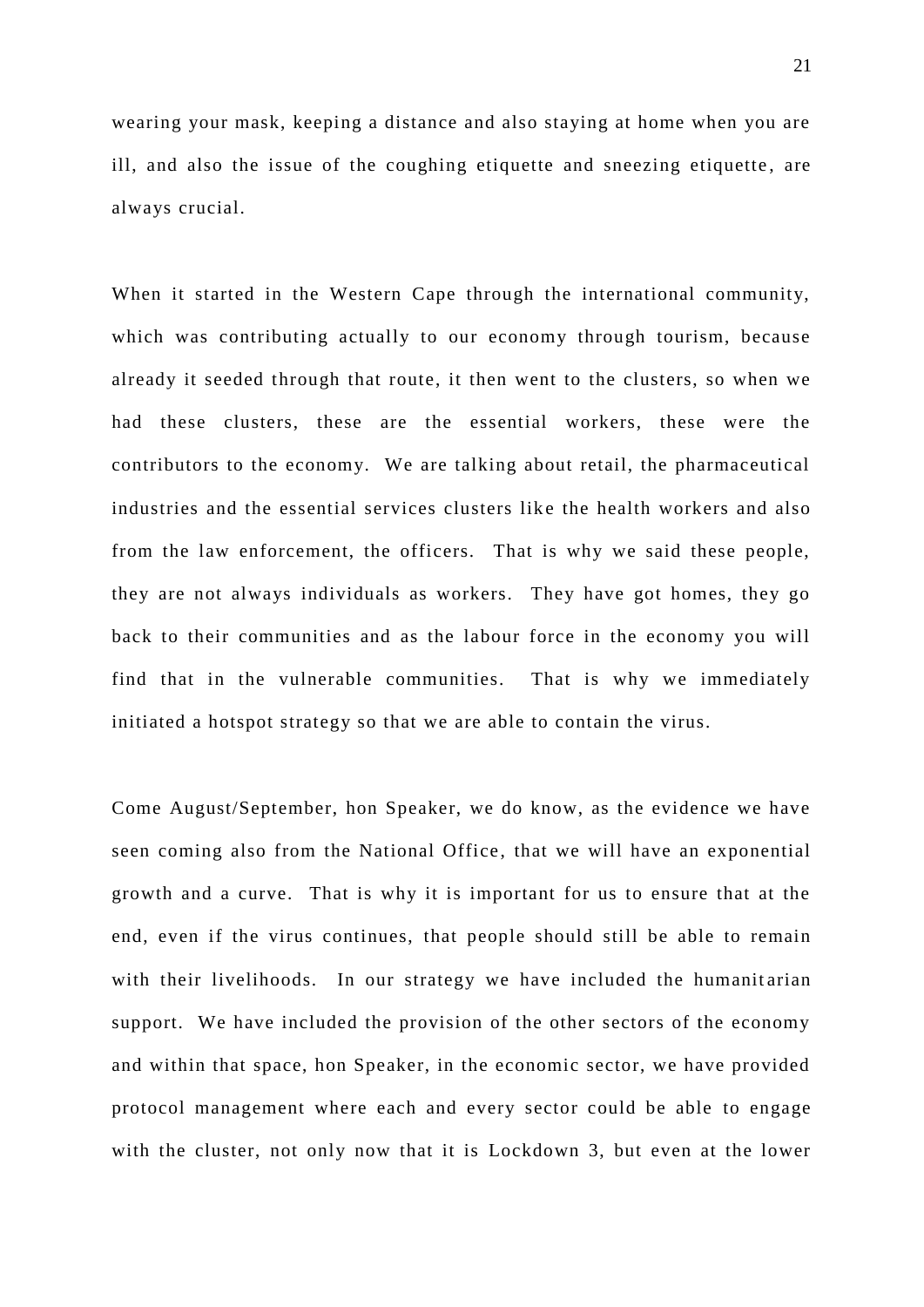level of the lockdown which we initiated, at Lockdown Level 5. So if you are working in a petrol station, whether you are working in an office or whatever sector, we have got all of those protocol managements in terms of what kind of PPE you need. Also, what is the responsibility of the employer, what is the responsibility of the employee with regard to that space, and then lastly, hon Speaker, the issue of the health response in terms of the number of be ds, in terms of the number of quarantine and isolation sites, and also the number of the staffing that we have to take into consideration, noting this is a new virus. Each and every day is a learning curve. It is a learning phase. We learn from it, whilst at the beginning we transplanted some of the lessons that happened overseas and all of those, but taking note that there are various impacts and it mirrors differently in each and every population. There is no homogeneity, so for us we are on a learning curve, but we are not only doing that as South Africa, as the Western Cape Province, but we are also doing it for the whole country.

Lastly, we need to celebrate the recoveries. Yes, each and every positive case or every death does count, but you need to understand that 90% of the population do not have to be hospitalised. These are the people who are still going to remain as a labour force, as a work force that we need to nurture in terms of what I have just mentioned, in terms of prevention and promotion, especially in the community space. We also need to understand that it needs all of us. This is a new virus. We need to  $-$  all of us  $-$  unite in fighting the spread of the virus. It does not need time now for politicising the issues. It does not need time now to create binaries, whether economy-wise or even in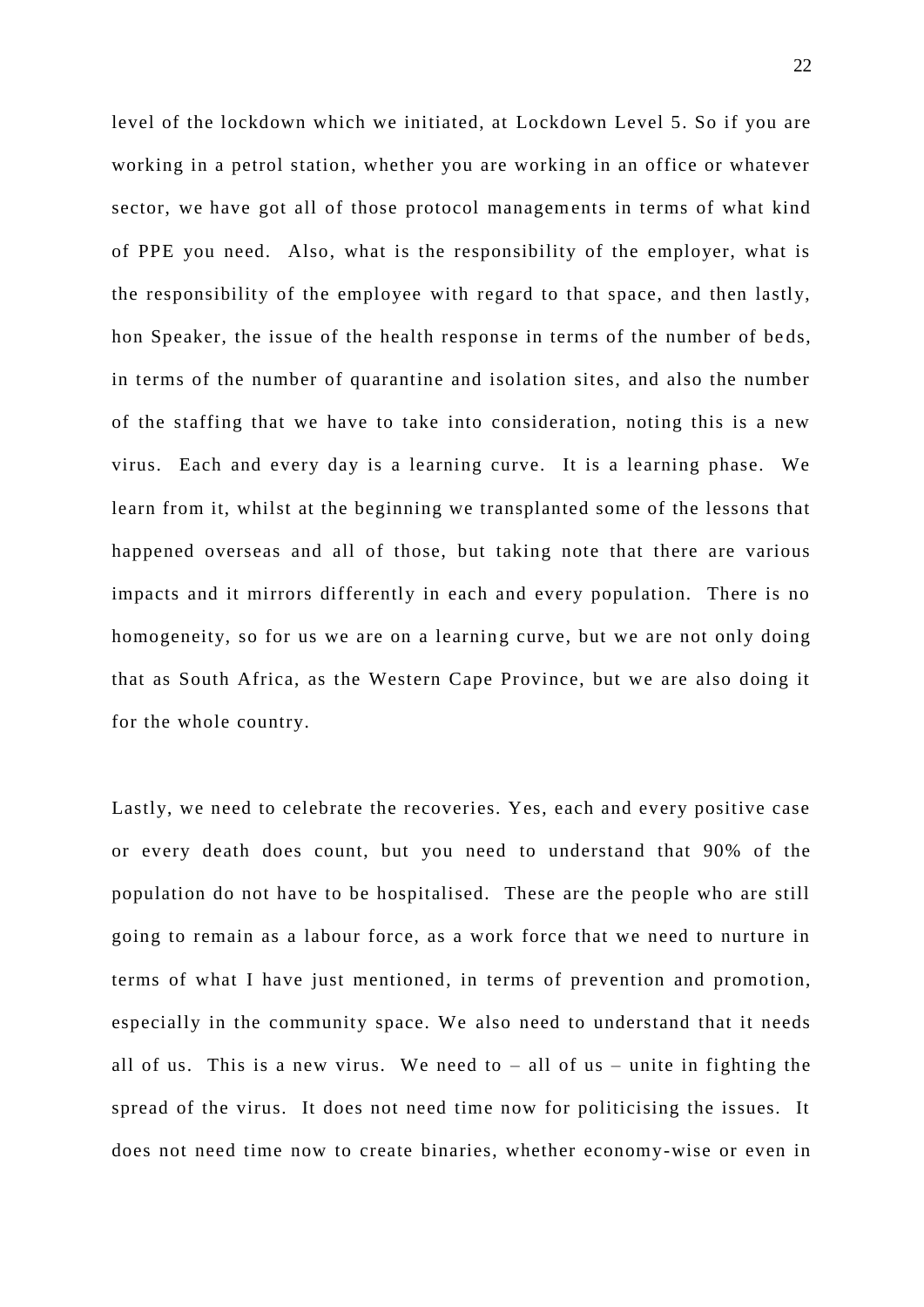the issue of the House, but also amongst ourselves, because it does not choose anyone. It does not discriminate.

It does not discriminate according to class... [Interjection.]

The SPEAKER: Thank you. [Interjection.]

The MINISTER OF HEALTH: It does not discriminate according to education. [Interjection.]

The SPEAKER: Thank you, Minister Mbombo, your time has expired.

The MINISTER OF HEALTH: Therefore, I appeal to my colleagues also to be coming forth with solutions.

The SPEAKER: Thank you, hon Minister.

The MINISTER OF HEALTH: Thank you. [Time expired.]

The SPEAKER: Thank you. Hon members, we have hon member Nkondlo back in the House. I now wish to recognise hon member Nkondlo. We will start from the beginning. [Pause.] Are you back, hon member Nkondlo?

Ms N D NKONDLO: [No audible reply.]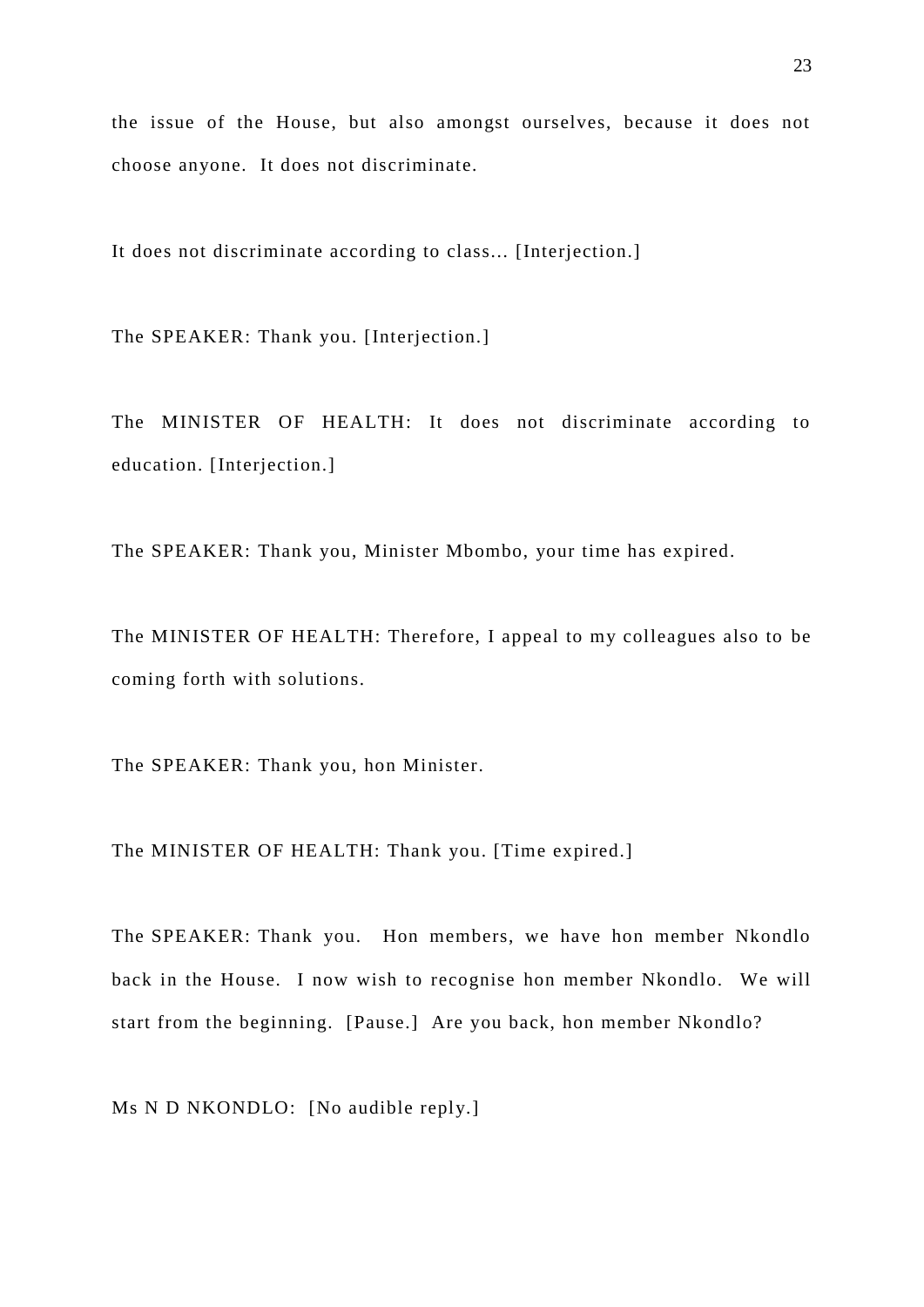The SPEAKER: Alright, hon members, I was under the impression that hon member Nkondlo is back. [No audible reply.]

In the absence of that we will then proceed, I recognise hon member Herron.

Mr B N HERRON: Thank you, hon Speaker. Hon Speaker, our world has changed irreversibly with a global pandemic that has created a global recession and the global climate is changing as a result of our own rampant consumerism.

The notion that it is a livelihoods versus lives debate is a false one. Sweden adopted an open-economy approach to the virus. Its neighbour, Norway, did not. The death rate in Sweden is now ten times that of Norway's and the economic benefit for Sweden seems to be none. Norway's economy is expected to contract by 5% this year, where Sweden has warned that their GDP would decrease by 7%. Sweden's death rate per capita reached the highest in the world this week and too many people died in a failed experiment to save the economy. Like Sweden, we do not operate in a closed economy. Our economy is one of the most advanced on the African continent and is an open economy that seeks to trade with the world. We are highly dependent on trading with developed nations and our trading partners face unprecedented mortality rates and massive economic contraction.

Expecting that saving livelihoods is simply reopening the economy for business as usual, is obviously nonsensical. Normal is gone. Everything we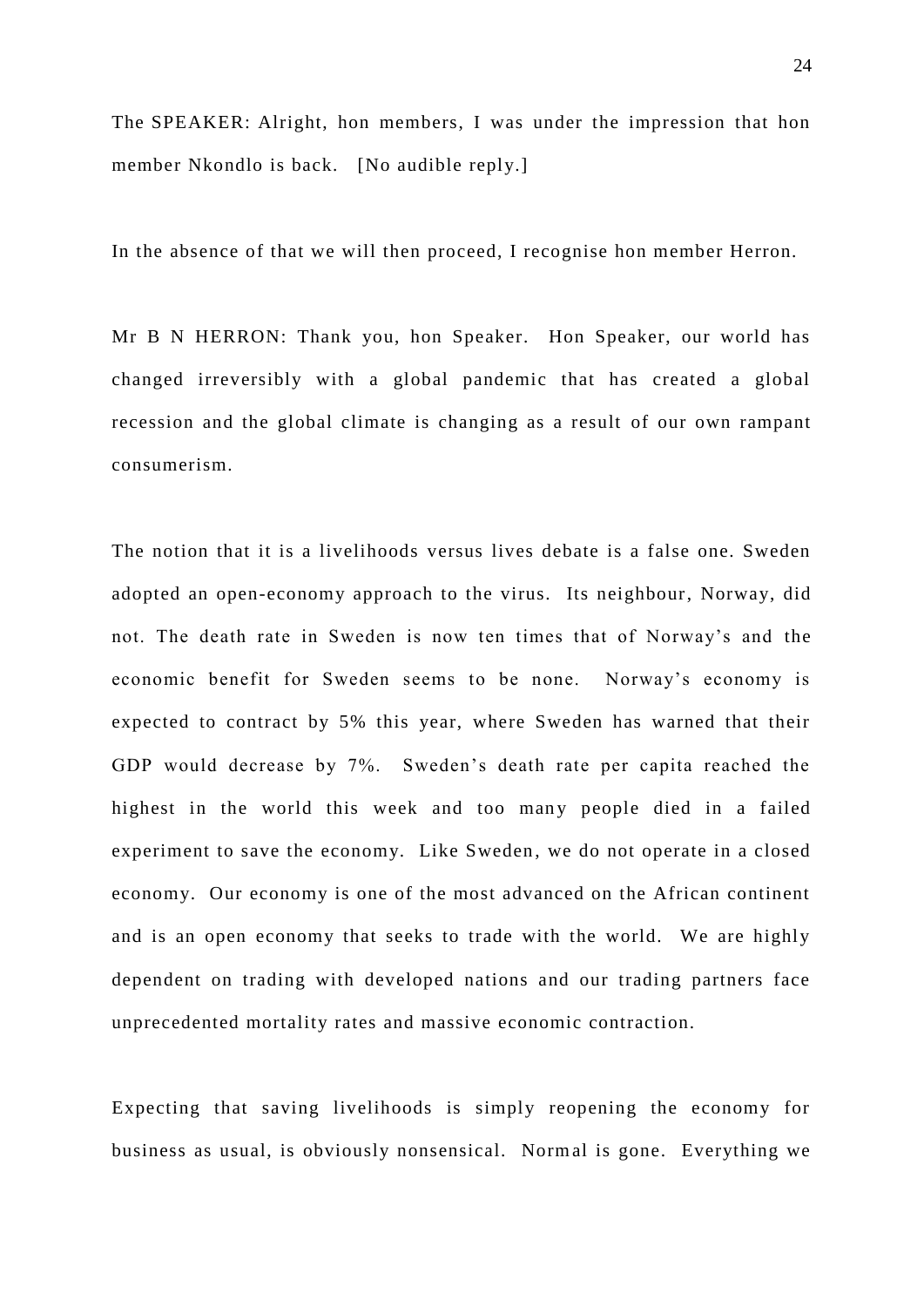were doing on this earth, including consuming every resource it offered us without regard for its or our sustainability, was interrupted.

As we contemplate our future, we have the opportunity and the urgent need to reinvent ourselves. We all know that we are in for a tough time. This Government must take steps to prepare for the recession, implement steps to aid economic recovery where it can and make sure it mitigates the spreading of the virus.

As we work through this, our plans must be to build a world that is more equal, more just and more sustainable. We can stop talking about an inclusive economy and a green economy and we can start to build one. It cannot be business as normal because normal ended last year and we can resuscitate an economy, but we cannot resuscitate a dead body. Thank you.

The SPEAKER: Thank you, hon member Herron. Hon members, I see that the hon member Nkondlo is now back. Will you please indicate that I am correct to say so, hon member Nkondlo?

Ms N D NKONDLO: Yes, hon Speaker.

The SPEAKER: Now you may please take the opportunity and speak and address the House.

Ms N D NKONDLO: Can you indicate the time because I did not notice at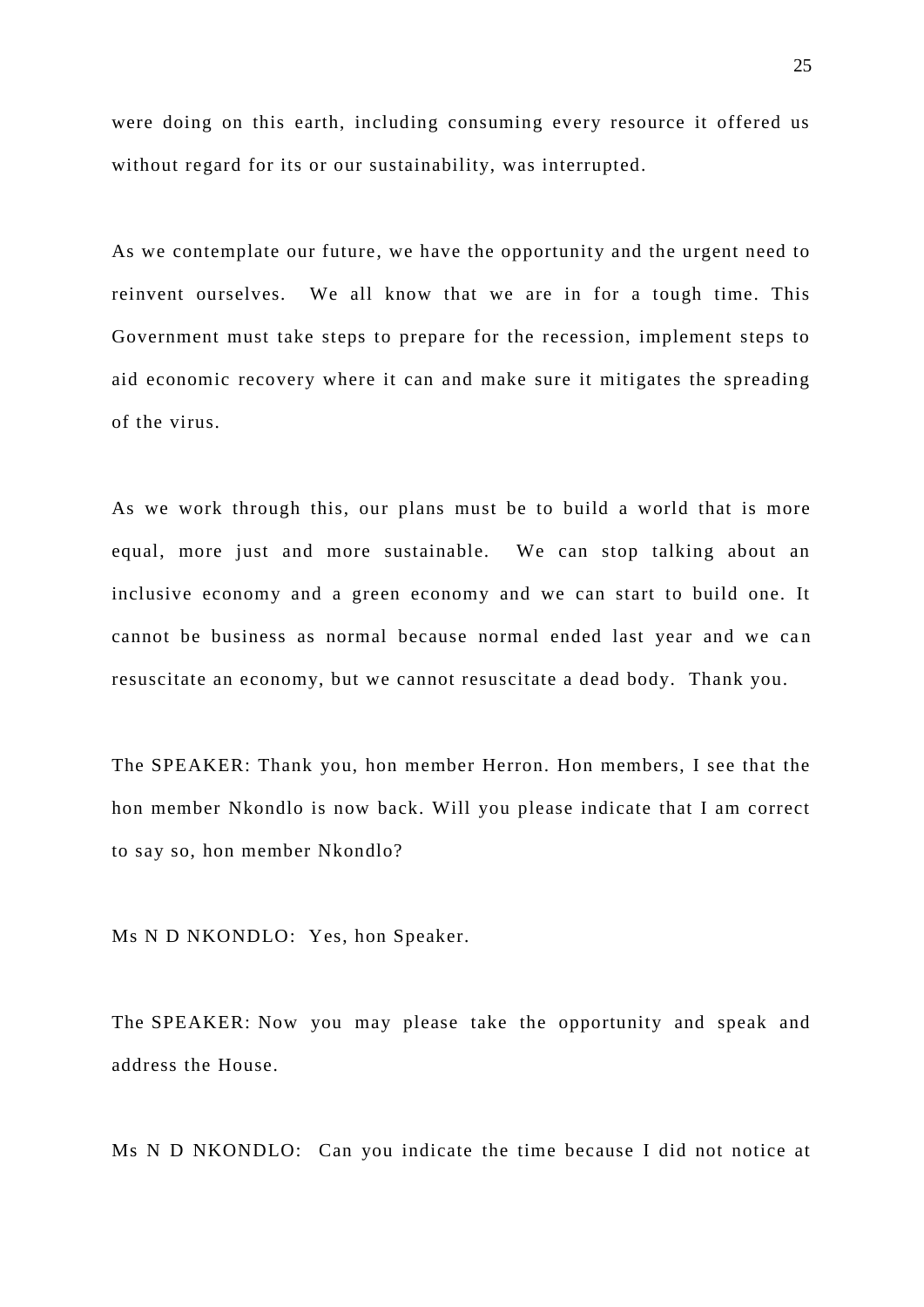what point I got cut?

The SPEAKER: You had six minutes and one minute was gone by the time you got cut off, so you have got five minutes.

Ms N D NKONDLO: Okay, thank you, hon Speaker. Let me quickly go back to my speech. Okay. Jeff Rudin in the *Daily Maverick* writes:

"The brutal reality that needs facing is that the only real choice open to the poor is to decide how to die, or, more accurately, of what to die: Coronavirus, hunger, lockdown-compounded gender-based violence, or TB, HIV-AIDS, cancer or any of the other diseases and conditions that have been de-prioritised to make way for the Coronavirus."

The parents and community leaders of Nomzamo Primary School had little and no choice this morning but to brave the cold winter morning only to demand the protection of lives of their children as the authorities of WCED refused to close and decontaminate the school premises after one of the educators tested positive and was sent to quarantine. Similarly, a number of workers succumbed to COVID-19 in the line of duty when accumulation again brought fatal misery to them and their families. The Social Justice Coalition, in analysing the City of Cape Town's 2019/2020 Budget, points out the choice made to provide temporary facilities rather than investing in long-term infrastructure.

Mayor Dan Plato is reported to announce R589 million under the guise of the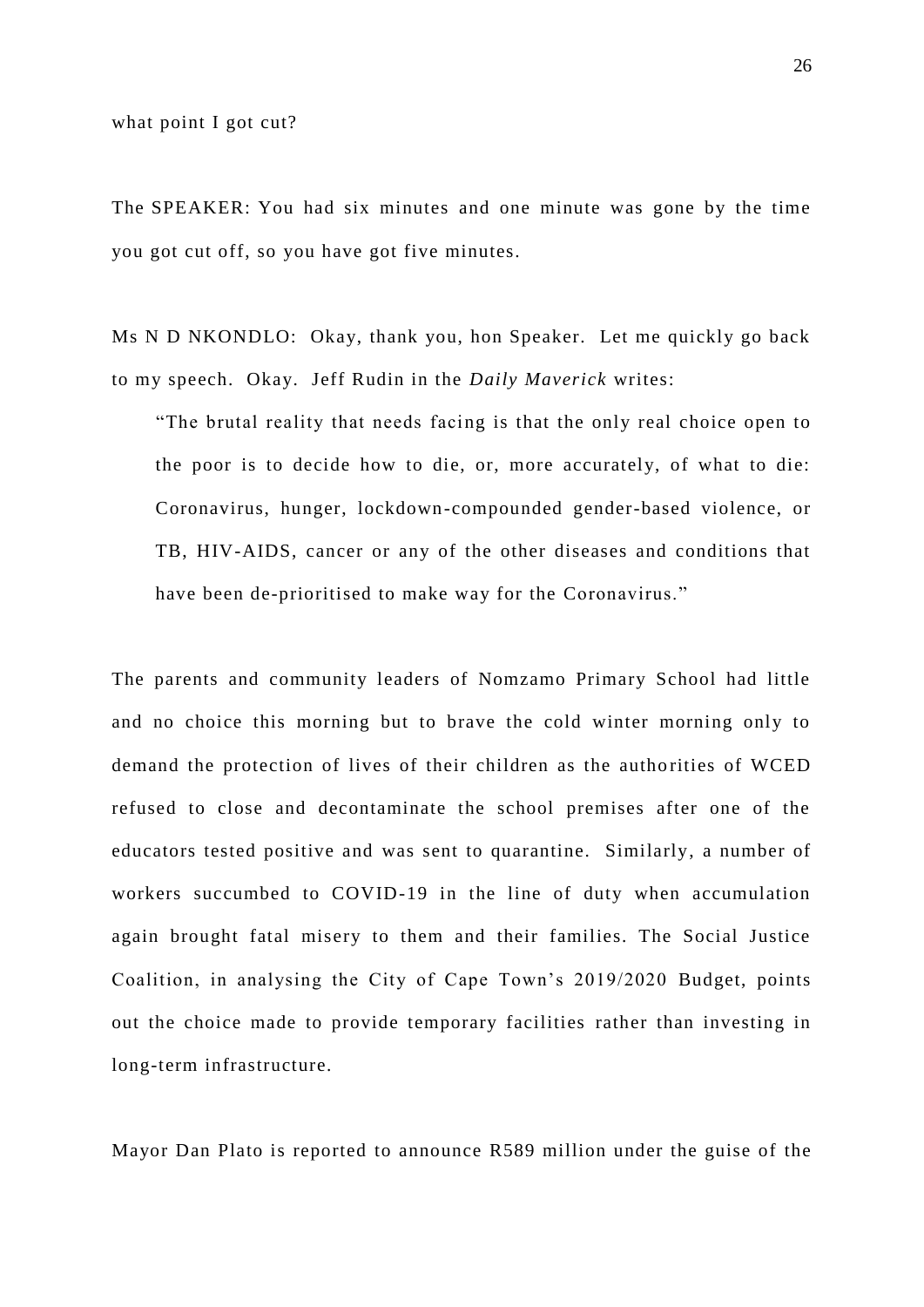upgrading of informal settlements, which in essence shows undignified temporary toilets wherein R235 million thereof is for temporary sanitation facilities; R220 million to service providers for the renting, servicing and maintenance of potable non-flushing chemical toilets, which we call *Mshengu*; R50 million of this to supply and deliver potable flush toilet units, called porta-potty. The report further shares with us how the daily janitorial services have been de-funded and services temporarily halted since the 2017/2018 financial year, from an annual budget of R73 million down by 80% by the following year and reasons provided being delays in vaccination of janitorial staff as a health requirement.

Janitorial services ensured that the communal flush toilets across informal settlements are kept clean. It is said on average 600 to 700 cases of diarrhoea in children under five are reported each week in the City of Cape Town. This picture draws clearly on the misery of the market economy and its social system and the misery that even a five -year-old child is not spared. As if it is not enough, these children and their families were found wanting by the unannounced visit of COVID-19 under these conditions and this issue is still being considered by those like us who hold power over their lives. What have we done and what has been our response? Have we used the COVID-19 to go back and correct these atrocities? With the window of budget reprioritisation for COVID-19 demands, the pandemic tests, our hygiene and safety standard, so did we, with the MEC of Finance, move to do all in our power to get the janitorial services resumed with speed in the City of Cape Town?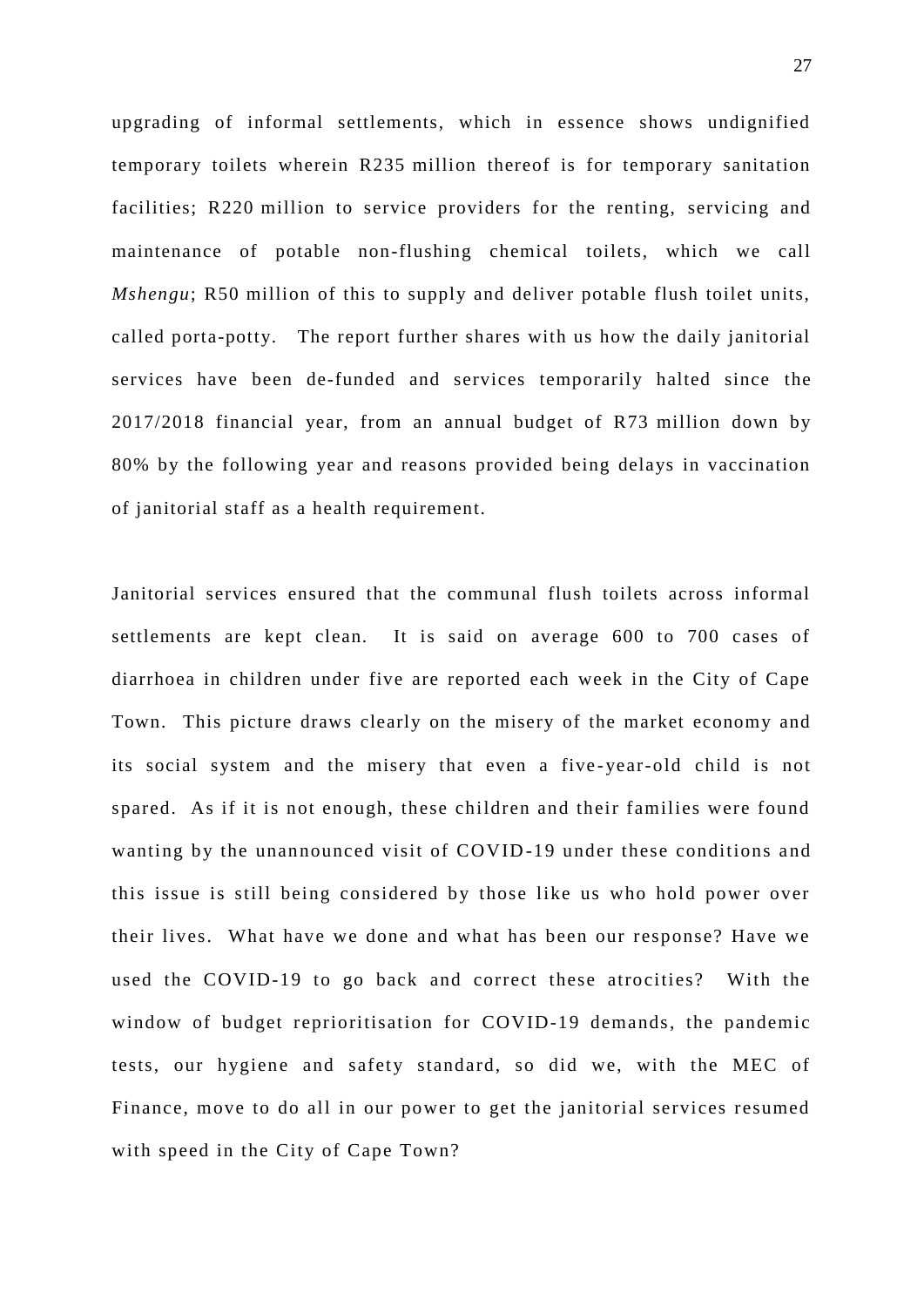When the Health Department under the able leadership of the MEC of Health and its machinery tested some individuals residing in these areas, and sent them home to isolate in those conditions, using the same *mshengus* and porta-potty that have not been serviced, were we not aware or flatly in denial and opted to finger-pointing, we declared this known misery with a new term: hotspot.

Is it hotspots due to COVID or the underlying condition we choose to deny? History repeated itself first as tragedy and secondly as a farce. We must then help each other to make a radical shift away from niceties but take the leap of faith to confront and deal with the human cost in accumulation, fashioned by the economic choices of our time. We must be true to those that are human shields and suffer the misery of the carnage of this social system. Ours is to deal and confront inequality right in our shores. I thank you, hon Speaker.

The SPEAKER: Thank you, hon member Nkondlo. I now recognise hon, the Chief Whip.

The CHIEF WHIP (DA): Hon Speaker, governments around the world are having the same debate: we are not alone. All countries face this dilemma and in particular poorer ones where poverty can be as big a killer as the virus. It is estimated that South Africa's lockdown could cause 29 times more deaths in the long run than the virus itself.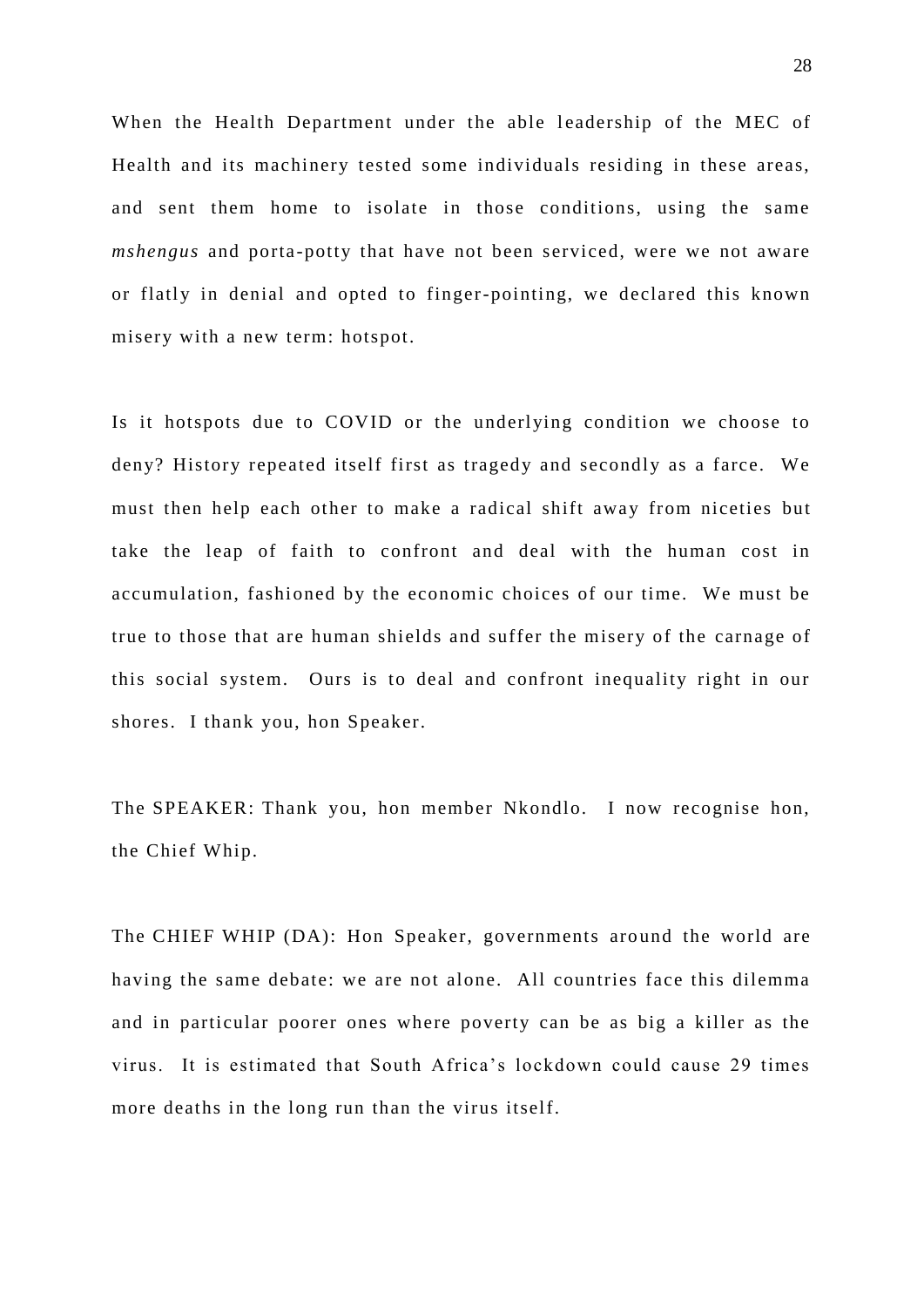Professor Paul Romer, Nobel Economics prize winner, in an interview last month on the Coronavirus and developing nations, wisely said that "each society should have a conversation about which way to go to ease the pain" and this, hon Speaker, is why this debate is so important. Saving lives and livelihoods are not mutually exclusive. We can and we must save both. Poverty and mortality are related, so by allowing poverty to spiral out of control we will not contribute to saving lives.

South African economist, Mike Schüssler, and health expert from the University of Stellenbosch, Dr Kerrin Begg, argue in a similar way that we are arguing today, that "lives and the economy are actually inseparable."

Hon Speaker, a simple binary of health versus of the economy is over-simplifying a complex issue and ignores the fact that both the pandemic and the lockdown affect the most vulnerable in our society.

Mauricio Cárdenas, former Finance Minister of Columbia, was quoted just two weeks ago saying that there are ways to save lives and improve the economy at the same time. He said this of a country that is substantially similar to ours, one that battles poverty, unemployment and inequality in a population roughly the same size as ours. Cárdenas said it could be done if it is controlled and with protocols in place.

The Western Cape is doing both these things, controls and protocols through the hotspot approach, all aimed at protecting citizens from the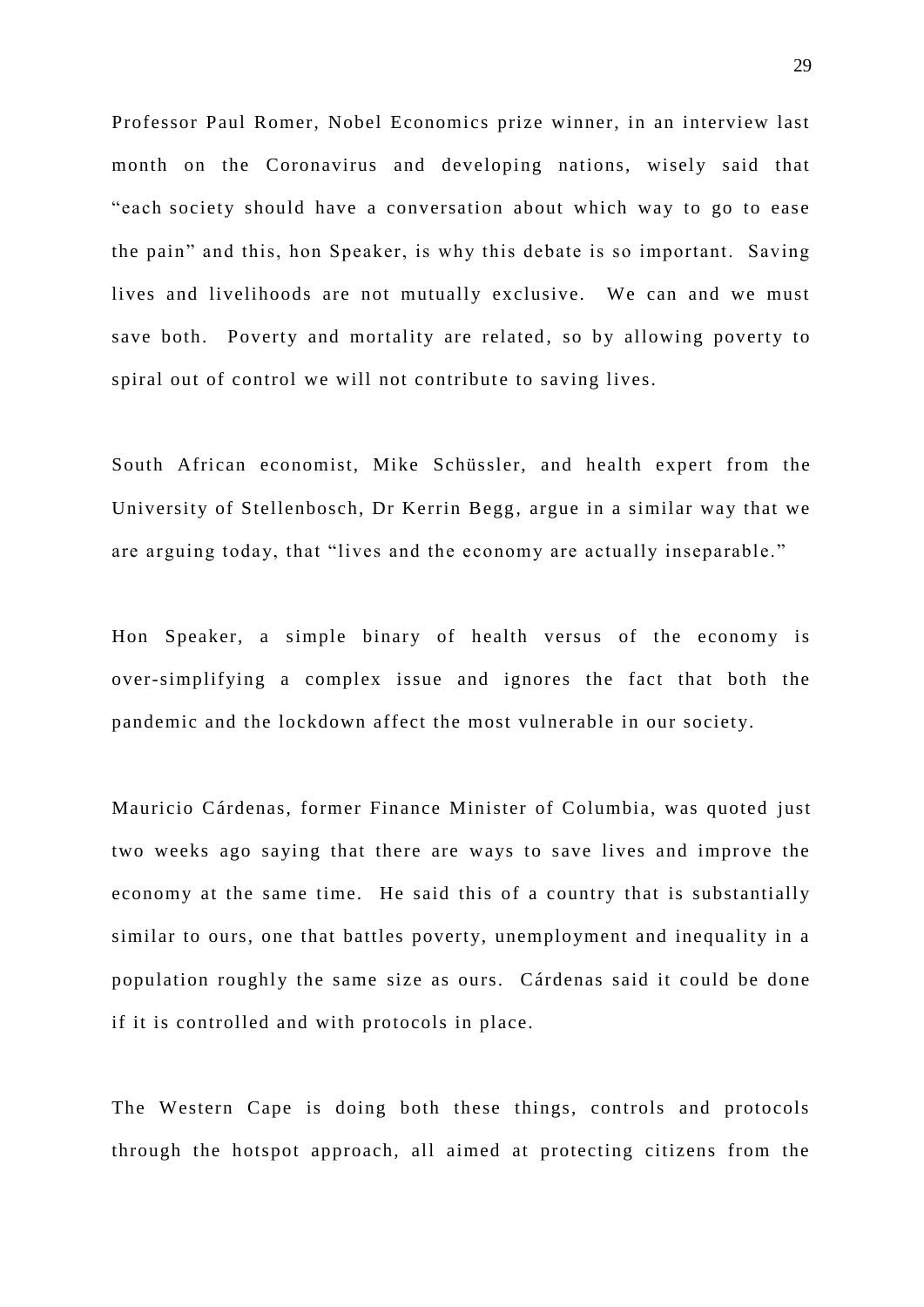virus. This notion that we are trying to implement herd immunity must be rejected as ill informed.

Last week the Opposition seemed to impress us with their newly learnt phrase "herd-immunity." Healthline tells us that this can happen in two ways. The first is when many people contract the disease and build an immune response, or second, when many people are vaccinated against a disease to achieve immunity. Given that there is no vaccine for COVID - 19, we can only assume they were referring to the former.

We are not aiming for many to contract the Coronavirus, quite the opposite. We are aiming to prevent people from contracting it. Other protocols such as contact tracing are also in place to identify and isolate those who have the disease. Since the end of May the We stern Cape has traced an estimated 63 000 contacts which is almost four times what the Opposition is claiming it to be, but what really needs to be addressed is the elephant in the room – testing capacity.

In the space of one week the test backlog for the Western Cape at the National Health Laboratory Service has ballooned from 18 000 to 27 000 and result turnaround times are getting slower and slower. We were showed in March that the NHLS had adequate testing capacity and equipment to meet demand and in April we were assured by the NHLS that "the NHLS has also secured supplies to maintain the 15 000 testing capacity over the next three months and further, if required," on daily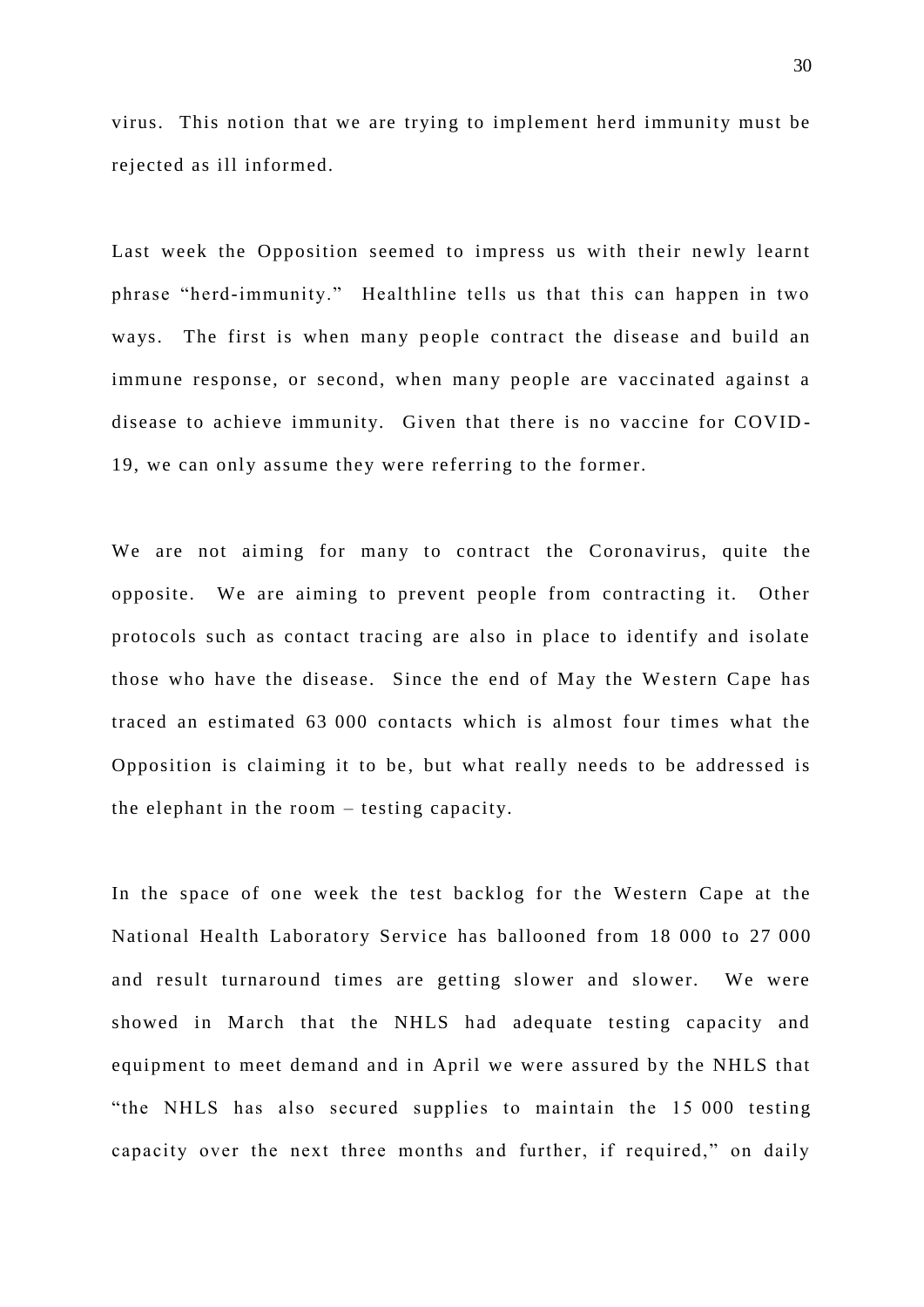tests. Yet, the ten-day average for testing in the public sector has been sitting at about 10 200 tests only – two thirds of declared capacity.

This failure of being able to process tests means that this Government has had to take the extraordinary and very difficult decision to strategically limit testing to ensure early detection for those with the highest risk of dying and ensure greater protection for our healthcare workers on the frontline who are saving lives.

The SPEAKER: Thank you, Chief Whip.

The CHIEF WHIP (DA): In conclusion, hon Speaker, Columbian economist and news reporter, Luis Carlos Velez said a few days ago:

"It is easiest to lock everyone up and stand in the corner and say, 'I told you so', when inevitably the numbers increase."

True leadership finds a balance between our economic reality and saving lives.

The SPEAKER: Thank you, Chief Whip, your time is up.

The CHIEF WHIP (DA): The one is determination and the other is opportunism. Thank you. [Time expired.]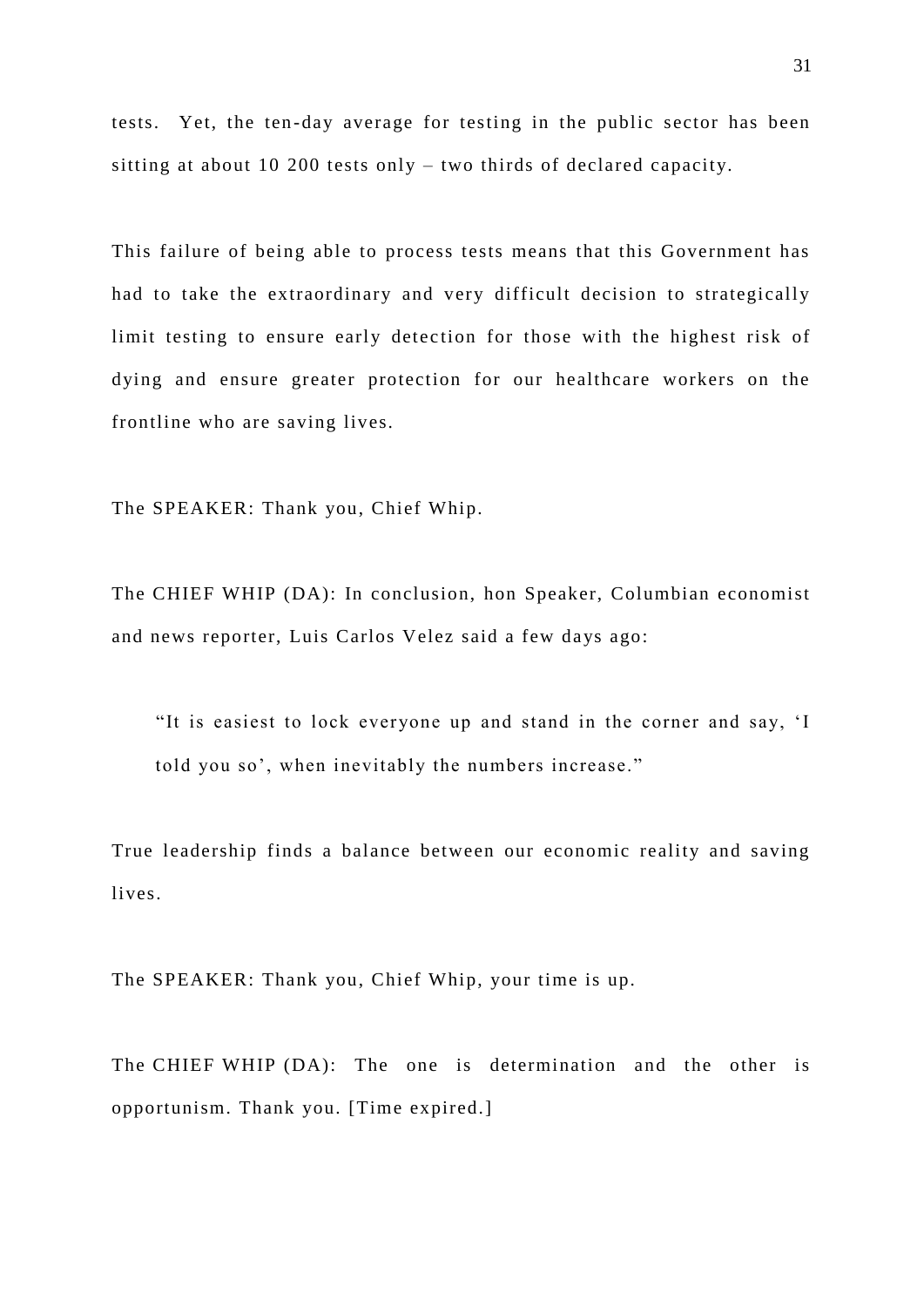The SPEAKER: Thank you, Chief Whip, thank you, your time is up. Hon members, the next speaker is hon member Christians.

Mr F C CHRISTIANS: Thank you, hon Speaker. Hon Speaker, this is a very, very important debate today, and, as a person, I have more questions than answers because I want to ask, what is the right thing to do and not be politically correct, because we get reports on the increase of infections in the Western Cape and also nationally and deaths too, and there is a rise of anxiety when it comes to the country and also globally and also in the Western Cape. The health of our family members and friends and loved ones are crucial and it is non -negotiable, but when we see the impact of the pandemic on human lives and how severe it is and when loved ones are succumbed by this pandemic, like a friend of mine witnessed yesterday, the entire family plummets into grief. So, hon Speaker, lives do matter but on the other hand this pandemic has a real impact on the livelihood of our people. A proud father who is unable to provide for his family because he has a barber shop, is unacceptable. People are losing their jobs, so the question today is, and it is a terrible question to ask: Do we look at livelihood or do we look at sacrificing lockdowns and sacrifice the lives of many? Hon Speaker, to avoid permanent destruction of livelihoods we need to prepare to deal with this virus and to shorten the strain on the economy, but hon Speaker, as I said, there are many, many questions.

If we continue with the prolonged lockdown, how many companies will be bankrupted and can the supply of essential goods and services be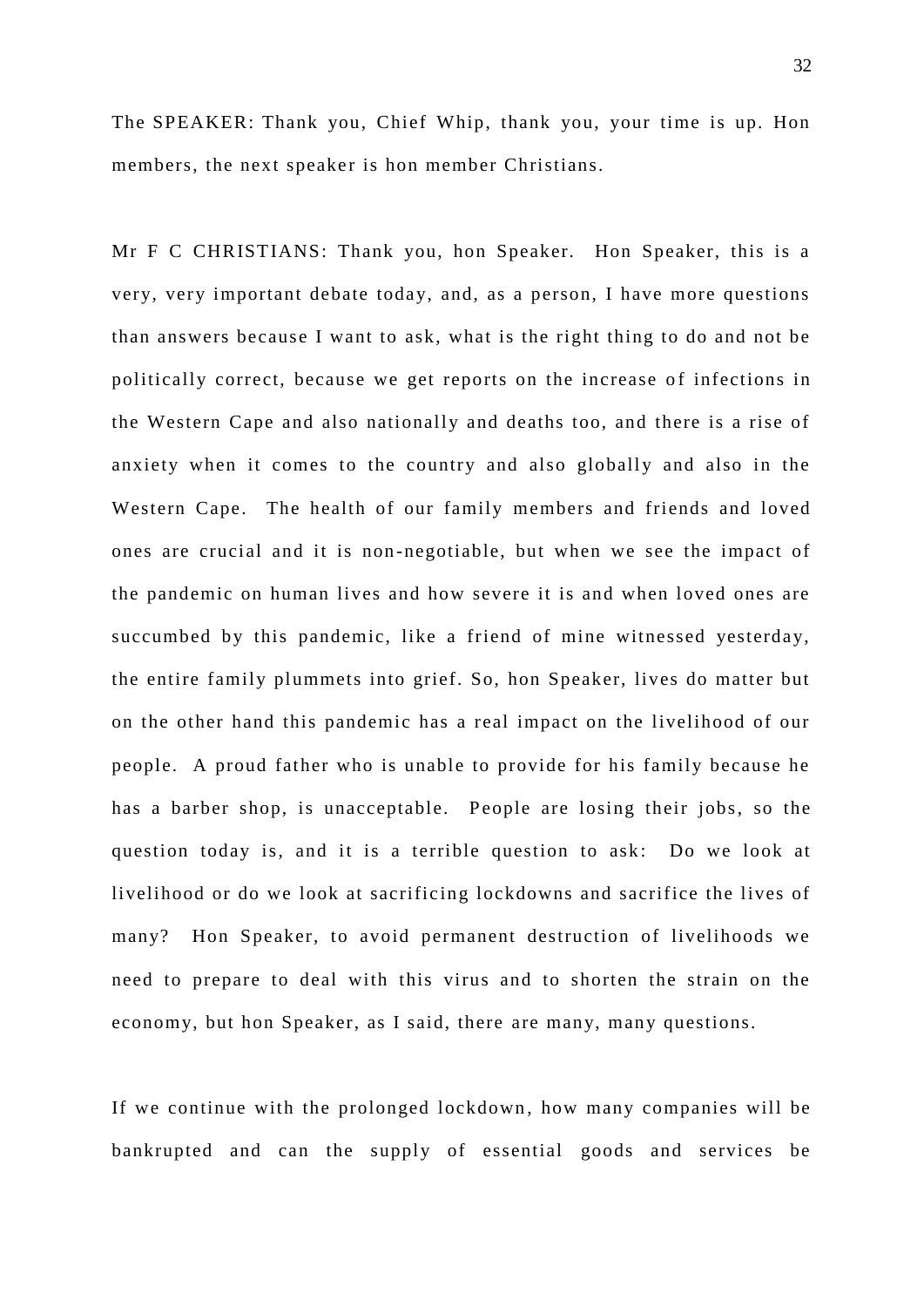maintained? Two things are certain: if we do not deal with the virus effectively many people will die, but if we do not stop, if we stop the virus at all costs and lockdown goes on... [Inaudible – speaking simultaneously].

The SPEAKER: Thank you, hon member Christians. Your time is up, sir.

Mr F C CHRISTIANS: I will conclude now. Our economy will be damaged severely and beyond recovery and livelihoods would be lost. I thank you, hon Speaker.

The SPEAKER: Thank you, hon member Christians. Hon members, we understand the technological space that we operate in, but when the Presiding Officer informs you that the time is up, that means that your time has expired.

In the event where you perpetually address the House despite the warning, I would be very much uncomfortable to get to a point of muting the microphone, but if you do not help the Presiding Officer, that will be the sanction as I indicated from the beginning of the sitting, but it would not be necessary because you will help me. [Laughter.]

I now recognise the Minister of Finance, hon Minister Maynier.

The MINISTER OF FINANCE AND ECONOMIC OPPORTUNITIES: Thank you, hon Speaker.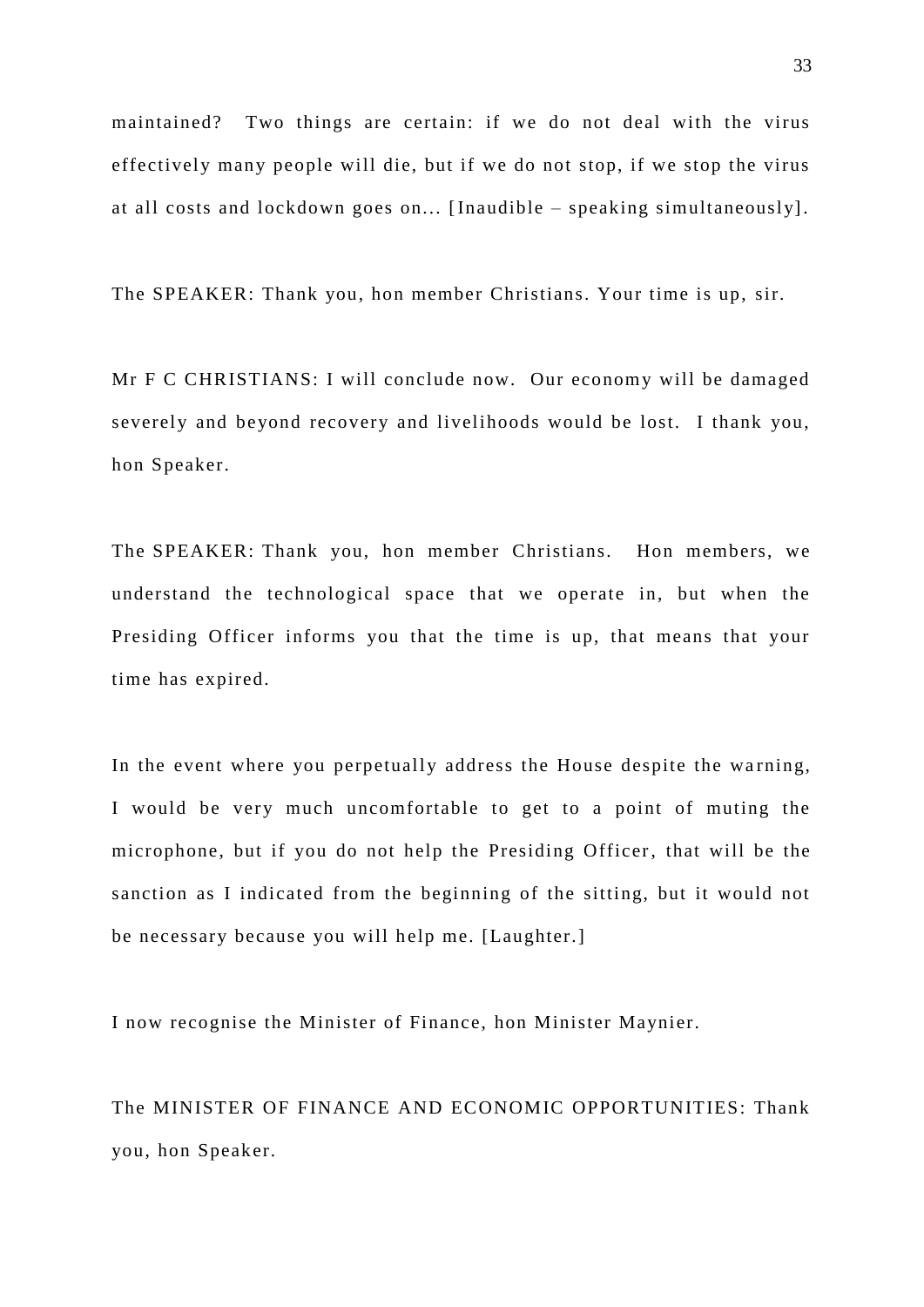We know that the COVID-19 pandemic will have a devastating impact on lives and livelihoods across South Africa. Some people think that we have to choose as other hon members have said, choose between saving lives and saving livelihoods, but of course this is a false choice because we have to save lives and we have to save livelihoods in South Africa, which is why my Department has been working hard to support business not only to open the economy, but to open the economy responsibly and safely so that we can save livelihoods in the Western Cape.

We have set up a COVID-19 Content Centre with our partners at Wesgro and the City of Cape Town to provide support and advice for business during the crisis. We have launched the COVID-19 Support Finder, which helps businesses navigate and access the many financial relief packages that are available during this crisis, and we have launched a smartphone app for entrepreneurs which is a fantastic resource for businesses who need information about how to start a business, scale up a business or grow a business and of course we have launched the weekly Go Digital Western Cape Webinar Series and the Tech Volunteer Programme, which bring leading experts in the digital technology to present ideas and advice to small businesses on how they can adapt and innovate during the crisis. Of course our Red Tape Reduction Unit, which is well established, has played a critical role in assisting businesses to understand the risk adjusted regulations and the additional red tape which they have created.

Over 73 000 visitors have used our support business website. Over 2 300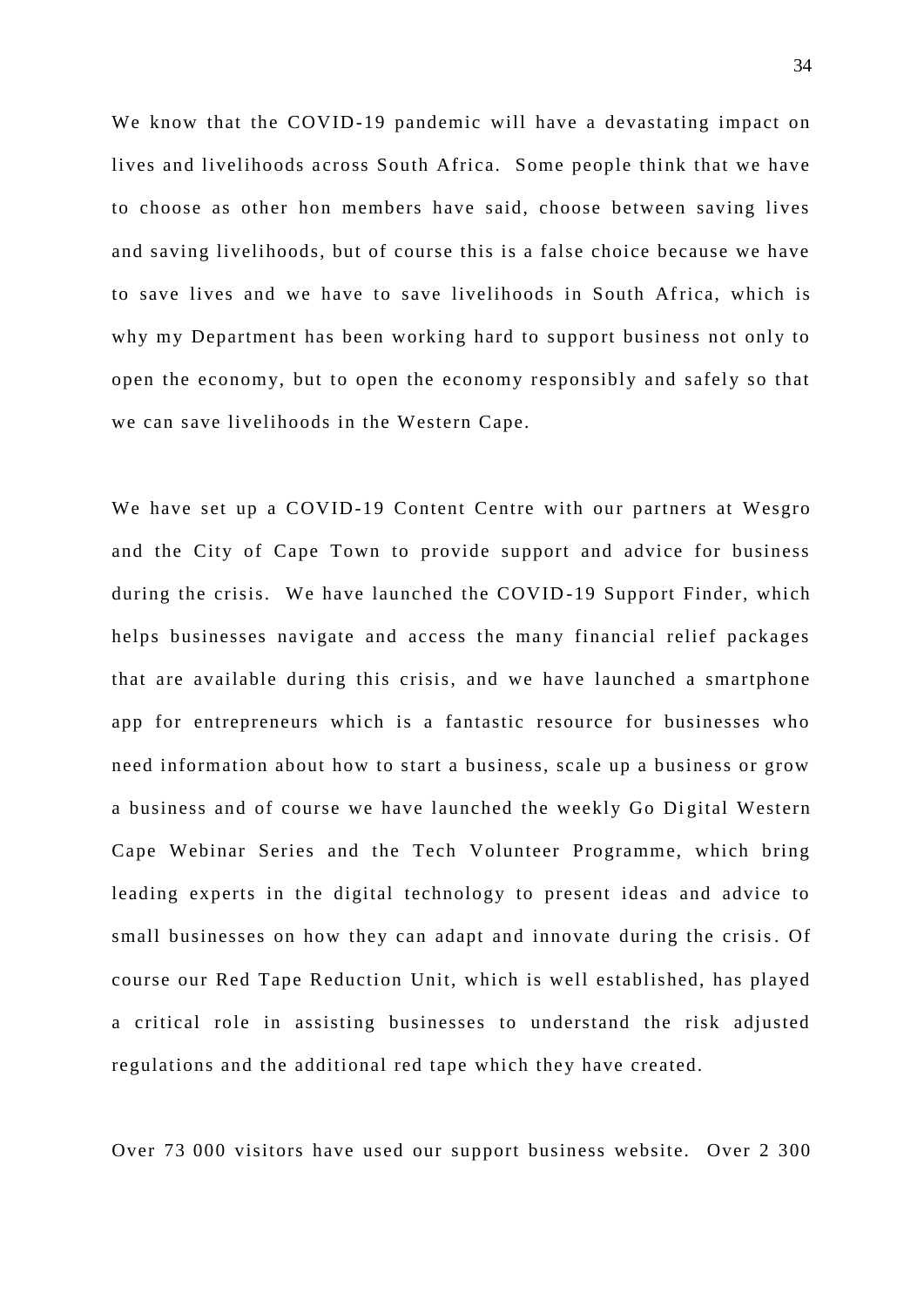queries have been dealt with by the COVID Content Centre and over 6600 businesses have used the COVID-19 Support Finder and finally, over 1000 queries have been dealt with by the Red Tape Reduction Unit. But that is not all. We have also worked hard to ensure that all employers and employees implement and adhere to critical safety measures to stop the spread of the COVID-19 virus in the workplace, and we have made a number of valuable resources available for employers and for employees returning to work which can of course be found on the Western Cape Government's website.

We have made available health guidelines and information materials on preventing and managing COVID-19 infections in the workplace and we have assisted businesses to find personal protective equipment, suppliers through our PPE marketplace. We have provided employees with frequently asked questions, that advised them on how to stay safe in the workplace and what their employer needs to do to ensure their safety, and of course we have provided employees and indeed customers with a mechanism to report businesses that are not following the necessary health guidelines to stop the spread of the virus in the workplace.

Hon Speaker, with the national economy expected to contract by at least 7% and with an estimated 1,8 million job losses, economic recovery of course is imperative if we are going to save lives and if we are going to save livelihoods in South Africa, but we have to confront the fact that the so called V-shaped recovery, a sharp rise following a steep decline in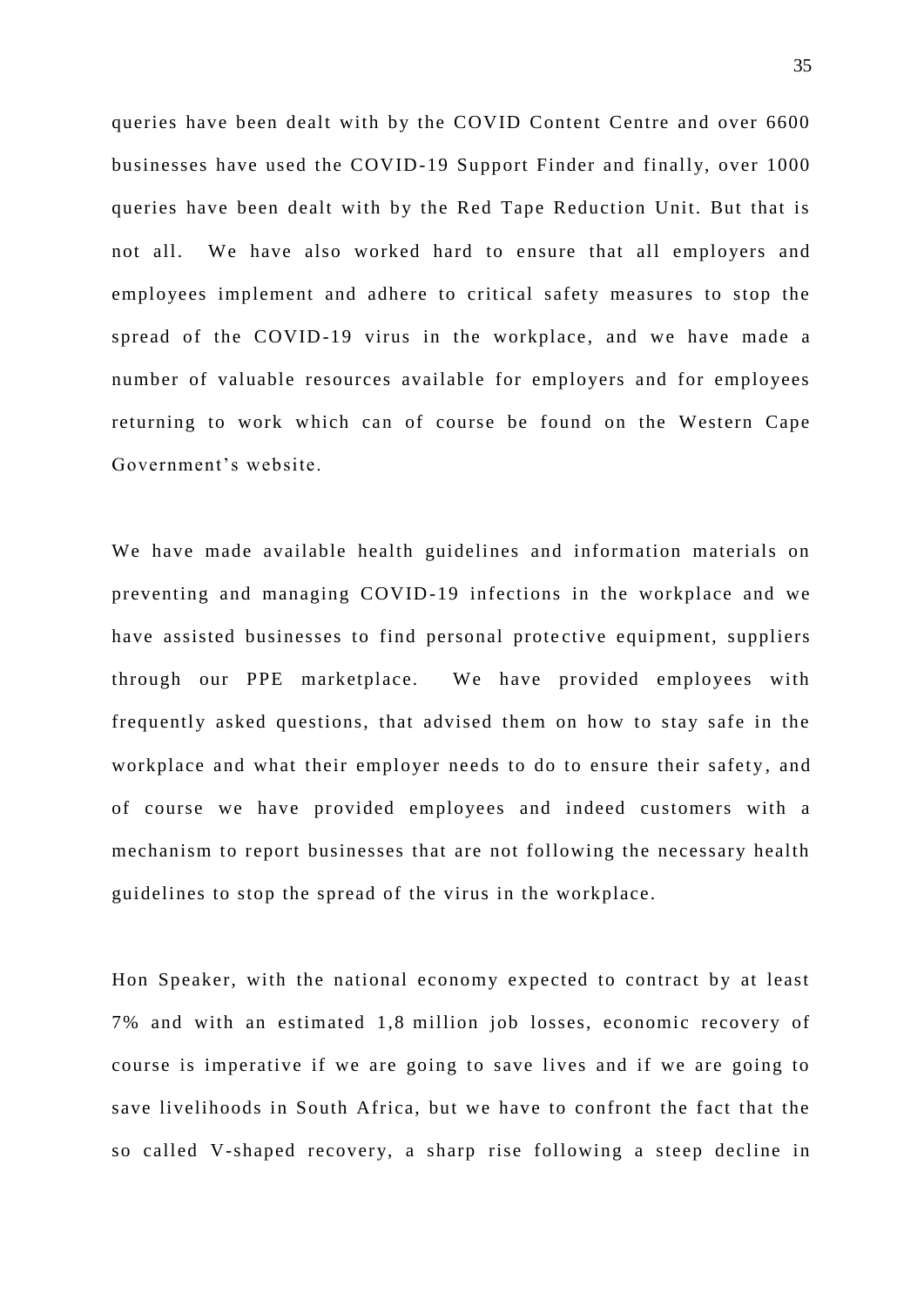economic growth, is unlikely in South Africa.

Hon Speaker, we have Exhibit A, the ANC's document entitled "Economic Reconstruction", which is a remarkable document because it proposes new mad ideas on top of existing mad ideas on the economic recovery in South Africa. We have the normal mad ideas, a tax on the Central Bank, establishing a State Bank and establishing a State Pharmaceutical Company on top of new mad ideas including raiding private pension funds in South Africa. We are told that the State, which cannot run an airline and which cannot pay unemployment insurance because of what is referred to in the document, and wait for it, as subjective weaknesses in cadreship, must provide higher levels of guidance on e conomic development in South Africa and that is to say nothing of National Government, who now seem s determined to rescue our national airline from business rescue , which will cost a further R21 billion in bailouts.

The fact is that the pandemic, hon Speaker, has surfaced some of the worst tendencies in National Government, with the Minister of Trade and Industry, Ebrahim Patel, micromanaging the micro -economy, issuing directives on what you can and what you cannot buy at clothing stores in a way that would have made State planning officials envious in East Germany. They could only dream of issuing decrees to instruct clothing stores to sell shorts-sleeve T-shirts, provided of course that they are promoted and displayed as undergarments for warmth.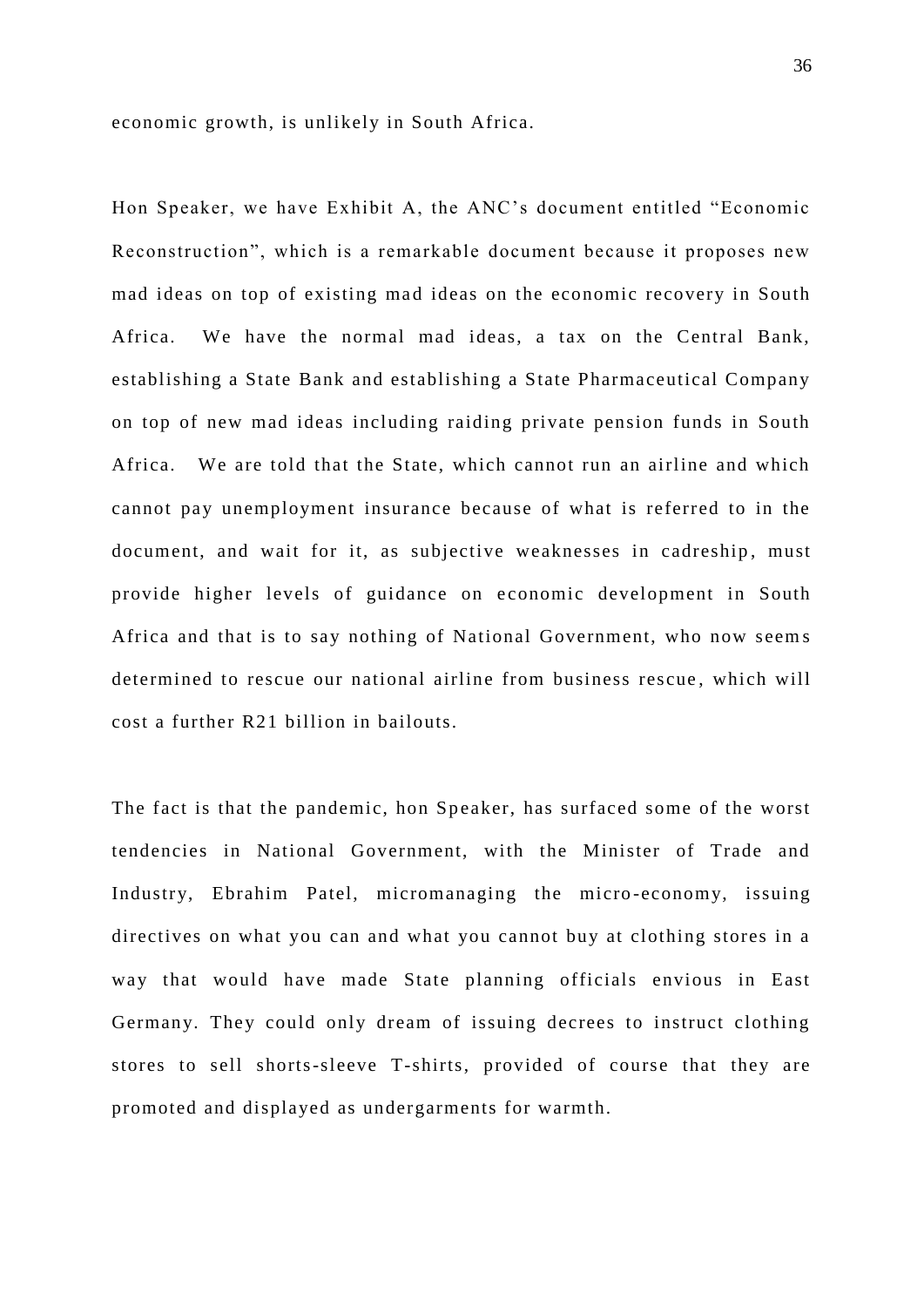We will therefore have to ensure that we take a different path to economic recovery by creating an enabling environment for the private sector and for the markets rather than for the State to drive economic growth and create jobs in the Western Cape, and we will have to all pull together and we will have to work together over the coming days and over the coming months to save lives and to save livelihoods in the Western Cape. Thank you, hon Speaker.

The SPEAKER: Thank you, hon Minister Maynier. Hon members, I now recognise hon Windvogel.

Ms R WINDVOGEL: Thank you, hon Speaker. Hon Speaker, the COVID -19 situation continues to be grim in the Western Cape, with 29 deaths out of 37 reported in the country yesterday. Out of the 37 525 confirmed COVID-19 cases in the country, 24 657 came from the Western Cape, with 597 deaths out of the 792 nationally.

Hon Speaker, this should be blamed on complacency, carelessness and gross negligence on the part of a Government, which seems to put the needs to open the economy above saving lives.

Due to sloppy containment and civilian strategies, the Western Cape is in a worse position to control the disease as it is now battling widespread community transmissions mainly effecting densely populated Cape Flats and rural communities.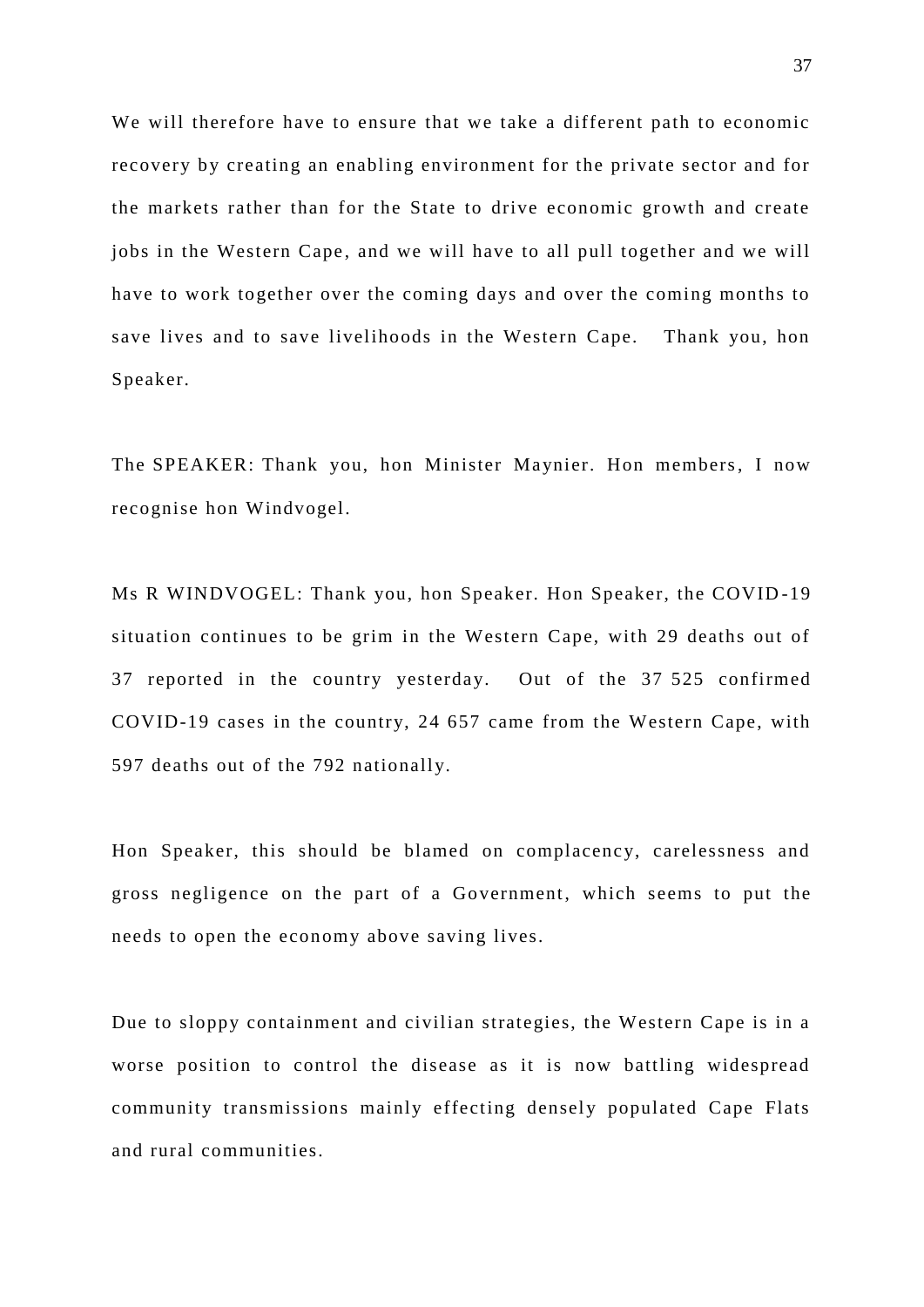Hon Speaker, there are international examples to prove the effectiveness of strict lockdown measures, in controlling the spread of the virus. Countries like New Zealand have recorded zero new cases while China has been reporting zero digit transmissions for months.

In South Africa, too, the nationwide lockdown showed glimpses of hope as it slowed the rate of infection. It was only in the Western Cape that we continuously witnessed a rapid rise. What worked best for these countries is that, together with the strict lockdown measures, they also mounted an extensive testing-and-contact-tracing operation.

The Western Cape was an antithesis of this. It failed to contain the spread and was very poor in tracing contacts. For an example, data from National Government showed that out of the 7 798 confirmed cases in the province in mid-May, only 7 614 contacts had been traced. This means that as at 15 May the province was tracing less than one close contact of a COVID-19 positive case. Contact tracing, isolation and quarantining positive cases are instrumental in the containment of COVID -19.

In the Western Cape confirmed cases from densely populated working-class communities were forced to quarantine in their homes, which they share on average with four other family members. The Government's complacency and gross negligence have led to hospital outbreaks. Over 1 000 health workers have tested positive. Health workers have been complaining that their facility management refuses to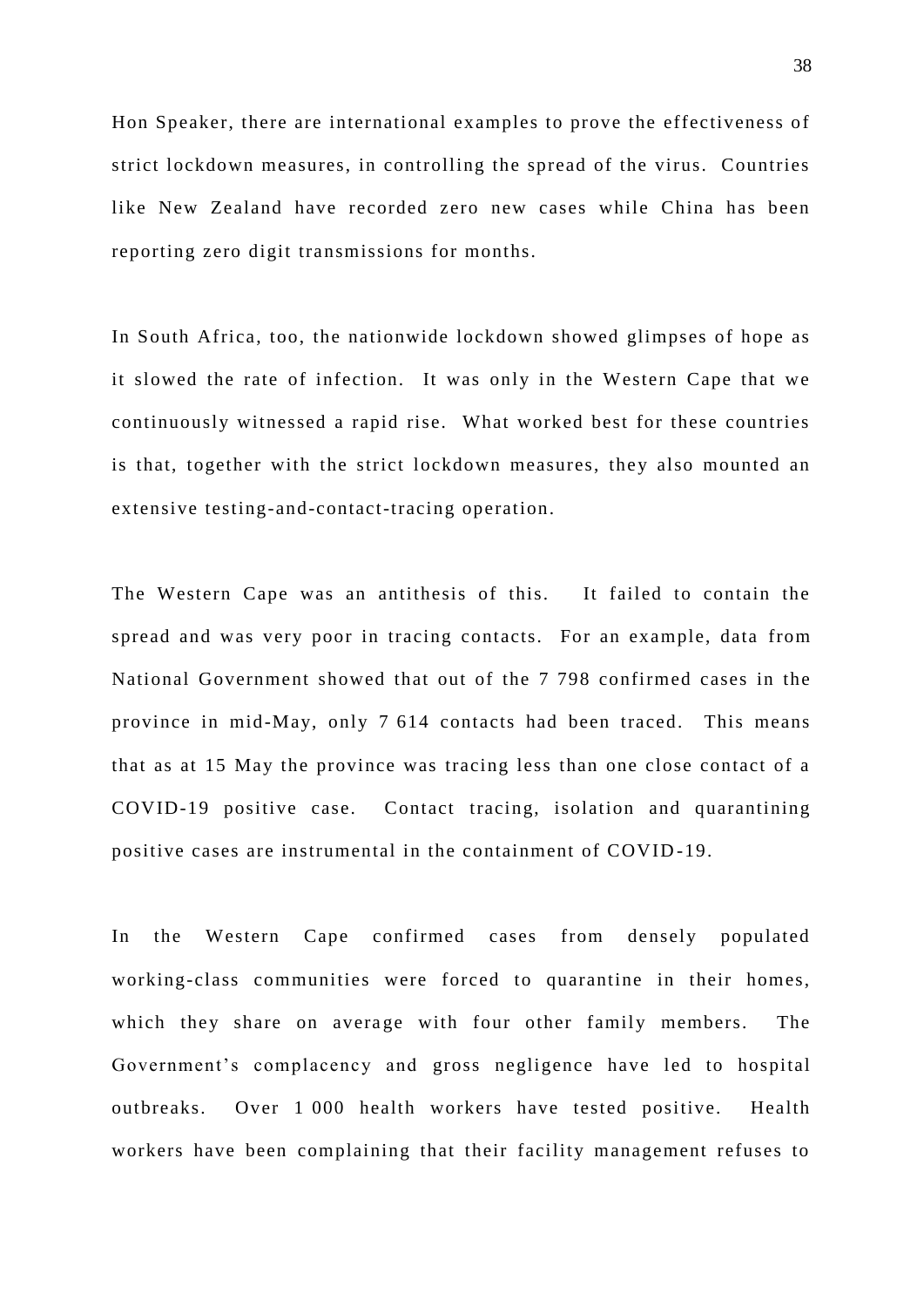isolate and quarantine them, even after their colleagues test positive.

Hon Speaker, this negligence is also evident in the Provincial Government's decision to defy National Government orders to not open schools this week. Schools are slowly becoming the new hotspots with a number of positive teachers that are reporting for duty, as well as those that have passed on. The reckless decision by the WCED to open schools when it is clearly not ready to do so and thereby placing the lives of many teachers and learners at risk, should be condemned with the contempt it deserves.

Hon Speaker, the best way to describe the Provincial Government's handling of the COVID-19 outbreak is shambolic and chaotic. I get shocked sometimes when certain leaders of society decide to shower the Government with presents.

The issue highlighted above seems to be part of a carefully grafted strategy to pursue herd-immunity in the province. The aim was to expose as many people as possible to the virus so we can reach our peak and lift and end lockdown and reopen the economy. The interest has always been the economic overlies.

The recently introduced new criteria of COVID -19 testing in the Metro indicates that the Government is stopping the testing and contact -tracing component of the Communities Surveillance Programme and moving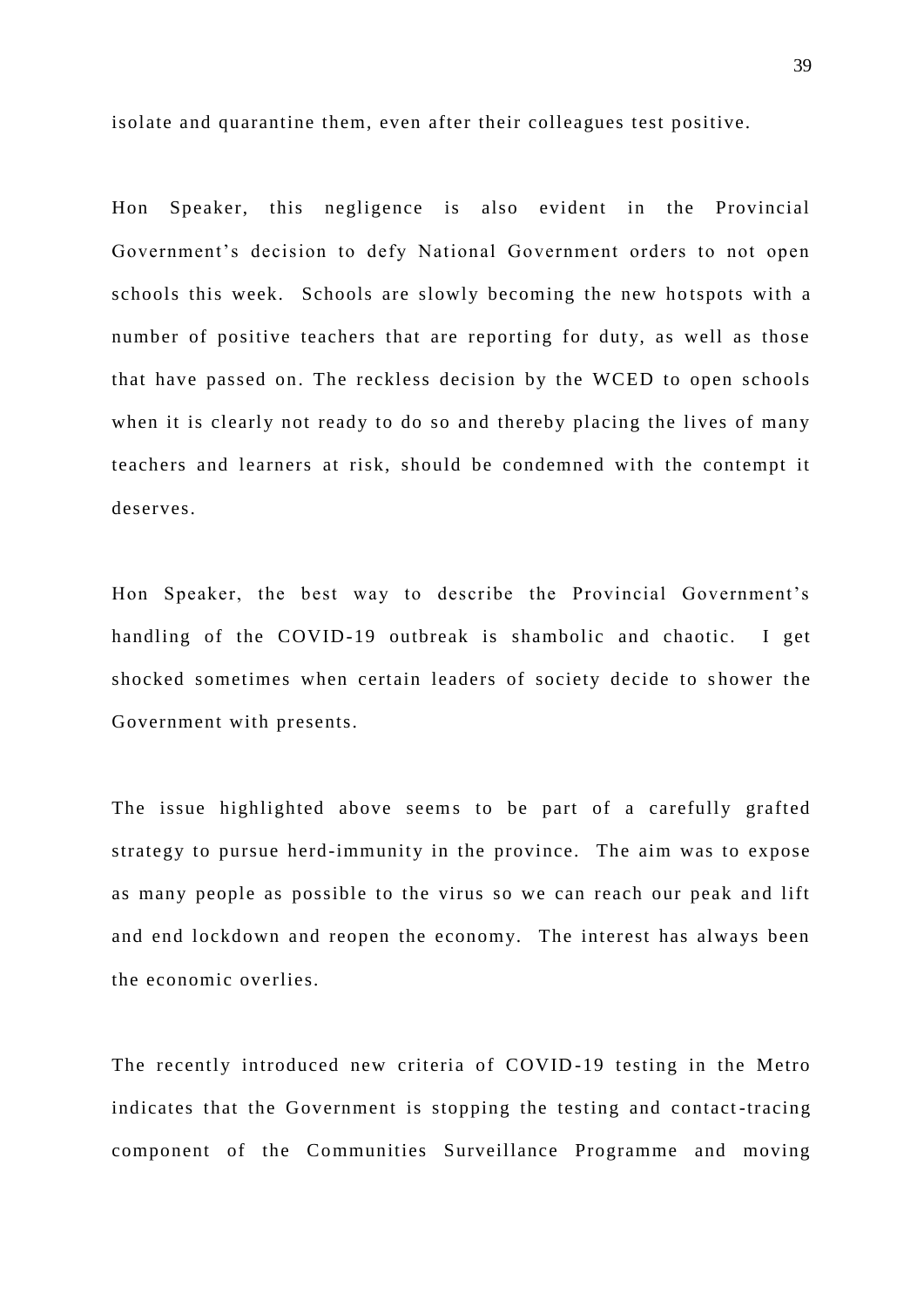towards self-reporting of symptoms. It will result in widespread undetected community transmissions. The end result of this will be the misrepresentation of COVID cases in the province and a false sense of security as the number of reported cases will drop drastically.

Many carriers will be the affected high -risk population, including TB, HIV patients, due to not knowing their status and not being told to isolate. As the ANC we are passionately opposed to this strategy and we would like to call on the Premier and the MEC to reconsider it. As the country moves to Level 3 and now opening up the economy we need to remind our people that we are not opening up people's social rights. People should continue to observe social distancing.

†Mense moet weet hierdie DA stel wins bo arm mense se lewens. Daarom moet hulle hul gedrag verander om hulself veilig te hou, want die *Western Cape Government* gee nie 'n flenter om vir hul mense nie.

## *[Translation of Afrikaans paragraph follows.]*

**[**People should know this DA puts profit above poor people's lives. Therefore they should change their behaviour to keep themselves safe, because the Western Cape Government does not care a hoot about their people.**]** I thank you, hon Speaker.

The SPEAKER: Thank you, hon member Windvogel.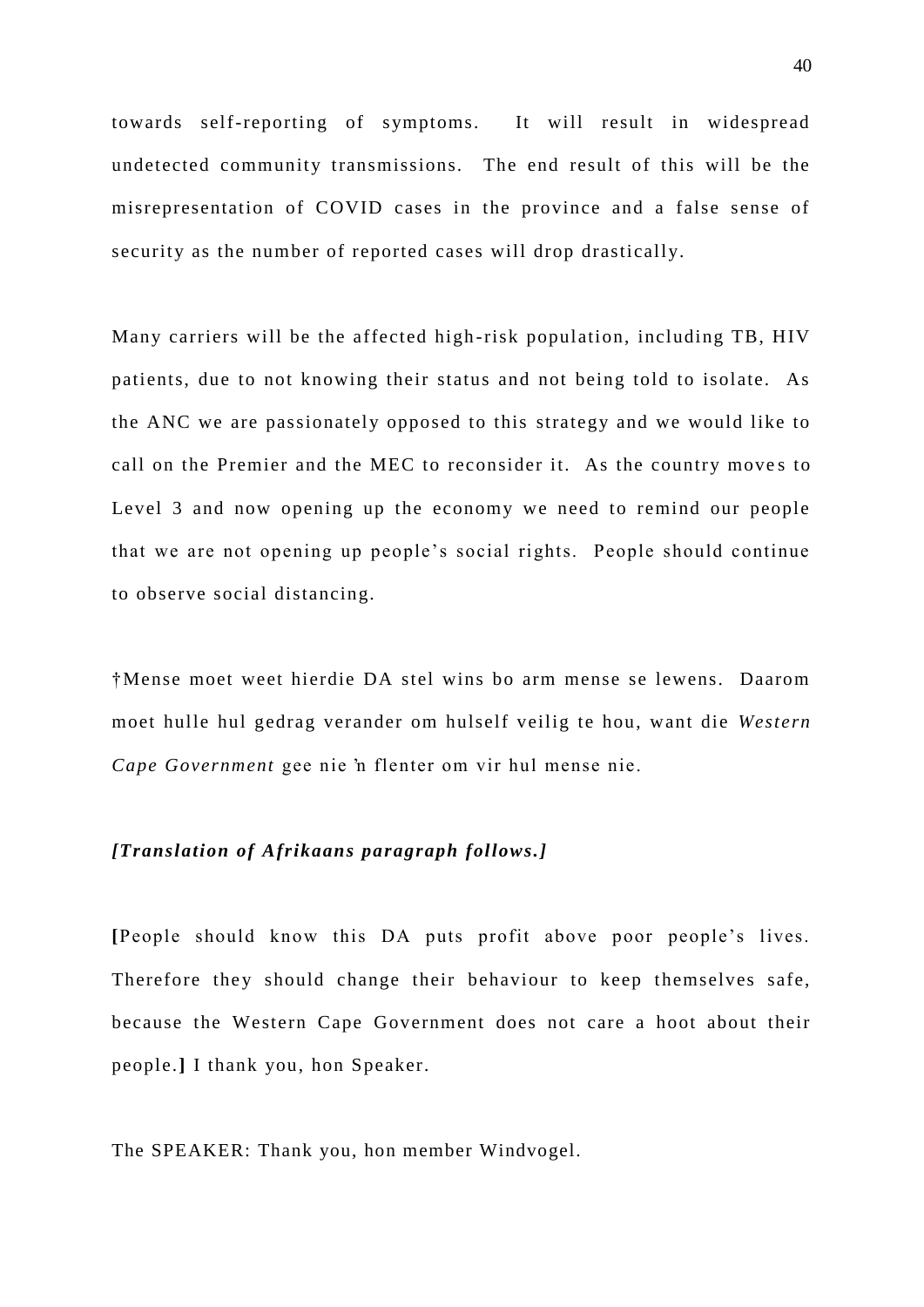†'n AGB LID: 'n Flenter.

**[**An HON MEMBER: A hoot.**]**

The SPEAKER: Hon member, is that a point of order, or did you inadvertently activate your microphone? Thank you, I can see it was a mistake, thank you.

Hon members, let us now recognise the hon Minister of Social Development, hon Minister Fernandez.

The MINISTER OF SOCIAL DEVELOPMENT: Good afternoon, hon Speaker and hon members, can you hear me clearly, hon Speaker?

The SPEAKER: Yes, I can hear you, hon Minister Fernandez, and I am sure other hon members do so too.

The MINISTER OF SOCIAL DEVELOPMENT: Thank you. Hon Speaker, I wish to draw the attention of the House to the fact that we are in the midst of Child Protection Week, and yet sadly, children are being gunned down as we speak, and I am asking us to all take care of our children, not just during Child Protection Week, but every day.

Coming back to the topic of sustainable livel ihoods, I am going to talk to a forgotten approach during COVID-19, hon Speaker. The United Nations in 2013 published a document called "Livelihoods and Economic Recovery in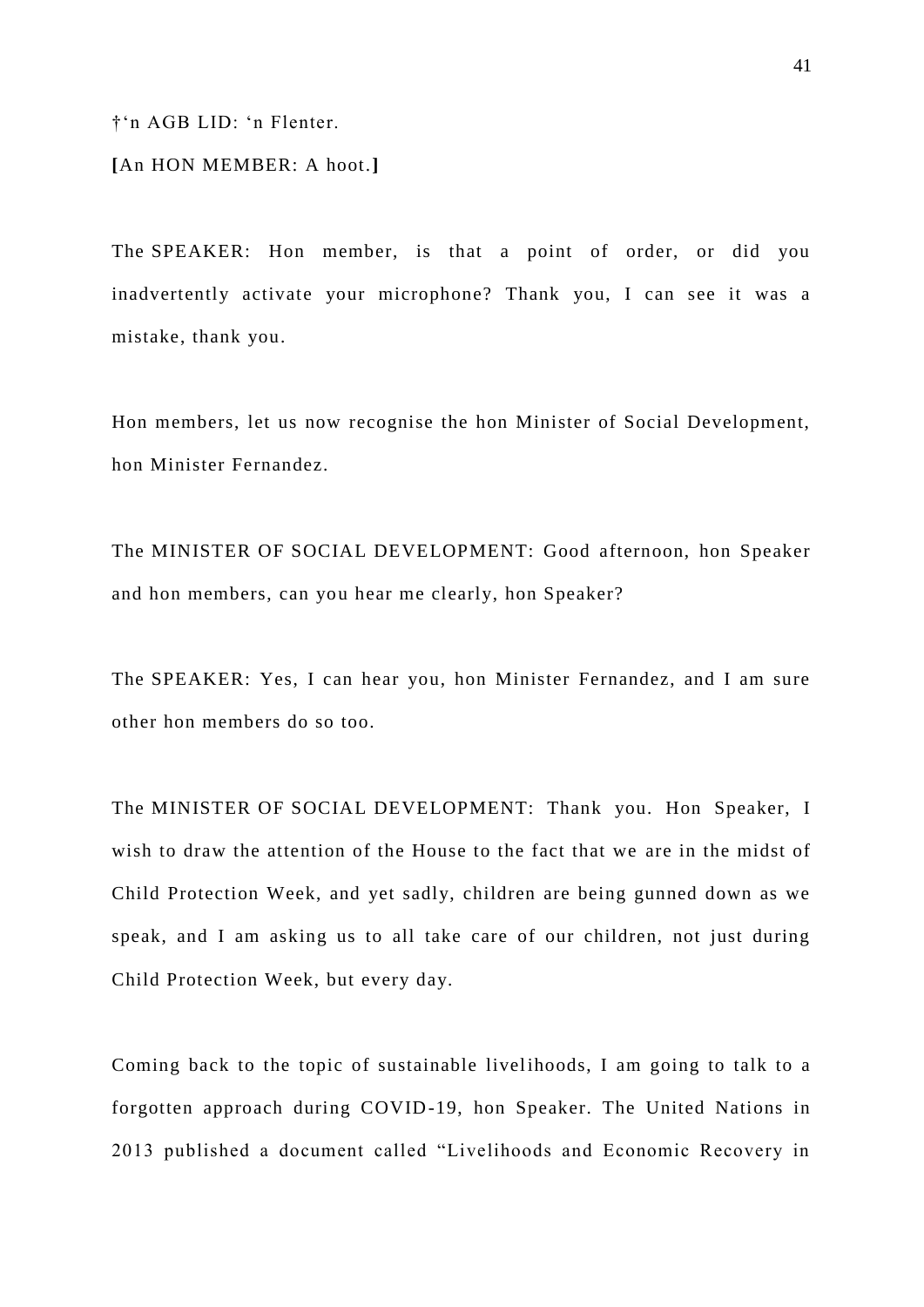Crisis Situations". This guide provides a neat summary of the impact of a crisis or disaster on people's livelihoods.

Hon Speaker, the guide states that:

"An immediate impact of a crisis is the destruction of livelihoods and local economies, poverty, hunger, frustration and idleness, which in turn contribute to the greater social and economic insecurity and rights violations."

The COVID-19 pandemic and the hard lockdown, which has recently been eased, has caused a humanitarian crisis, and violated the rights of millions of South Africans in the process. This has been confirmed by the spate of judgments handed down recently.

Hon Speaker, we urgently require, in unprecedented times such as these, interventions and strategies that are intended to bring people together, yet observing the social distance, and reduce vulnerability. Such interventions must contain safeguards against the risk of creating further social divisions or exacerbating the conflict. To that end the Western Cape Government stepped up to the plate and created the necessary whole of government and whole of society approach to address the COVID-19 pandemic.

I would like to thank civil society, faith-based organisations, donors, individuals, municipalities, public reps, MPL's, everyone who has given a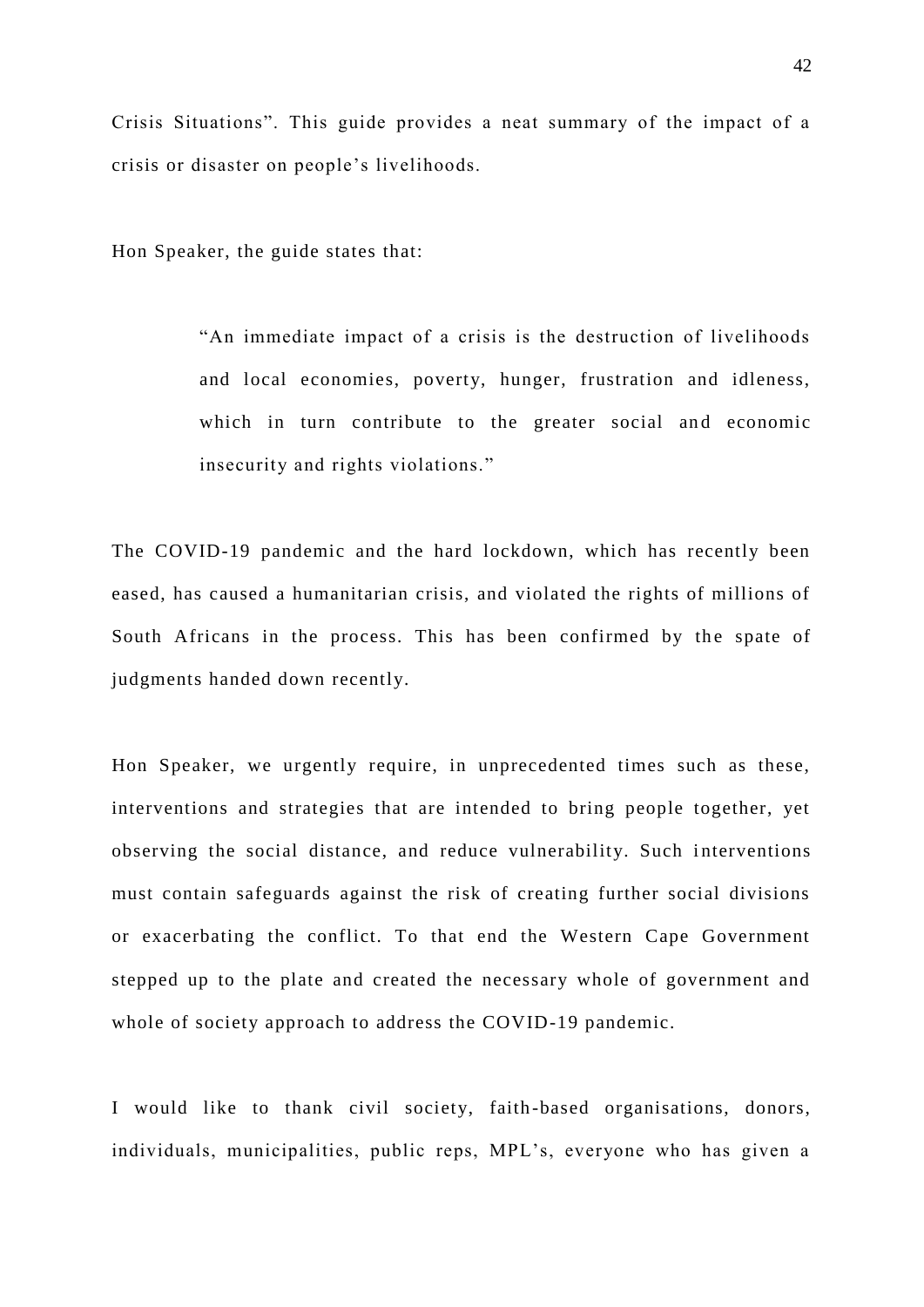hand in some small way to contribute to keeping a family going, whether it was with a cash donation or with a plate of food.

Since President Ramaphosa announced on 23 March 2020 that lockdown in South Africa would continue, we have in this province provided over 130,000 food parcels – that is to at least four or five people for a month – to people from every corner of this province.

With the ongoing support of various entities, including NGO's and municipalities, we are currently feeding roughly 200,000 people per day from kitchen feeding schemes, and well over 1 million me als have been provided to children across the Western Cape through the Emergency School Feeding Programme.

However, hon Speaker, there are a few concerns that I must touch on. These concerns are directly linked to the many livelihoods being completely decimated by indecisiveness and incoherent decision -making at a national level, and it could not be evidenced more than in the family space, where you could not buy clothes, warm winter clothes; you could not buy underwear; children now in ECD at Level 3 need to stay at home, but their parents have to go to work. It is completely bizarre.

So for the first part of the lockdown, the ECD sector was left completely in the cold by National Government, and the hon member Nkondlo touched on the *Daily Maverick* article which was published on the 28th, and that very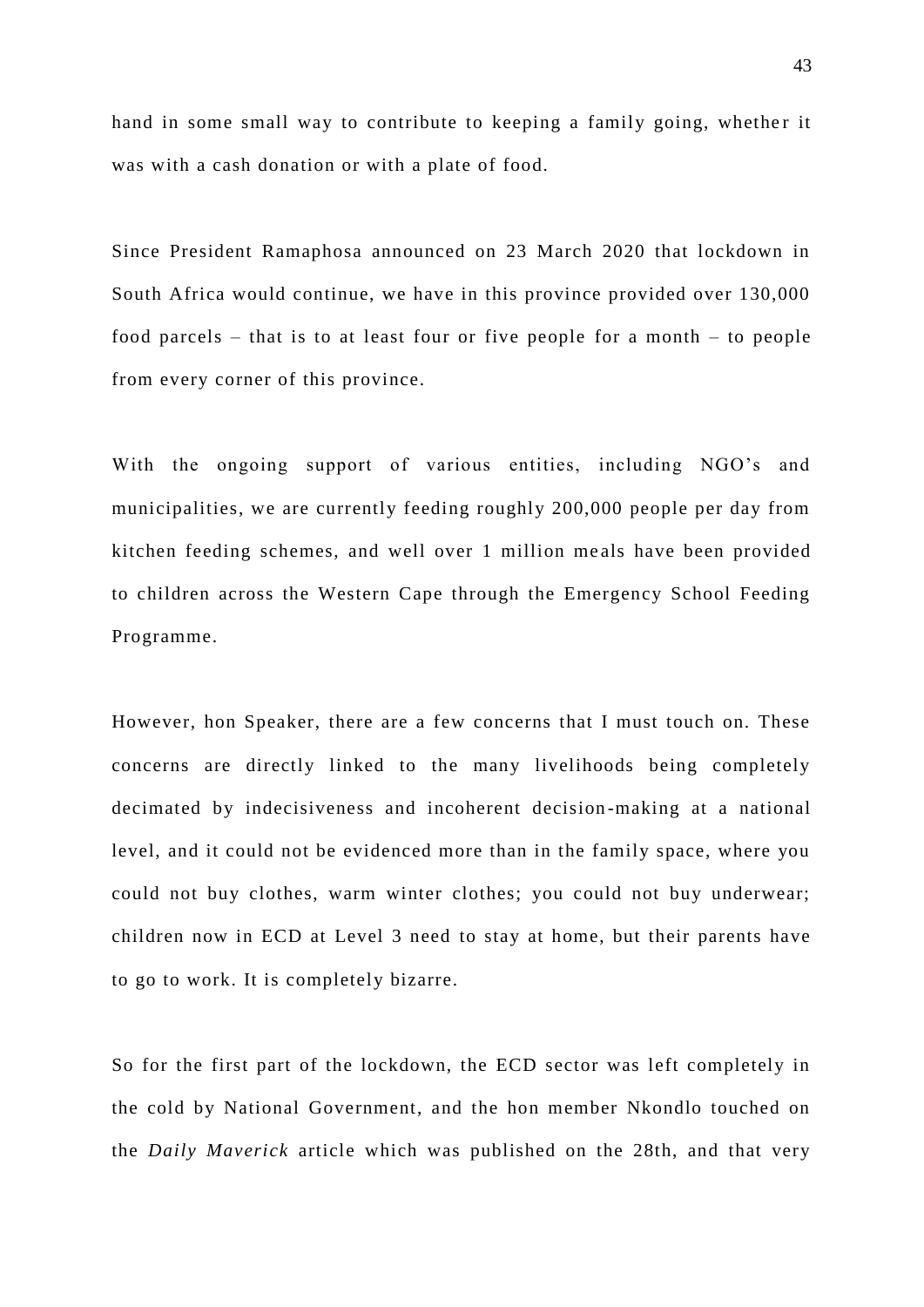eloquently sums up the situation we find ourselves in.

Hon Speaker, on 18 March 2020, all ECD-centred playgroups and day mothers were instructed to stop operating by National Government. Many ECD operators are non-profit organisations and micro-social enterprises, and are mostly run by caring mothers and grandmothers, aunties providing a service in poor communities with limited cashflows. These women often earn below the minimum wage.

Hon Speaker, at this point our ECD sector has had no easy access to any of the economic relief packages offered by the National Government, and more than half of them might not be able to reopen once National DSD gives the green light for childcare to commence.

This raises serious questions about child safety and focuses attention on the enormous role ECD's play not only in families' lives, but in our country's economy and its prospects for social development.

The Centre for Early Childhood Development started a petition demanding that Government announces dates for the reopening of ECD's. According to this petition, around 2,3 million children attend around approximately 32,000 ECD's across the country and are cared for by about 100,000 ECD workers. The sector ... [Interjections.]

The SPEAKER: Hon Minister, will you please wrap up.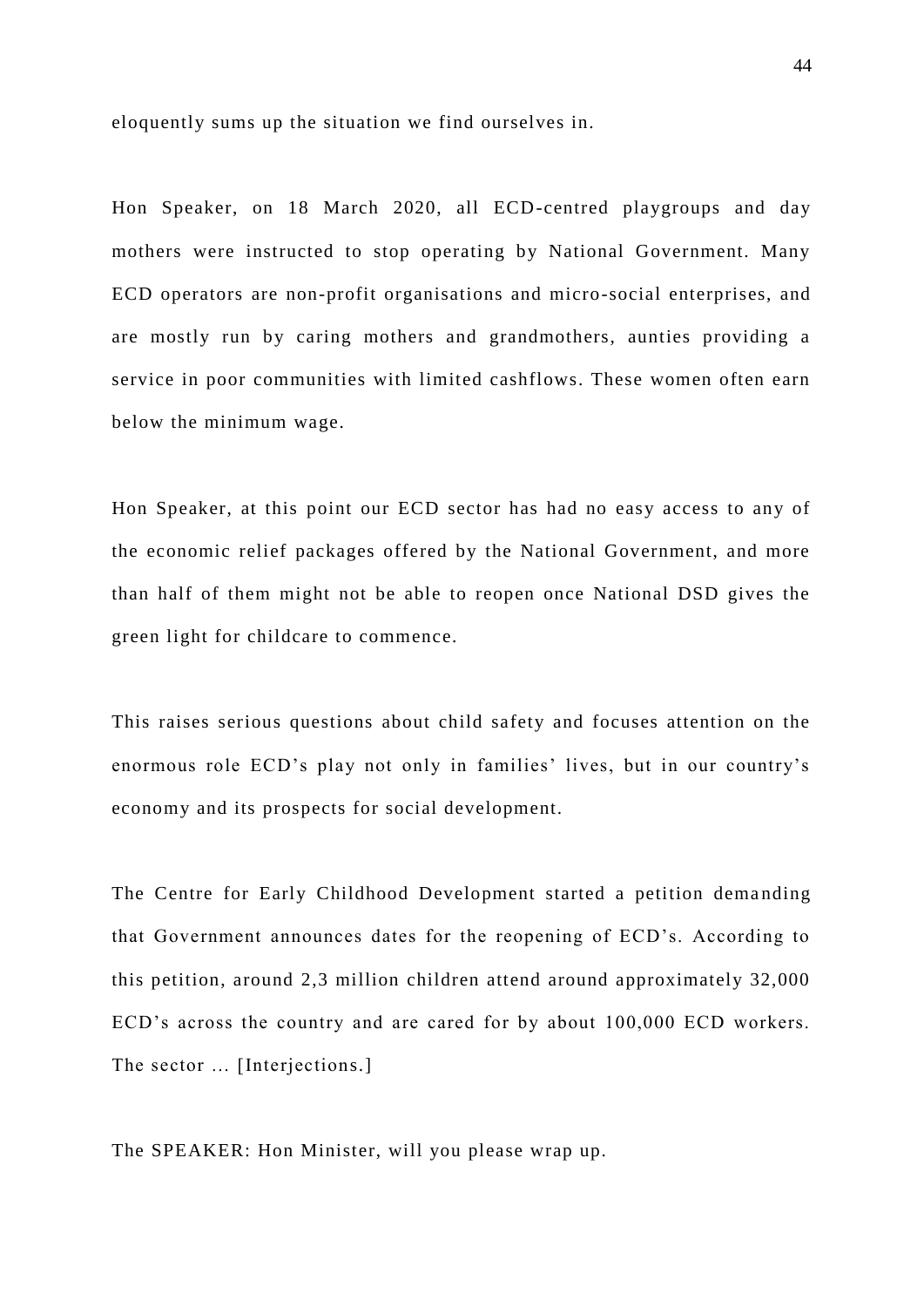The MINISTER OF SOCIAL DEVELOPMENT: Thank you, hon Speaker. The sector, according to the petition, contributes R10 billion to the South African economy annually.

My request today, and I stand in complete agreement with Grace Matlhape, Chief Executive of Smart Start, an early leaning social franchise, let us reopen our ECD's responsibly in Level 3, yet get everyone back to work. I thank you, hon Speaker.

The SPEAKER: Thank you, hon Minister Fernandez. Hon members, I now recognise †agb Marais **[**hon Marais.**]**

Mr P J MARAIS: Thank you, hon Speaker. Man shall live and work by the sweat of his brow, not social dependency and … [Interjections.]

An HON MEMBER: Hon member Marais, is not … [Interjection.]

Mr P J MARAIS: … government handouts. That is what my Bible says.

The SPEAKER: Order.

Mr P J MARAIS: While I agree that the right to life is non- [Inaudible.], that right is subject to availability of food, shelter, jobs, housing, health services, and none of these are available to everybody equally in this country.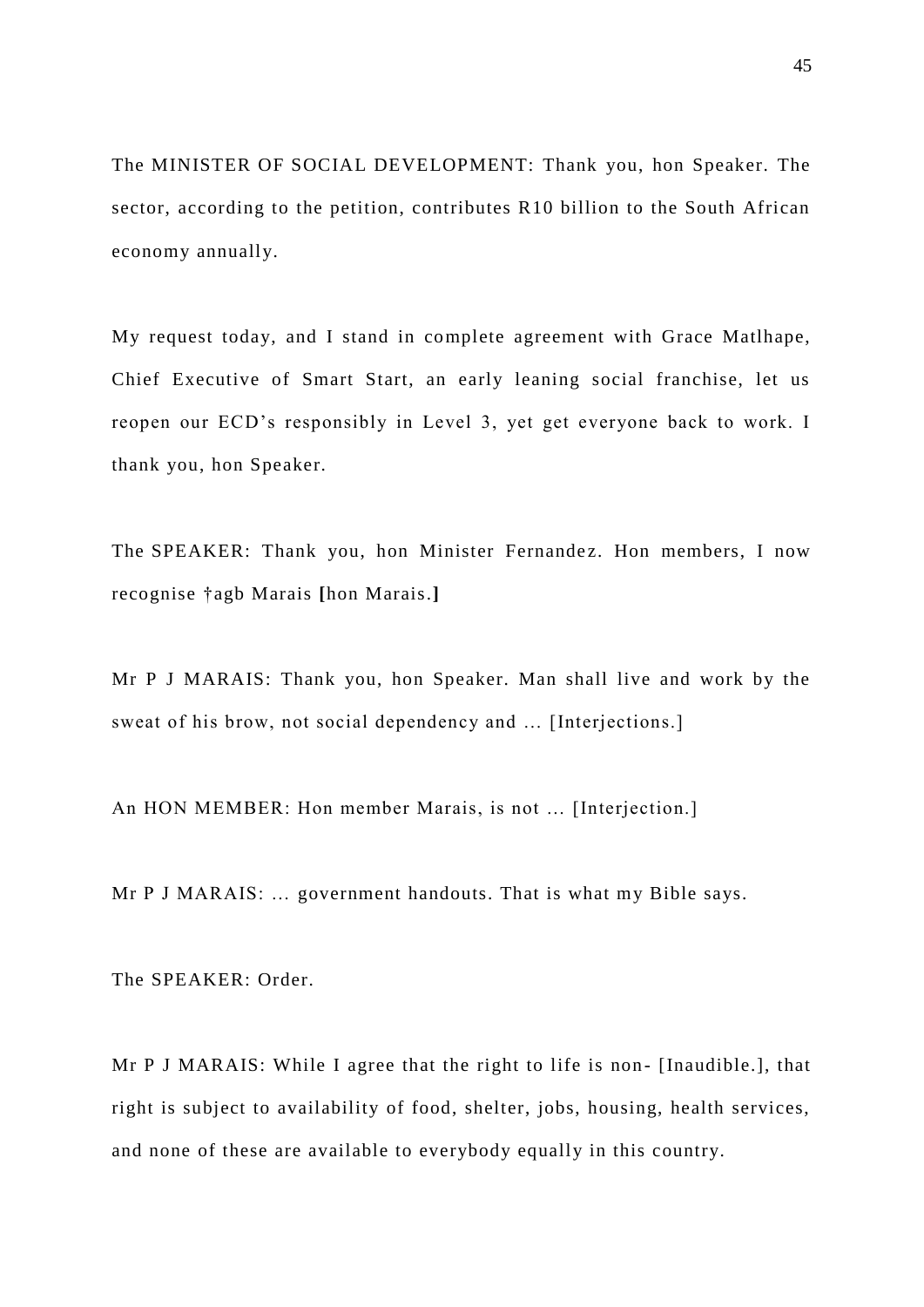If members of Parliament had to rely on UIF payments, then this debate would have taken a totally different course.

You cannot destroy the economic cycle of a country and hope to preserve the cycle of life. Economics is the railroad on which the political train runs. Remove that railroad and the train will crash.

The Sakeliga judgment ruling, that the regulations are unconstitutional and irrational, begs the question: What remedial action do we seek and expect from Government?

The Latin maxim *ubi ius ibi remedium* reads:

"Where there is a right, there is a remedy."

South African, being a member of NEPAD, must choose which economic policies will help us achieve our aims of eradicating poverty and promoting sustainable economic growth and development.

It cannot be financed by shutting businesses, reducing our tax base as a consequence, and leaving people unemployed. We cannot look and follow Africa, because Africa itself is looking for help elsewhere, and to ourselves. We must stand on our own feet and become self-reliant or become simply another failed African state. Open manufacturing and establish our economy if we want to preserve life.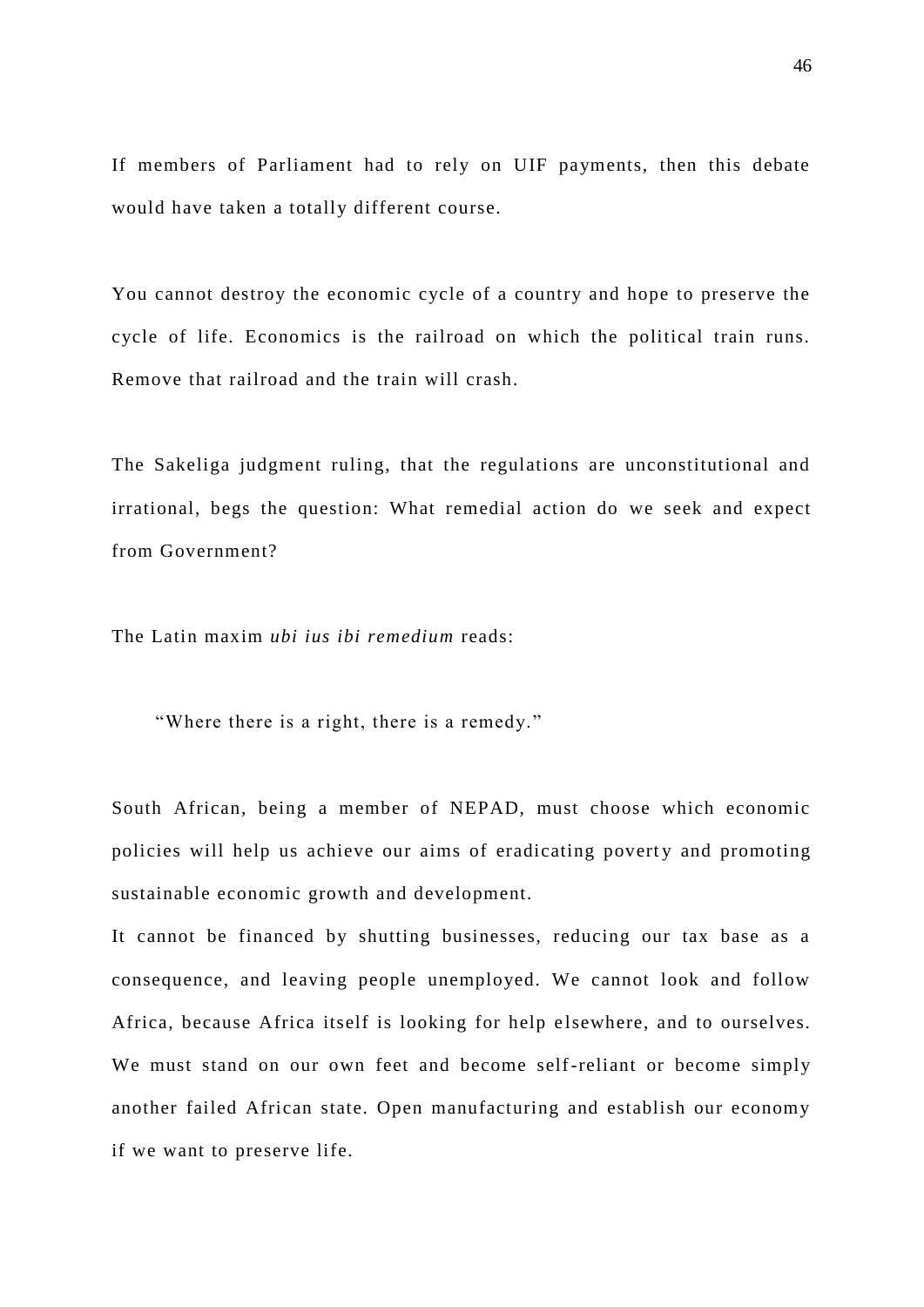The SPEAKER: Hon member Marais, will you please wrap up?

Mr P J MARAIS: I will obey you, my Speaker, and I wrap up. I say let us think with our heads and not with our hearts if we want to survive this era of COVID-19.

The SPEAKER: Thank you, hon member Marais, your time has now just ended. Thank you very much. I now recognise, hon members, the hon Minister of Education, hon Minister Schäfer.

The MINISTER OF EDUCATION: Thank you very much, hon Speaker. I think we need to note that key to this discussion is the understanding that we are not faced with a zero-sum game, in which we have to either preserve life or preserve livelihoods. This is a false dichotomy that has been perpetuated by the Opposition.

These two goals are not mutually exclusive. The Western Cape Education Department has clearly demonstrated that we can do both at the same time. First we must consider the impact that COVID-19 has had on our learners' immediate health and well-being. The hard lockdown had a devastating impact on many families with the loss of jobs and income, putting their access to sufficient food in danger. Hunger has become a widespread reality in our country as a result. The national agency tasked with responding to such crises, SASSA, closed its offices, leaving our residents without access to support, where learners who ordinarily rely on the National School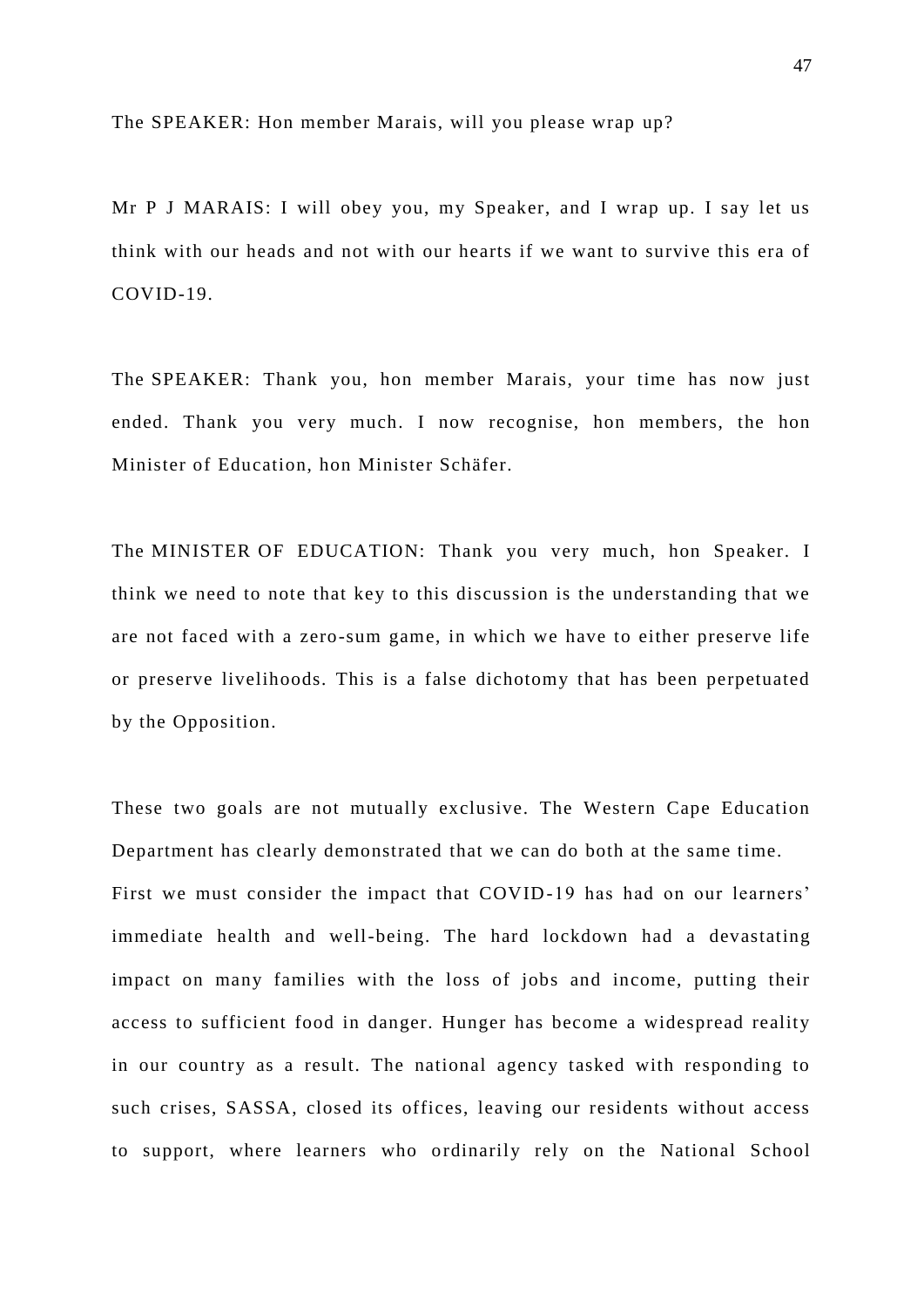Nutrition Programme during the school term, faced an indefinite period without the support when schools closed.

We agreed with Minister Motshekga that the NSNP funding needed to be preserved for term time when this was initially discussed, as the intention was that the lost teaching and learning days would be made up later in the year, and we would need that funding for then, but this closure was no ordinary school closure, no ordinary holiday. Large numbers of parents do not suddenly lose their jobs and income over school holidays, or have limited access to supplies, as was the case during lockdown.

As the lockdown persisted, so too did the need for support. The Western Cape Government made emergency funding for food relief available. We, as Education, received R18 million to run an emergency school feeding programme, using our infrastructure and knowledge to effectively deliver meals to as many of our learners registered on the NSNP, as possible.

Despite vehement opposition, this programme has run successfully and served 1,2 million meals to learners safely, thanks to the dedication of WCED officials, school staff and volunteers. They implemented the detailed safety protocols that were sent to schools, including maintaining strict physical distancing and taking the meal directly home, rather than eating it at the school.

At the same time, we are also aware of the toll that this epidemic has taken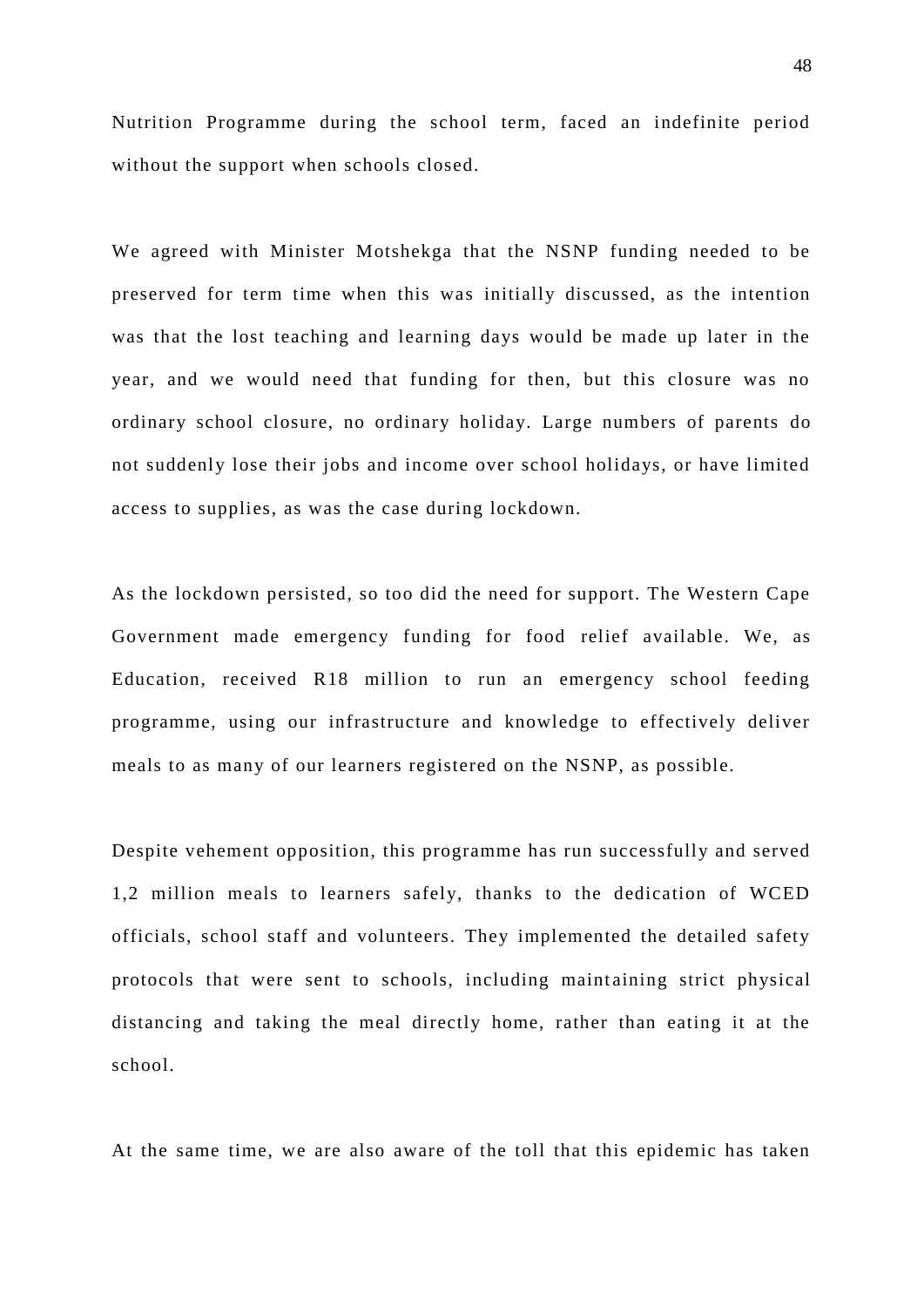on the futures of our learners. The Brookings Institution recently estim ated that the loss of future income for United States school students from just four months of school closure, would be 2,5 trillion US dollars.

This is not a case of economy versus lives. We must recognise that losing out on their education has a direct impact on their future health, food security, safety and earning capacity.

Finding a way to keep learning going during the lockdown and beyond was thus a priority for the WCED. As soon as a lockdown period became likely, our e-Learning Team sprung into action, expanding the WCED e-Portal to add more content, and improve the server capacity as the number of users to the site increased. We have been working on having the site zero -rated, but this has proved a complex process, and we are now part of a joint effort to have education sites zero-rated.

We develop weekly lesson plans to provide guidance for home learning, to help provide direction for learning taking place at home. We also have a special focus on reading with tips for improving reading at home, and matric learners have their own section of matric resources.

We have also expanded our support for teachers learning to use digital platforms for teaching, including making a [Inaudible.] online course available. However, we are aware that not all learners have access to the internet. Schools have been finding innovative ways to address this also.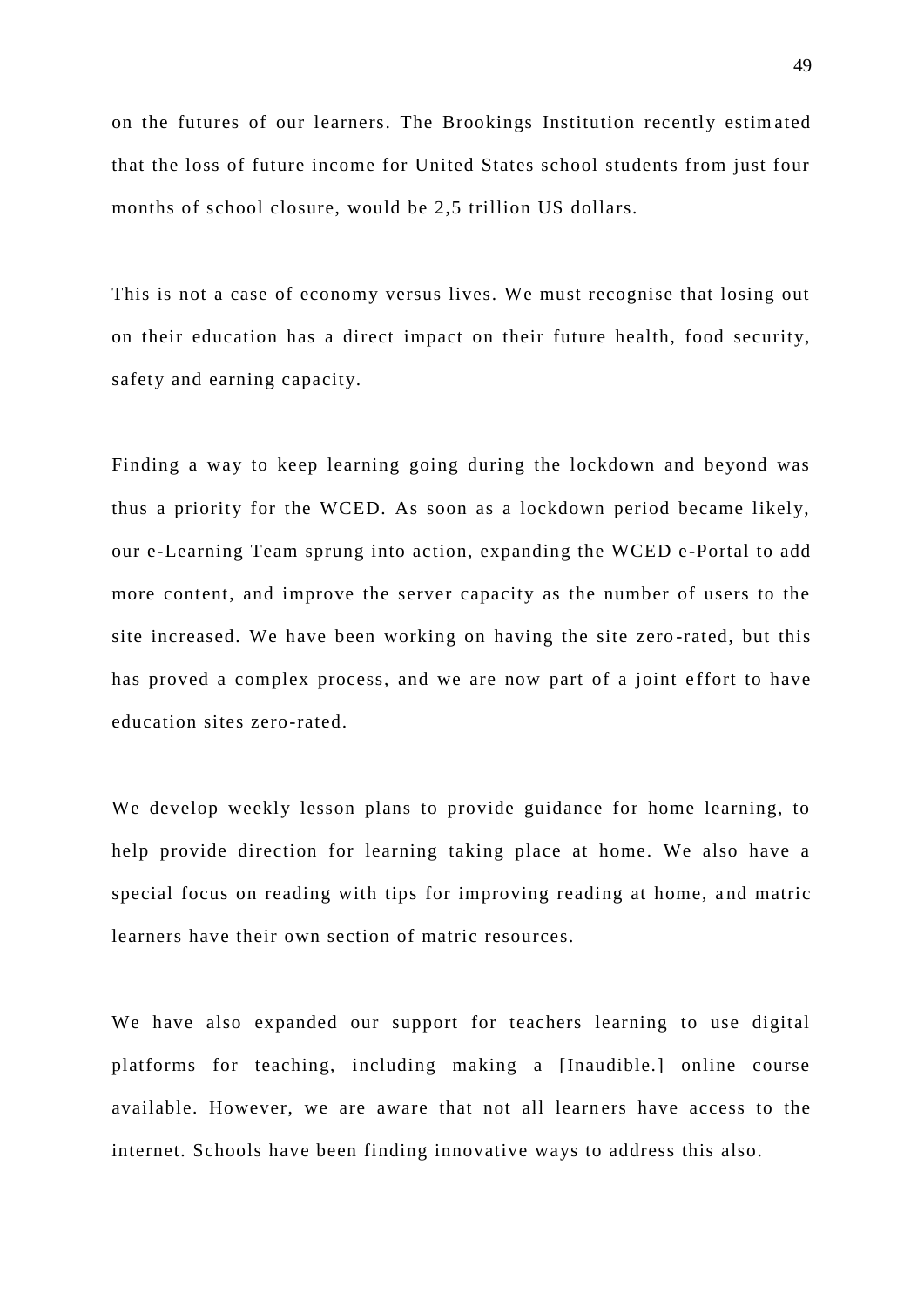- At Westlake Primary, work packs were sent home with learners coming to school to collect take-away meals.
- A teacher at Hermanus High School assisted Qhayiya Secondary to get sponsors for data for 200 learners.
- Teachers at Klapmuts Primary School have used Facebook groups to support remote learning.
- At Groendal Secondary School, WhatsApp groups are being used to support learners.
- A teacher of [Inaudible.] High School even designed a special box that teachers can make at home to help them record videos to teach their learners.

But even with this amazing work being done by our schools, there are learners who are reliant on in-class teaching, and the longer schools are closed, the more they are disadvantaged.

It is for this reason that our WCED officials, principals, teachers and non teaching staff, SGB's and parents, pulled out all the stops to make sure that we were ready to reopen schools for Grades 7 and 12 learners on 1 June 2020, the date gazetted twice by the National Minister of Education for their return, after she was given the go-ahead by the National Cabinet for schools to reopen in a phased manner, and after approval by the National Corona Virus Command Council, the National Institute for Communicable Diseases and Paediatric Association, all agreeing with those decisions.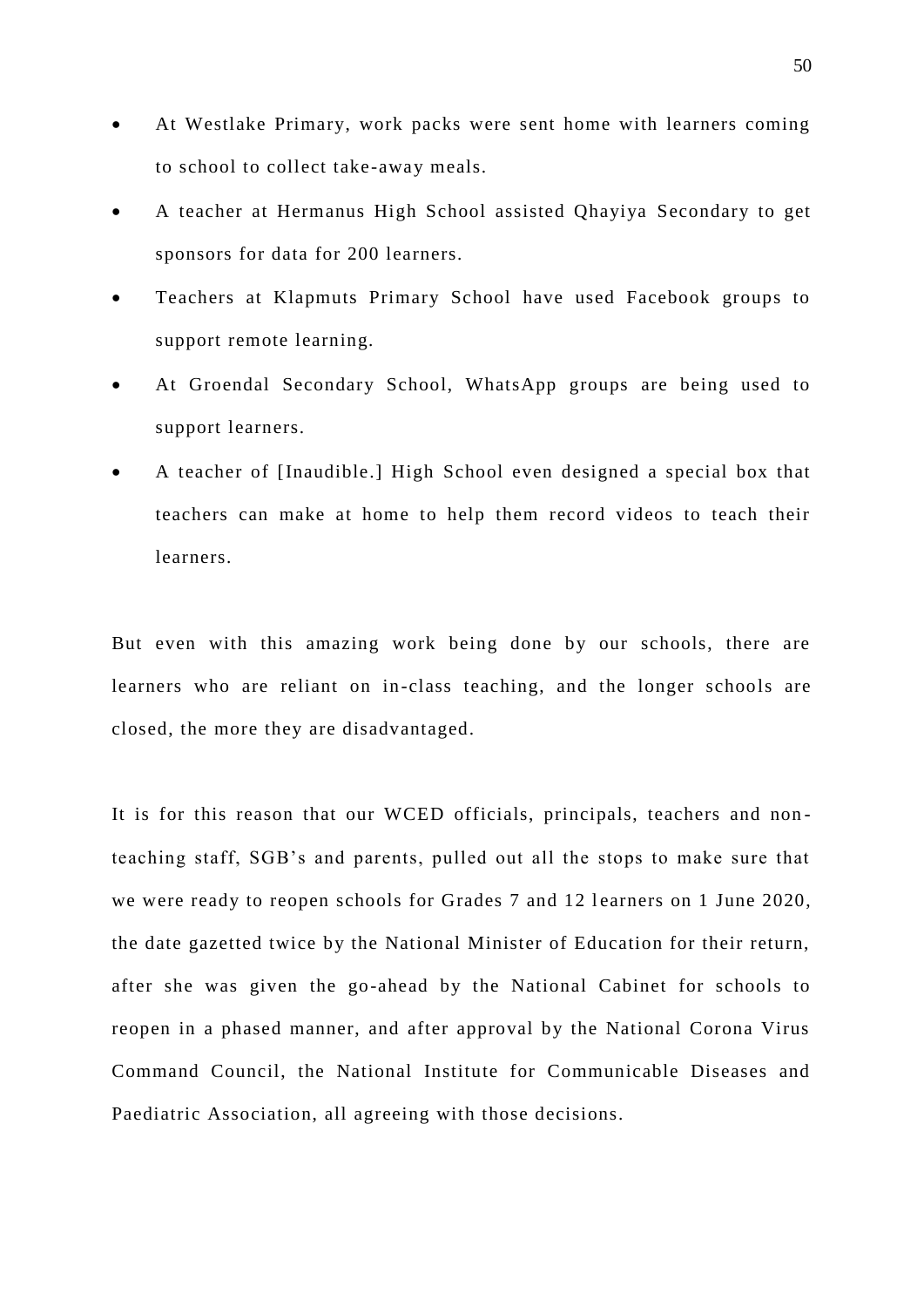We have spent R280 million on PPE's and cleaning materials so far, before placing the secondary orders. This includes face masks, temperature scanners, hand sanitisers, bleach, liquid soap and disinfectant. We have issued detailed guidelines to schools on numerous aspects of safety and cleaning and managing confirmed cases of COVID-19. All are available on the Back to School page of the WCED website.

We have said that no school may open for learners unless the required safety procedures are in place. We are thus committed to ensure the safety of all our staff and to the saving of lives. At the same time, we have to save livelihoods as well. It is imperative that for parents to go back to work and the economy to open, schools must open. Whilst protecting our children now, we must also ensure that their futures are not compromised. Obviously that also applies to our teachers and we have put in place measures to ensure their safety as well, and to respond to the hon member Windvogel, there was no defiance of any National Government instruction, to the point that the Human Rights Commission has even acknowledged that the *Gazette* is a lawful, legal document, and that we are in compliance with it.

We are the only province that actually was ready, other than Gauteng, and Gauteng unfortunately is completely captured by SADTU which is the only reason they did not open.

The SPEAKER: Minister Schäfer, if you will wrap up, please.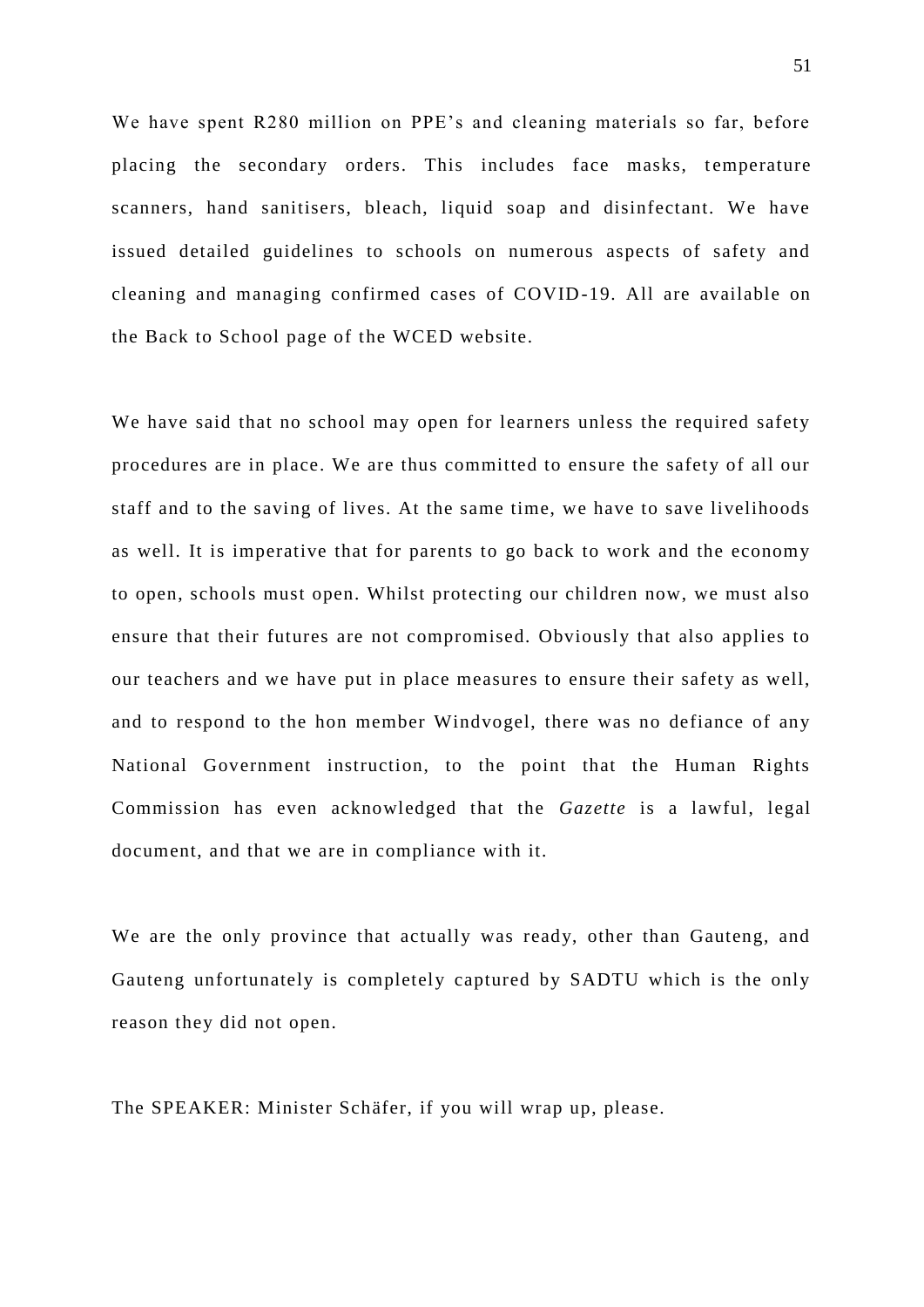The MINISTER OF EDUCATION: Thanks, hon Speaker. So we are completely committed to getting our children back to school as soon as possible, contrary to the unions who seem to want to keep on ensuring that they stay out of school, as long as possible. Thank you, hon Speaker.

The SPEAKER: Thank you, hon Minister Schäfer. Hon members, I now recognise hon the Chief Whip of the Official Opposition, hon member Lekker.

The CHIP WHIP (ANC): [No audible response.]

The SPEAKER: Hon member Lekker, are you winning?

The CHIP WHIP (ANC): [No audible response.]

The SPEAKER: Okay. Hon members, I am unable to get hon member Lekker on the system. She seems to be having trouble there with the connection. I am going to give her a minute to see if I am able to get her in.

Mr P J MARAIS: Hon Speaker, does it mean we extend the length of the debate, or take it off hon members' time?

The SPEAKER: Thank you, hon member Marais. That was not a point of order, but for information, we are now moving ahead with the debate. It is hon member Mackenzie.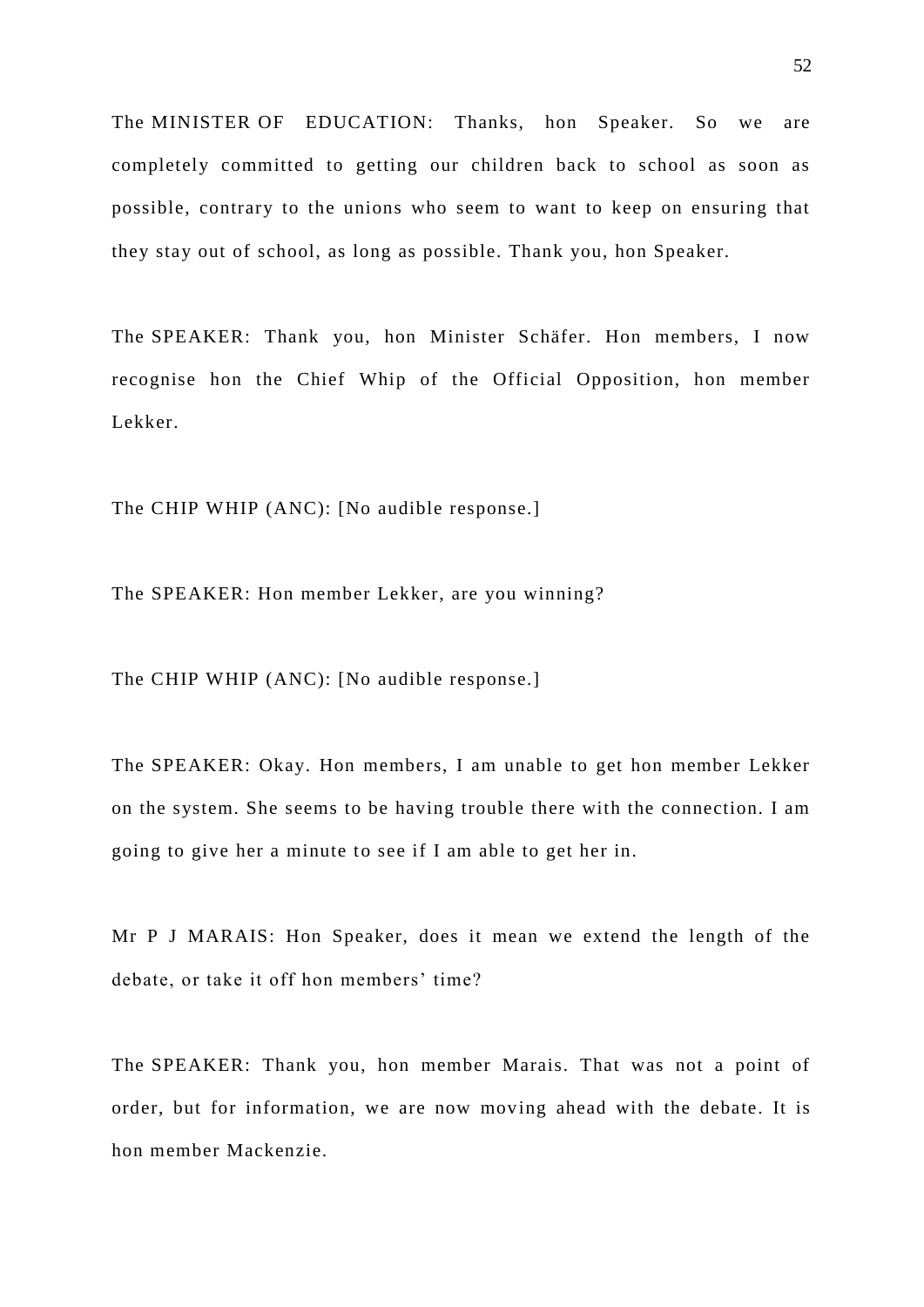Mr R D MACKENZIE: Thank you, hon Speaker. Just for the record, so is hon member Lekker still going to speak or not?

The SPEAKER: If she does not come back whilst we are still on this item, because remember this is the subject for discussion. If you are done speaking and she is not in the House, then she will not be able to speak anymore, because we will have concluded the debate, and therefore the answer is no, but if we are still busy with the debate and she comes back, we will give her the opportunity.

Mr R D MACKENZIE: Thank you, hon Speaker, for the clarity. I see she is online, because once a sweeper sweeps, you sweep. You cannot have people speaking after a sweeper.

The SPEAKER: Let me see if hon member Lekker is back now. I just do not want to hold the House indefinitely. One does not want to do that. Hon member Lekker? She is here now, I can see, and the mic is on, it is not muted. Yes, hon member Lekker, thank you, welcome. Oh, she is on the phone.

Mr R D MACKENZIE: No, she is …

The SPEAKER: Okay. Hon member Lekker, can I assist you? We can assist you from where you are if you are struggling, and one of the ways you can call the Presiding Officer to put you on the microphone, or call one of the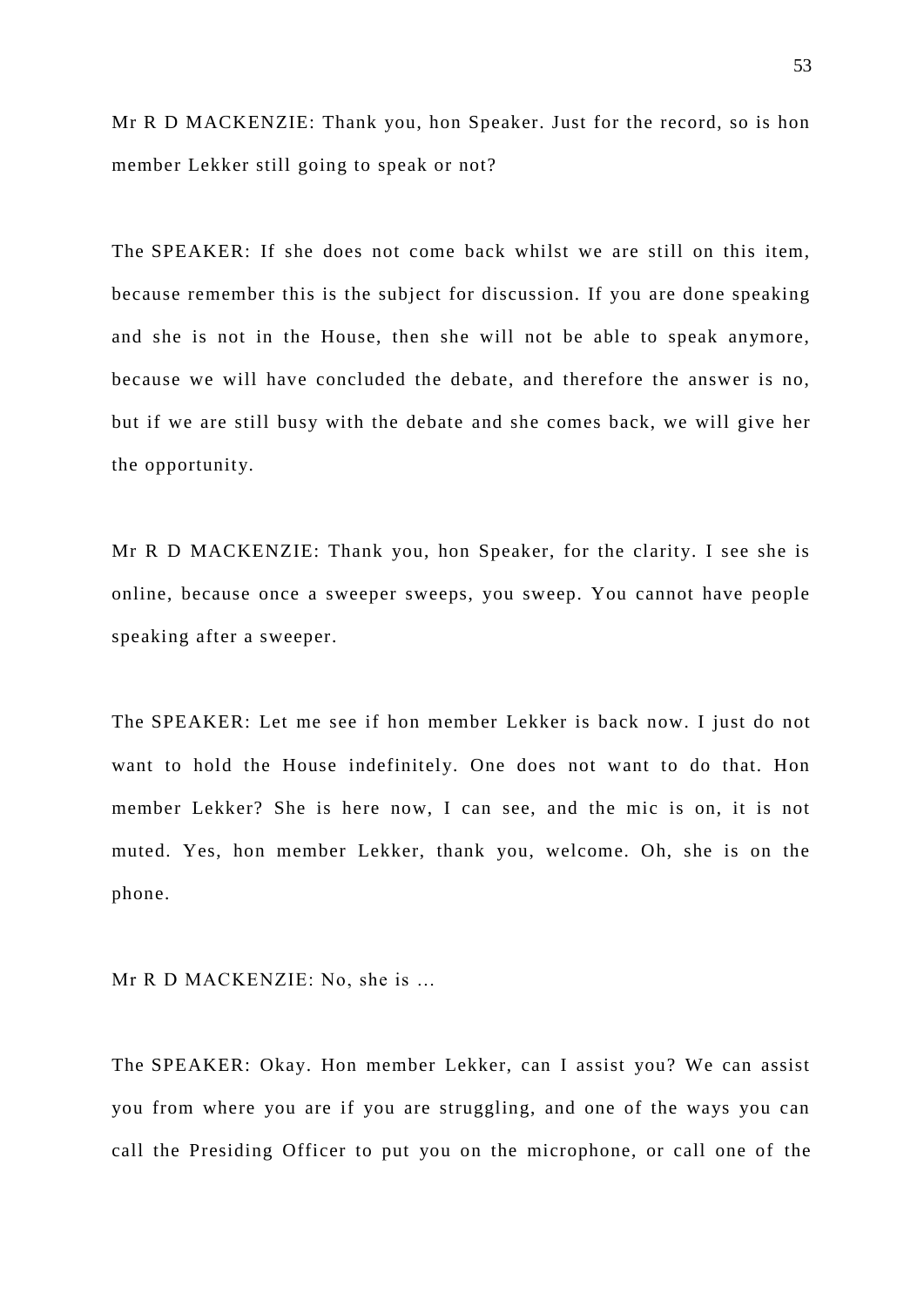members and then you will be on the microphone. We need to be as creative as possible. Hon member Lekker?

The CHIP WHIP (ANC): [No audible response.]

The SPEAKER: Okay, there is a message on the chatroom:

"I can hear, I was on the phone with IT."

Okay. No, it is fine. Are you able to join us, hon member Lekker?

The CHIP WHIP (ANC): [No audible response.]

The SPEAKER: Okay. I think if I proceed now then that will mean she will not have the chance to participate, because I do not see her coming ba ck into the House, but she is in the chatroom, hon members.

The CHIP WHIP (ANC): [Inaudible.] to your phone?

The SPEAKER: Yes, yes, we can hear you.

The CHIP WHIP (ANC): Thank you, hon Speaker. I will just start by echoing the words of an English journalist, Suzanne Moore, when she said:

"We must stop the inane talk of saving lives; let us start saving the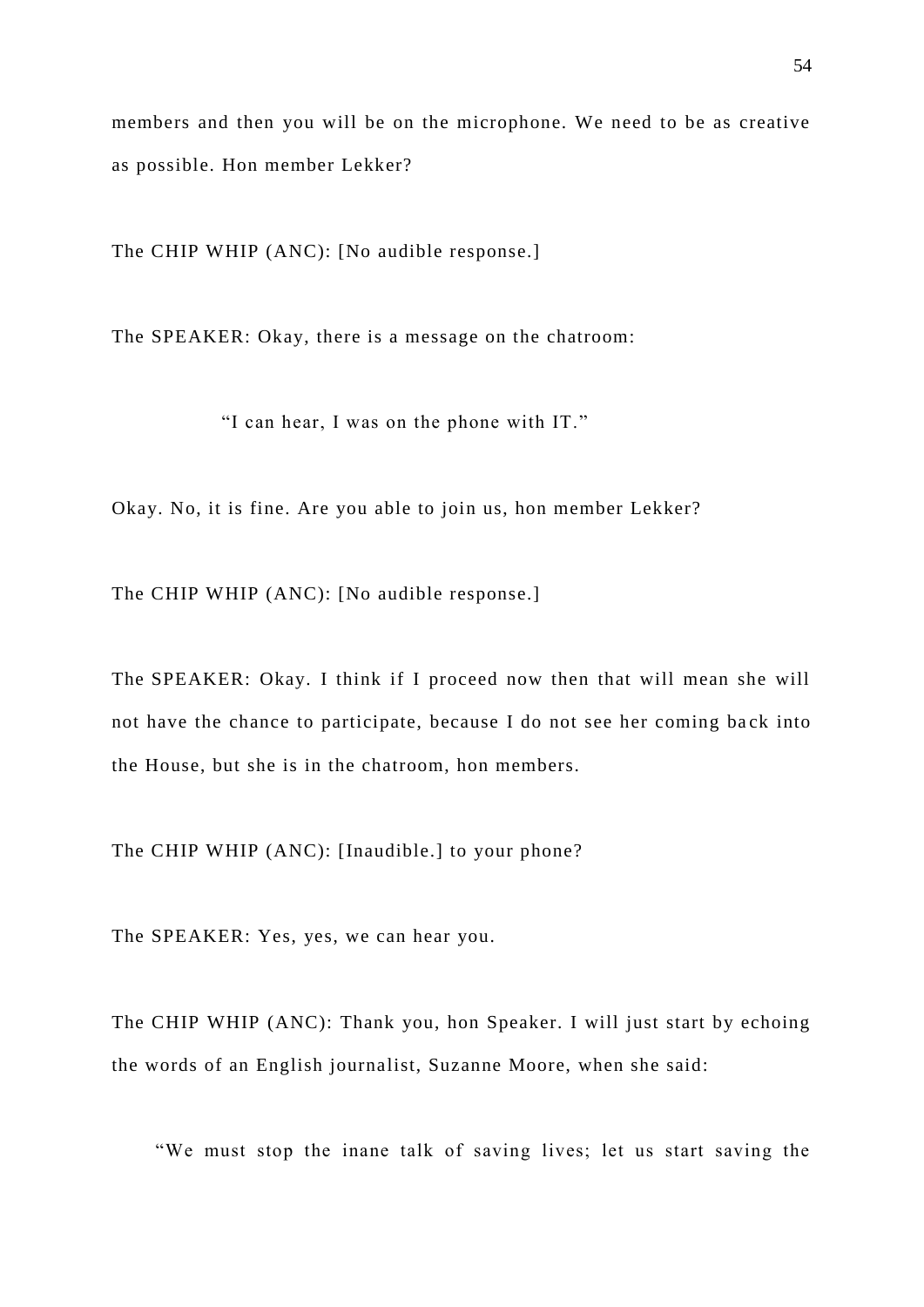economy."

And the public knows what really matters. Hon Speaker, she went further to say that even if patients are [Inaudible.] the fact remains that we fear death more than recession.

Our apex priority should be to save lives. A life lost is too high a cost. We cannot save the economy without saving lives. This is in line with the Health MEC when she was saying earlier to strengthen the economy, we need to strengthen health and [Inaudible.]

This I fully agree with. However, the reality is that in the province we have failed dismally to save the lives of the labour force. Many workers in retail and other clusters have fallen victim to COVID-19, with some paying the ultimate price of death. Even our frontline workers in health are not spared. Thousands of health workers have been infected, and some have died. Labour unions have put the blame squarely on negligence and complacency. We have been made aware of various cases where the workplace refused to close down and decontaminate after positive cases were found.

While the DA wants to hide these realities behind claims of better testing and tracing, there is no explanation for the high fatality rate in the Western Cape. The Western Cape has nearly two-thirds of the fatalities. All opportunities to save lives and to promote livelihood need to be explored. The vitriolic diatribe that was spewed by the MEC is laughable. He picks and chooses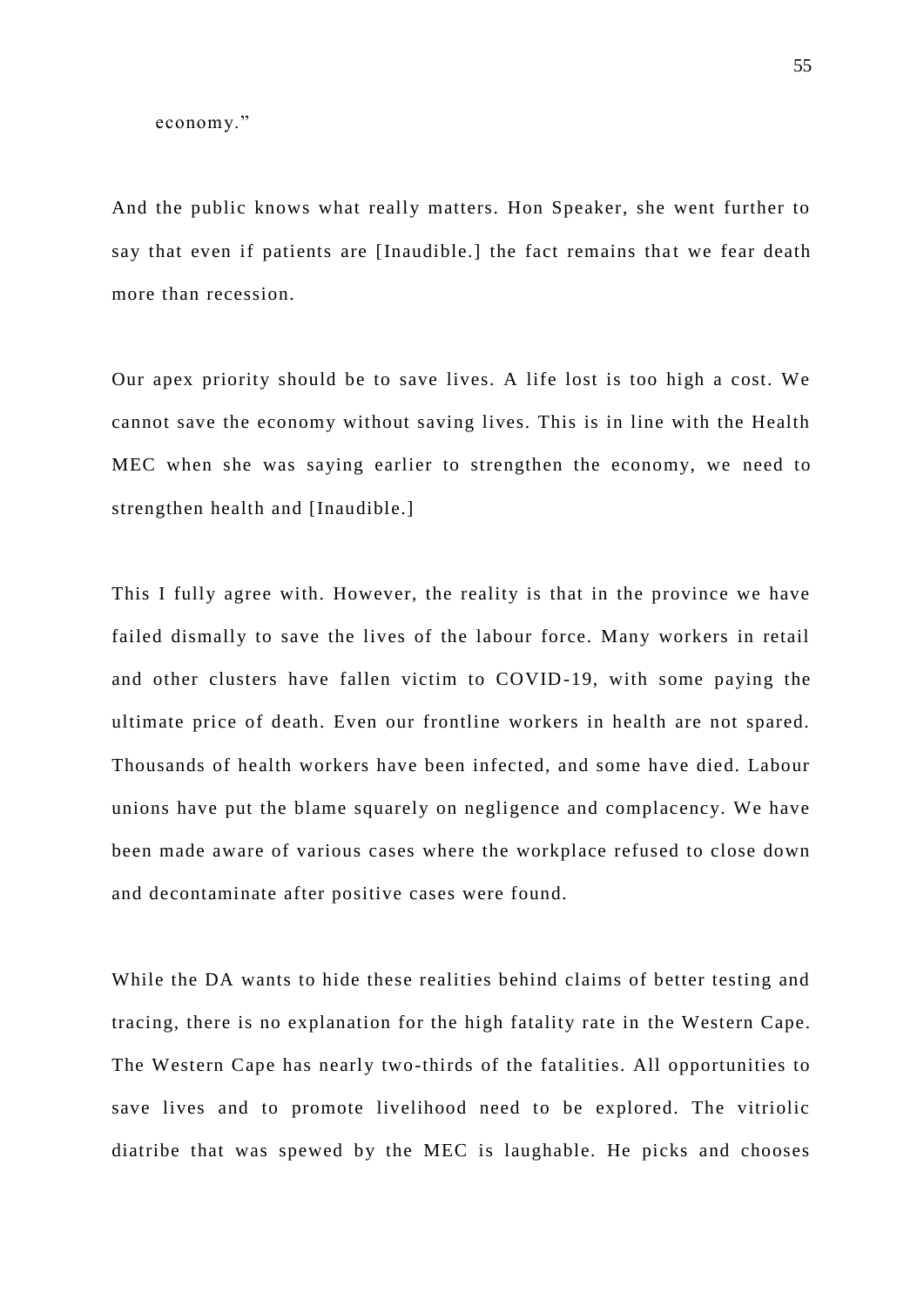what he wants to put aside. While his Government only created a marketplace to preserve the economy of white elite, the National Government has been working around the clock to save livelihoods.

As the MEC of Economic Opportunities, he should have told us how, under his watch, many companies that were operating under Level 5 and lockdown, managed to in fact [Inaudible.] many workers, which [Inaudible.] in order for it.

While the MEC of Health was trying to explain the sector management protocol, the reality is that it did not help the province to halt the infection. While the DA Chief Whip rushes to defend her party's herd immunity agenda, the public sentiment shared by some of her party proved this point. One example is the statement of MEC Madikizela:

"The country's current 'house arrest' is not only causing a major economic crisis, it also puts lives at risk. Death will visit us all at some stage. We cannot stop living our lives."

In closing, the court case that was mentioned here, which declared the national lockdown as unconstitutional. I highly doubt it would pass the scrutiny of a higher court. I thank you, hon Speaker.

The SPEAKER: Thank you, hon member Lekker, the Chief Whip of the Opposition. Hon members, I am sure we can all see there was a serious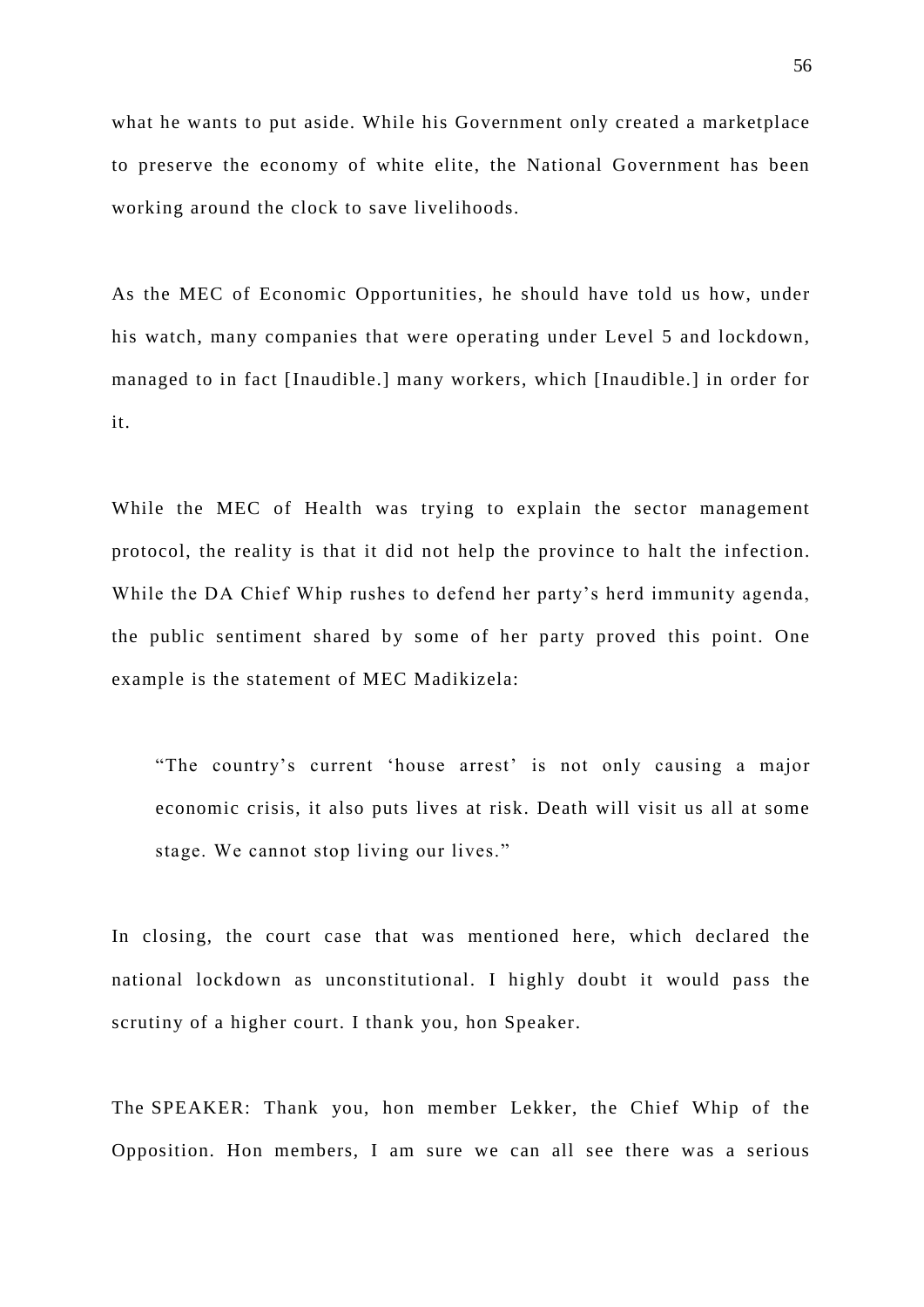challenge that side, and it would have been very unfortunate not to have allowed hon member Lekker the opportunity to address the House. Thank you very much for your indulgence. I now recognise hon member Mackenzie.

Mr R D MACKENZIE: Thank you, hon Speaker, and thank you for the hon members contributing to this debate. Can I just say, hon member Nkondlo, in the future when you quote Amilcar Cabral, please do it properly. It is not your quote, so you have to reference who you are quoting in the debate so everybody out there knows whose debate it is.

Minister Nomafrench, I wholeheartedly agree with your sentiments in terms of saving lives and preserving livelihoods.

Hon member Herron, if I can just add, I agree with part of what you are saying. However, as you know, Sweden did not put plans in place that the Western Cape Government has done. We are talking quarantine sites, mass screening sites ... [Interjection.]

The SPEAKER: Hon ... [Interjection.]

Mr R D MACKENZIE: … CTICC, etcetera. Chairperson?

The SPEAKER: Hon member Mackenzie, will you please address the Speaker.

Mr R D MACKENZIE: Okay, I am addressing you.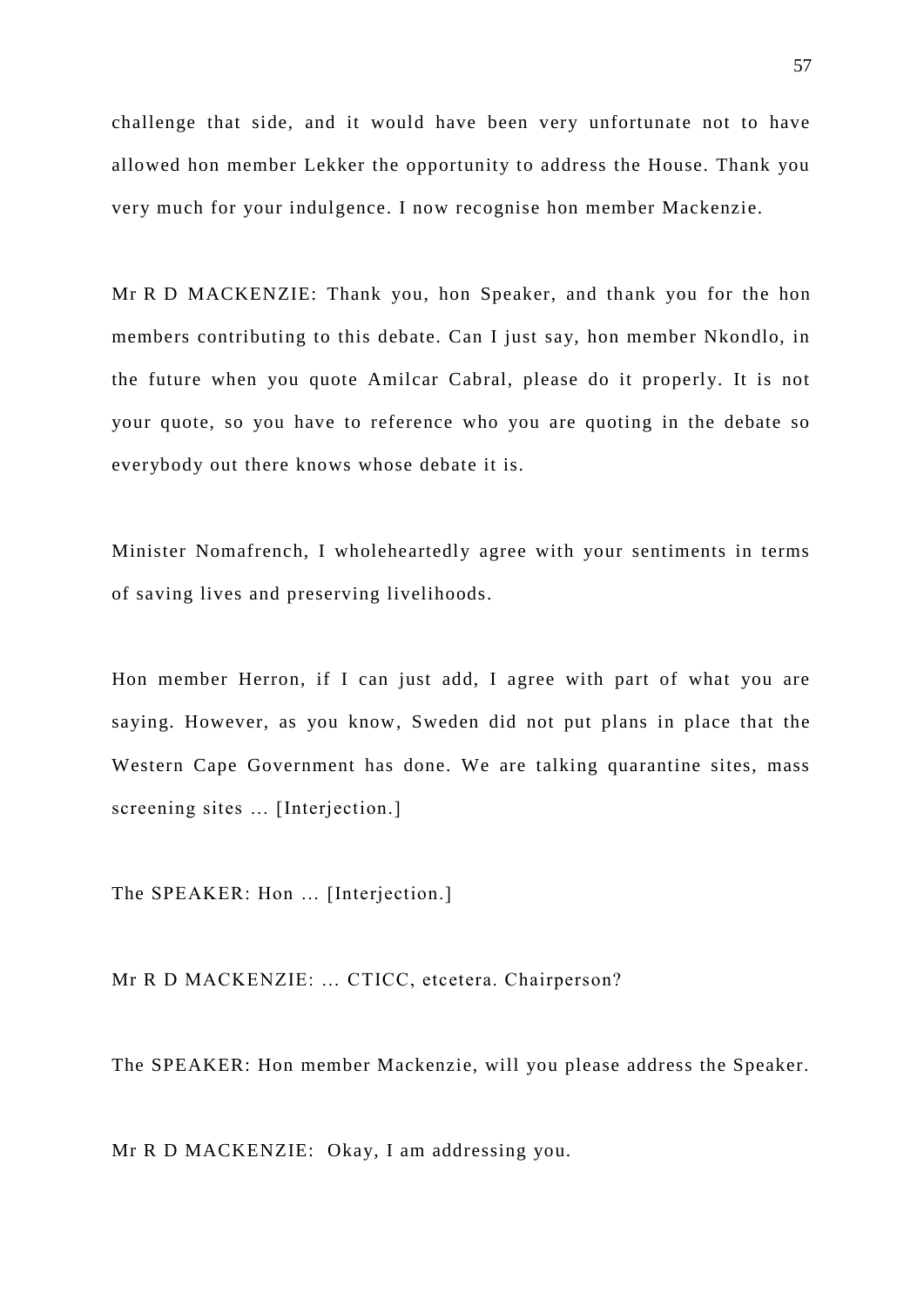Mr R D MACKENZIE: Thank you, Speaker. Via the Chairperson … [Interjections.]

Ms N D NKONDLO: On a point of order, hon Speaker.

The SPEAKER: What is your point … [Interjection.]

Ms N D NKONDLO: On a point of order, hon Speaker. Hon Speaker, can you just correct, hon member Mackenzie. I never quoted Amilcar Cabral. He must go and read if he wants to posture here as some … [Interjec tion.]

Mr R D MACKENZIE: That is not a point of order, hon Speaker.

The SPEAKER: Thank you, hon … [Interjection.]

Mr R D MACKENZIE: That is a point for debate.

The SPEAKER: Order, hon members. You know, there is one Speaker here. Hon member Nkondlo, that was not a point of order, it is a point for debate, but let us now look at another hand here. Hon member Bakubaku -Vos, I see you have your hand up. What was your point of order? Is that a point of order?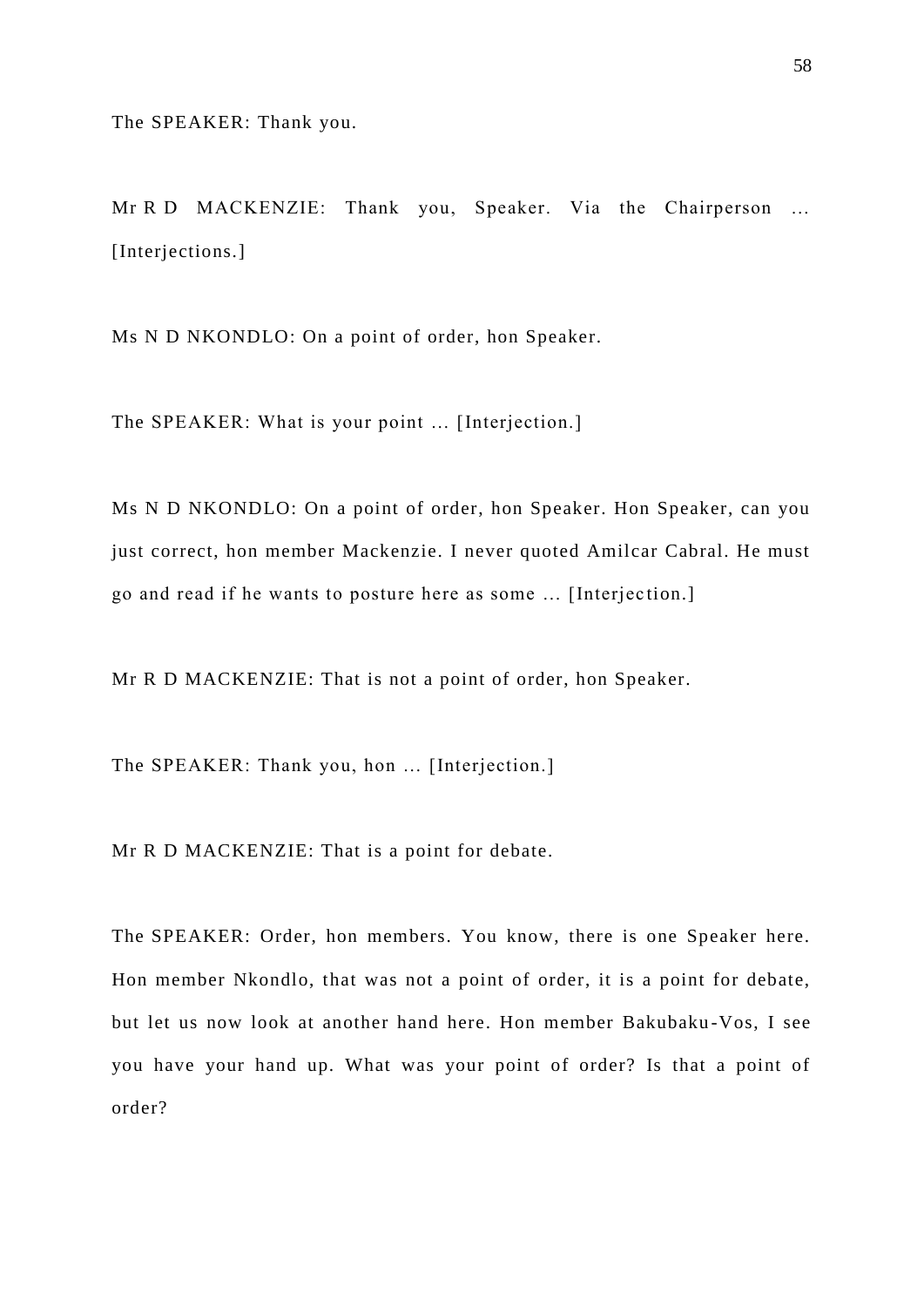Ms N G BAKUBAKU-VOS: [No audible response.]

The SPEAKER: Or you have inadvertently pressed the - lifted your hand? I hope you made a mistake. Then we can proceed. Hon member Mackenzie … [Interjections.]

Ms N G BAKUBAKU-VOS: Sorry, hon Speaker.

Mr R D MACKENZIE: Thank you, hon Speaker. With regards to hon member Herron, I agree with you, you cannot resuscitate dead bodies, but you can also not resuscitate an economy with dead bodies, so you have to look at both sides of the fence.

I agree wholeheartedly with what hon member Wenger was saying, and similarly hon member Christians, and hon member David Maynier.

Hon member Windvogel, it is clear that – and I do not know where you got your information from - you are using outdated information via the Speaker. The Western Cape has tested more per 100,000 than any other province. The ANC-led Government, as you know, has dropped the ball on testing. The National Health Laboratory Service … [Interjection.]

An HON MEMBER: [Inaudible.]

Mr R D MACKENZIE: ... has ballooned from 18,000 to 27,000 ...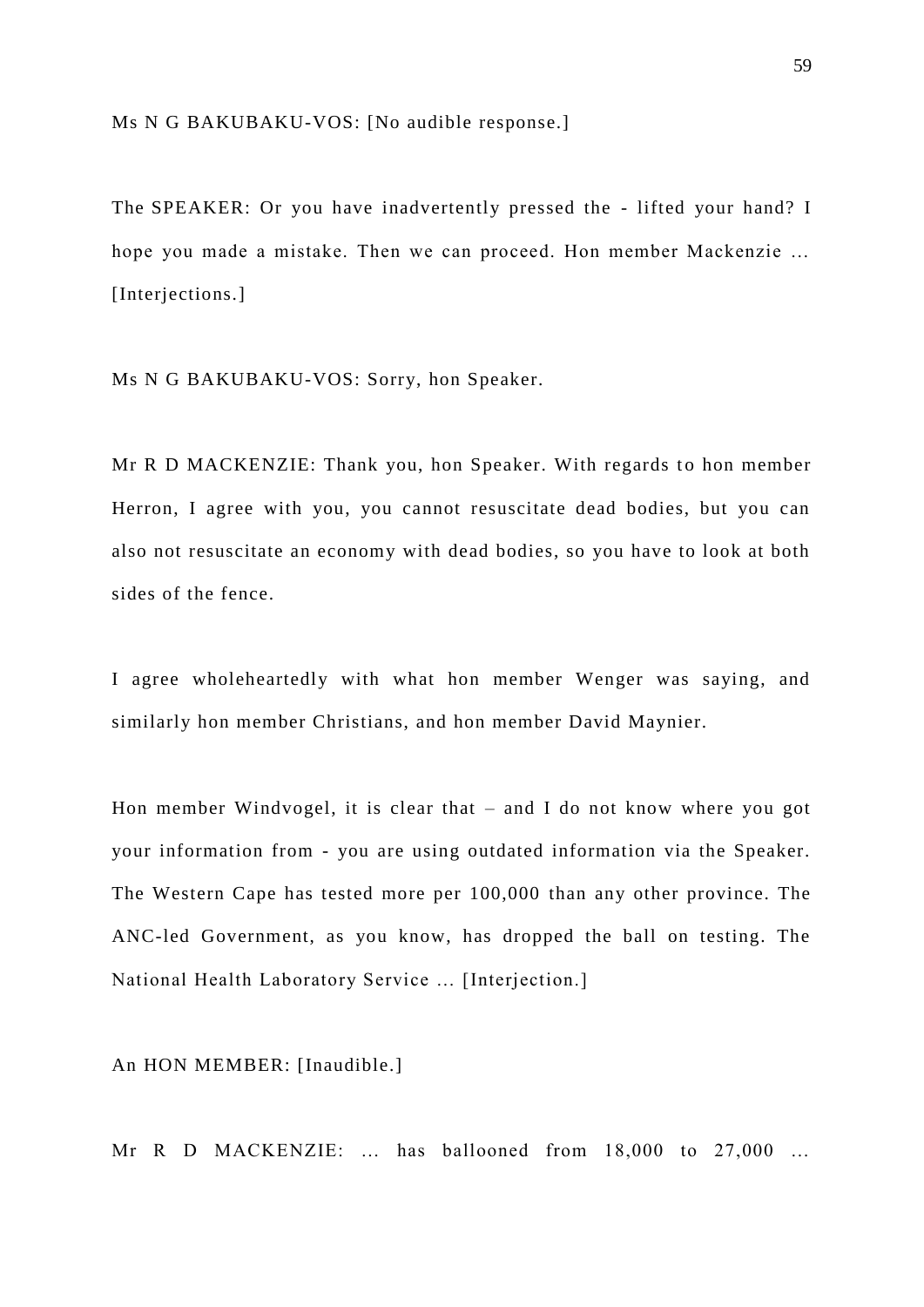[Interjection.]

Ms N G BAKUBAKU-VOS: Point of order, hon Speaker.

Mr R MACKENZIE: I do not know if that is done deliberately to stop ... [Interjection.] how fast the virus ... [Interjection.]

Ms N G BAKUBAKU-VOS: Point of order, hon Speaker.

The SPEAKER: Hon member Mackenzie, will you please take your seat. I hear there is a voice, who is that, hon members?

Ms N G BAKUBAKU-VOS: It is hon member Bakubaku-Vos, hon Speaker.

The SPEAKER: Oh, so your hand is now up, correct?

Ms N G BAKUBAKU-VOS: Yes, hon Speaker.

The SPEAKER: What is ... [Interjection.]

Ms N G BAKUBAKU-VOS: But hon member Mackenzie is repeating what he has done to hon member Nombi. He is addressing hon member Windvogel now.

The SPEAKER: Thank you, hon member Bakubaku -Vos. I would like to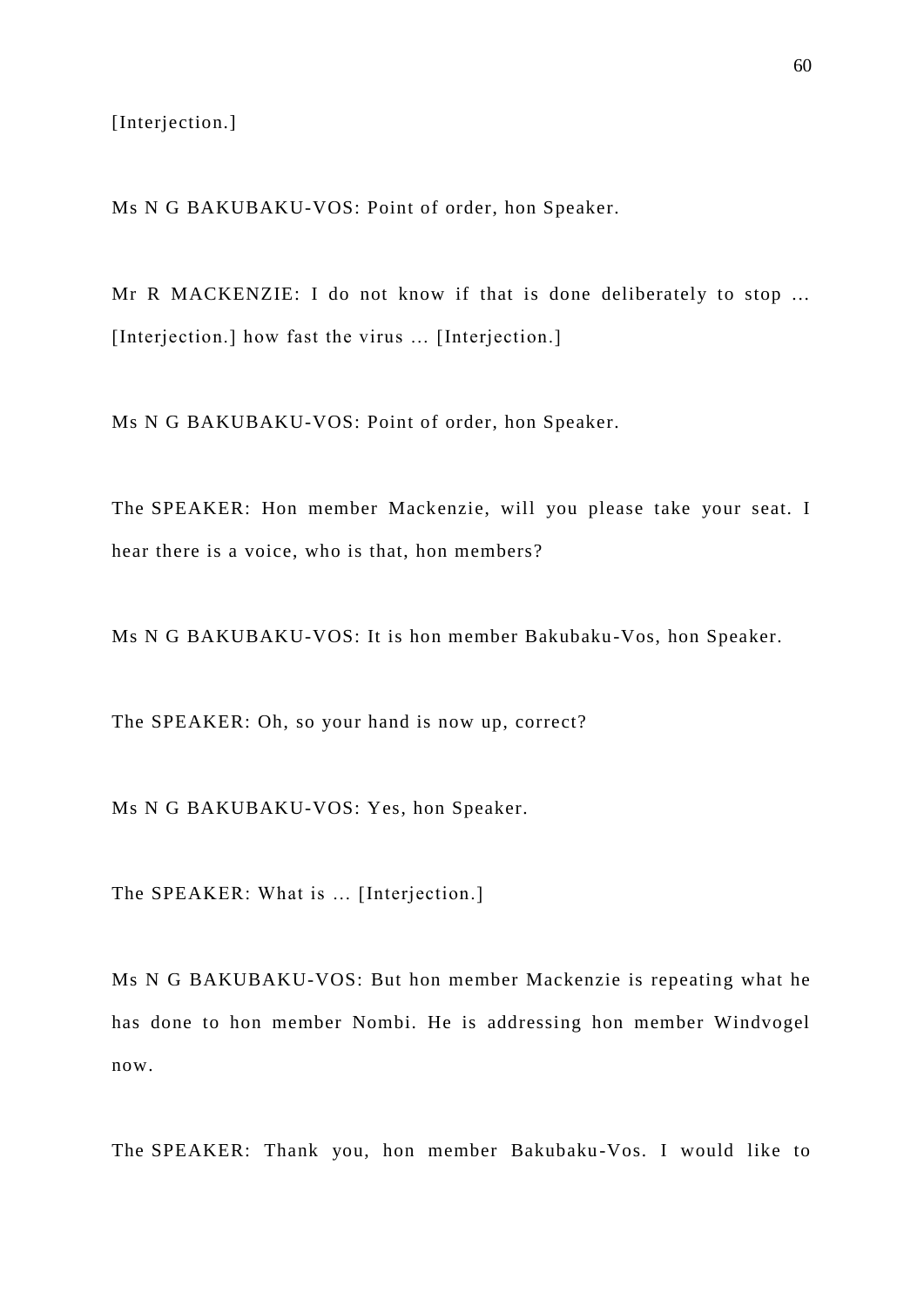address you, hon member Mackenzie, on the same point.

Mr R D MACKENZIE: Apologies, hon Speaker, I will rephrase it.

The SPEAKER: Remember you are addressing the Speaker, so please do not … [Interjections.]

Mr R D MACKENZIE: Yes, hon Speaker.

The SPEAKER: … let me call your name again. Please proceed.

Mr R D MACKENZIE: I will rephrase it, hon Speaker. Hon Speaker, hon member Windvogel clearly uses outdated and old information.

The Western Cape has tested more per 100,000 people in South Africa, but the ANC National Government completely dropped the ball on testing. By the own admission of the National Government, the backlog from the Western Cape has gone from 18,000 and ballooned to 27,000. It is clear, hon Speaker, that hon member Windvogel has got no clue what is happening in New Zealand. How long does she want to be under lockdown? We already have the world's longest hard lockdown. A year, two years, three years? I do not know.

The problem is when people cut and paste from the internet, if you do not know how to cut, do not paste, because they cut headlines not reading the full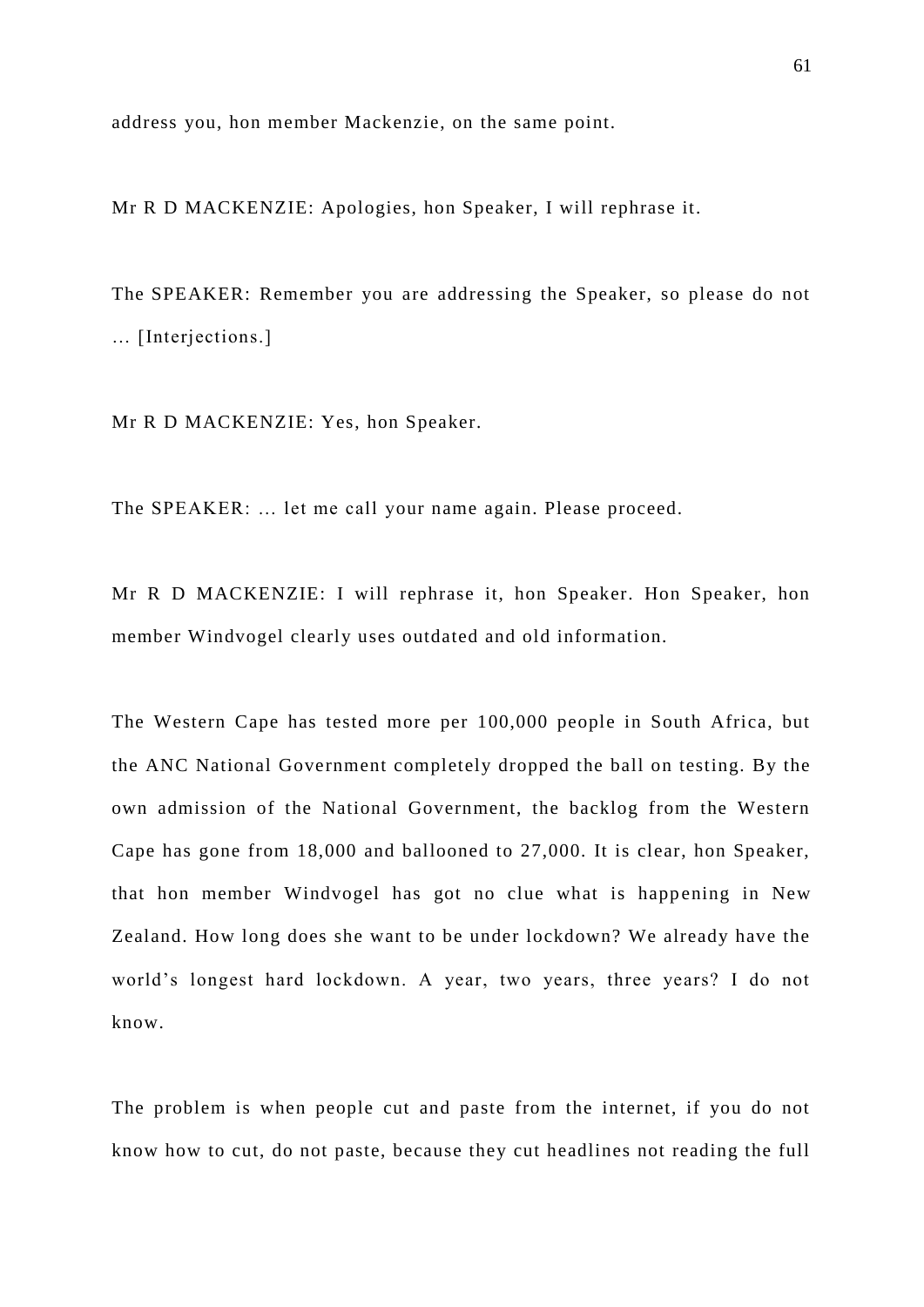story, and, hon Speaker, via you, the National Government †gee nie 'n flenter om **[**does not care a hoot**]** about the people in this country, which is exactly why we are in this situation that we are in today. †Hulle het die land kaal gesteel, [They have stolen the country blind] and the hon member, via you, hon Speaker, clearly did not listen what hon member Maynier said.

There is a document by the hon member's party on the table. They want to take her own pension money. She did not even mention it. The National ANC Government wants to take her pension money, †die laaste bietjie geld wat oor is, **[**the last bit of money that is left**]***,* to further make South Africans poor, and via you, hon … [Interjections]

The SPEAKER: Please wrap up, hon member Mackenzie.

Mr R D MACKENZIE: … via you, hon Speaker. Saving lives without saving the economy is exactly the debate that the DA-led Western Cape Government has been saying all the time. You cannot have the one without the other. I thank you.

[Debate concluded.]

The SPEAKER: Thank you, hon member Mackenzie. This, hon members, concludes the debate in the name of hon member Mackenzie, as he has just done so now, and we proceed to the next order.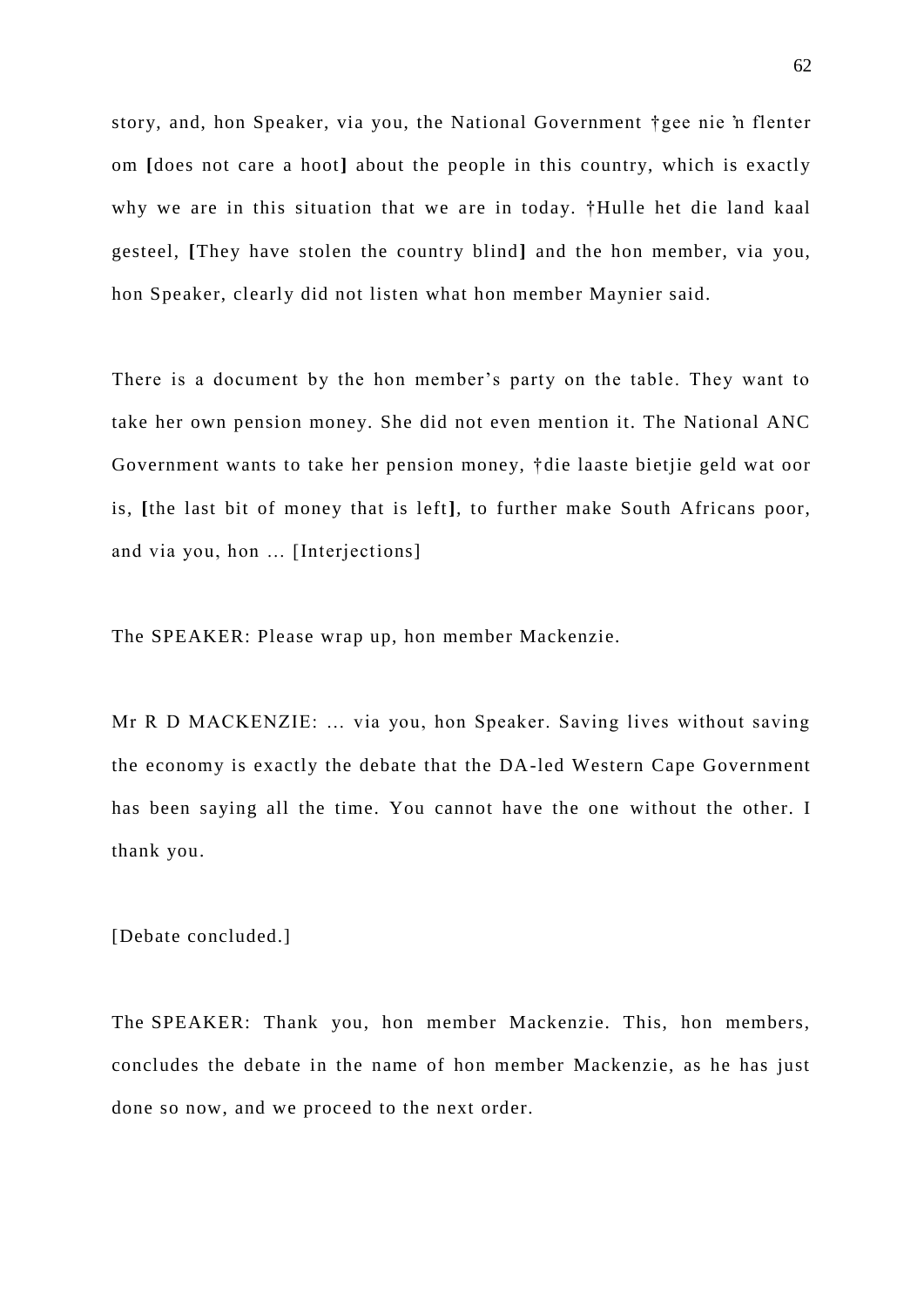I will now request that the Deputy Speaker take over. I am taking a break. Thank you, hon members. Hon the Deputy Speaker, are you ready?

The DEPUTY SPEAKER: I am, thank you.

The SPEAKER: Thanks.

*[The Deputy Speaker takes the Chair.]*

The DEPUTY SPEAKER: Order, hon members. We now proceed to Interpellations as printed on the Question Paper. I recognise the hon Minister Schäfer.

## **INTERPELLATIONS**

*Schools: clean running water*

## **1. Mr M Xego asked the Minister of Education:**

Whether all the schools in the province have adequate clean running water?

The MINISTER OF EDUCATION: Thank you, hon Deputy Speaker, and to the hon member for the question. The answer to the question is yes, all schools except three have adequate clean running water. The exceptions are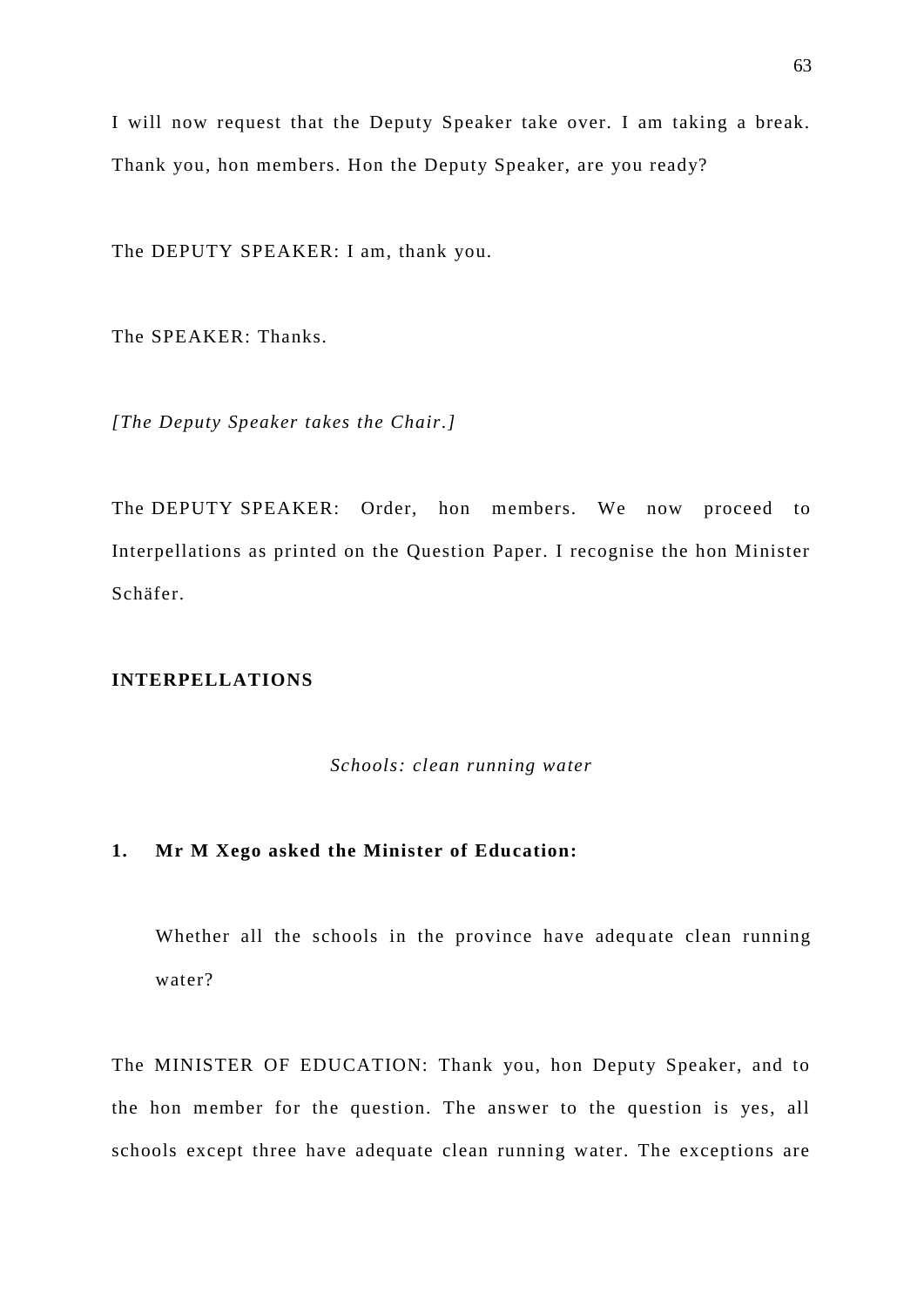Fairdale Primary School in Mfuleni; Washington Drive Primary School in Mitchells Plain; and Sunridge Primary School in Milnerton. These are mobile schools and the City has a backlog for applications for permanent connections.

In the interim the schools have been provided with water storage tanks that will be filled with water, until the permanent connections are done. Thank you.

The DEPUTY SPEAKER: Thank you. I recognise hon member Xego.

Mr M XEGO: Yes, thank you, hon Deputy Speaker. In terms of what the Minister has now said, we have done our moving around the schools, and what we have also picked up, hon Minister, is that during this week of reopening of schools, there was a serious shortage of soap in the schools.

Now, in terms of ensuring that there is adequate clean and running water there, and the implementation of surface hygiene and consistent handwashing, how is the Department ensuring that schools are opened under hygienic circumstances? Thank you very much, hon Deputy Speaker.

The DEPUTY SPEAKER: Thank you, hon member. I recognise hon member Botha.

Ms L J BOTHA: Thank you, hon Deputy Speaker. During the 2017/18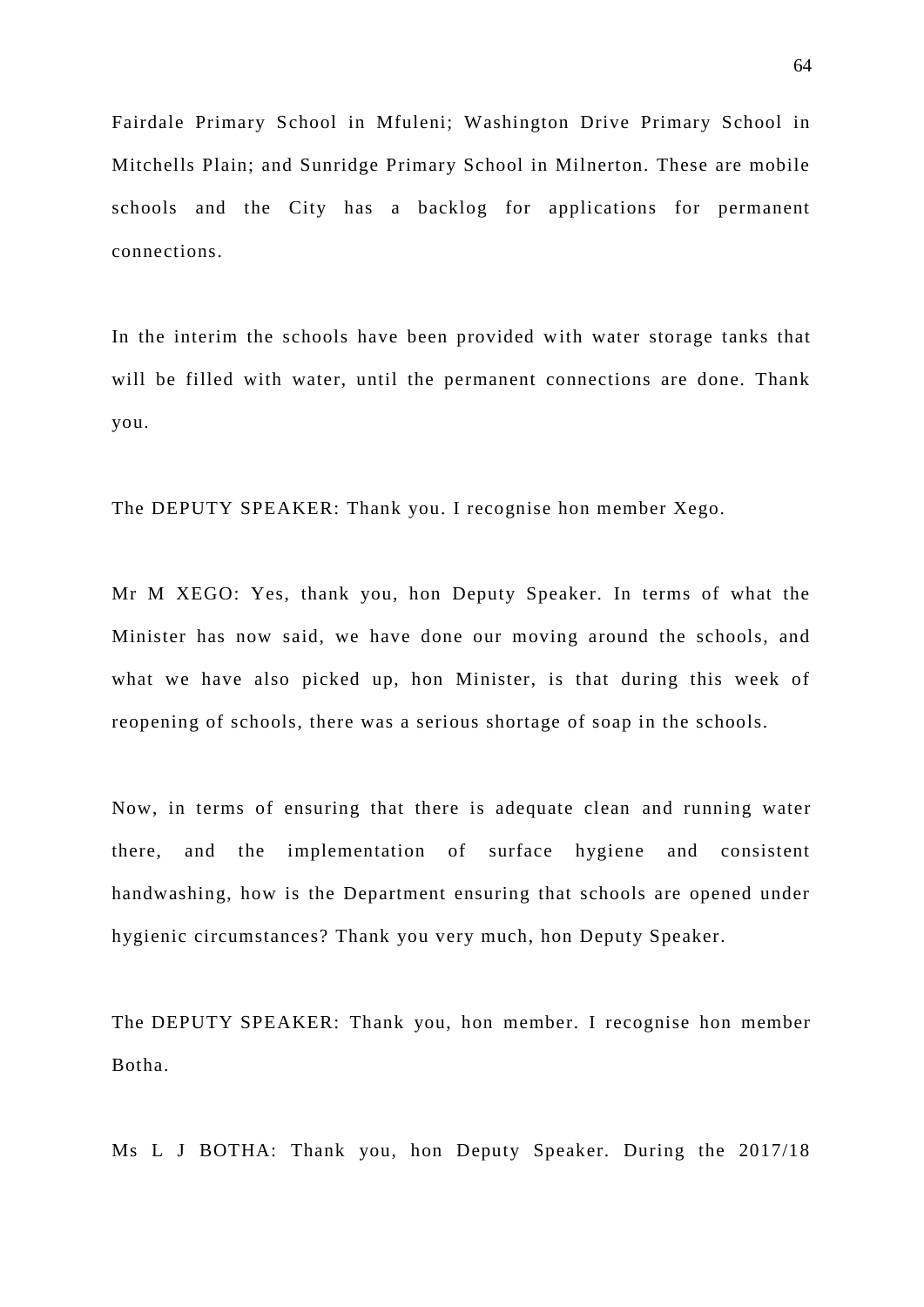financial year an audit was requested into school sanitation infrastructure, after the death of two learners in the Eastern Cape and Limpopo, respective ly 2017 and '14, when they drowned in pit latrines, and today this is still inadmissible.

In the 2018 audit report presented at the NCOP as a work in progress, at the same time the WCED presented its progress, and revealed that it spent just under a hundred percent of its infrastructure grant.

Furthermore, in its presentation, it met all targets, including upgrading of infrastructure, new schools and halls built, storm damage and general refurbishments, as well as its drought interventions, as required at the time.

One can thus welcome the fact that despite these challenges, the Provincial Department can provide clean water to all schools, especially during this time of crisis where hygiene is critical in fighting the pandemic.

I want to ask, hon Minister, please can you speak to whether there is a difference in having clean, running water at the Metro school, versus having clean, running water at a rural school, and including those schools who are situated on privately owned land, or where the Department is leasing the school building. Thank you, hon Deputy Speaker.

The DEPUTY SPEAKER: Thank you very much. I recognise the hon member Sayed.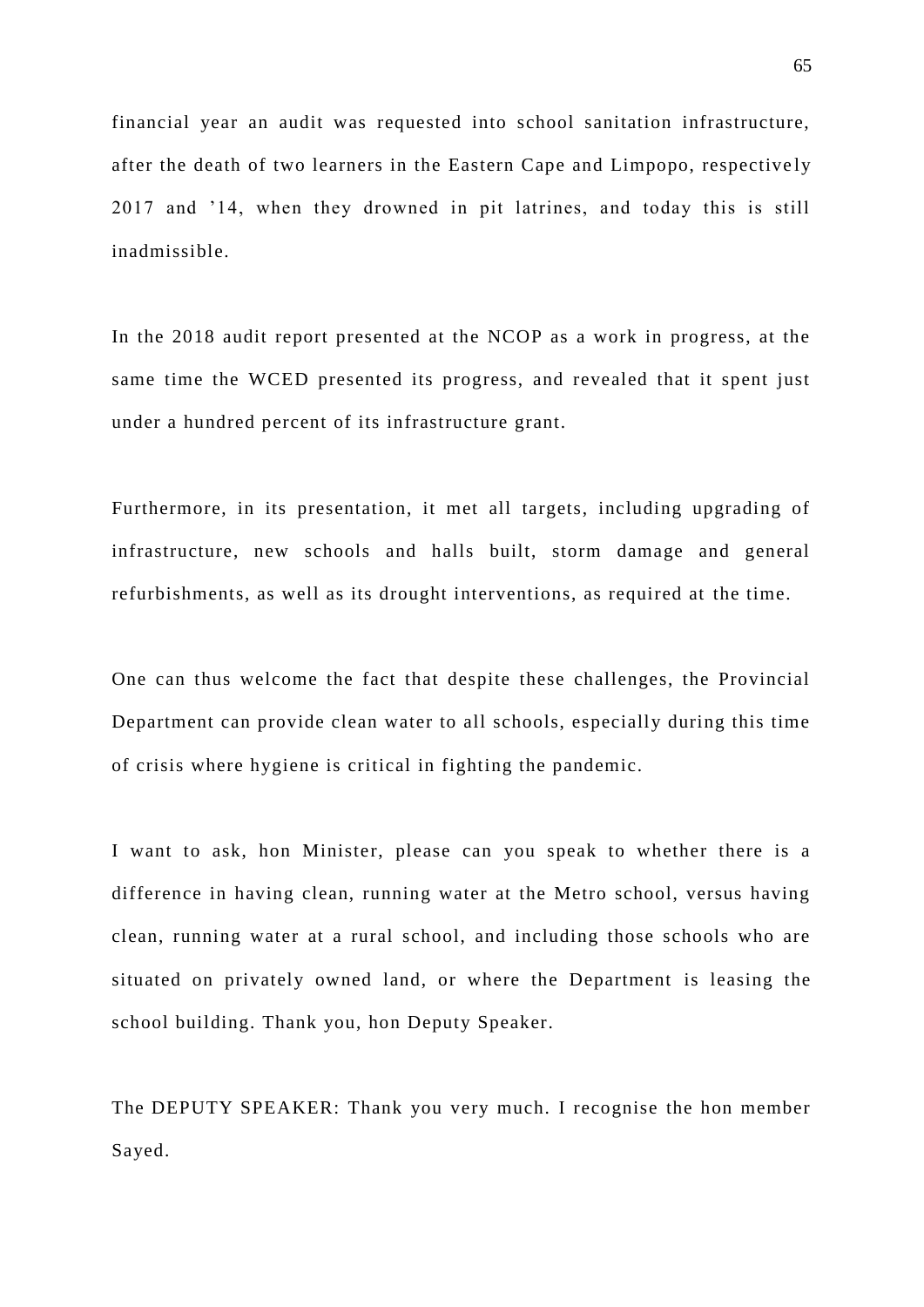The DEPUTY CHIP WHIP (ANC): Thank you, hon Deputy Speaker. Firstly, I want to commend my colleague, hon member Xego, for a well-thought-out question that he just posed. I think it is very, very relevant for the current context, but, hon Deputy Speaker, from visiting schools and from engaging stakeholders, we as the ANC are convinced that not all conditions have been met for the return of Grade 7 and Grade 12 learners.

Safe and secure water supply remains a major challenge for far too many poor schools in our province, and in many of our so -called rural areas water supplies at schools are suspect. Some with too little flow, and then there are others with not the required quality, hon Deputy Speaker. Even in the Cape Metro the water infrastructure at schools is generally not conducive for the mass handwashing that is especially required during this particular period. Many washrooms are not hygienic, or remain under pressure, with some not even having basins.

This week, hon Deputy Speaker, we discovered various schools in Philippi as well that have got no water. Mzamomhle Primary and Siyazakha Primary School are two examples.

Now, hon Deputy Speaker, as the MEC has responded, and I am glad that she has mentioned it, in Fairdale Primary School in Mfuleni there is still no water, no electricity connection and refuse bins, despite the MEC's reply – and she has given this particular reply about the water connection … [Interjections.]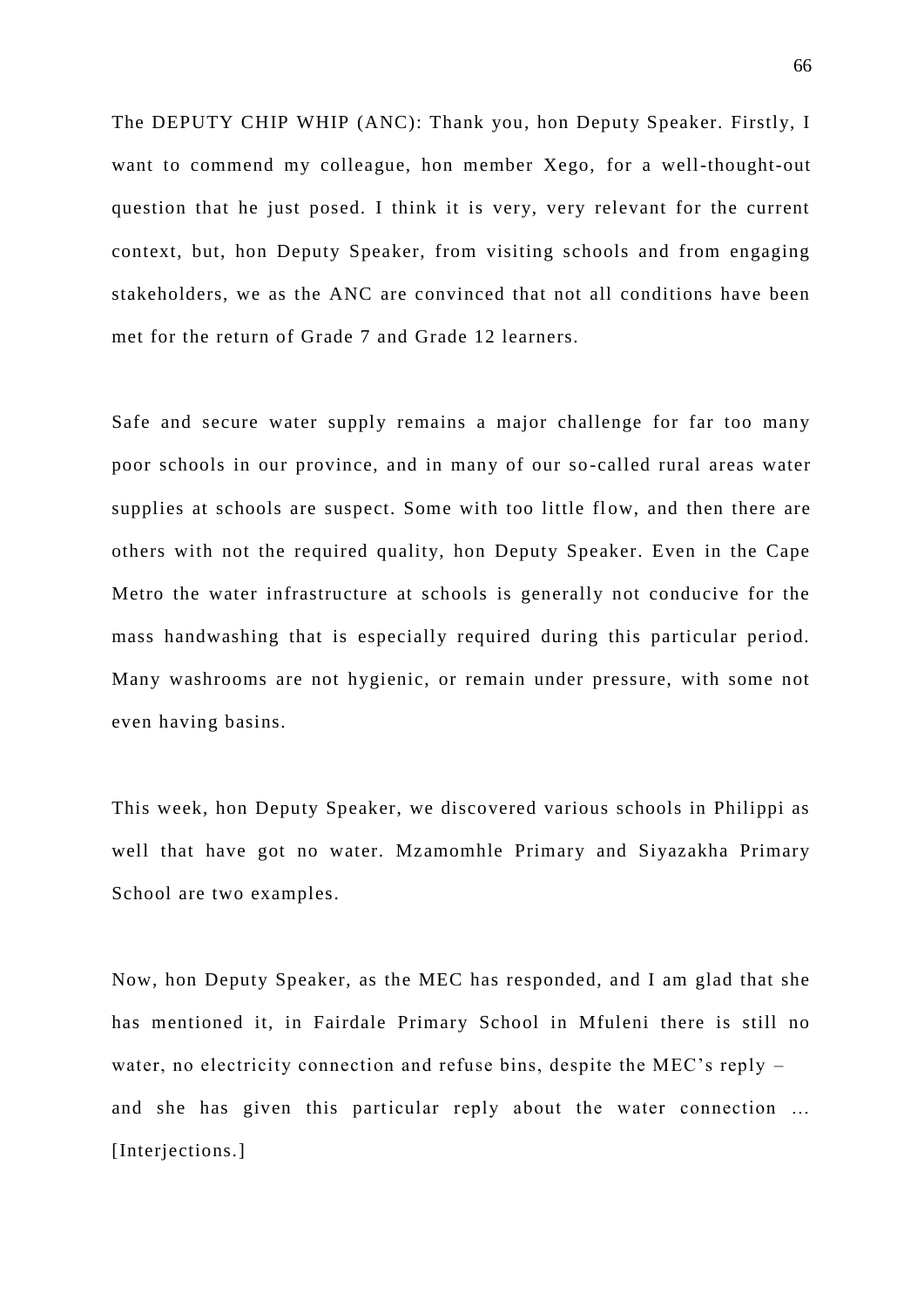The DEPUTY SPEAKER: Finish off, hon member Sayed.

The DEPUTY CHIP WHIP (ANC): … and no water, despite her reply to my parliamentary question, stating that the school has achieved contractual completion, and that water was in use. I would like an explanation as to the contradictory answers that we are getting now, and the response that I got earlier in this particular term. This just shows, hon Deputy Speaker, that … [Interjections.]

The DEPUTY SPEAKER: Your time is up, hon member Sayed.

The DEPUTY CHIP WHIP (ANC): … the DA-led Provincial Government is obsessed with the well-heeled in the leafy suburbs, with this Trump -like approach to our … [Interjection.]

The DEPUTY SPEAKER: Hon member ... [Interjection.]

The DEPUTY CHIP WHIP (ANC): … education system. Thank you.

The DEPUTY SPEAKER: Thank you. I recognise hon member Xego.

Mr M XEGO: Thank you, hon Deputy Speaker. With regard to the response that was given earlier by the Minister, to paint the picture that the current Government is ready to reopen the schools in the province, the reality on the ground is a totally different picture of what the MEC has painted. It will not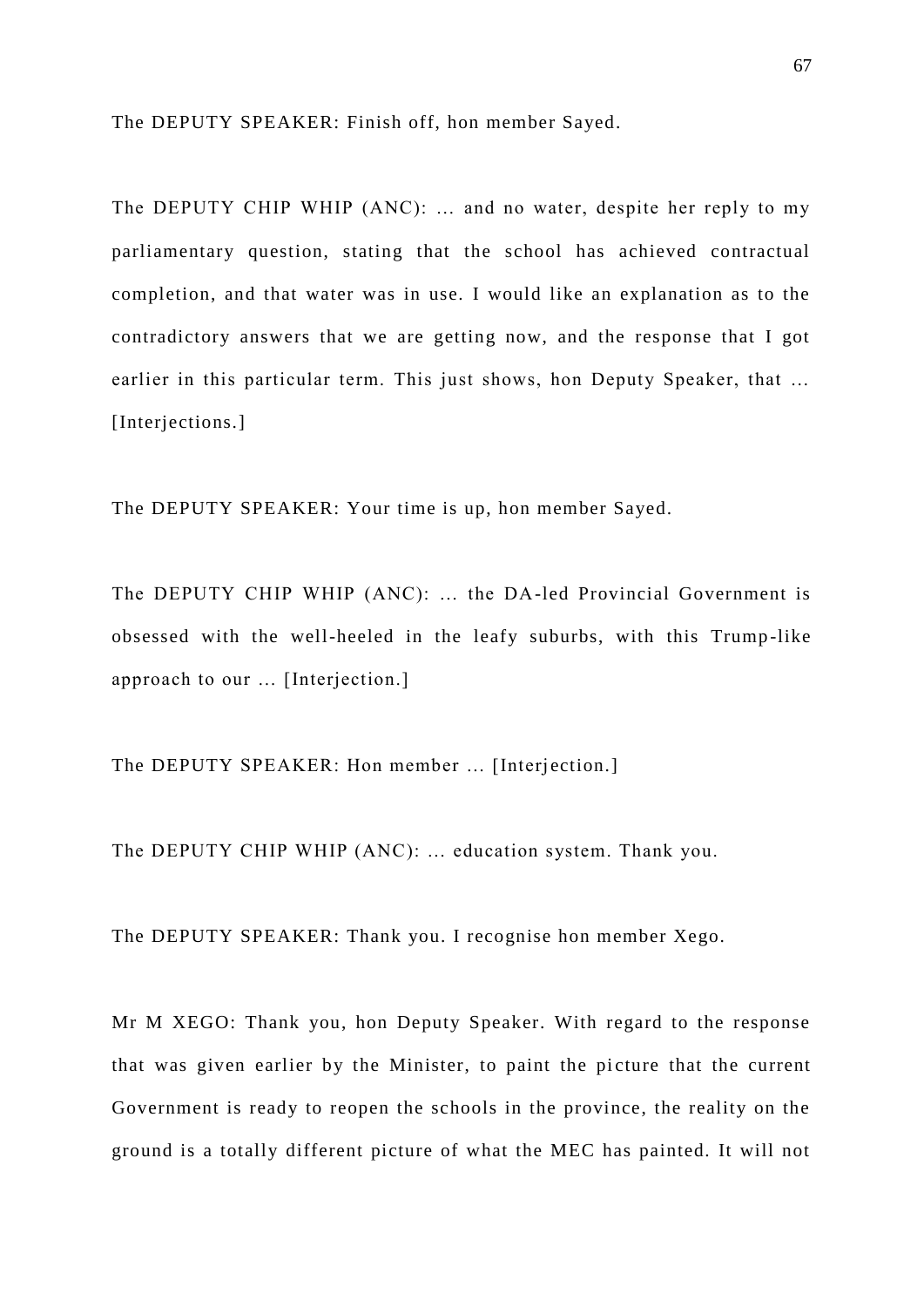only result in risking the lives of the young ones, but also to subject the workers, as well as the teachers to unhygienic circumstances.

Shortage of water in a province that is predominantly rural in terms of its five district municipalities that are outside the Metro, is a serious challenge, in particular in the rural farming areas.

So now what I want to understand is that how is the MEC going to deal with issues especially in areas where there are farms, with privately owned land under farms in the rural areas; what is the intervention going to be from the MEC's side? Thank you very much.

The DEPUTY SPEAKER: Thank you very much. I recognise the hon Minister Schäfer.

The MINISTER OF EDUCATION: Thank you, hon Deputy Speaker. Hon member Xego, the shortage of soap, I would like to know specifics, please. The fact of the matter is that if there is sanitiser then that is also adequate for people to sanitise their hands, but we are also obviously going to be delivering soap to schools.

Of course schools also do receive Norms and Standards funding, which they should also ensure that they use for things like soap, because that is something that should be at the school anyway, but if you have any specific schools that you are concerned about, please, will you send it to my office by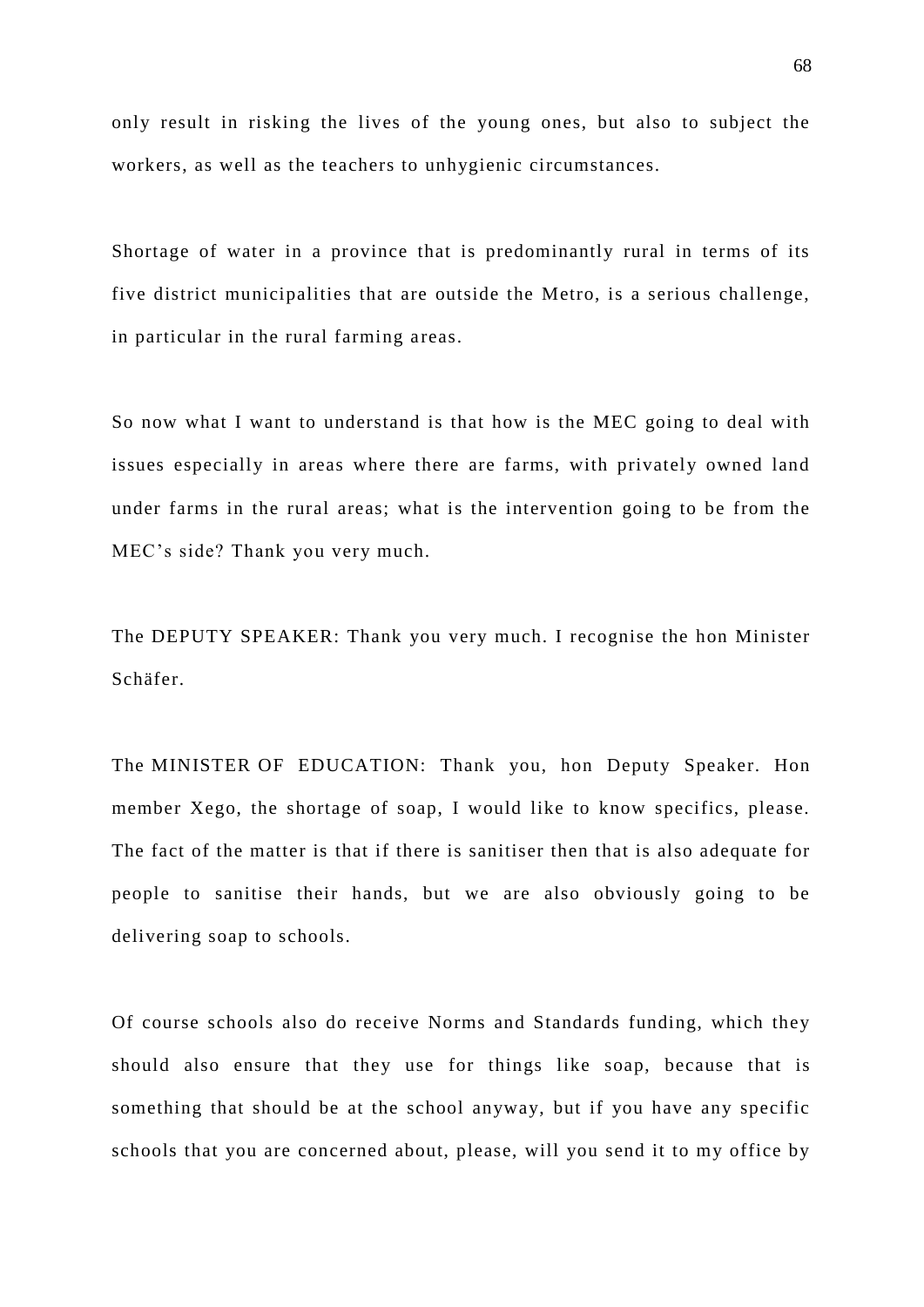tomorrow, and we will certainly investigate.

How are we ensuring that there are highly hygienic areas? We are ensuring that by making sure that there is a thorough cleaning of all schools before they open. We are making sure that there is an additional cleaning once the learners go back, either in the morning or after they leave in the afternoon, to ensure that it is sanitised with bleach, and we are also ensuring that there is sanitiser at every one of the schools, and my reports say that that is the case.

So if you have evidence to the contrary, I would appreciate it if you sent it immediately to me.

Hon member Botha, there is no difference – I mean we all need water, whether it is running water as in connected to a pipe, or coming out of a container, we still need water, whether in rural schools or not.

So that is an essential, especially for being able to wash down the school and diluting the bleach and so on, to be able to do the cleaning. That should apply even on private land.

Hon member Sayed, you have mentioned two schools, Siyazakha and Mzamomhle, and if you have any others, I will certainly investigate those. My information is that everything has been delivered to all schools.

So if that is not the case, again, I would like to know about it, and I will take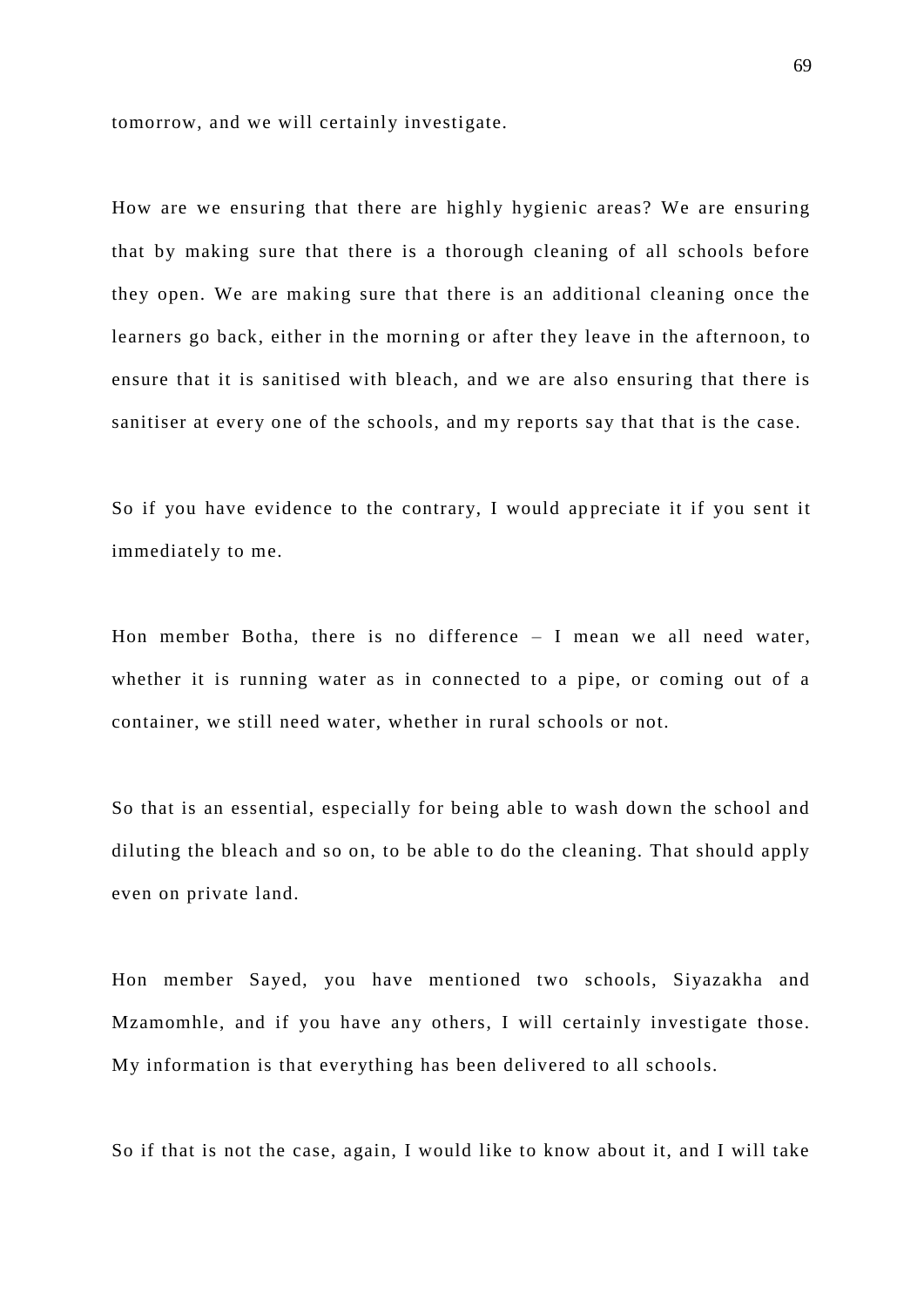that up internally with my Department. There is water at Fairdale. It is just not running water. It is not connected, as I said, because the Municipality has not yet been able to do the installation.

Then hon member Xego again, as I say if there are any schools – we had three schools that did not have running water, which we made alternative arrangements for. It is fine to say that we are not convinced, that the conditions are not met. Well, if you are not convinced, you need to give me evidence, because my evidence on the advice of my Department and officials is that they have been met, and if you have got evidence to the contrary, then you need to give that to me. You cannot just say that you are not convinced, because I am also convinced that they have been.

So I would need to be convinced that they have not by proof, and we will then investigate immediately at any particular school.

We have said all along that if a school is not ready, they must inform the circuit manager immediately, and they will be assisted to get ready. Thank you, hon Deputy Speaker.

[Debate concluded.]

The DEPUTY SPEAKER: Thank you very much. That concludes the first interpellation. We are moving over to the second interpellation. I just wanted to check, is hon member Makamba-Botya in the House today? I have not, we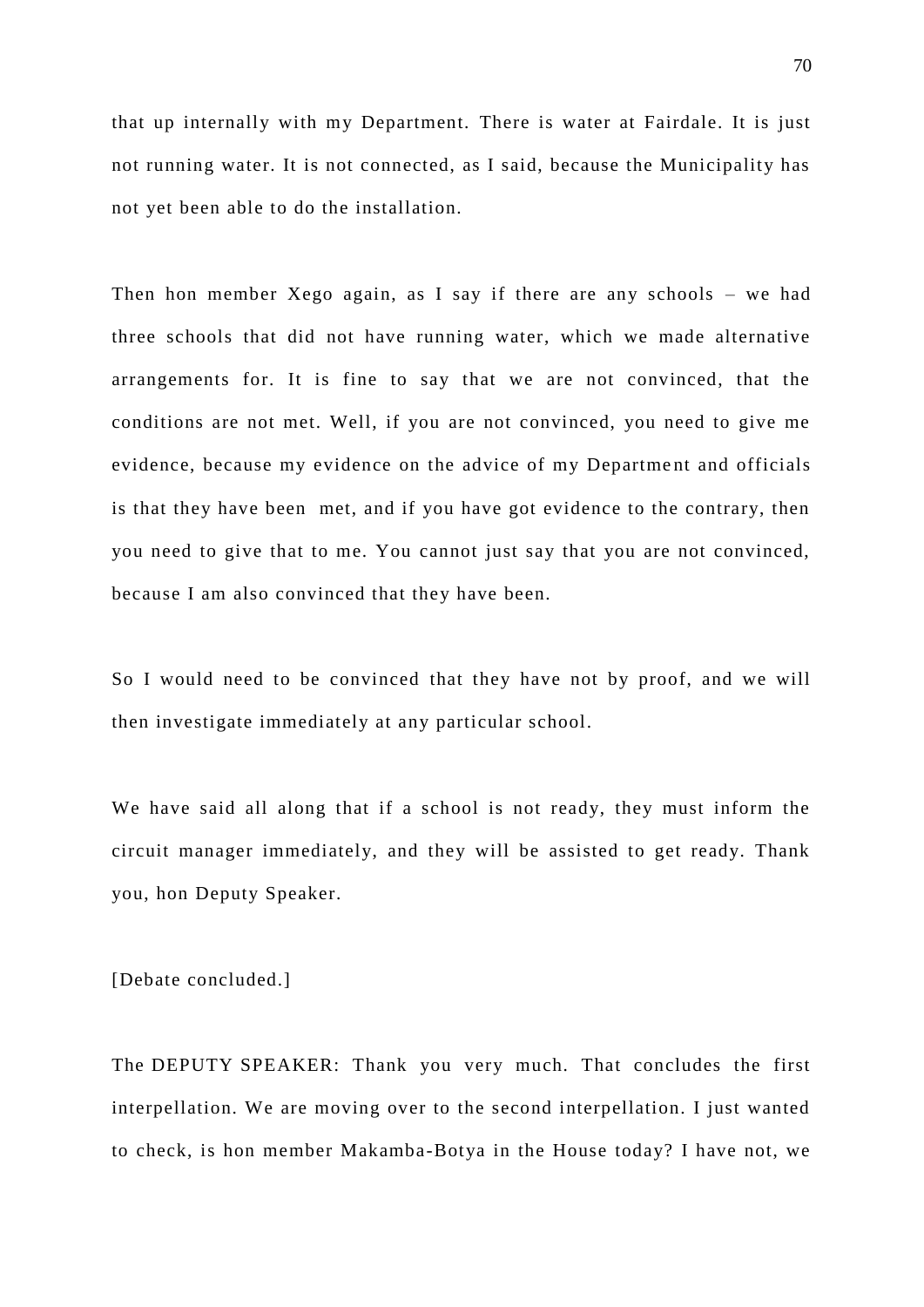have not received apologies, and it is part of her interpellation. If not, then I suspect we will just ask ICT to call her, to check, and in the meantime, we will start the second interpellation with the hon Minister Marais.

*Arts and creativity: financial assistance due to lockdown* 

## **2. Ms N Makamba-Botya asked the Minister of Cultural Affairs and Sport:**

What assistance has her Department been providing to those who rely on arts and creativity as their source of income and who can no longer receive an income due to the COVID-19 lockdown restrictions?

The MINISTER OF CULTURAL AFFAIRS AND SPORT: Thank you, hon Deputy Speaker, and thank you for the question.

The regulations related to the National State of Disaster and the subsequent lockdown, which have limited movement and gatherings of people, have had a devastating impact on the arts, culture and heritage sector, because of the cancellation and postponement of events.

Further to this, it has resulted in uncertainty amongst South Africans, particularly when it comes to spending. Even the consumers may defer major consumption decisions because of uncertainties for 12 to 18 months. Consumption will focus on essential items because of this experience, and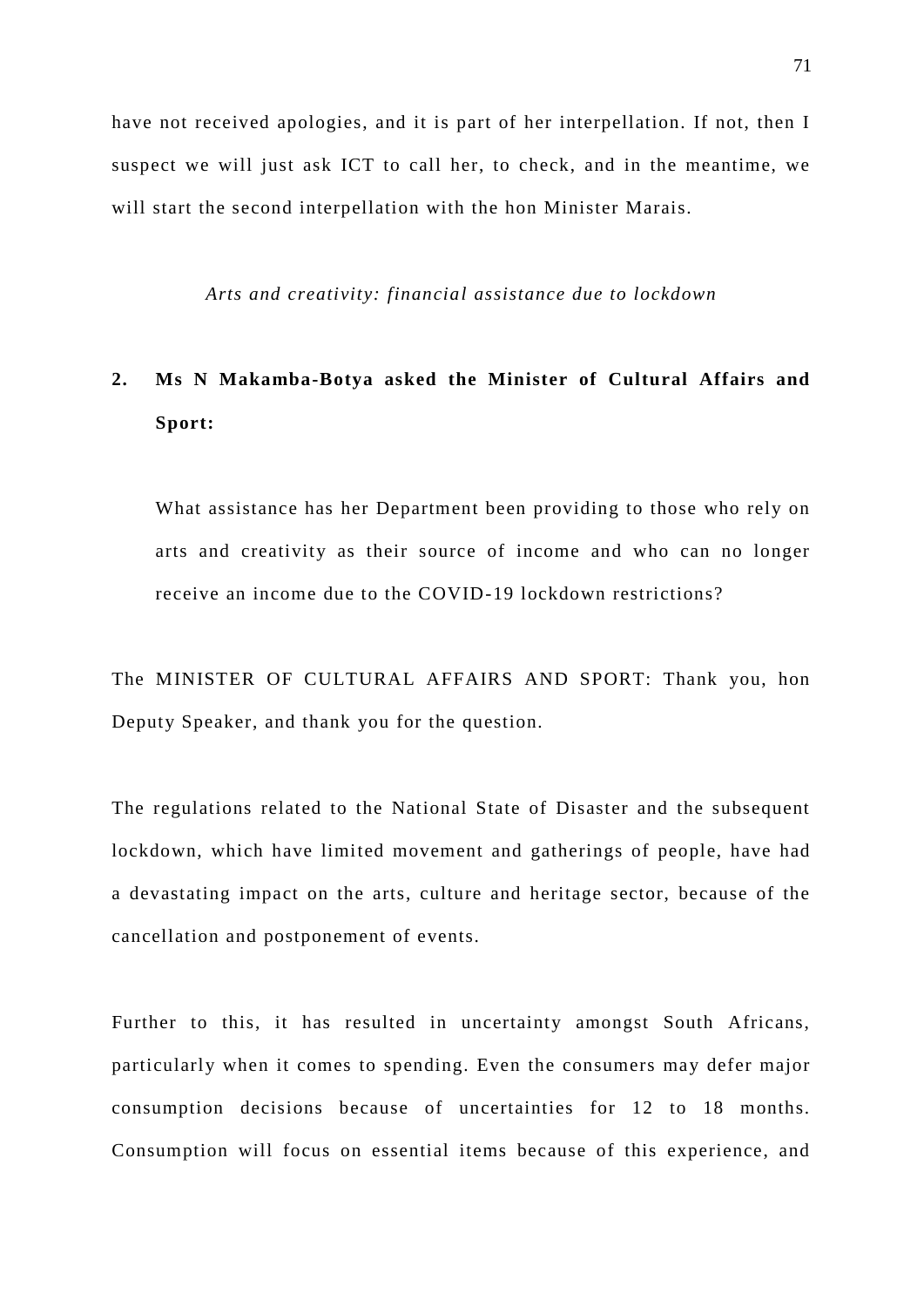this will have a further, protracted, negative impact on spending on the arts long after lockdown.

In response to this, Government has come up with a number of relief options for various sectors of the economy. The National Department of Sports, Arts and Culture has allocated over R150 million to provide the much-needed relief to practitioners in this sector. This will be used to render various forms of support to practitioners during this period.

The bulk of these initiatives announced by the National Minister of Sport, Arts and Culture, cover activities that have a national footprint, and not just those in provinces which are crucial for a provincial and national GDP.

It was therefore important for the Western Cape Government to make efforts in support of the creative economy, given the significant impact that it has on the economy of the province, as well as its significance in building a socially inclusive society; a key component to our productivity as a region.

The Department of Cultural Affairs and Sport developed relief options for a culture in a creative sector. The relief options have focused on two of the three phases in the fight against the COVID-19 outbreak. It also focused on two of the three pillars of the national response: social relief and economic recovery pillars.

Aware of the very complex and evolving COVID-19 environment, the DCAS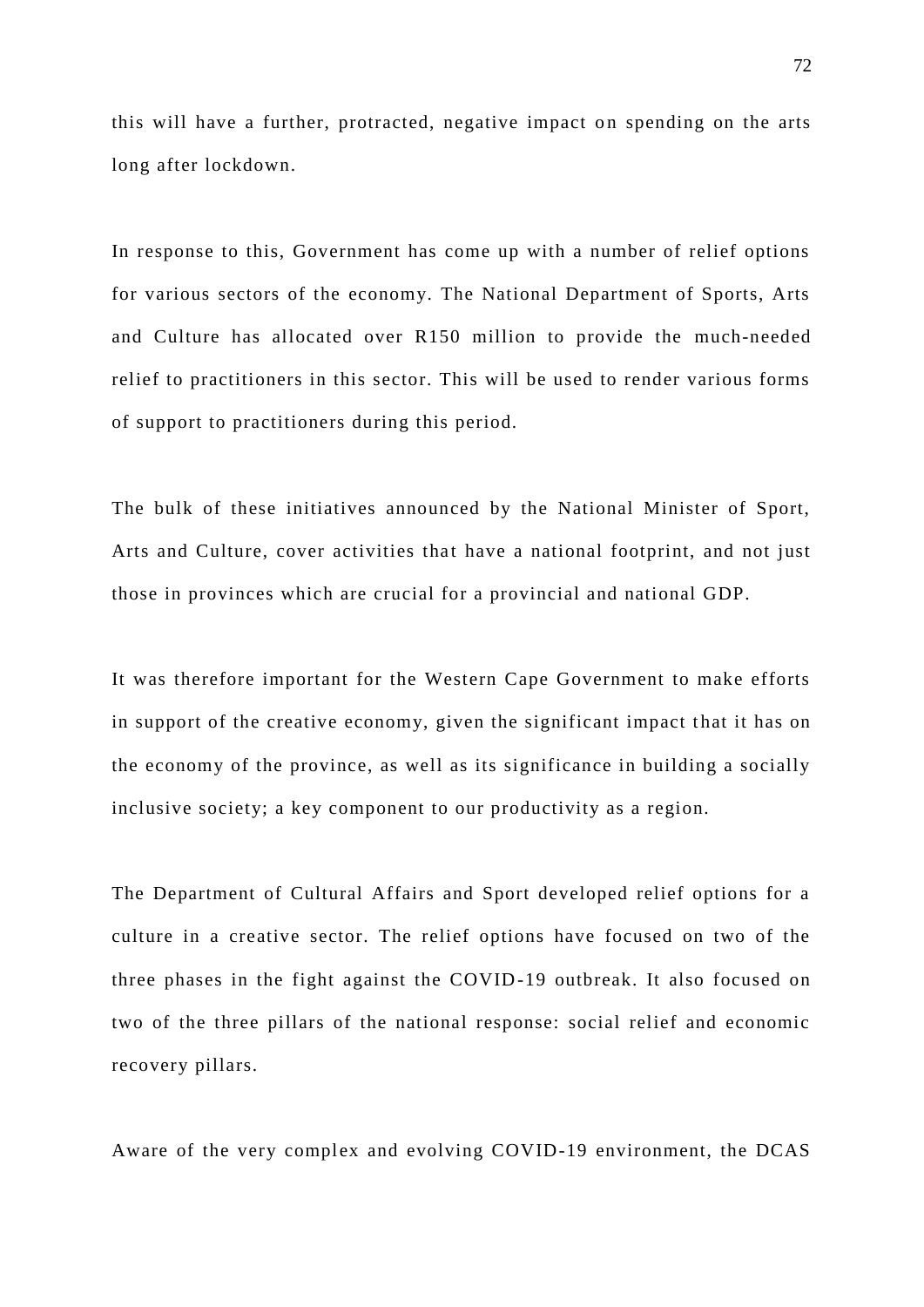relief targeted areas of relief which could be achieved quickly, focusing on categories where support was most needed and most helpful. The Department focused on efforts that would have a direct impact on artists, specifically those whose sole source of income was their craft. This effort went further to provide support to organisations and venues which are platforms for artists to earn an income, and here we prioritise support to organisations who were having difficulty meeting their obligations to artists because of the cancellations.

An effort was also made to look at those artists who may have been disproportionately impacted by COVID-19, particularly those older than 60 years of age.

As already indicated, efforts are made to support artists within both the business continuity phases, as well as the recovery phase post lockdown. The relief options addressing the above are as follows:

- Event cancellation support for DCAS-funded events or projects.
- Arts venue and production cancellations.
- Artists or creators.

And the funds in this form of relief are targeted at freelance workers, and this is inclusive of session musicians, buskers, visual artists, stage managers and other creatives along the value chain.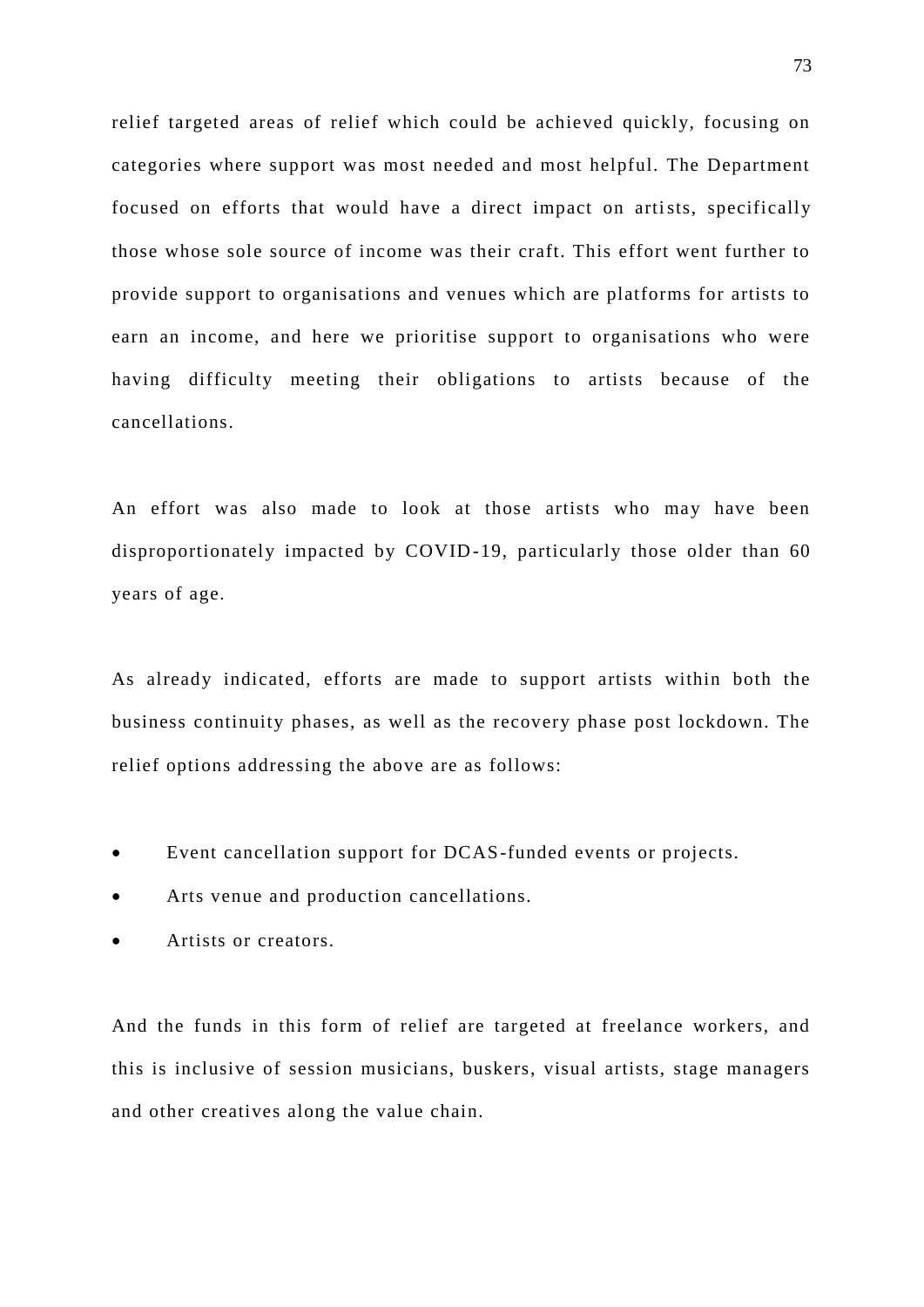- Community arts education and training organisations.
- Humanitarian relief for our Legends grant, and
- A public call for application was published on 6 May 2020 and closed on 19 May 2020. We received 1,332 emails; some containing several applications in them, and we are currently processing these in preparation for the adjudication process scheduled to begin on 4 June  $2020 -$  this is today.

The Department will also be making the following interventions in support of the culture and creative economy to deal with the impact of the National State of Disaster.

The DEPUTY SPEAKER: Finish off, Minister Marais.

The MINISTER OF CULTURAL AFFAIRS AND SPORT: Thank you so much.

The DEPUTY SPEAKER: Thank you. Can I just check if hon member Makamba-Botya is in the House? It does not seem like it. I am going to move on to hon member Allen.

Mr R ALLEN: Thank you, hon Deputy Speaker. Are you able to hear me, hon Deputy Speaker?

The DEPUTY SPEAKER: I can hear you clearly.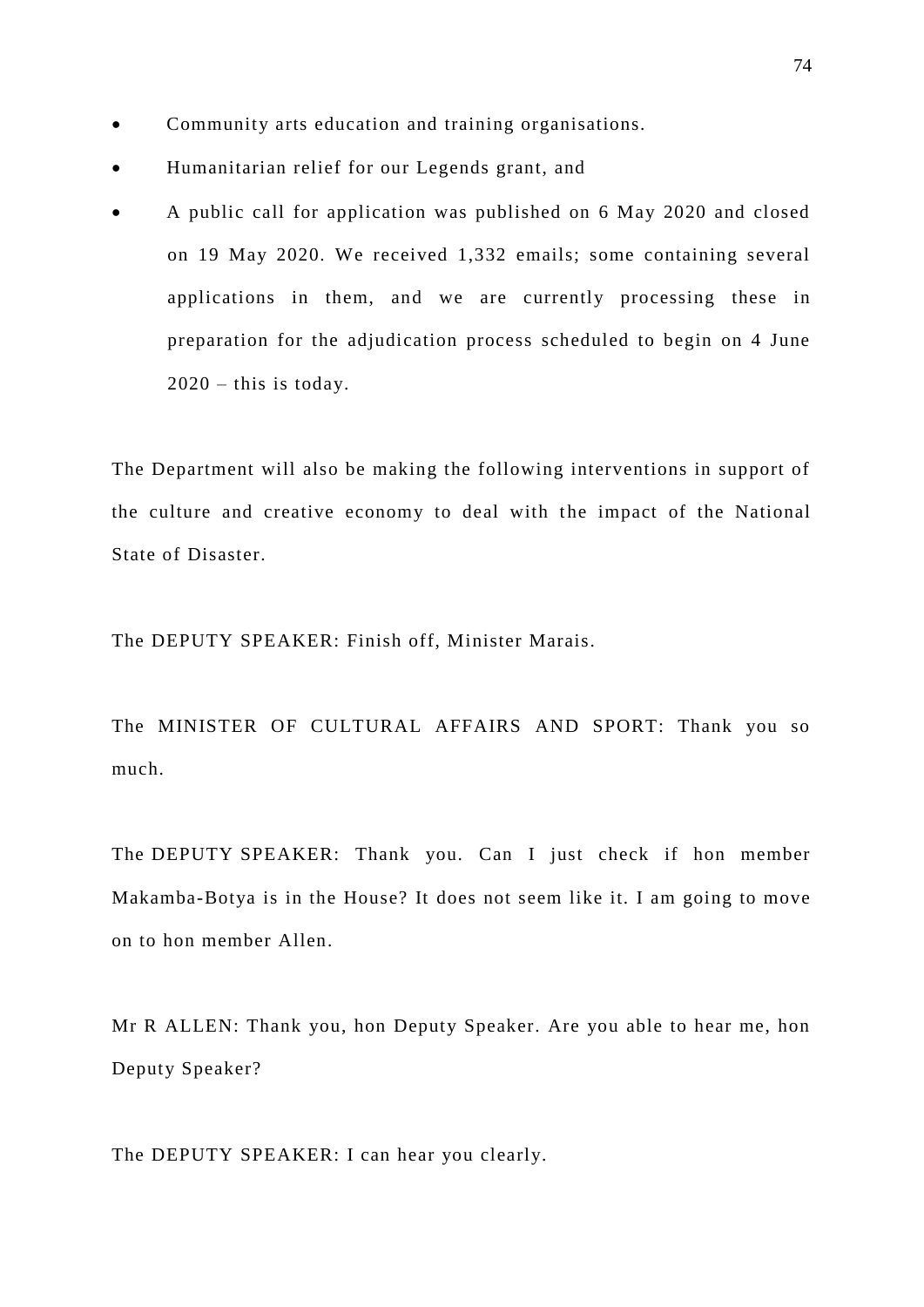Mr R ALLEN: Thank you so much. Minister Marais, thank you for giving us feedback in terms of the relief funding that was made available by the Provincial Department of Cultural Affairs and Sport. I firmly believe it should be welcomed, it should be commended, and I would appreciate it if you are able to speak more in terms of the adjudication process to make sure that that process obviously needs to include representatives from various sectors in order to promote fairness, because we have seen at a national level with the National Department of Sports and Culture, their support funding application, according to media reports, was abruptly closed on 6 April 2020, and it was widely critiqued for its discrepancies within its application process, which obviously led to an exclusion for many artists who are in need of support.

Also, I believe that in terms of the national funding, it lacked detail on the criteria related to the qualification for funding, which obviously opens a door for manipulation in the selection process, and here in the Western Cape I firmly believe that if we are taking that lead, and I will appreciate your answering this regard … [Interjection.]

Mr A LILI: Order!

Mr R ALLEN: … because we need to fill the gaps that National Government appears to be unable or unwilling to undertake. I thank you.

The DEPUTY SPEAKER: Thank you. Hon member Lili, can I have your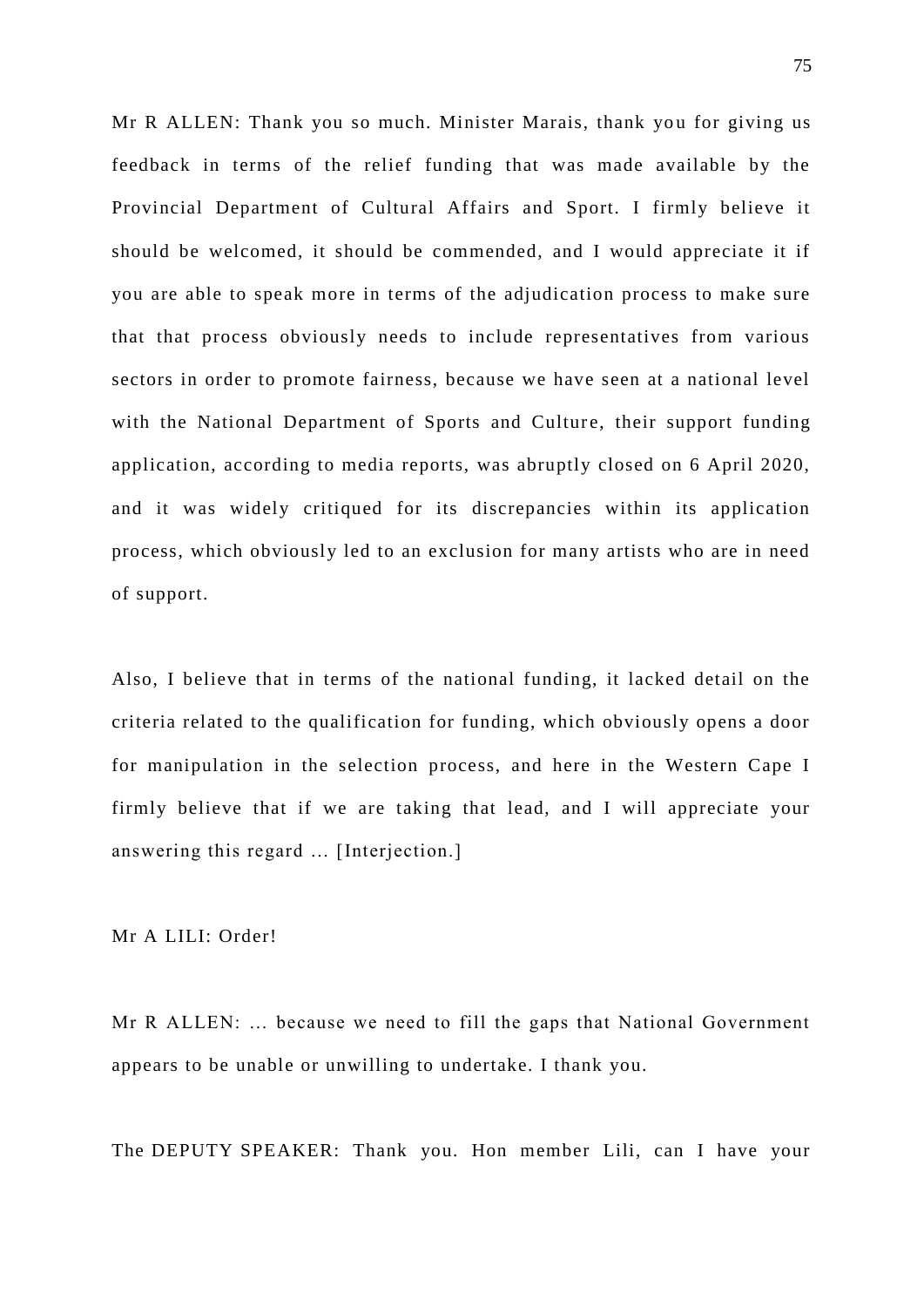attention, please. That came directly from you. I am not sure why you are calling out "order", but the last time I checked I am in the Chair. Can I ask that you please do not actually make statements or comments like that, if that is called a comment. Thank you. I move over now to hon member Bans.

Ms A BANS: Hon Deputy Speaker, for over 10 weeks artists have had nothing to eat. They are starving in their homes, not knowing where their next meal is going to come from.

Many artists who have lost their livelihood due to COVID -19 are asking for only R3,500 in relief to put food on their table. While the Western Cape has a provincial relief fun for cultural, creative and sport sectors, I have it on good authority that many artists, especially the rank and file, will not benefit. The biggest hurdle is the red tape involved in the process, and I want to challenge the MEC to tell us her plans to cut red tape, and to accelerate the release of the relief fund.

I have been in constant communication with TUMSA, a union of musicians that was founded right here in Cape Town, with a national membership of 2,000 members, 700 of them coming from the Western Cape. The union is calling on the MEC to find ways to assist artists. They have met with her several times, but they have not found joy in those interactions.

I learnt that over 70% of TUMSA members did not apply, because the application process was too tedious and complex, sometimes requiring over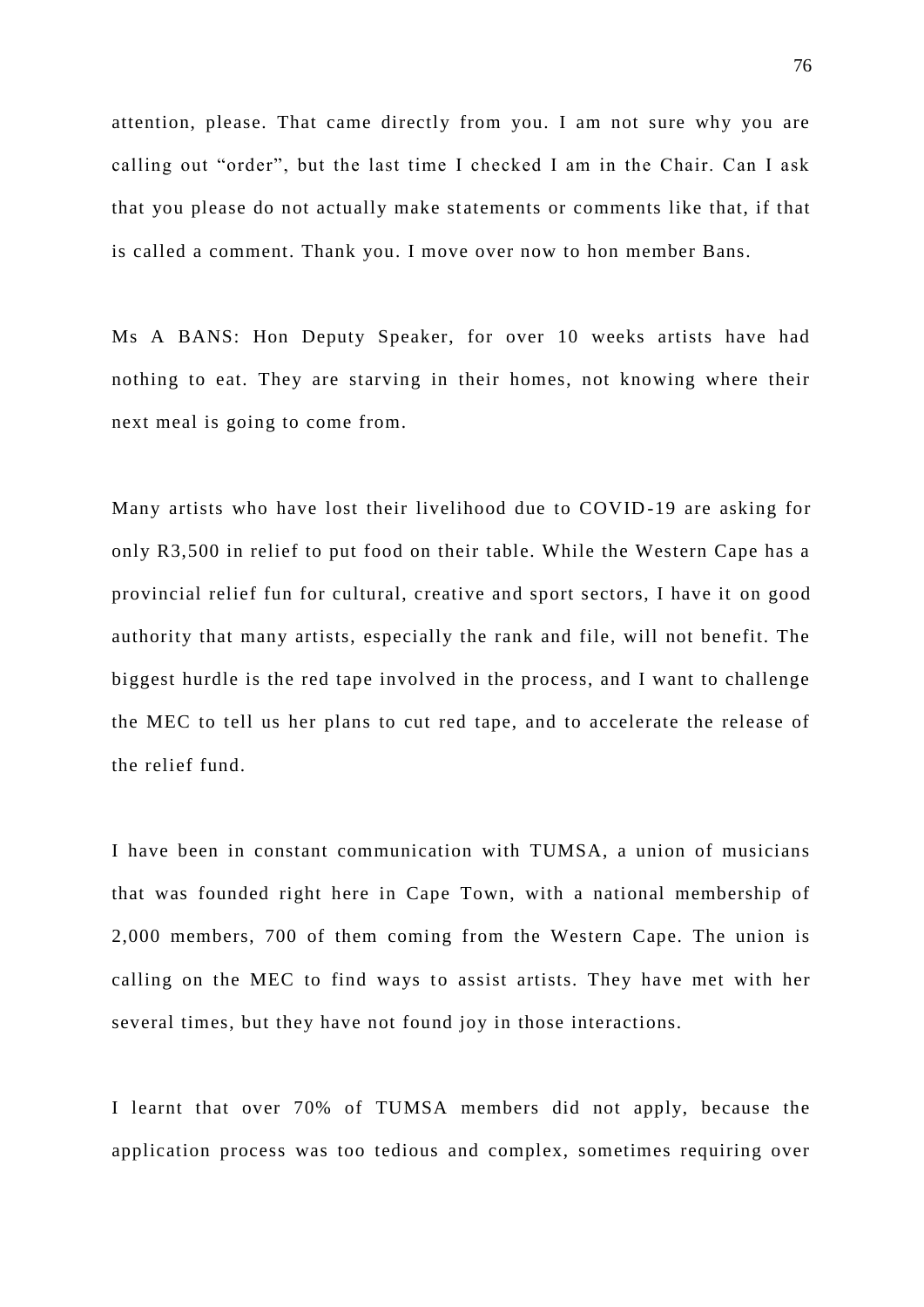12 forms to include in the application. This means the poorest of the poor artists who needed the relief most, will not be getting it.

For many years the plight of the poor artists in the province was ignored. I rise today to call on the Provincial Government to hear the cries of our artists and to show some urgency on its response to their plight.

The Department must cut its red tape in the process. It must allow unions and associations who have a database of artists and athletes, to assist with particulars of beneficiaries in need ... [Interjection.]

The DEPUTY SPEAKER: Finish off, hon member Bans.

Ms A BANS: … of the relief. I thank you, hon Deputy Speaker.

The DEPUTY SPEAKER: Thank you very much. Can I just check if hon Makamba-Botya is back in the House? No. We will then finish off with the hon Minister Marais.

The MINISTER OF CULTURAL AFFAIRS AND SPORT: Thank you, hon Deputy Speaker. I am going to start with hon member Bans. I just want to mention that we will meet with TUMSA, and I have had discussions with TUMSA as well, and we have met almost a year ago, not on the relief fund.

So we will meet with them now in the near future; and then thank you so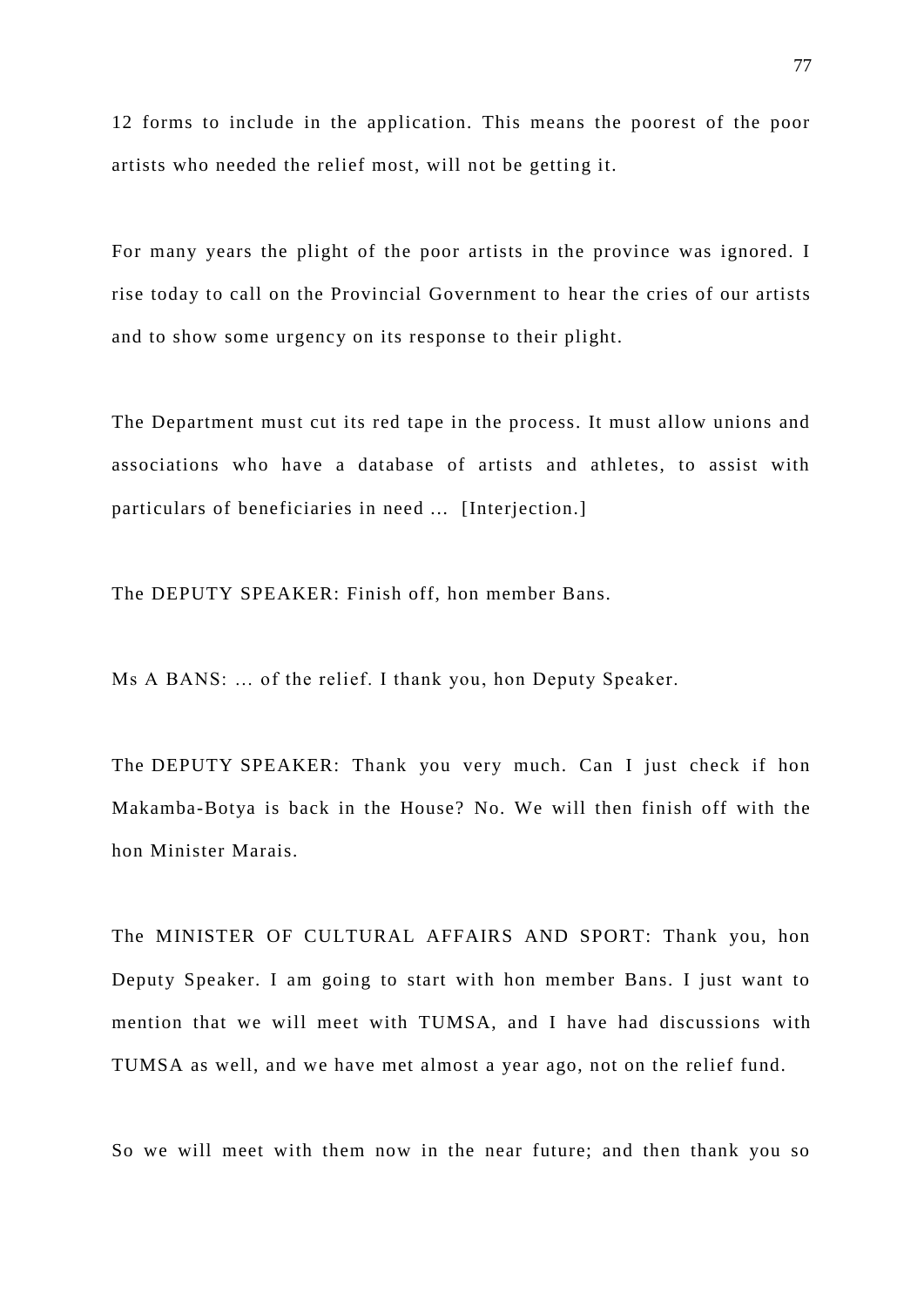much to hon member Reagen. I am very happy to say that the Adjudication Committee is very diverse, and they will send you the list of names.

Then as we emerge and rebuild our communities, we will continue to monitor a legislation informed by the alert levels, to prepare for the return of the cultural and creative economy.

We will also continue to provide updates on private and public funding opportunities, as well as support creative resources to get us through these unprecedented times.

Then finally, and just for the record, I have received a national list of beneficiaries, and only a few of the Western Province received funding, and therefore even though we have a small budget, I am more than grateful to our Department to allocate the relief funding to assist our Western Cape artists. I thank you.

[Debate concluded.]

The DEPUTY SPEAKER: Thank you very much, Minister Marais. That concludes Interpellation Two. We move over to the third interpellation. I recognise the hon minister Mbombo.

*Reopening of schools*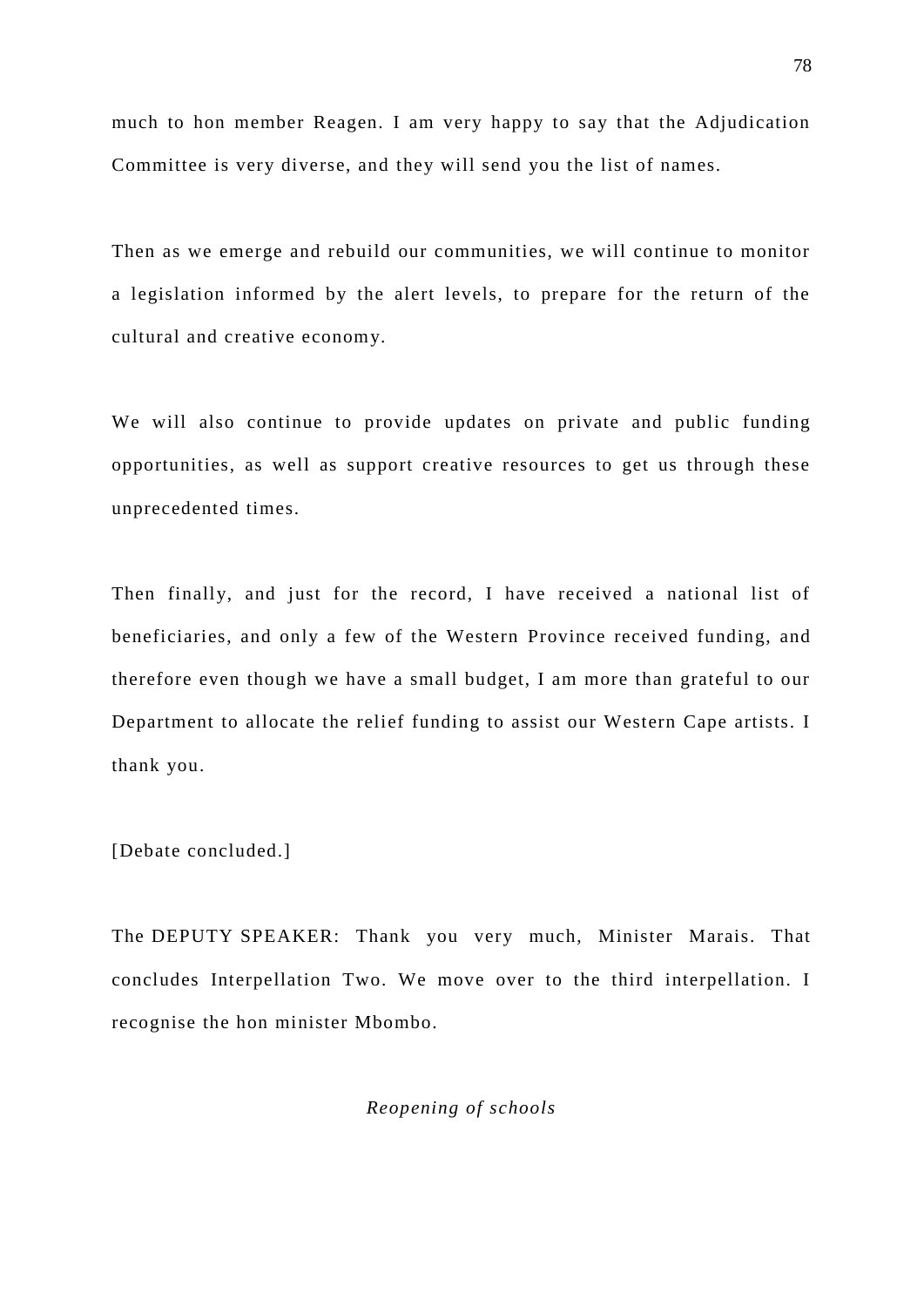#### **3. Ms W F Philander asked the Minister of Health:**

(a) What is the role of her Department in the reopening of schools and (b) what kind of support does her Department provide to the education system?

The MINISTER OF HEALTH: Am I on?

The DEPUTY SPEAKER: Okay, I hear you. Yes.

The MINISTER OF HEALTH: Thank you, yes. Thank you, hon member Philander for the question. Firstly you need to understand that we always play a role in schools, irrespective of Covid or not, for example, we have got a school hub as a sub-system of health services that we render, and we have got dedicated school nurses that are there, according to the districts and also allocated to schools.

Then in the case of some vaccines and also some of the interventions, for example, the issue of HPV, which is the vaccine that we give to young girls to prevent early cancer of the cervix, the uterus, and also some of the vaccines, like tetanus and hepatitis, are part of it. So there is a school nurse that is dedicated to every school.

The same applies that with Grade R and the Grade 1's. We have got buses in Metro and also in the rural areas that are dedicated to school health services. So irrespective of Covid or not, we always have such.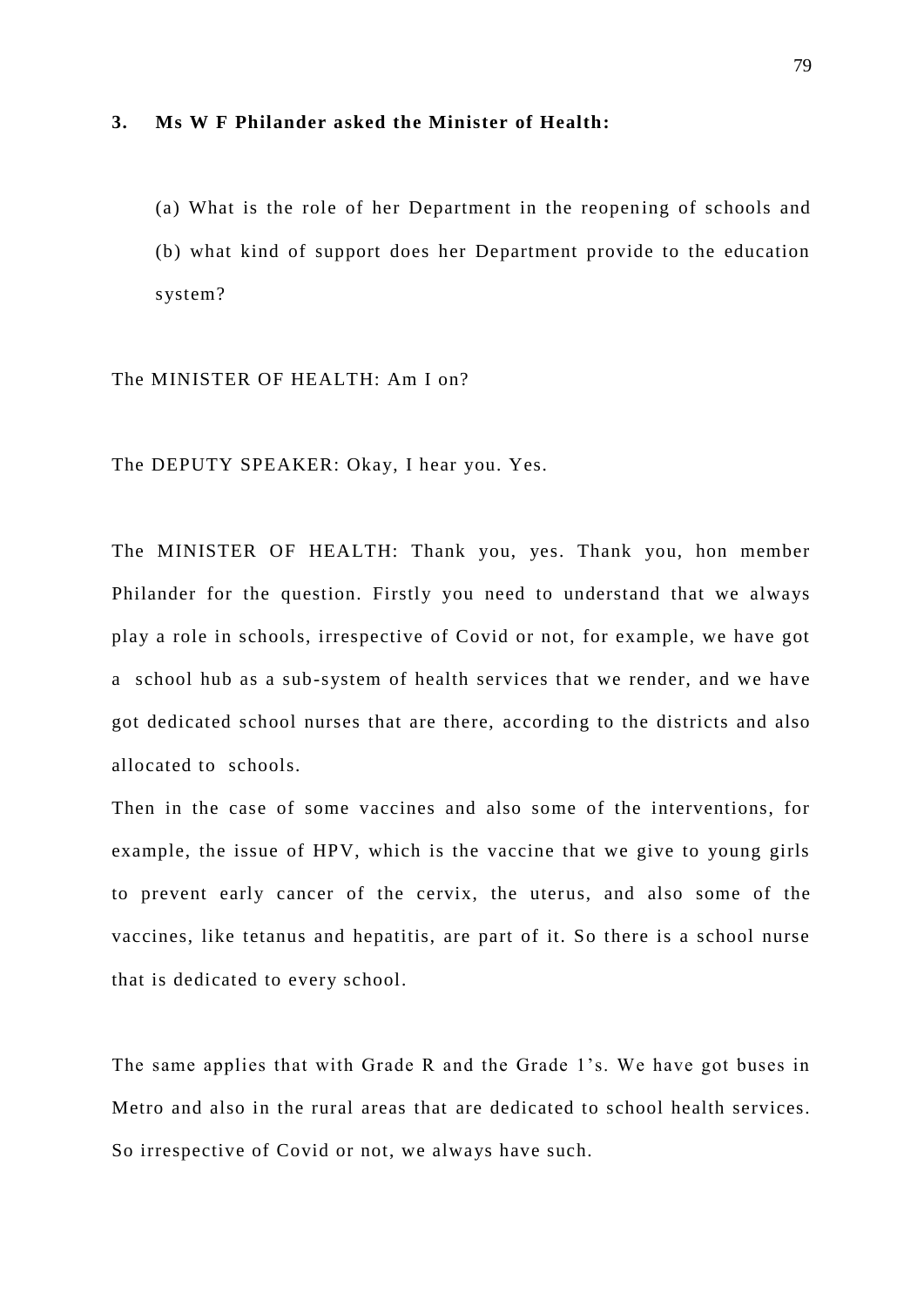So when it comes to the reopening related to Covid, actually any sector cannot open without bouncing with Health. Whether it is in the Western Cape or in the whole world, you cannot, we have to bounce, because it is all going to go back to the Health.

So that is why, just like in all other sectors, we engage with them and develop guidelines. The same applies with … [connection lost.]

The DEPUTY SPEAKER: Hon Minister Mbombo, we have lost you. Minister Mbombo?

The MINISTER OF HEALTH: [No audible response.]

The DEPUTY SPEAKER: I have completely lost her. Alright, Minister Mbombo, one last try.

The MINISTER OF HEALTH: [No audible response.]

The DEPUTY SPEAKER: I apologise. If you can try and please try and call Minister Mbombo to come back on. We will move over to hon member Philander.

Ms W F PHILANDER: Thank you very much, hon Deputy Speaker. The reopening of schools has sparked criticism and a lot of reaction from parents,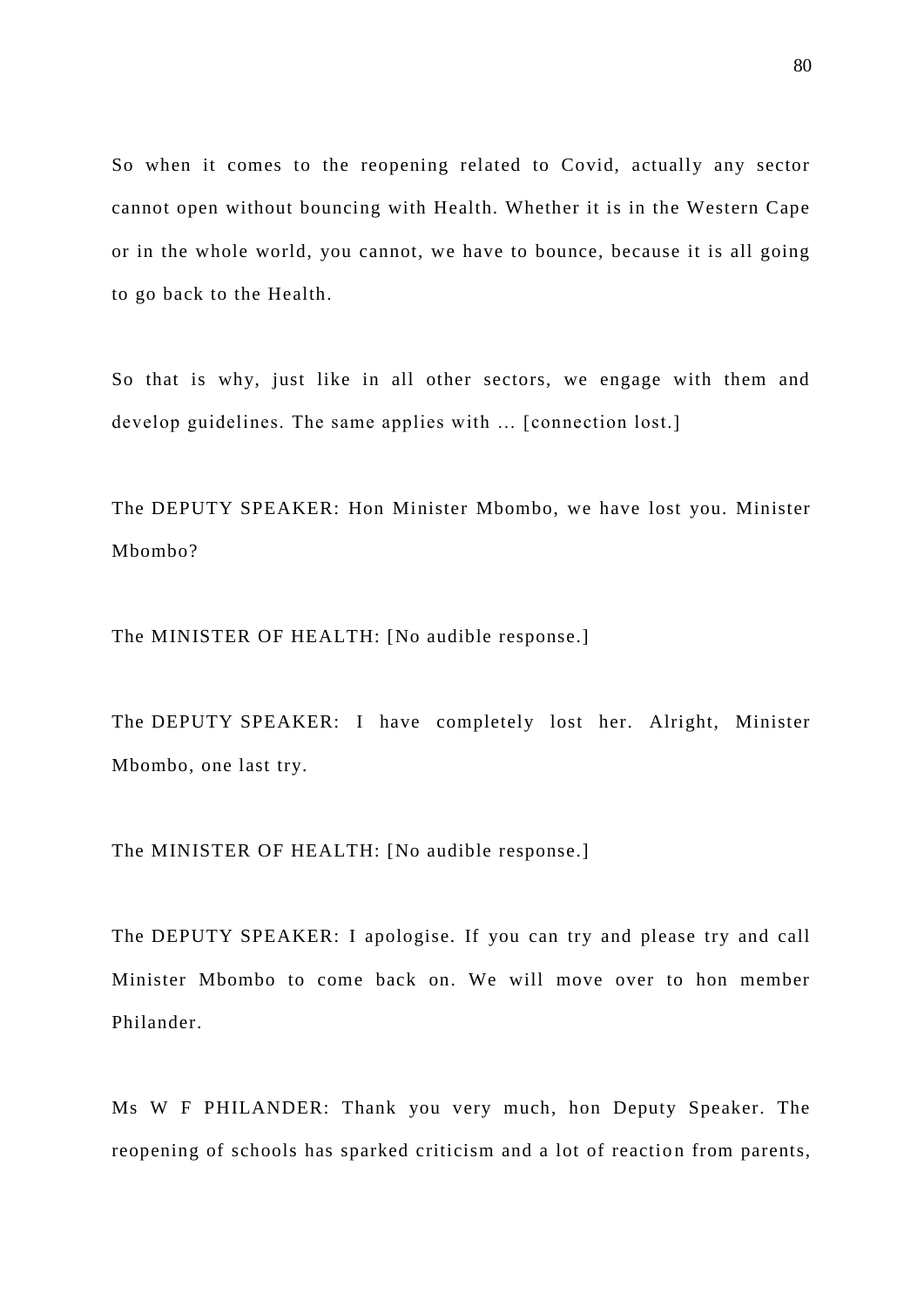pressure groups and to a point where the Human Rights Commission is threatening court action.

We do understand the concerns around learner health and their safety, and inevitable readiness preparation by schools with the support of the departments in order to continue with teaching, but keeping learners safe, which is already beyond their sectoral objective.

We welcome the readiness of the Western Cape schools to reopen on 1 June 2020 in terms of gazetted regulations. We further welcome the role and the support that the Western Cape Department of Health has offered, and still offers during this time, and the integral part it has to play in the hotspot strategy adopted by the Western Cape Government as the province remains the epicentre.

In yesterday's Standing Committee, hon Deputy Speaker, the Department announced that there is a de-escalation of services to free capacity in dealing with the pandemic, one of which immunisation is of importance to young lives in this province. The Department also noted a decrease in immunisation, especially in hotspot areas, upon which they embarked on deep recalibration efforts in order to continue with non-COVID-19 healthcare.

These efforts, hon Deputy Speaker, with regard to pickup points, delivery services and community healthcare worker efforts, must be commended. Hon Deputy Speaker, this period has brought a lot of uncertainty.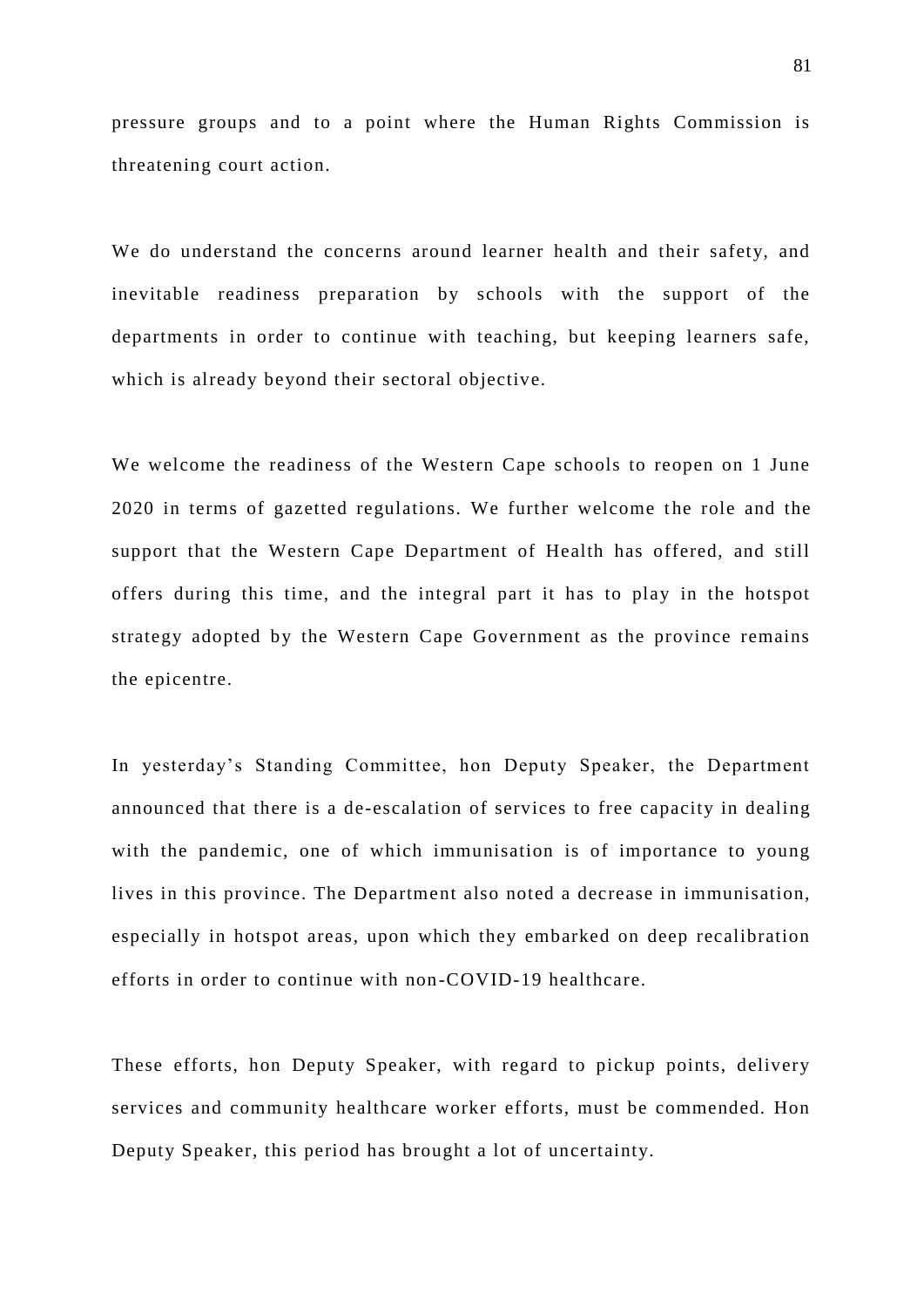The new testing strategy adopted by the Western Cape Government is focused on saving lives, all lives. Also, that the delay in National Health Laboratory Services is simply not [Inaudible.] option, of which we understand the global demand, and that's the provision in South Africa as well.

We therefore welcome the strategy to save lives in the Western Cape, with emphasis on all lives, that shows true commitment from a caring government in the Western Cape.

Hon Deputy Speaker, I wanted the Minister to elaborate on the WOSA approach and the intergovernmental and departmental approach and collaboration. Thank you very much.

The DEPUTY SPEAKER: Thank you very much, hon member Philander. Can I just check that hon Minister Mbombo is back online. She has two minutes 20 seconds left of her speech time.

The MINISTER OF HEALTH: [No audible response.]

The DEPUTY SPEAKER: All right. If we can try and sort out that line, while we move over to hon member Windvogel.

Ms R WINDVOGEL: Thank you, hon Deputy Speaker. In mid -May France recorded 70 cases of COVID-19 in the first week of reopening schools. The Israeli Government yesterday announced it has threatened to close down 42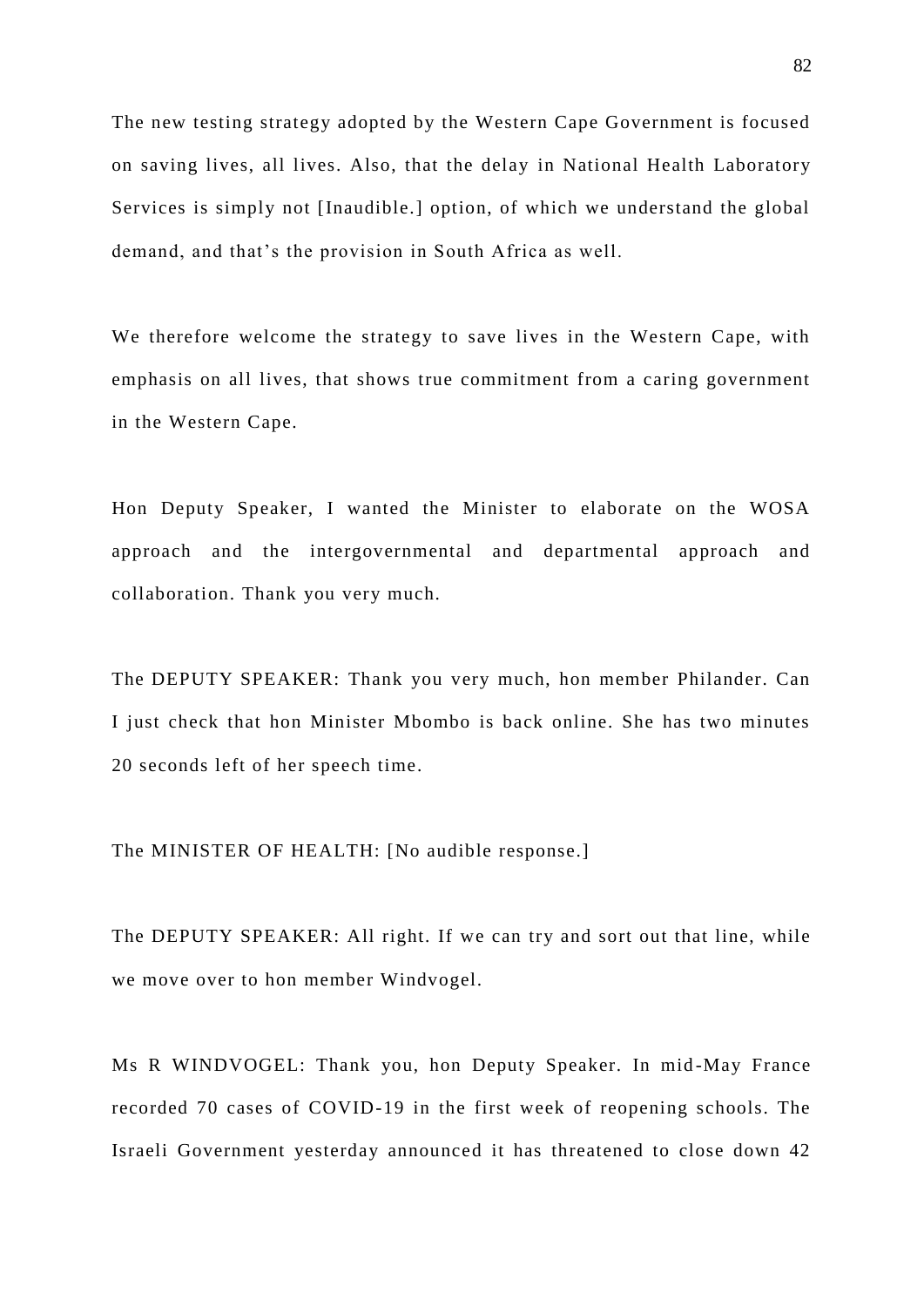kindergartens and schools after 244 students and staff tested positive after opening schools. Over 6,800 students and teachers are in home quarantine by Government order.

These examples are dispelling the often-repeated misinformation and deliberate mistruth, that students have some form of immunity from the virus as fewer cases than that have been recorded.

The role of the Provincial Health Department should be to study these international trends and advise the WCED and Government about the dangers of reopening schools, but the opposite is happening in the province. The Health Department is playing a central role in the Provincial Government's herd immunity agenda. There is absolutely no need to rush to open schools in the province, especially when there is clear evidence that the province is not ready to reopen schools.

The WCED announced that 37 educators had already been infected. In the Standing Committee for Education, the Department's official stated that the Province will not be deep-cleaning and decontaminating schools because of an advice received from the Department of Health. It has also been stated that they sought a waybill from the Department not to adhere to some social distancing regulations when all grades return to school. I hope this was a ... [Interjection.]

The DEPUTY SPEAKER: Finish off ... [Interjection.]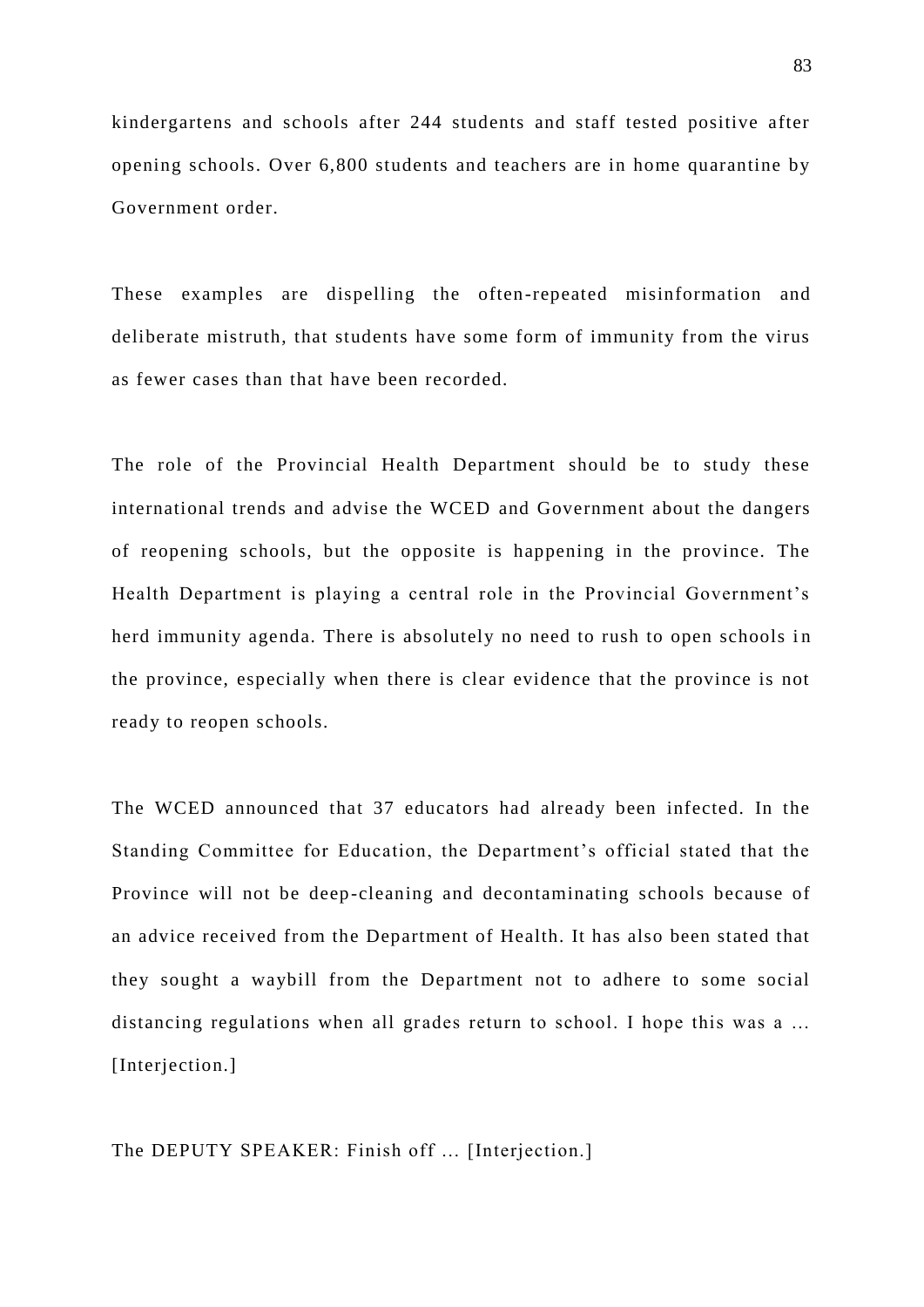Ms R WINDVOGEL: … misrepresentation of the Department by the WCED officials. I call upon the MEC to clarify these claims. I repeat, our priority must be to … [Interjection.]

The DEPUTY SPEAKER: Your time is up.

Ms R WINDVOGEL: … preserve the lives of our teachers and learners. Thank you, hon Deputy Speaker.

The DEPUTY SPEAKER: Thank you, hon member Windvogel. We go back – can I just check again on hon Minister Mbombo. I think I am going to wait to the end for her to respond. We will move over to hon member Philander.

Ms W F PHILANDER: Thank you, hon Deputy Speaker. The Western Cape Government clearly proved their commitment to all communities in this province by aligning and adjusting strategy during this time of crisis, based on real events as to what our people experience on a daily basis.

This was again proved when National Government adopted the hotspot strategy during alert Level 3 of lockdown, and came to realise eventually that an integrated plan is needed in society where lives and livelihoods are equally important, especially in the context of South Africa, which education is key to prosperity, and health remains a key stepping stone.

Hon Deputy Speaker, the debate on COVID-19 is not a political debate, †en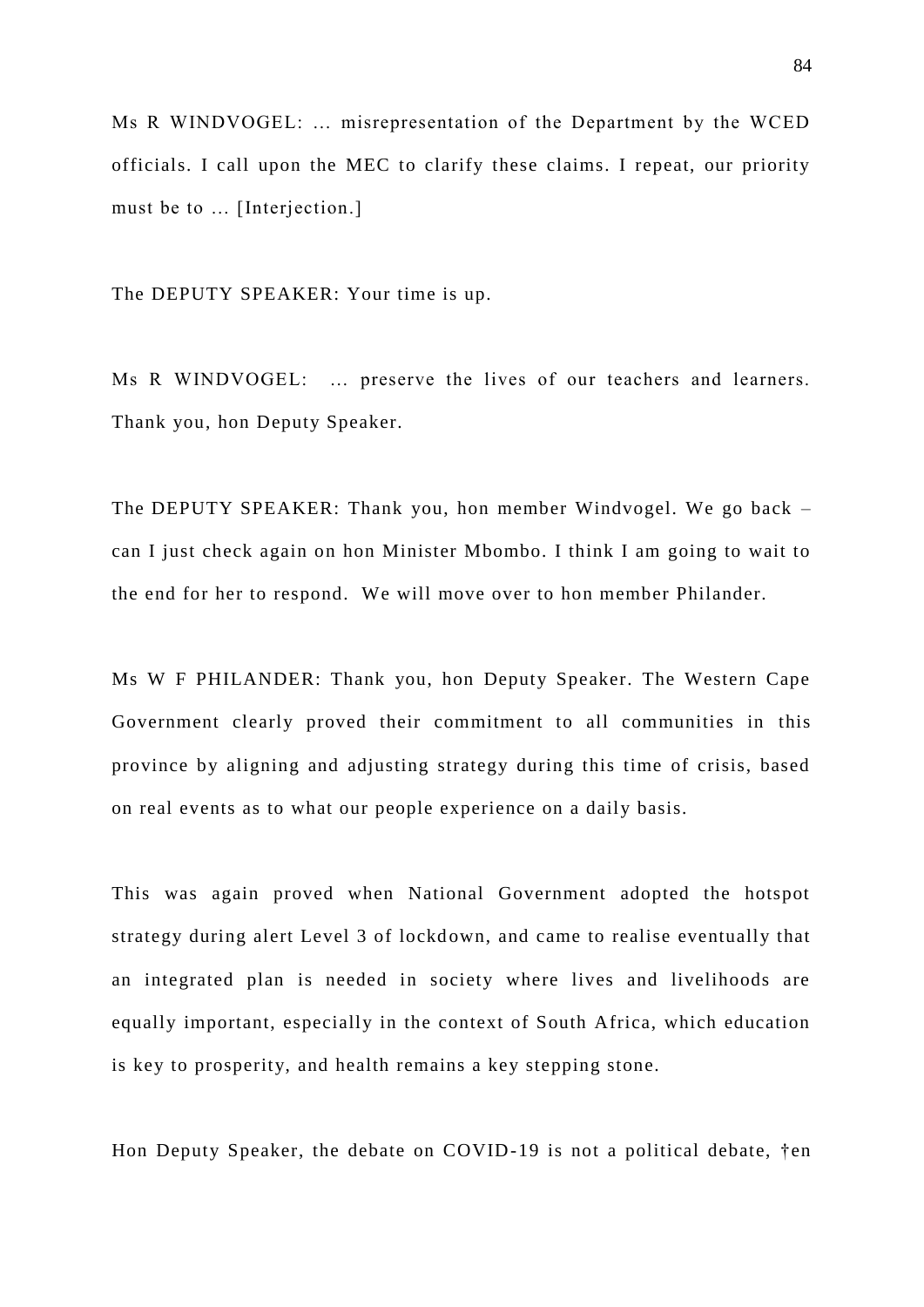ek wens die ANC wil ophou om ons mense te mislei. **[**and I wish the ANC would stop misleading our people.**]** In fact, in the Western Cape people that fall ill – a healthcare worker or someone that is at high risk –  $\dagger$ sal nie meer sewe tot 12 dae hoef te wag nie, **[**will not have to wait seven to 12 days anymore*,***]** and they can receive their test results between 20 and 48 hours.

Hon Deputy Speaker, although scholars do not fall within the vulnerable brackets, that does not mean that this concern is not warranted. We are human after all. †Stop om ons mense te mislei. **[**Stop misleading our people.**]**

Hon Deputy Speaker, as we embark on the new normal, the measures instituted provide much needed support for calm and certainty, and a whole of society approach … [Interjection.]

The DEPUTY SPEAKER: Your time has expired. [Interjection.]

Ms W F PHILANDER: … to this pandemic, and the risk factors. I conclude, hon Deputy Speaker. In the meantime, let us not forget to do our part … [Interjection.] to keep our kids and our communities ... [Interjection.]

The DEPUTY SPEAKER: Your time is up, hon member.

Ms W F PHILANDER: … safe and to relieve the pressure on the system.

The DEPUTY SPEAKER: Thank you, hon member.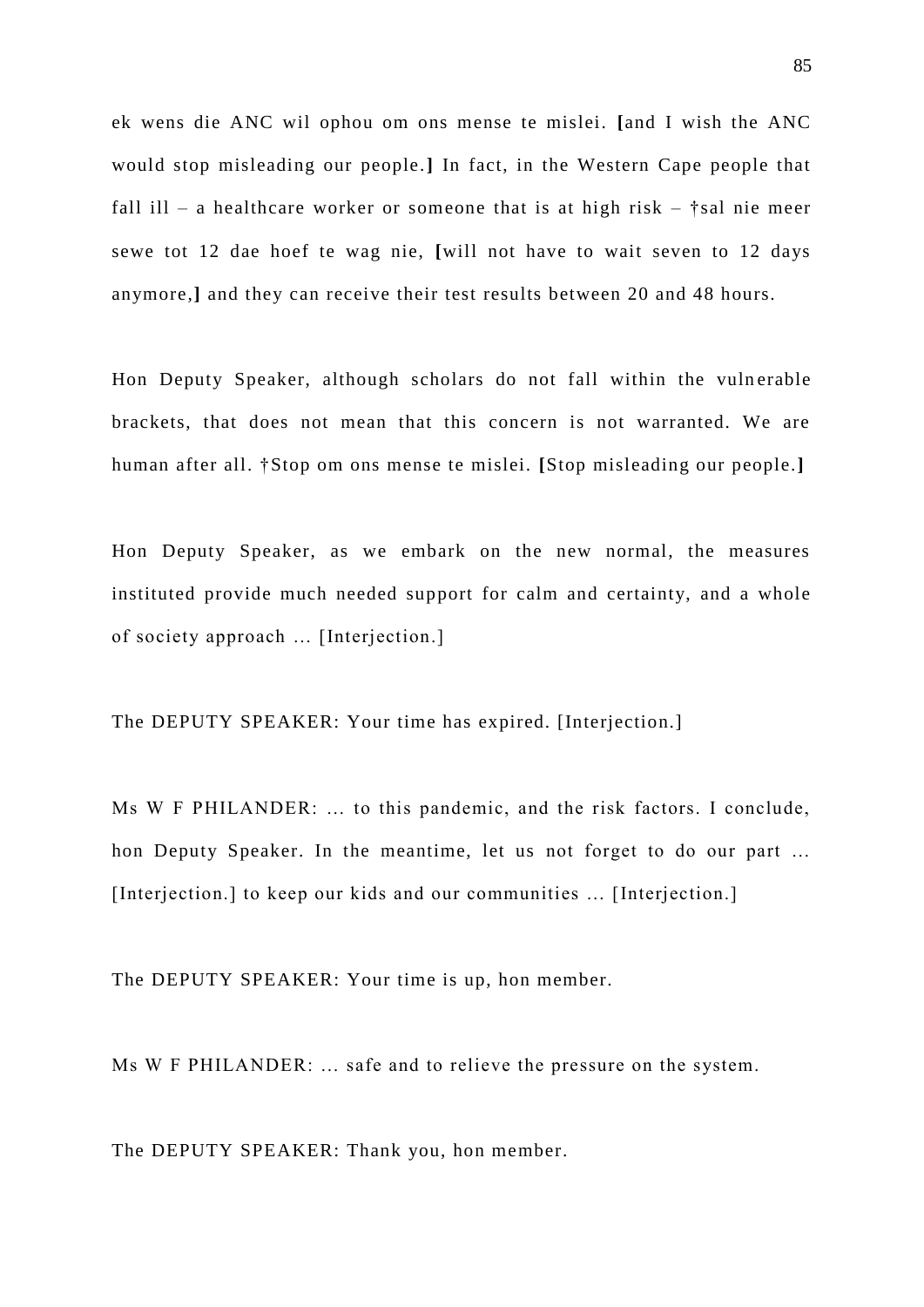Ms W F PHILANDER: I thank you, hon Deputy Speaker. [Time expired.]

The DEPUTY SPEAKER: Okay. I know that hon Minister Mbombo is in the House, and she is still awarded two minutes from her previous time, plus her four minutes, so I am handing over to you, hon Minister Mbombo.

The MINISTER OF HEALTH: Okay, thank you. I am not sure where I left off, because I was just speaking, speaking, speaking until the point I lost the connection.

The DEPUTY SPEAKER: Okay.

The MINISTER OF HEALTH: But the point what we are trying to make is that international research does show that learners or children are mostly not affected by the Corona virus, compared to adults, as is often the case in some diseases, like TB and HIV.

So in this case the issue is going to be how we can prevent the circumstance of when they congregate, specifically the adults, and they end up infecting the others. That is why we work with the Department of Education as to what means should be in place.

Again, look at the incoming research that keeps on coming up. I gave an example of the sanitising tunnels that some were proposing should be part of it. The evidence shows that they actually will not have much impact.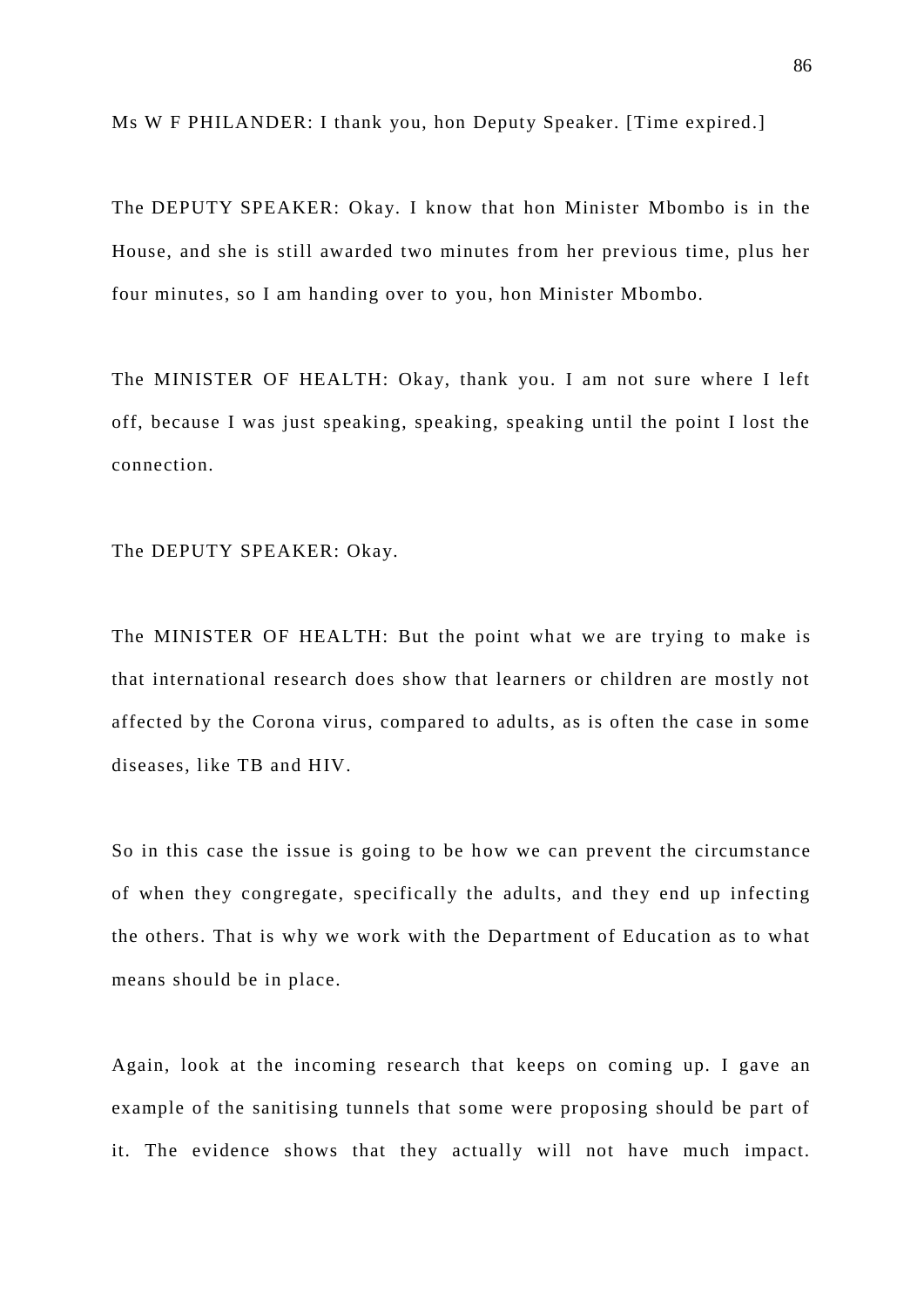Anything that fumigates, and all of those, it is only on surfaces where the cleaning will have an impact.

Also you may recall that the schools were closed at a time that Covid was not as widespread, and even if there was an infection there a month ago, there is no way that the virus will still be there. Therefore the issue is not ab out disinfecting the whole school but it is where learners now return and they have to change their classrooms. How do we disinfect all of those?

So what we are trying to highlight is that there is no way anyway that Education would have actually reopened schools without bouncing with Health. There is no sector that could open without looking at the occupational and health and safety responsibilities, and also in terms of meeting the regulations.

So for me, where I am sitting, in terms of the guidelines that we have provided, and if Education sticks to these guidelines, there is no way anywhere in the world where you will not be able to open the schools, which we have seen actually worldwide; but again, we keep on learning every day. We do not want to be over-confident, but at least we need to be able to open and see how it goes, because the issue is as National Health has indicated, as the models have indicated, that the worst scenario will be in September in South Africa. Does it mean that now our children will still be waiting until September?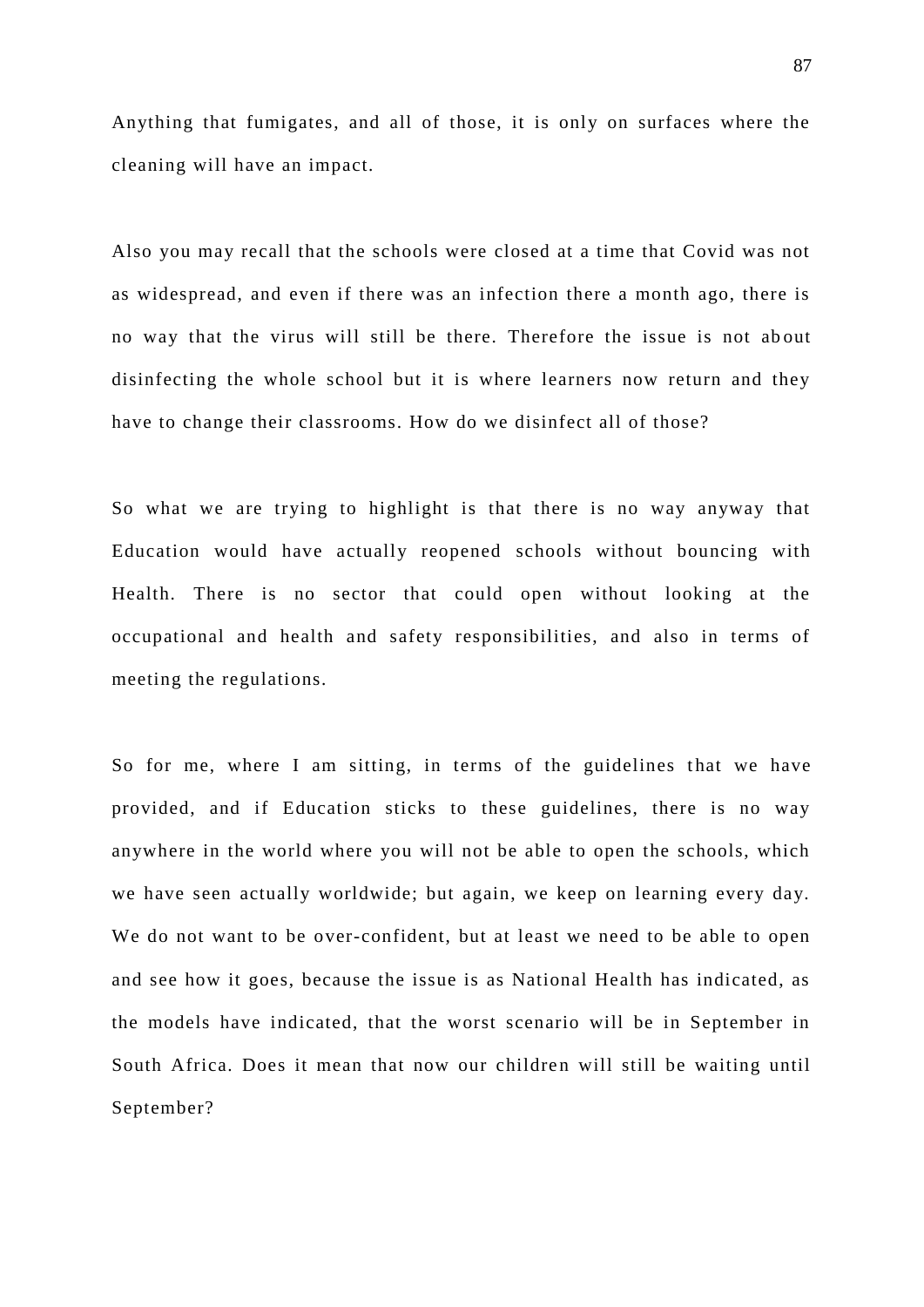However, lastly, hon Deputy Speaker, we need to understand that people keep on reflecting that some teachers have got infected. What is going to happen where that teacher has been infected? I always say that I am from a Department that works 24 hours, 365 days. If now I was expected to say to a teacher in Delft he/she must not come to work in case they are infected, it means that I have to send the same message to a nurse, to a policeman: "Do not come to work."

So it cannot be that we are saying that some other sectors, the essential service sectors, should be open and the others cannot. However, we must not do it recklessly and a phased approach for the grades needs to be endorsed by Health. Not only in the Western Cape, even the National Department of Health, even before it was suggested that the schools reopen, it was bounced by us together with the experts. Thank you, hon Deputy Speaker. [Debate concluded.]

The DEPUTY SPEAKER: Thank you very much, hon Minister Mbombo. That concludes the Interpellations. We will now move in terms of Rule 202 to Questions. Just to stress that you have four opportunities for follow -up questions as printed on the Question Paper, but the hon member who initiated the question gets the first opportunity to respond. So over to Questions. I recognise the hon Minister Fernandez.

## **QUESTIONS FOR ORAL REPLY**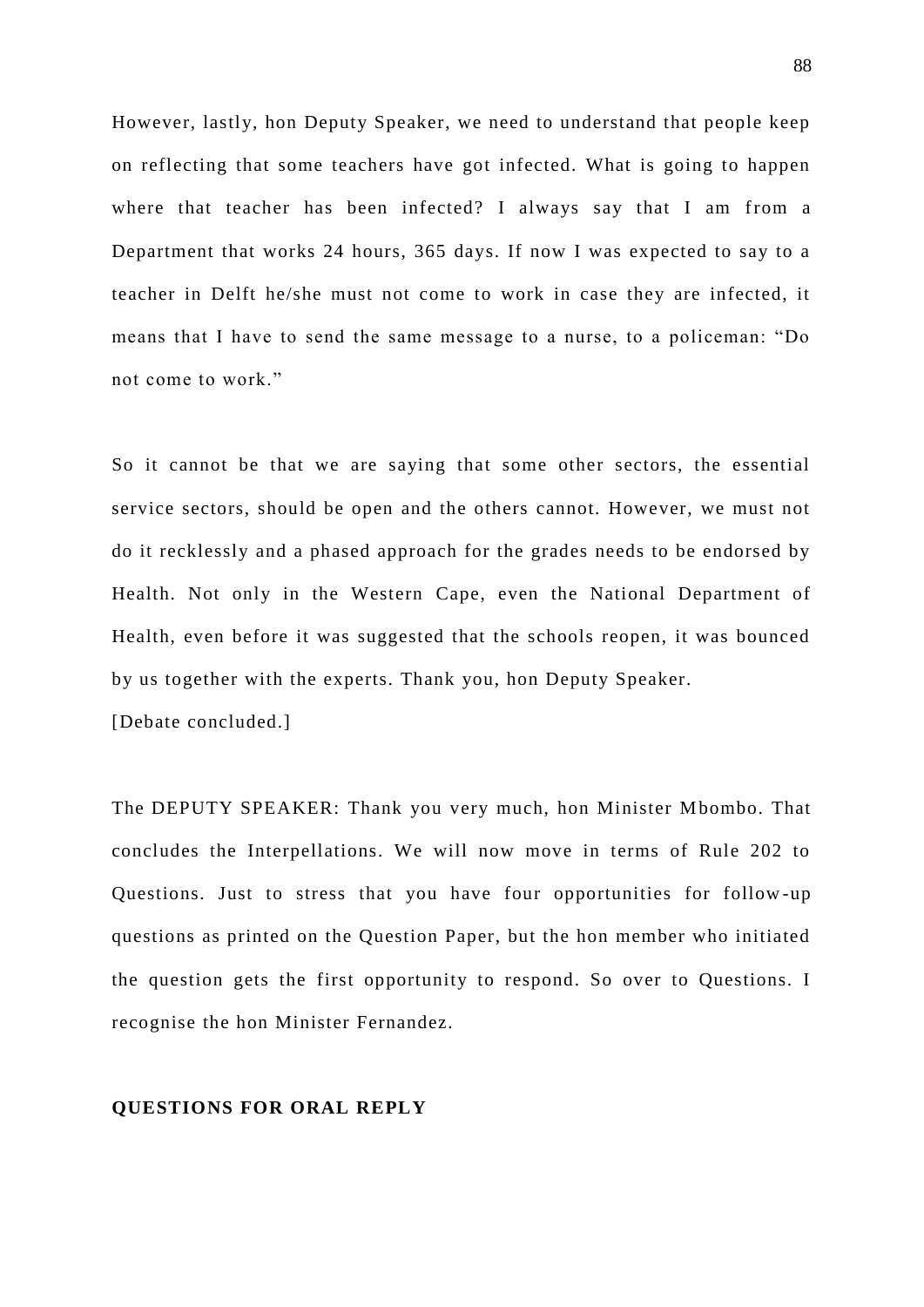## **1. Ms P Z Lekker asked the Minister of Social Development:**

(a) What is the total number of food parcels distribu ted since the start of the lockdown period to date and (b) what challenges have been experienced?

The MINISTER OF SOCIAL DEVELOPMENT: Good afternoon, hon Deputy Speaker. Am I audible? Can you hear me loud and clear?

The DEPUTY SPEAKER: Yes, thank you.

The MINISTER OF SOCIAL DEVELOPMENT: Hon Deputy Speaker, I would like to thank the hon member Lekker for the question, which has two parts.

The first part of the question talks to the number of food parcels distributed by the Department of Social Development. I can give the breakdown. We distributed 4,920 parcels to existing beneficiaries at targeted feeding sites. A further 5,000 beneficiaries from existing community nutrition and development centres, also known as CNDC's, received parcels, and then a further 37,244 food parcels funded by the Department have been distributed to date by four humanitarian relief organisations.

So in total the DSD parcel allocation distribution is 47,164 food parcels.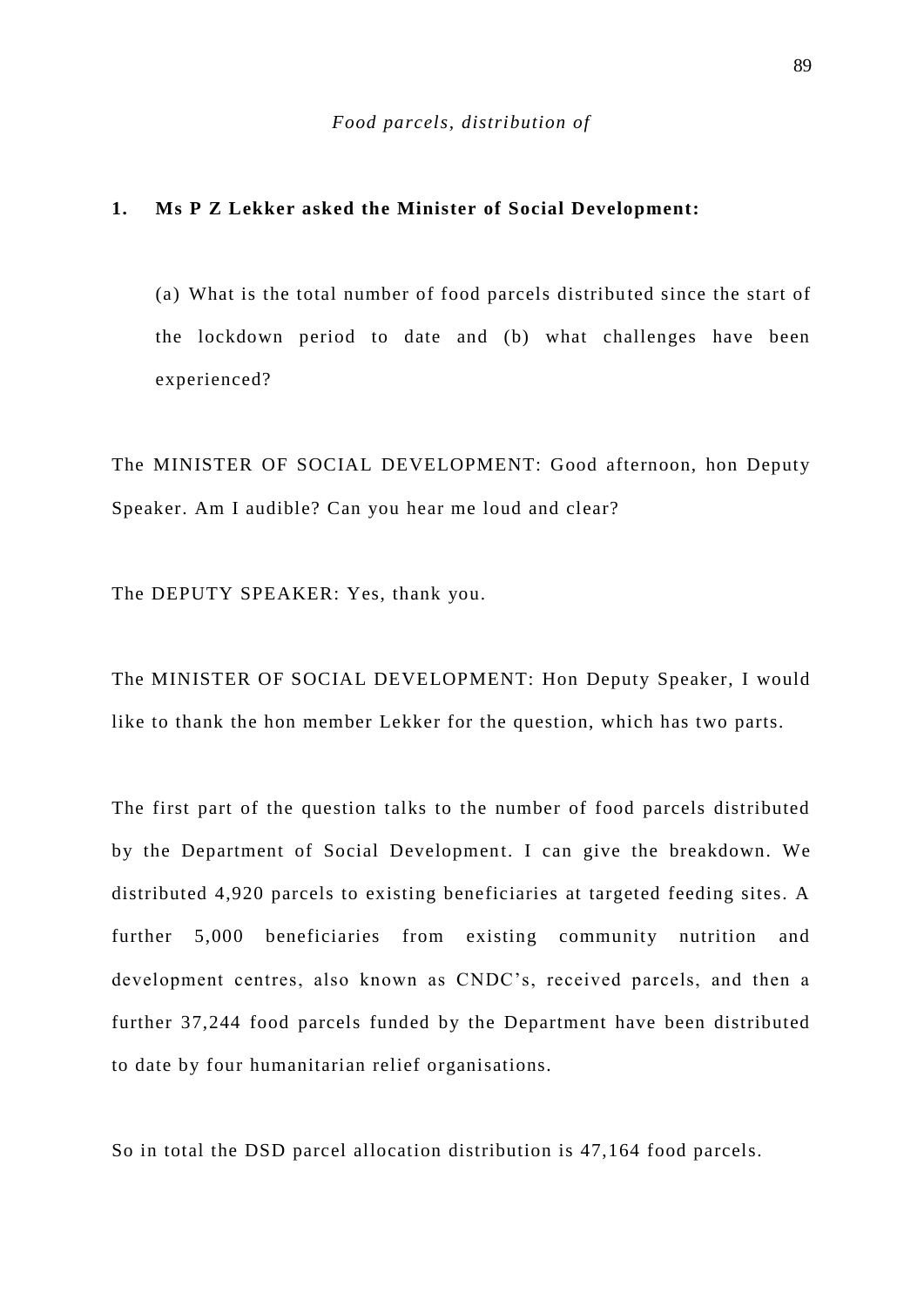The Question 2 regarding challenges. There were numerous ch allenges. One of the key challenges was the interruption of distribution in areas such as Khayelitsha, Kayamandi, Delft, Dunoon, Oudtshoorn, Villiersdorp and Grabouw, sometimes due to food protests, and also the criminal element.

Some of the other challenges we faced were duplicate applications, incorrect addresses supplied by applicants, the non-availability of applicants on the contact numbers when we returned their calls. When we started off, we operated with a limited staff, because we have not increas ed our staff complement to make provision for this relief effort.

We also experienced temporary closure of certain DSD offices where COVID-19 became evident, and/or where staff had to go into quarantine. As for the temporary closure of participating humanitarian relief operations due to Covid and social distancing, there were high volumes of requests which impeded the call centres ability to process.

One of the big issues that still continues is fake news that distorted the official messaging regarding the food relief programme, and this resulted in a fair amount of panic and confusion.

There was also unrealistic expectation on the parts of various pressure groups who submitted thousands of names at a time, despite the fact that there were clear criteria specified.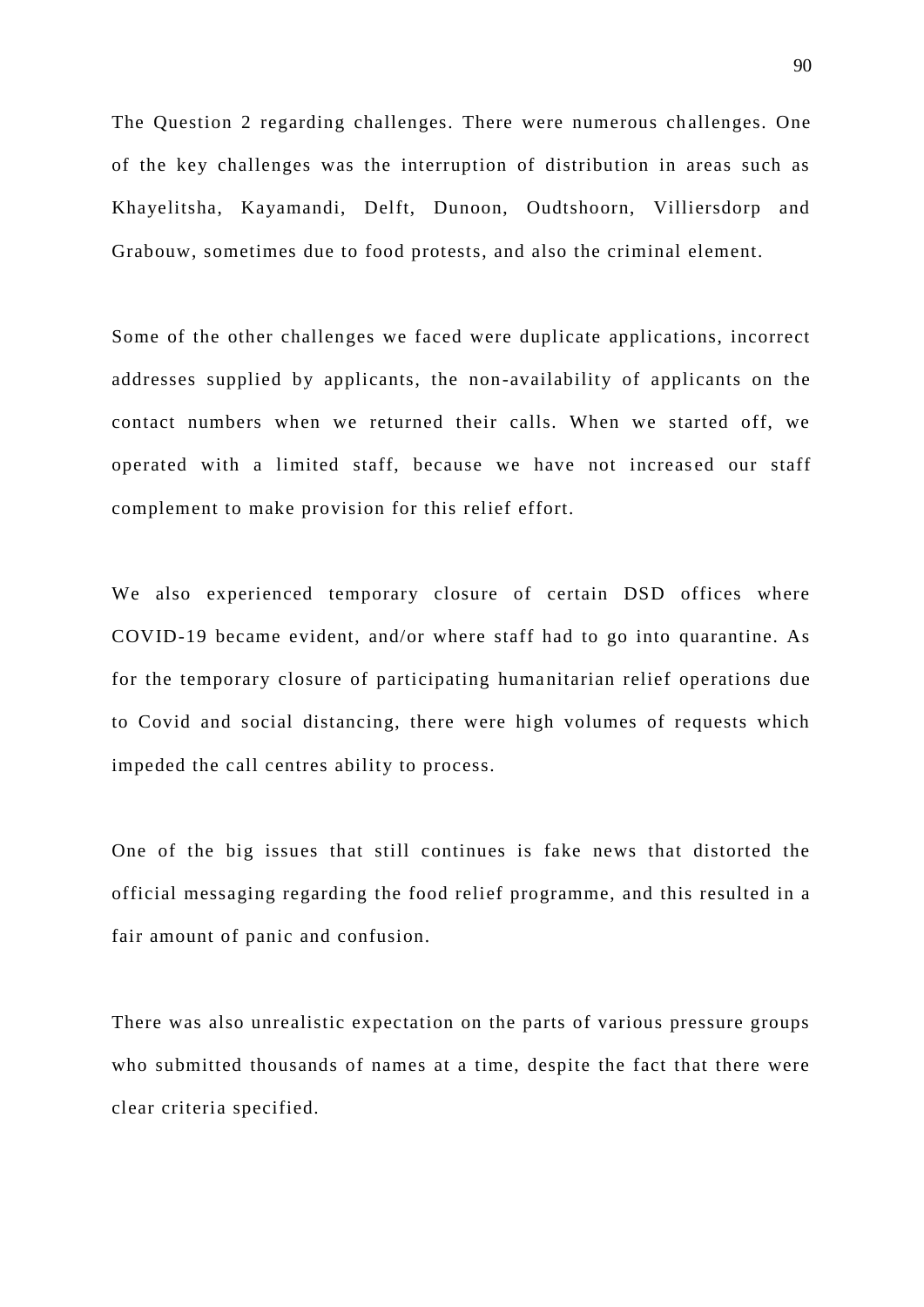So incorrect client information and a backlog of the Call Centre's "please call me", which resulted in undue delays. One of our responses was to increase the Call Centre complement, and that has assisted greatly. However, the project has now been closed, and we are busy with the final deliveries to the various six regions across the province. I thank you, hon Deputy Speaker.

The DEPUTY SPEAKER: Thank you very much, hon Minister. Hon Lekker.

Ms P Z LEKKER: Thank you, Deputy Speaker. I am just looking at the statistics or numbers that were given by the MEC and I am struggling to make coordination, because in the House we were informed that the Department would distribute 50 000 food parcels. Now from the report of the MEC it is 47 164 and I am really interested to know what happened to the balance that I can see in my calculation?

But also, Deputy Speaker, one of the key challenges mentioned by the MEC is the unrealistic expectations that were submitted by people. I am particularly interested as, if this was unrealistic, what was the plan for how many food parcels would be distributed per community?

I see there are criteria that was put in place, but where does that put the applications of vulnerable people from the informal settlements that may not have been affected by COVID-19, but are literally poor? They do not have the means to buy or even plant their own food garden. So what exactly were the criteria and what was the planning in terms of the applications that would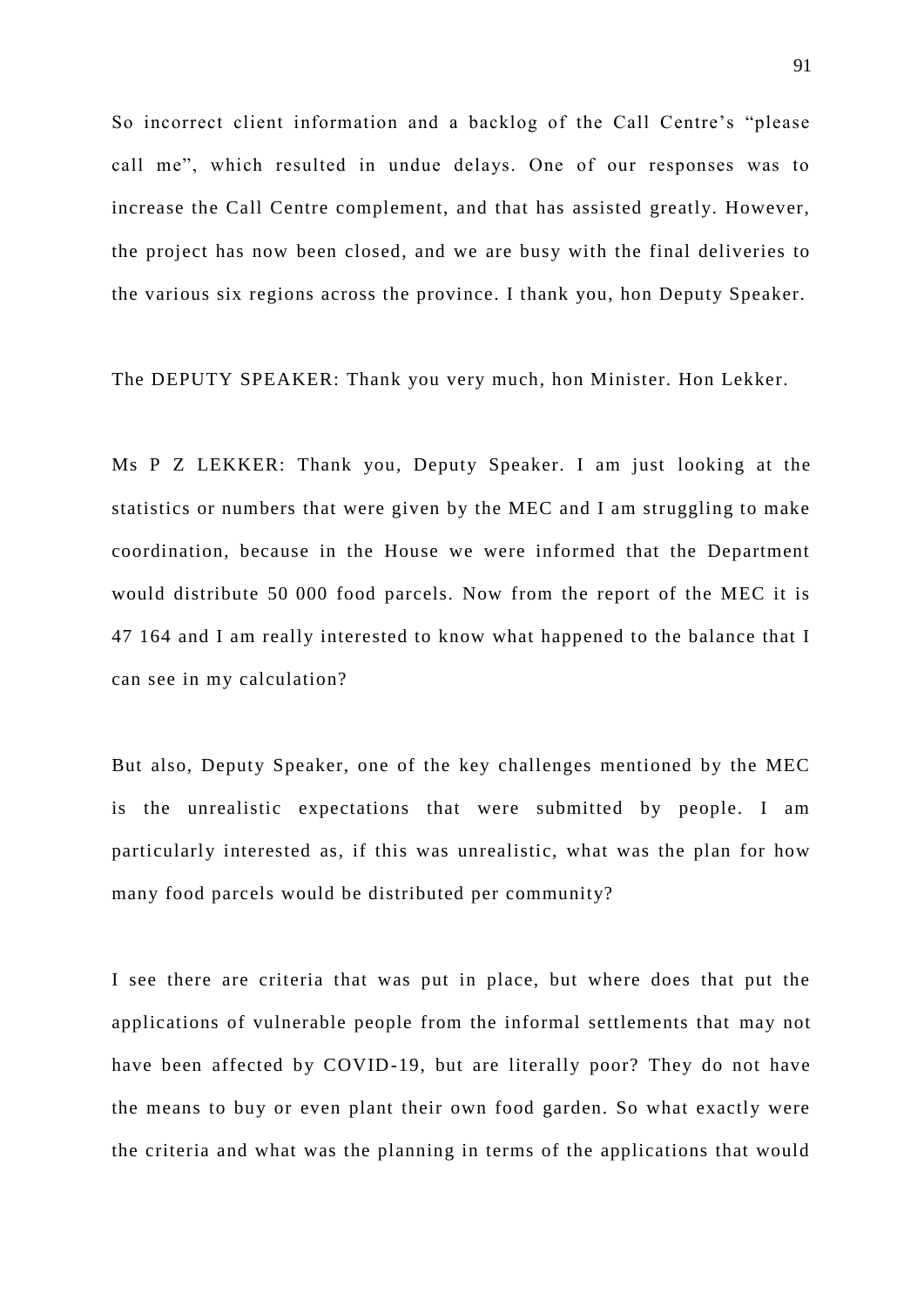have been expected by the Department? I thank you, Deputy Speaker.

The DEPUTY SPEAKER: Thank you, hon Lekker. I recognise hon Bosman and then hon Marais.

Mr G BOSMAN: Thank you very much Deputy Speaker, and to the Minister, through you. Hon Minister, I would like to know since the pool of the vulnerable is growing every day, will the South African Social Security Agency be distributing food parcels to this growing pool of vulnerable people as well?

The DEPUTY SPEAKER: Hon Minister?

The MINISTER OF SOCIAL DEVELOPMENT: Hon Deputy Speaker, if I may respond. I think it is important to provide the context to the 50 000 food parcels.

The need for food parcels originated when SASSA's budget was depleted in this province late in the financial year, last year. So SASSA would normally provide what is called Social Relief of Distress and we identified a gap by the number of calls coming through. So what Social Development did, we reprioritised R35 million of DSD funds and it was spread across six social development regions, as far as George and Beaufort West.

At that point we did not have the extended lockdown impacting those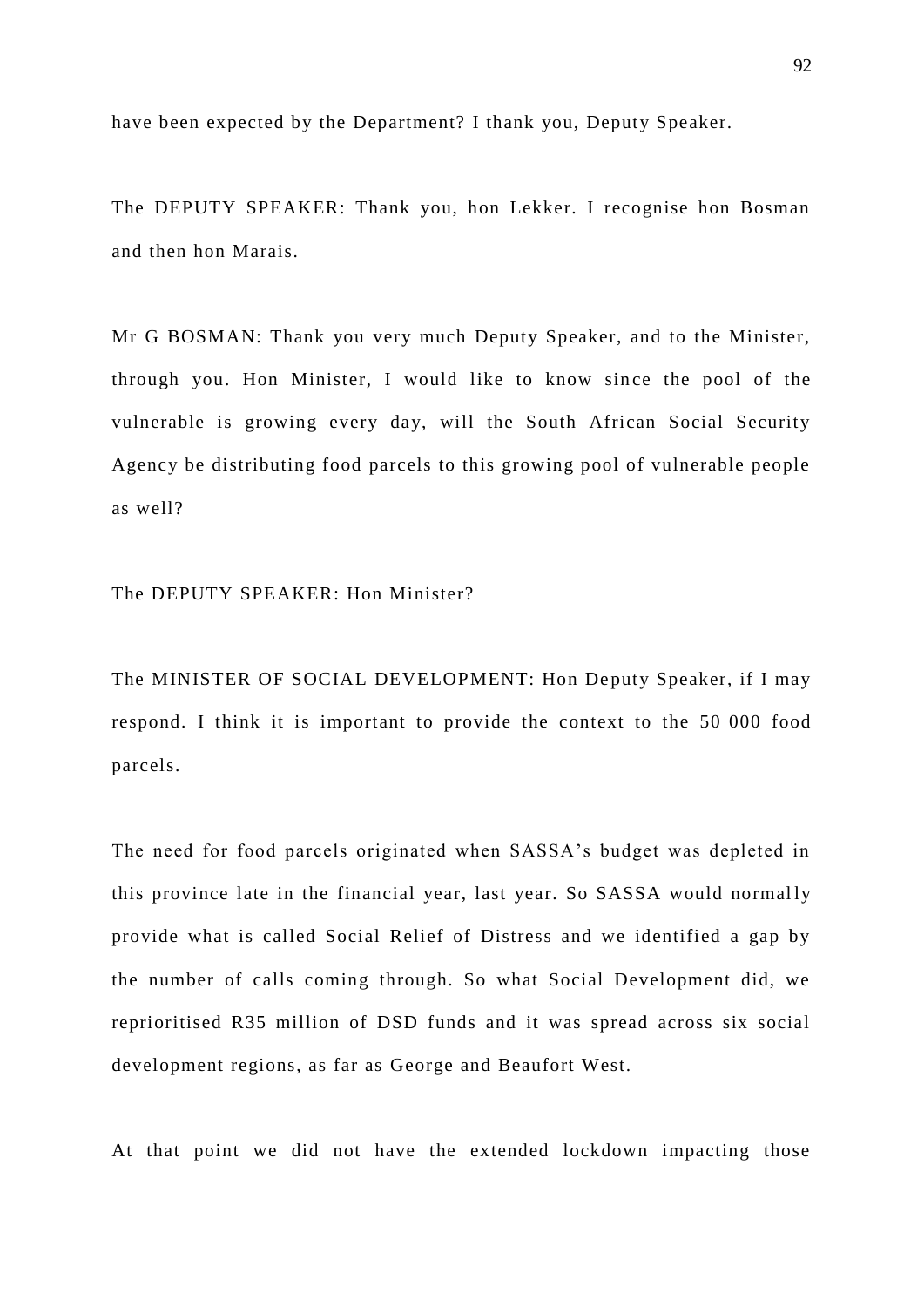individuals in that vulnerable pool, which is the reason why I say we are now facing a humanitarian crisis.

So the criteria we used; we worked with Social Development and we used their criteria for Social Relief of Distress together with their SOCPEN database to ensure that there was no double dipping, and at that point it would have been people who would have gone to SASSA's offices, but due to SASSA being closed, they could not access the relief that they required and that was the rationale for us, with the Premier making a statement, I think it was on 5 April.

Then I must say that the 47 000 are not our full allocation. We have delivered approximately 40 000 but all the screening and vetting have been done, the recipients know who they are. It is now a matter of the distribution which, as I said, has been impeded by the fact that some members in our distribution team had to go into quarantine, some of our service providers had to go into quarantine, so that has been the backlog.

I am certain that by next Friday we will have a complete close -out report and I can also alert the member that if you go to the Western Cape Government website, there is a little yellow tile and if you click on the yellow tile, it is an interactive map which will show you where food is being distributed across the province.

My response to the question was just based on DSD, but in that mapping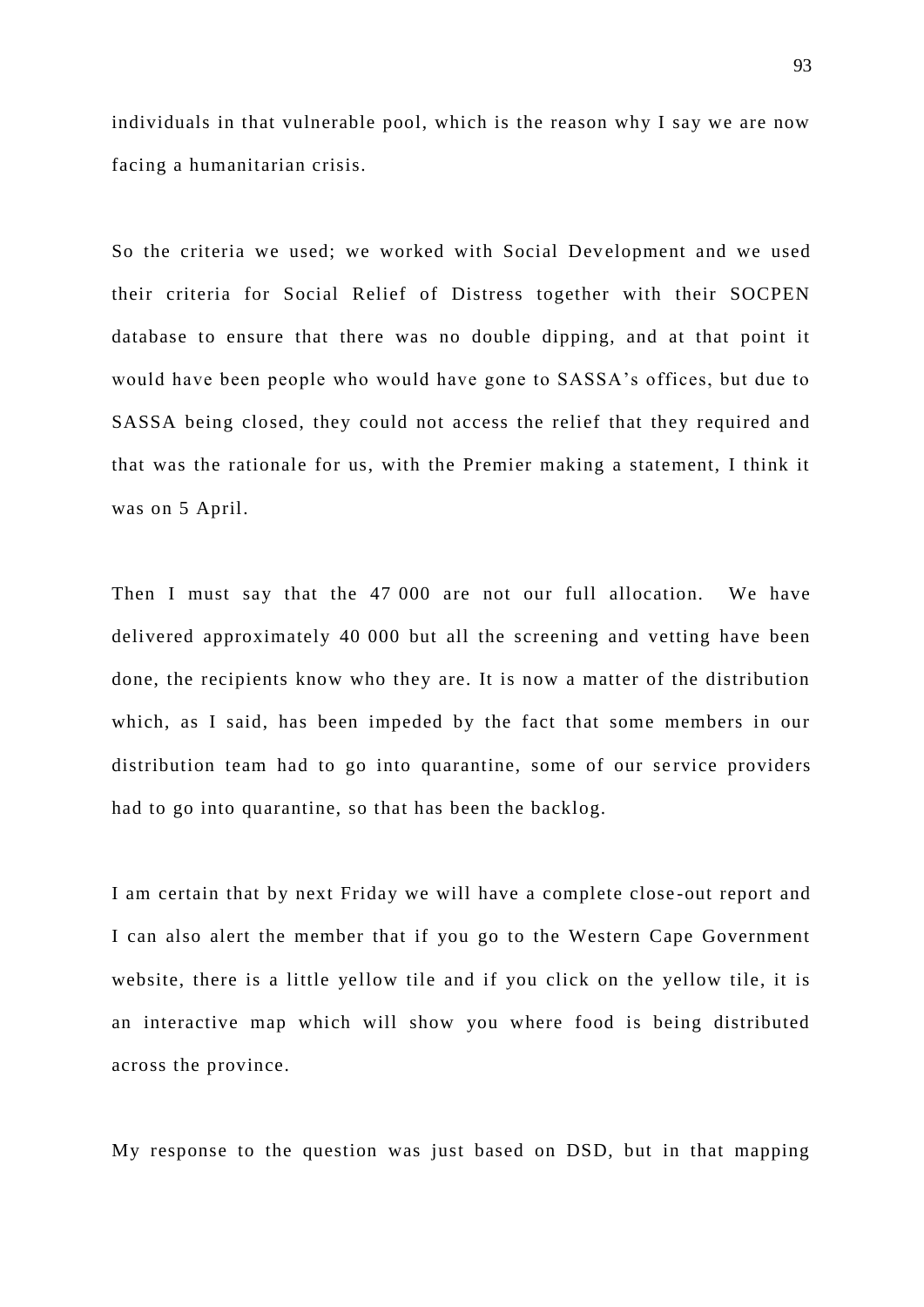exercise we actually have all our donors. We have Community Chest, we have Ladles of Love, we have the District Municipality figures, we have farmers and Agrimark has stepped up.

In our humanitarian work-stream we are conducting a pilot – Minister Meyer together with the Overstrand District – regarding getting soup ingredients to the communities' soup kitchens in order for people to be fed a hot meal.

I am extremely concerned, Deputy Speaker, that we are talking about pie in the sky projects, like SAA R21 billion bail-outs and Eskom, when in this country more than 50% of our citizens are now experiencing food distress and until we get an announcement from National Treasury, we are just going to be scuppered in trying to stem the tide.

So as a Government, we have allocated R70 million; Education contributed R18 million; DLG gave R16.2 million and DSD gave R35 million. However, these are now unfunded mandates going into the new month and we need clarity urgently from the National Government regarding funding going forward.

When I talk about unrealistic, there was an effort on the part of some people who went knocking, door-to-door, to collect people's names and numbers and the application process was one that you had to call in, as an individual applicant, or you could have directed your request through an NPO or through a municipal manager.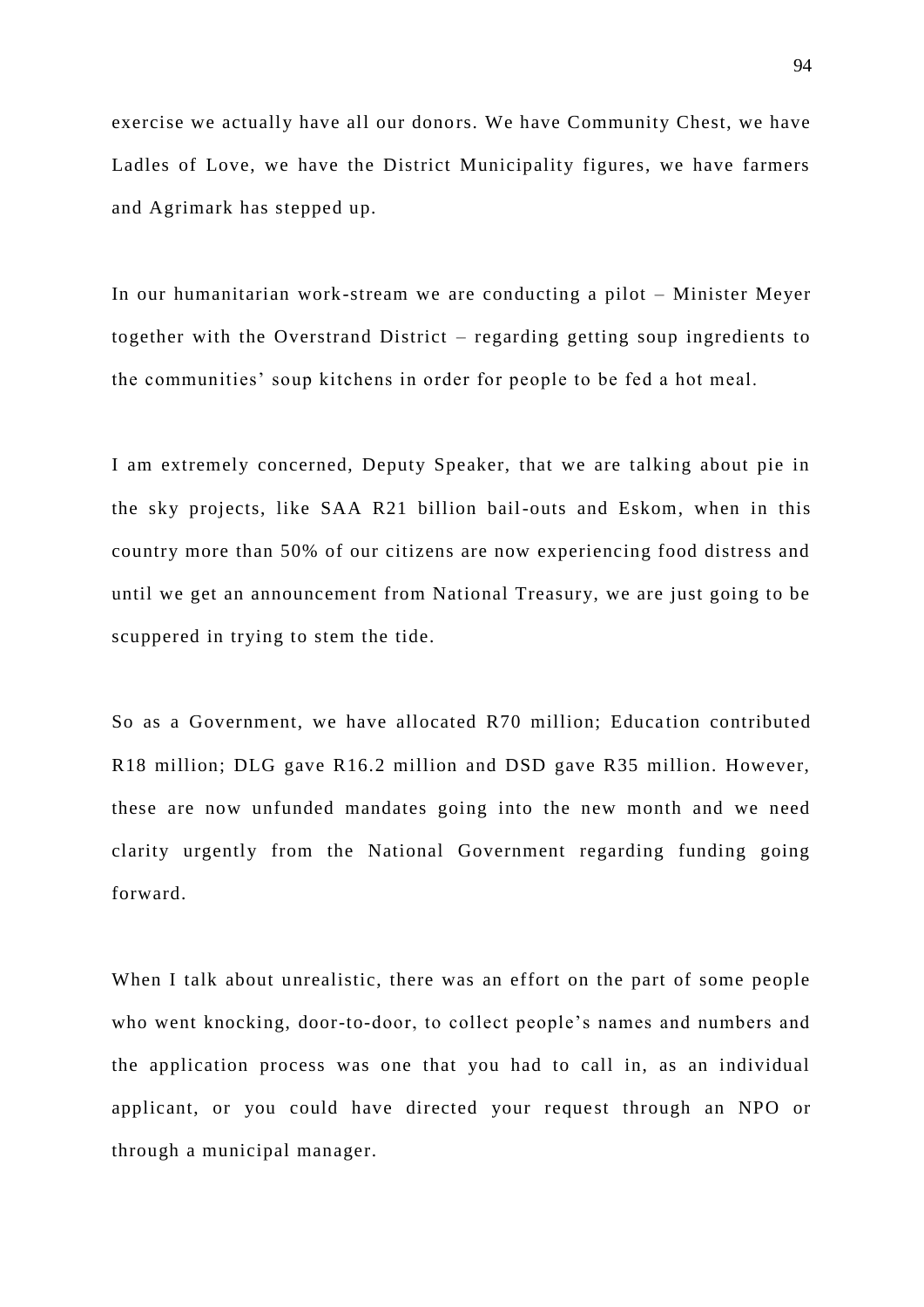So there were avenues, but sadly there were lobby groups who pushed to get extra food, but I recognise, and I would want the entire House to be mindful, that as this lockdown that I believe has now been ex tended until 15 July, if that is in fact true, and we cannot see everyone returning to work in Level 3 - I think about the hairdressers and all of them - then that vulnerable pool is going to grow even bigger and sadly, it has come back to Government and Government does not have the silver bullet.

If I speak to hon Bosman's question which talks to SASSA; SASSA works together with us, but the budget they have received for this province for the new year was a mere R36 million, of which only R10 million is al located for Social Relief of Distress. Now if we have 50 000 parcels valued at R500 through our four service providers, the R10 million is not going to go very far.

But in our humanitarian workstream hon Deputy Speaker, we have SASSA as a key stakeholder in terms of the whole of government and I would like to share from the report that was tabled to Cabinet on 2 June. In terms of the SARD Grant status, SASSA received 13 million applications. Listen carefully. 6.7 million were rejected due to them being incomplete or duplicates. Of the remaining 6.3 million, 3.5 million were processed with 1.5 million then being rejected, so with all the checks and balances, it is a 40% rejection rate, and on the date of this report, there were 666 000 approved applications of which 37 000 were processed and, listen to this, only 2 117 were paid in the Western Cape.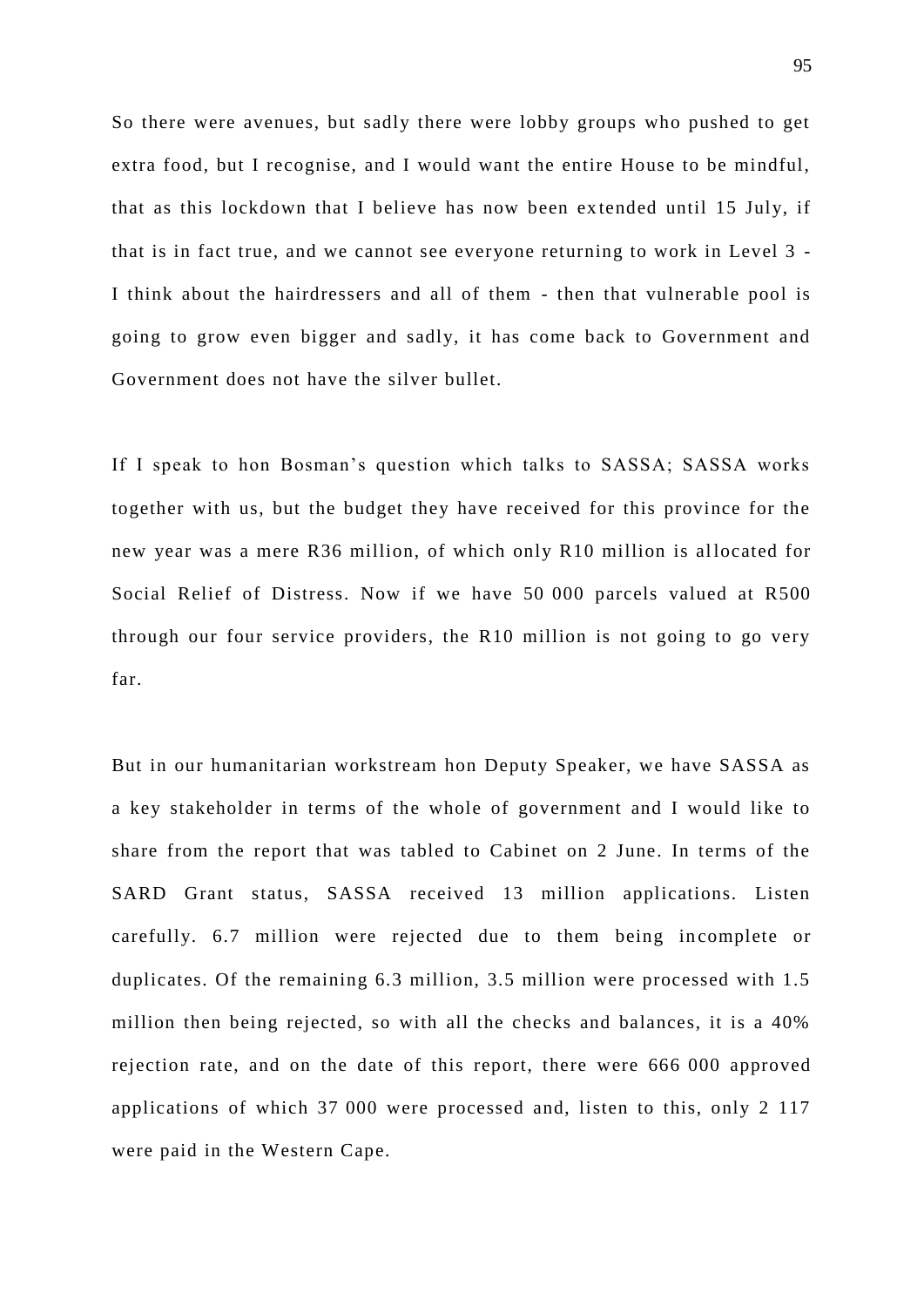We are in trouble. SASSA is our social security agency and unfortunately they are not responsive, they are not getting the food or the grants to the people quickly enough. Then I also need to add that, in the conditions, foreigners without papers will also not be considered and that provides the Department with an ethical dilemma, because poverty, hon Deputy Speaker, does not wear a political T-shirt or have a colour. I thank you.

The DEPUTY SPEAKER: Thank you hon Minister. I have got hon Marais and hon Botha. Those are the hands that came up. Hon Marais?

Mr P J MARAIS: Thank you, Deputy Speaker. Minister, do you admit the total failure of social services, social development, in feeding the stressed communities hungering for just a piece of bread? I want to ask you now, I have listened to all the figures you have given here, and we had a debate previously, this morning, about livelihoods and preserving the econom y. Now when you say 'double-dipping', does it mean that if I want a food parcel every month I am 'double-dipping' or is that one food parcel supposed to be my quota as long as the lockdown lasts, maybe six or 12 months, and if I come again, it is 'double-dipping' or what is 'double -dipping'?

Do you have a fixed amount of money which you are supposed to give to x number of people or do you first determine how many people are in dire need and then you make the funds available from National, what comes first? The people who need, or the money that is ring-fenced, this is all we have and if this money is finished, you can go hungry, we cannot help you, sorry. That to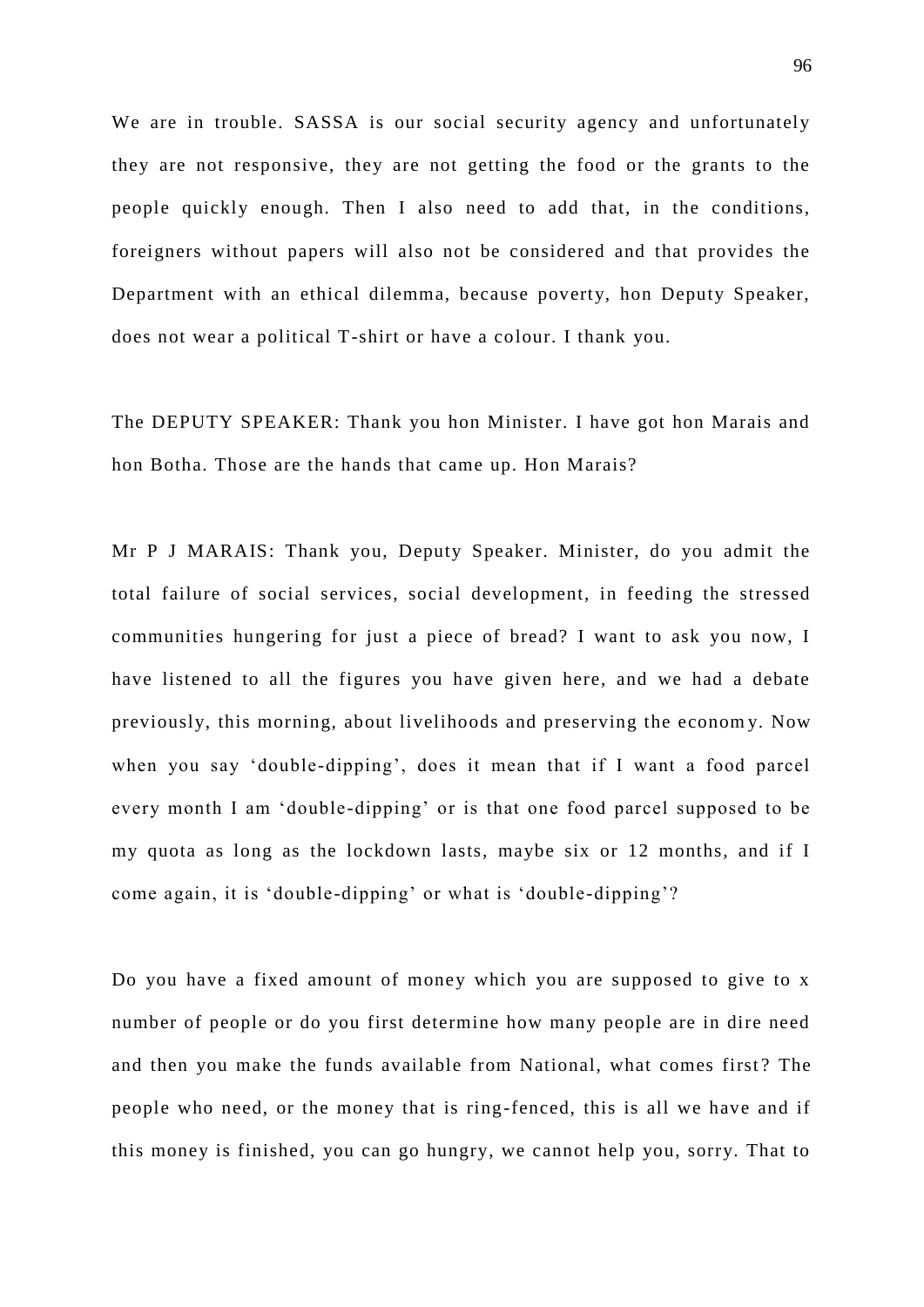me is what I would like to understand, what we mean when we say we are giving food parcels? Are we going to feed the people as long as the lockdown lasts and people are prevented from working to earn a living, or are we giving it like a Christmas box? Christmas comes but once a year, when it comes, it brings great cheer. Is that what we are doing? One food parcel but the lockdown lasts until next year January? Thank you.

The DEPUTY SPEAKER: Thank you, hon Minister. Hon Minister Fernandez?

The MINISTER OF SOCIAL DEVELOPMENT: Can you hear me, hon Deputy Speaker?

The DEPUTY SPEAKER: Now I can, yes. Please proceed.

The MINISTER OF SOCIAL DEVELOPMENT: The hon Marais touches on a very important point and it is something that resonates with me, close to my heart, because we need to move beyond food parcels. We need to look at a more sustainable way of addressing the issue of hunger post COVID-19, hence the establishment of the Humanitarian Work Stream.

I must concur with the hon Marais that the SASSA model which has been in existence for some time does not address the needs of the vulnerable in a COVID situation. We have seen large volumes of people calling in and sadly the Department of Social Development, at a provincial level, does not have funding for mass humanitarian feeding.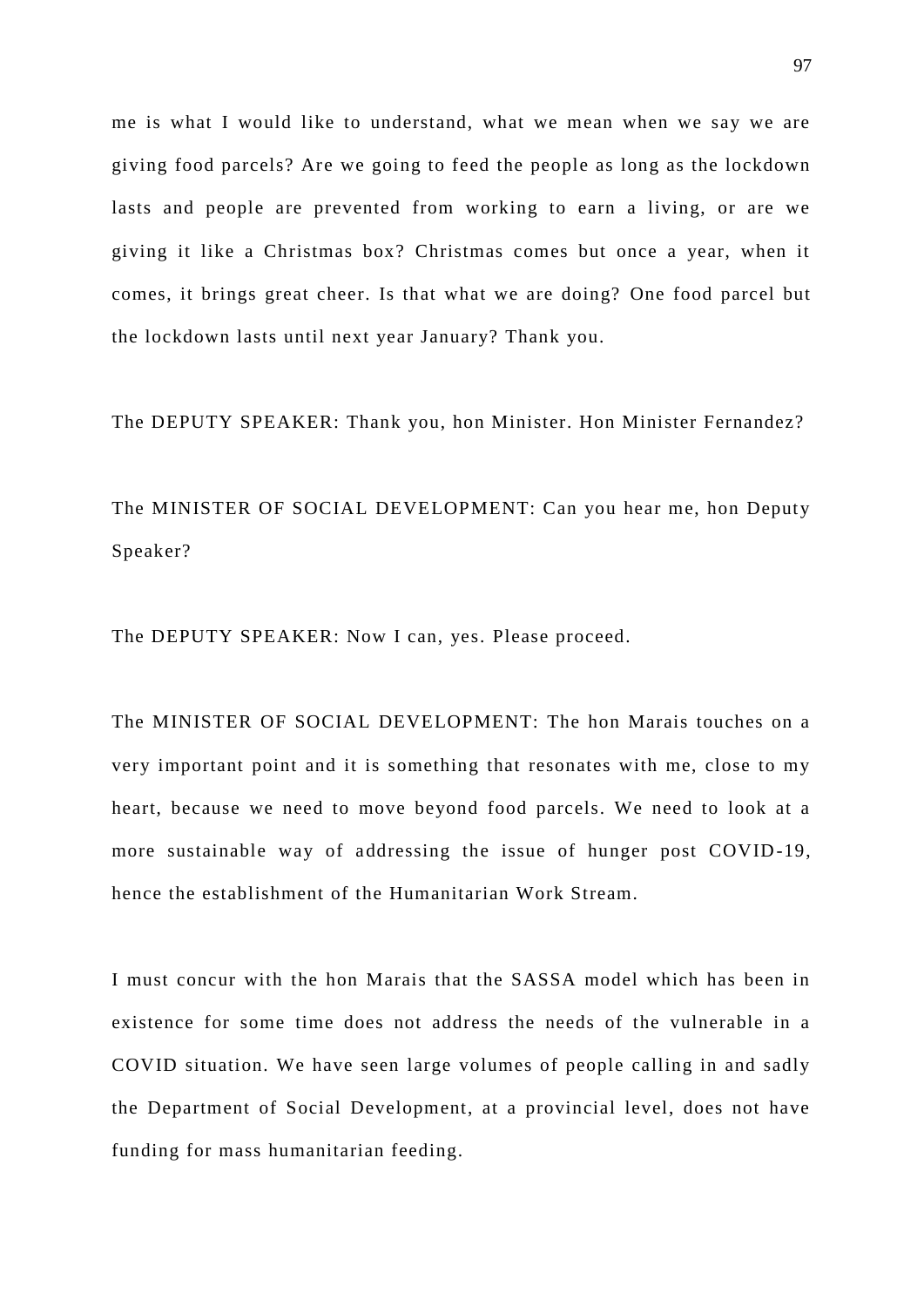Funding normally takes place through our NPOs, which are our implementing partners. So what we would do is, once a year, I would sign off a submission as the Executive Authority; the NPOs, they would go out and do the work. What has happened with this extended lockdown is the fact that we had a vulnerable pool that would have been assessed regularly via SASSA's approach, Chapter 3 Social Services Act, and that is where the mandate lies. That mandate has now been devolved to provincial and local governments because of the inability of a national entity to step up to the plate.

I have to be dead honest, when our 50 000 parcels are up, as they are, they have all been allocated, we do not have funding. So we need to sit down as a Cabinet, come up with a plan and try and see where we can find money. But I must say we are running a pilot in a vulnerable ward in the City of Cape Town where we have delivered dry food to NPOs; they in turn cook the food and feed entire streets at a time, and it has been very well received.

However, the cost to the fiscus and as I said, we are hearing about SAA bailouts to the tune of R21 billion, I would like to hear the President say, we have allocated x amount for humanitarian relief, and then my closing remark on this one is that we need to revisit the old saying, 'you give a man a fish or you teach a man to fish', and I support the idea that Minister Meyer has introduced in the rural areas, that of food gardens. It is starting to happen in the city now. We have the City of Cape Town on board in terms of their feedback and I think the City of Cape Town, just this week, released R3.5 million to 10 NGOs in 21 wards. So they have obviously used the GO spatial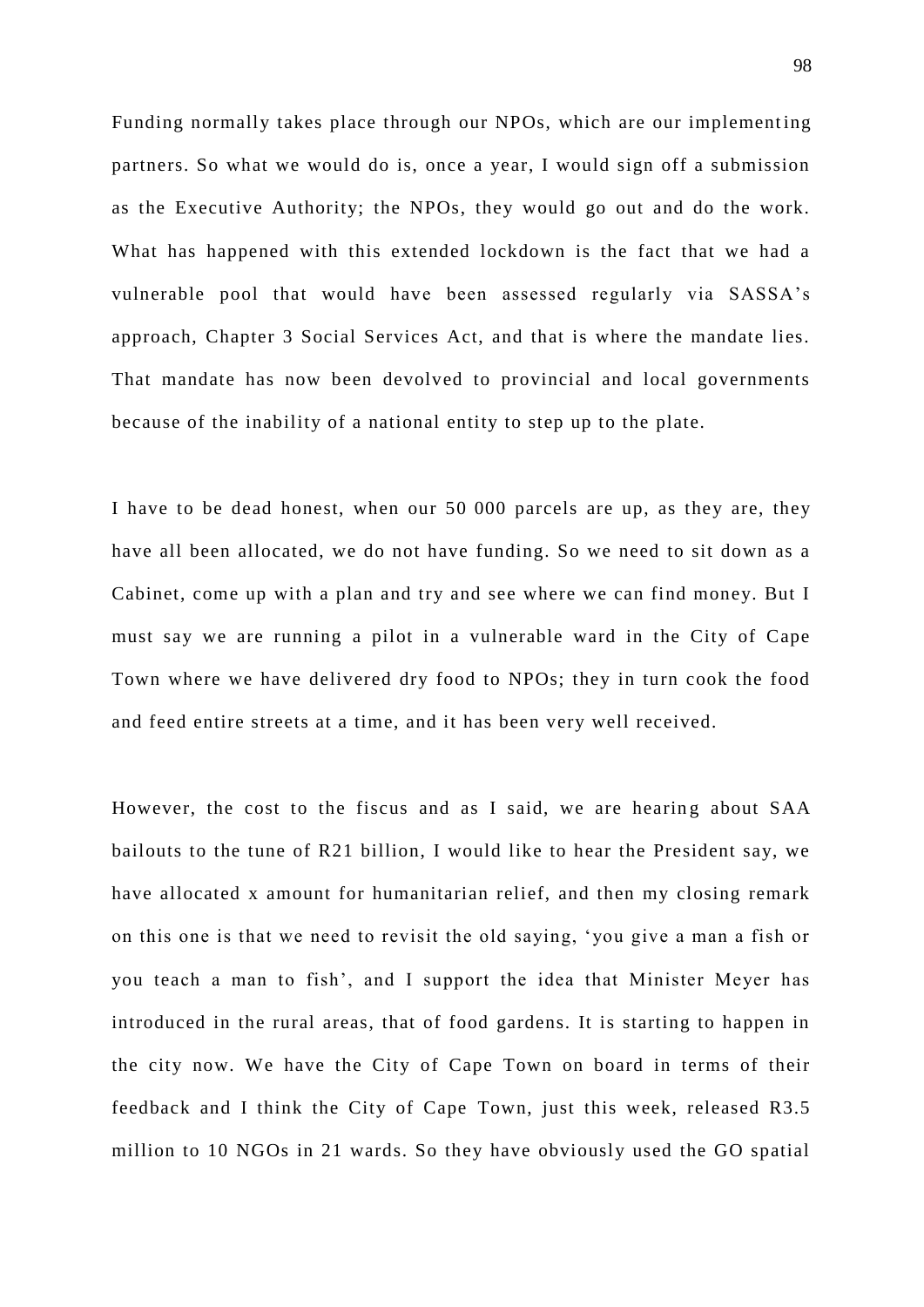mapping, their census data to indicate where the food needs to land.

But with the extension of this lockdown, we are facing a crisis of epic proportions, and we all need to work together to find the necessary solutions to keep people from protesting, because a hungry man, hon Deputy Speaker, is an angry man. I thank you.

The DEPUTY SPEAKER: Thank you, hon Minister. I recognise hon Botha, but before she starts, I just want to say hon Bakubaku -Vos there are only four opportunities and unfortunately you are the fifth, so I call on hon Botha.

Ms L J BOTHA: Thank you very much, Deputy Speaker. The Minister in her response to the initial question said in terms of challenges there were unsuccessful applicants. I just want to check, in terms of these unsuccessful applicants, hon Minister, how were these applicants informed of the outcome of their applications? Thank you.

## The DEPUTY SPEAKER: Thank you. Hon Minister?

The MINISTER OF SOCIAL DEVELOPMENT: Thank you for the question, hon member Botha. As a close -out exercise SMSs were sent to every single applicant who had applied, whether they had applied once or ten times, we had distributed SMSs from the first to the fourth of this month and we have also provided SASSA with a database of the most dire. Remember we are working very closely with SASSA in the province, despite the fact that all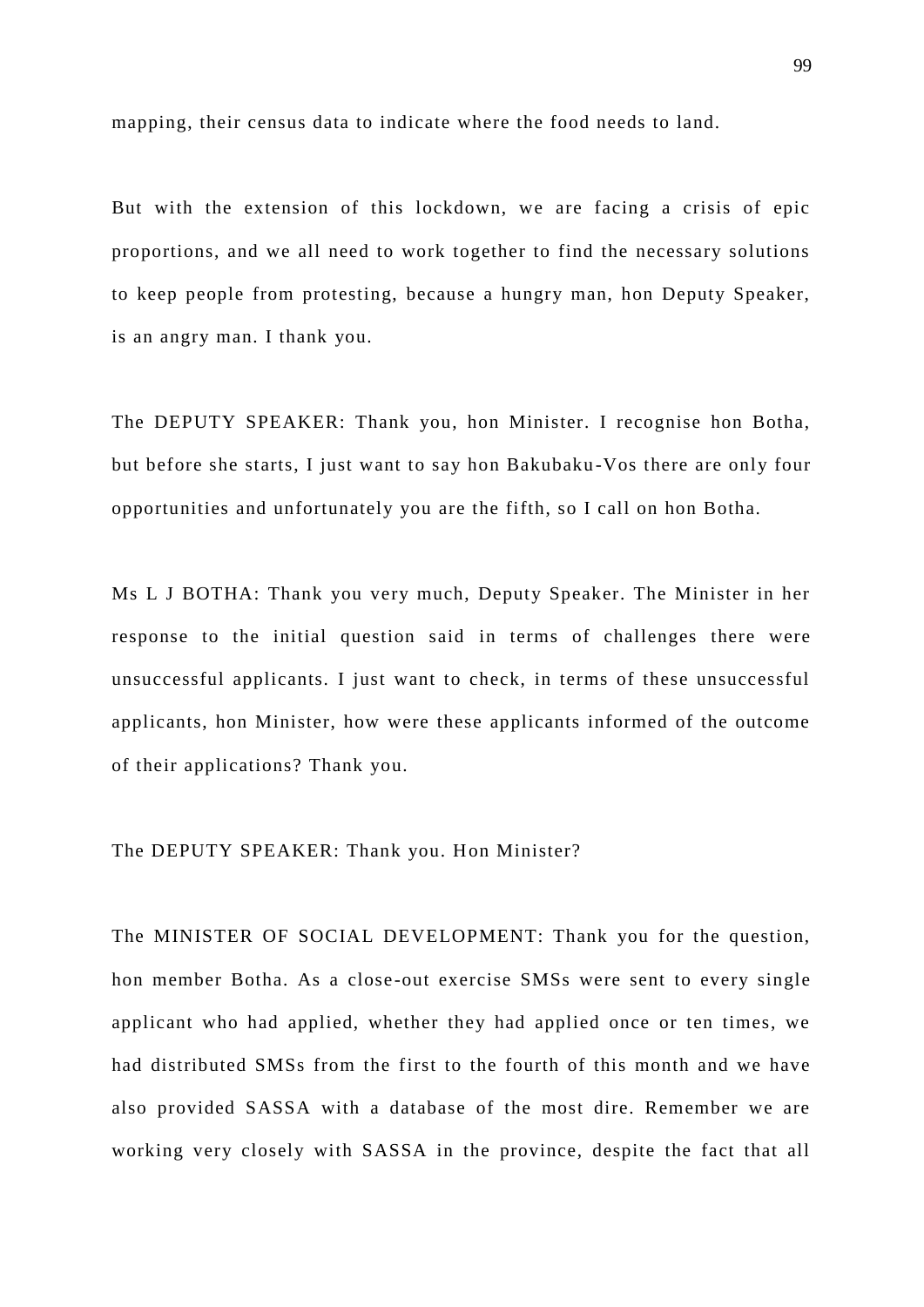their staff are not back – they are operating with a small team of volunteers but SASSA is now revisiting that and testing it against the 350 SRD process which will see an individual receive R350 for six months and that would have started from May.

I do have a concern which I must share with the hon Botha, and that is the fact that many disabled grant beneficiaries could not have their grants renewed in March because either there were no doctors or they were unable to get the processing done.

I am now asking SASSA to provide me with an update because I also am concerned about the number of people who would have received a double pension last month and who would not have received a pension this month, bearing in mind that many individuals have their pension cards with the money lenders, and that adds a completely different perspective to this conversation.

However, as DSD, we remain committed to trying to find solutions. We are lobbying donors, we are lobbying NPOs, we have set up a donor desk, we have a warehouse where we are starting to see non -perishables come in and I can announce that right now 5 000 food parcels are being distributed. One of my ex-colleagues that I worked with many years ago has come from Durban and they are distributing and we also received food parcels and cell phones from MTN.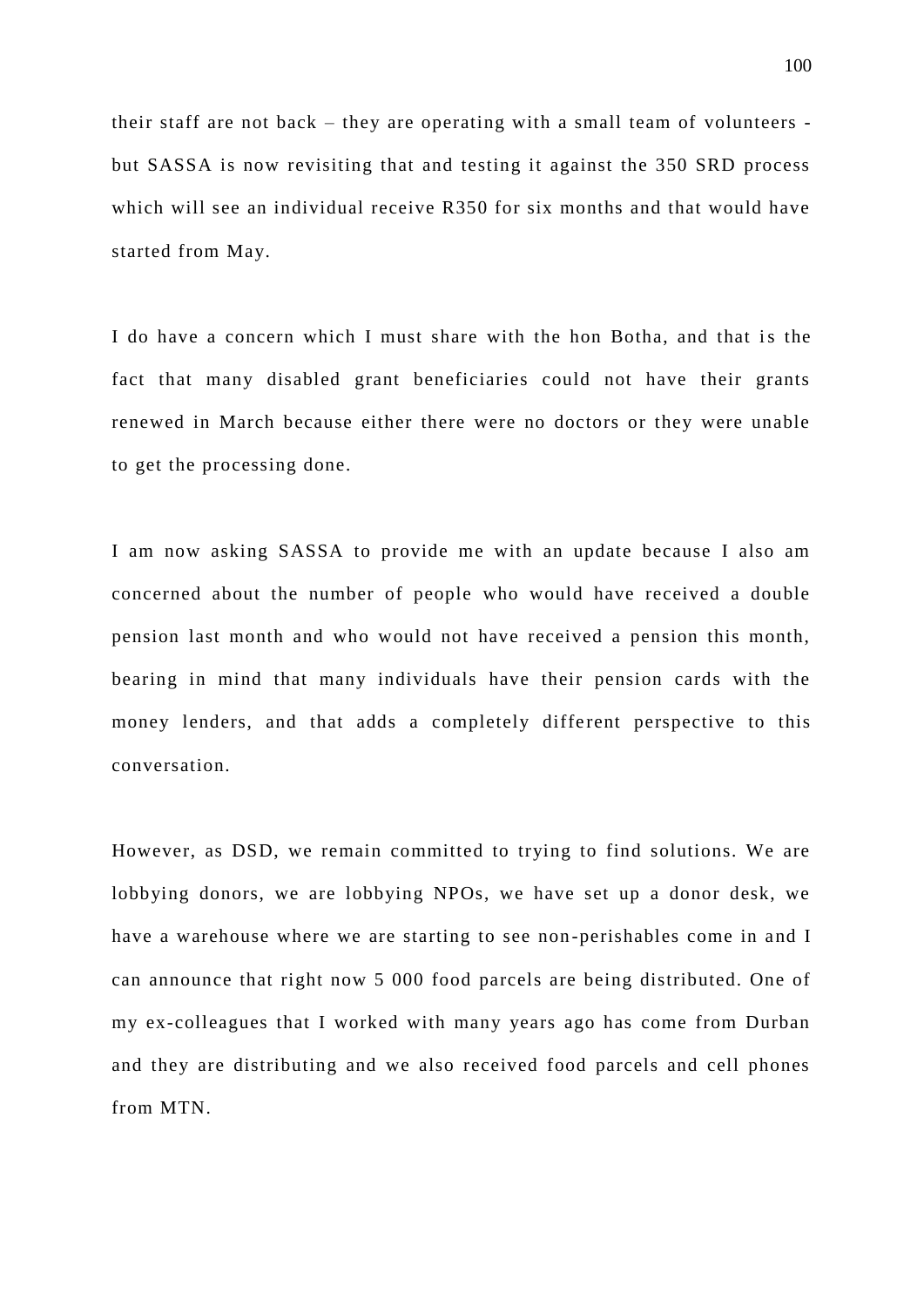So the figure going forward will not be a DSD figure but a whole of society figure that reports and reflects where food lands in the most vulnerable areas. I thank you.

The DEPUTY SPEAKER: Thank you very much, hon Minister. We move over to the next question. I recognise hon Minister Maynier.

#### *Essential products: hiking of prices*

# **2. Mr M Xego asked the Minister of Finance and Economic Opportunities:**

What role does his Department play in making sure that businesses do not hike the prices of essential products during the lo ckdown period?

The MINISTER OF FINANCE AND ECONOMIC OPPORTUNITIES: Thank you, Deputy Speaker and thank you to the hon member for putting the question.

The Western Cape Government does not control prices but rather relies on the free market to regulate prices. But of course, in anticipation of price gauging or the hiking of prices during the COVID-19 crisis, the National Government promulgated the Consumer and Customer Protection and National Disaster Management Regulations and Directions earlier this year in March 2020.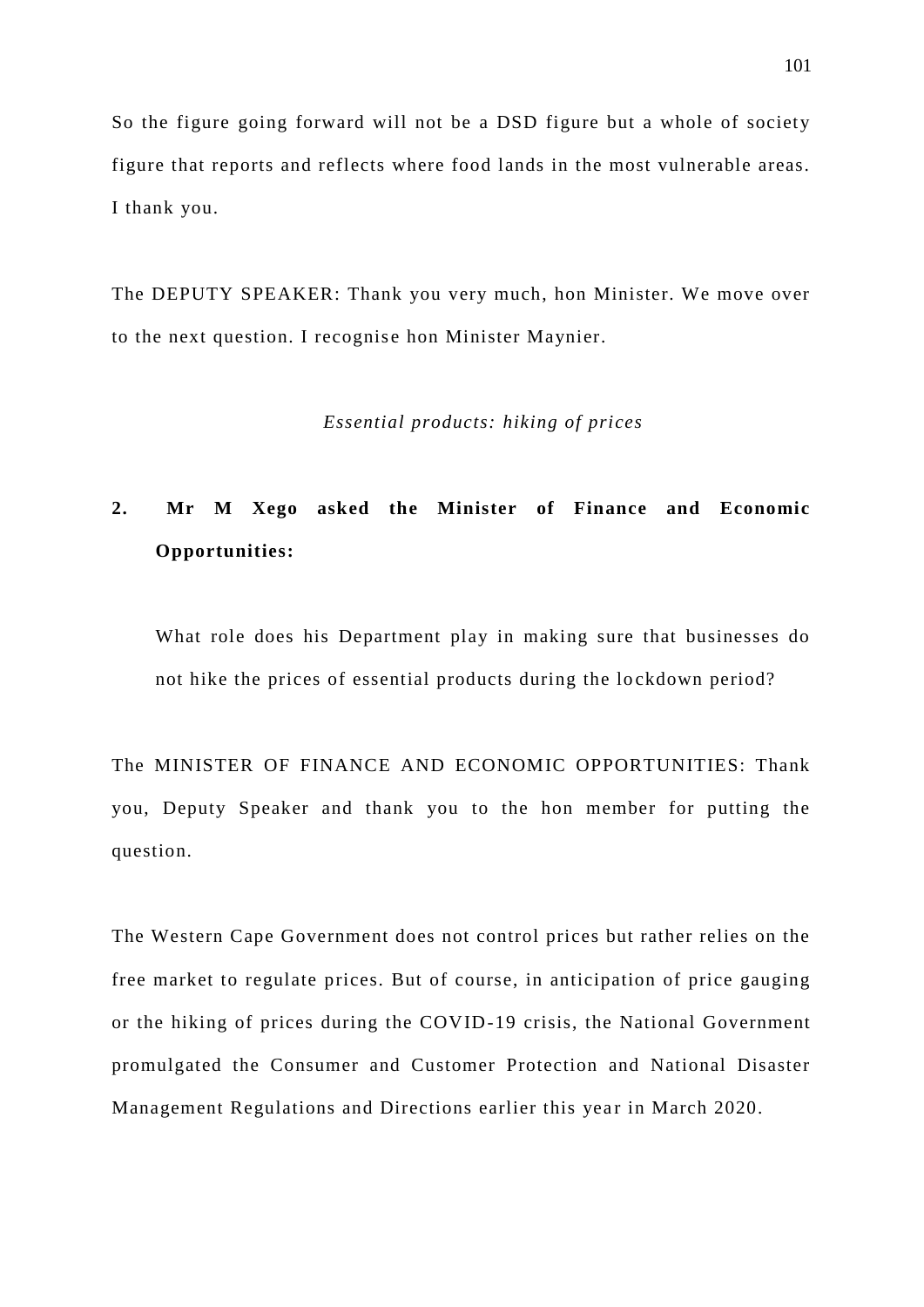Now, when the Western Cape office of the Consumer Protector, which of course sits in the Department of Economic Development and Tourism, receives complaints of higher than usual pricing, we direct the person to this regulation which deals, as I have said, with the Consumer and Customer Protection and National Disaster Management Regulations and Directions.

And of course, these regulations are there to promote the concerted conduct to prevent an escalation of the national disaster and to alleviate and contain and minimise the effects of the national disaster.

But most importantly, in addition to that, they serve to protect consumers and customers from unconscionable, unfair, unreasonable, unjust or improper commercial practices during a national disaster. Complaints of price -hiking received by the Western Cape office of the Consumer Protector are also of course directed to the Department of Trade and Industry and Competition. The Western Cape office of Consumer Protection regularly engages with the National Consumer Commission and the Competition Commission to assist businesses and consumers who identify any contravention of the Competition and Consumer Regulations.

I am advised that the Western Cape office of Consumer Protection has only dealt with one case involving allegations of price -gauging so far which was ultimately resolved.

The Western Cape's office of Consumer Protection is part of the Consumer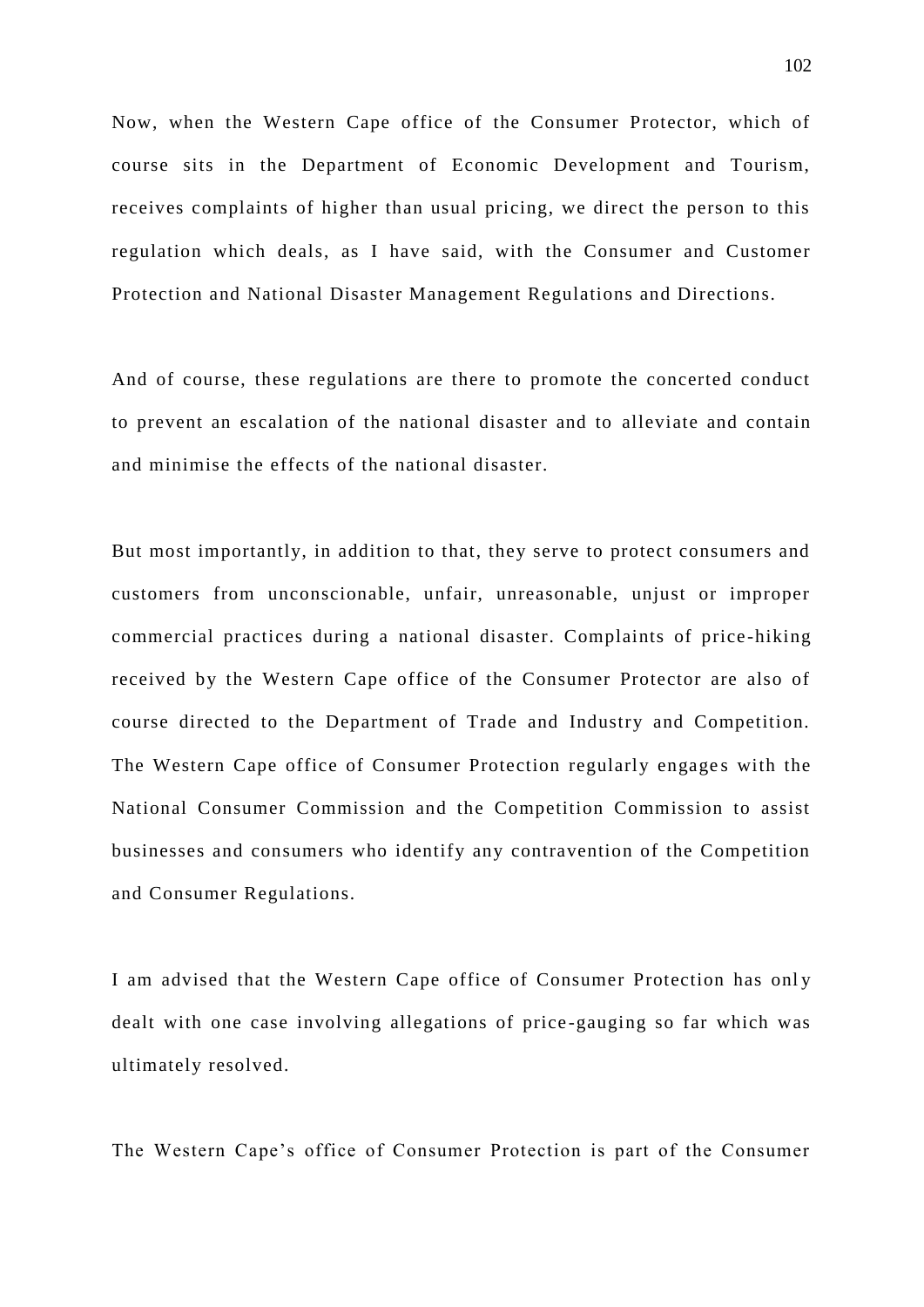Protection Forum which includes the National Consumer Commission as well as the Competition Commission and it meets every two weeks during the lockdown to receive updates on regulations that would serve to protect businesses, and of course, consumers in South Africa. Thank you, Deputy Speaker.

The DEPUTY SPEAKER: Thank you hon Minister. I recognise hon Xego.

Mr M XEGO: Thank you very much, Deputy Speaker and thanks to the Minister for the response. I am shocked that the Minister's response is that the Western Cape only recorded one case with the Consumer Protector which was later resolved. The National Minister of Trade and Industry has reported in the public domain that there are a number of cases that involve the Western Cape, such as Spar in Plattekloof that allegedly hiked prices in terms of sanitisers, the Sunnyside Pharmacy in Tab leview, that also dealt with the issue of face masks as well as Pick 'n Pay in Milnerton.

So what we want to understand is how serious is the Department, during this time of vulnerability, in detecting all those aiming to hike prices in the province and what are the interventions to ensure that such things do not happen in our province?

The DEPUTY SPEAKER: Thank you, hon member. Hon Minister?

The MINISTER OF FINANCE AND ECONOMIC OPPORTUNITIES: Hon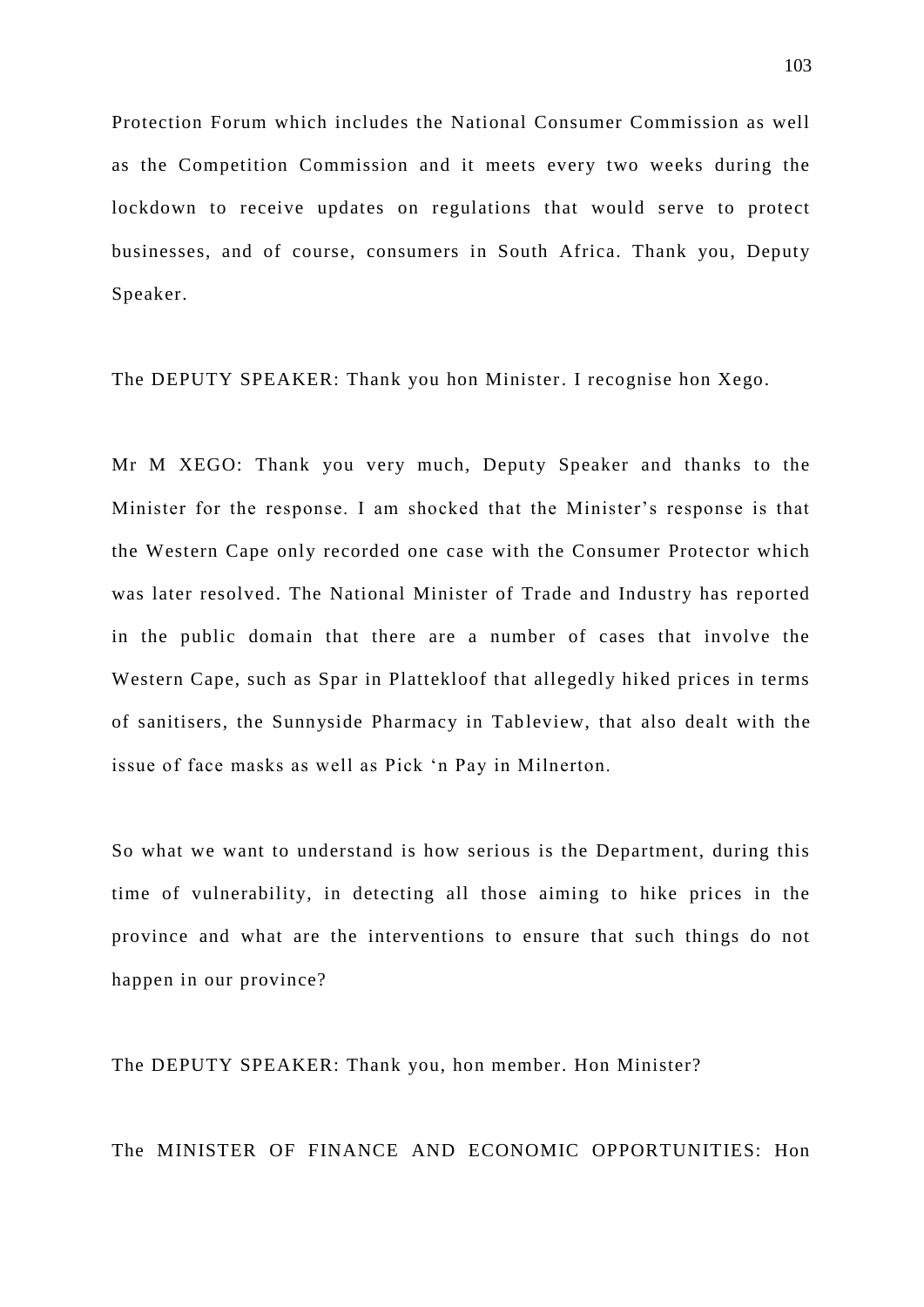Deputy Speaker, I wish to assure the member that we take any allegations or indeed cases of price-gauging or undue price-hikes very seriously and we will certainly be complementing National Government's effort by investigating any cases that are brought to our attention. However, up until now, only one case has been brought to our attention and that case has been resolved. But should any further cases come to our attention, they will certainly be referred to our office of Consumer Protection and of course to the Department of Trade, Industry and Competition for further investigation. We cannot, in this period, afford any unconscionable, unfair, unreasonable, unjust or improper commercial practices during a national disaster in the Western Cape.

The DEPUTY SPEAKER: Thank you, hon Minister. I recognise hon Marais, then hon Baartman, then hon Mackenzie. Hon Marais, over to you.

Mr P J MARAIS: Thank you so much, Deputy Speaker. Hon Minister, I would like to ask you, here now is an opportunity that has been created by COVID-19. Not everything is a dark cloud, there is some rain coming through, especially when it comes to tenders being given for medical equipment etc.

What are you doing to make sure that locally manufactured goods and companies get the contracts to supply schools and hospitals with medical equipment like sanitising whether free-standing, wall-mounted or footoperated sanitising equipment and PPE; what is your Department doing to make sure that preference is given to SMMEs or local suppliers instead of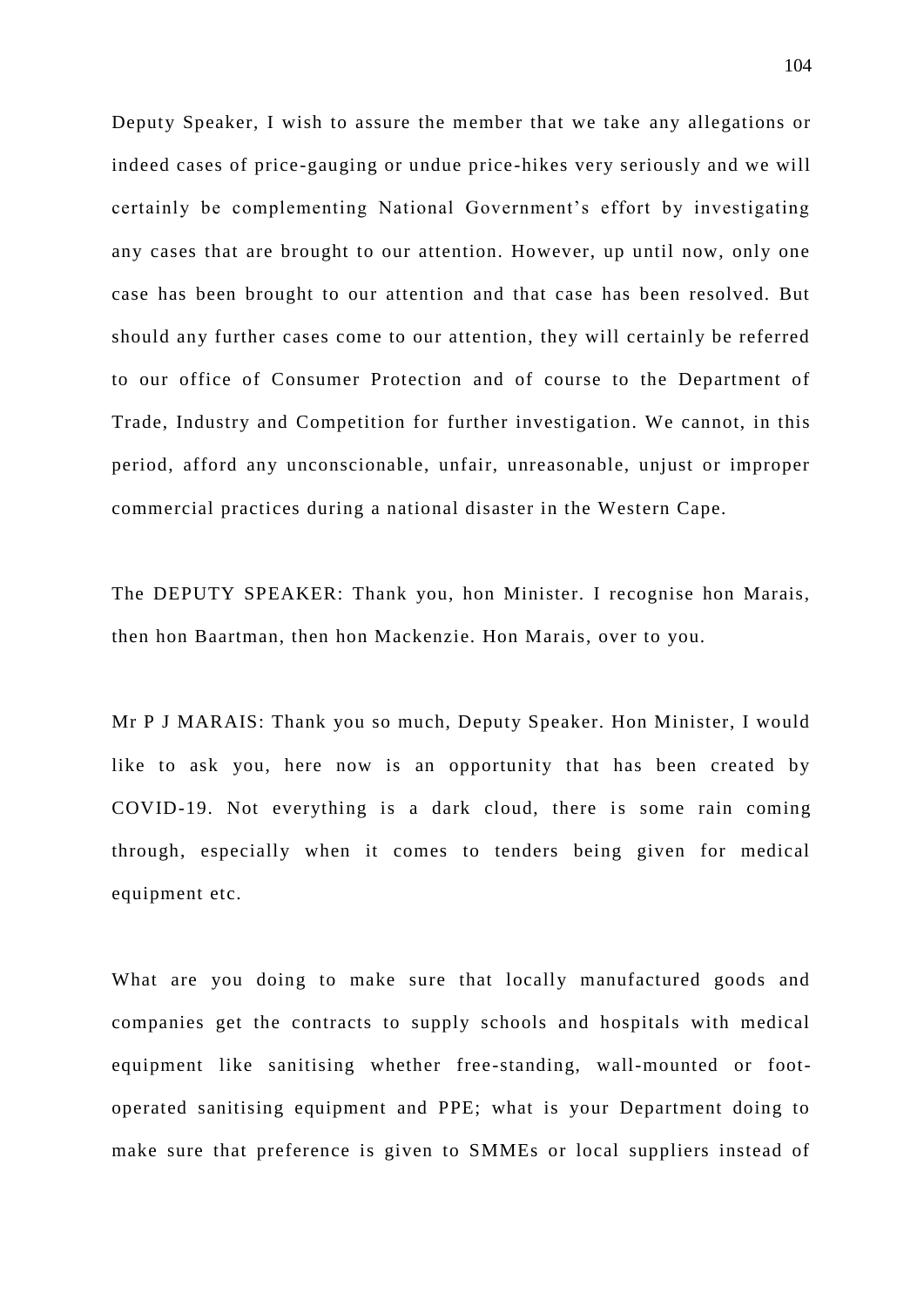importing it because it could create a lot of opportunities, economically for local production and we have such companies who can supply it. Also, tell us, to whom should they apply or have you already decided who gets the contracts? Thank you.

# The DEPUTY SPEAKER: Thank you, hon member. Hon Minister?

The MINISTER OF FINANCE AND ECONOMIC OPPORTUNITIES: Thank you, Deputy Speaker. I can assure the hon member that the relevant localisation provisions are being implemented in our province, but there are some challenges because of course local content needs to be verified by external agencies and of course that takes some time, which presents a challenge during a national state of disaster. But I can assure the member that particularly when it comes to the kind of opportunities which he refers to, particularly in relation to personal protection equipment, that a large amount of PPE is being purchased from local suppliers, which of course support local businesses and jobs in the Western Cape.

I think the hon member would also be aware that we have established wh at we have called a PPE Marketplace, which seeks to link firms who require PPE with firms or individuals who are manufacturing PPE, which again, support many local companies and jobs in our province and we have at least 170 producers of PPE trading in that marketplace. Thank you, Deputy Speaker.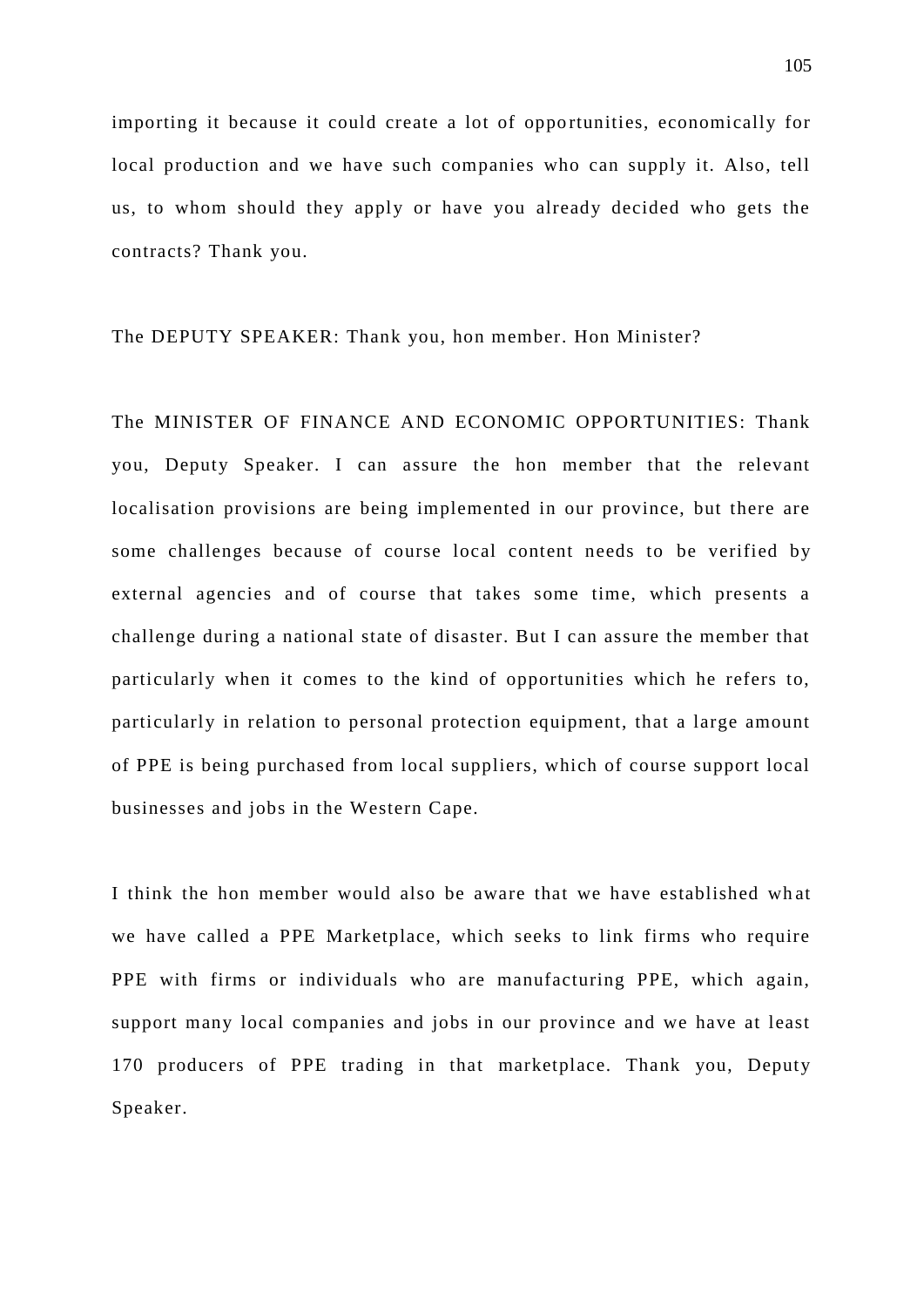The DEPUTY SPEAKER: Thank you, Minister. Hon Baartman?

Ms D M BAARTMAN: Thank you, Deputy Speaker. I would like to ask the Minister, what measures has the Minister put in place to protect against price hiking of personal protective equipment gear which could negatively impact on public spending, especially since as the Western Cape Government, we are also spending large amounts on acquiring these PPEs during this COVID -19 crisis? Thank you.

The DEPUTY SPEAKER: Thank you very much. Hon Minister?

The MINISTER OF FINANCE AND ECONOMIC OPPORTUNITIES: Thank you. [Interjection.]

Ms N D NKONDLO: Deputy Speaker.

The DEPUTY SPEAKER: One minute, hon Minister. Is there a point of order, hon Nkondlo?

Ms N D NKONDLO: Yes. Deputy Speaker, I just want to understand from you, the nature of the question, do you allow other speakers to introduce new questions or do they stick to them, because then we can utilise the questions to also try and ask new questions that were not part of the main question?

The DEPUTY SPEAKER: Hon Nkondlo, that is up to the Minister if he wants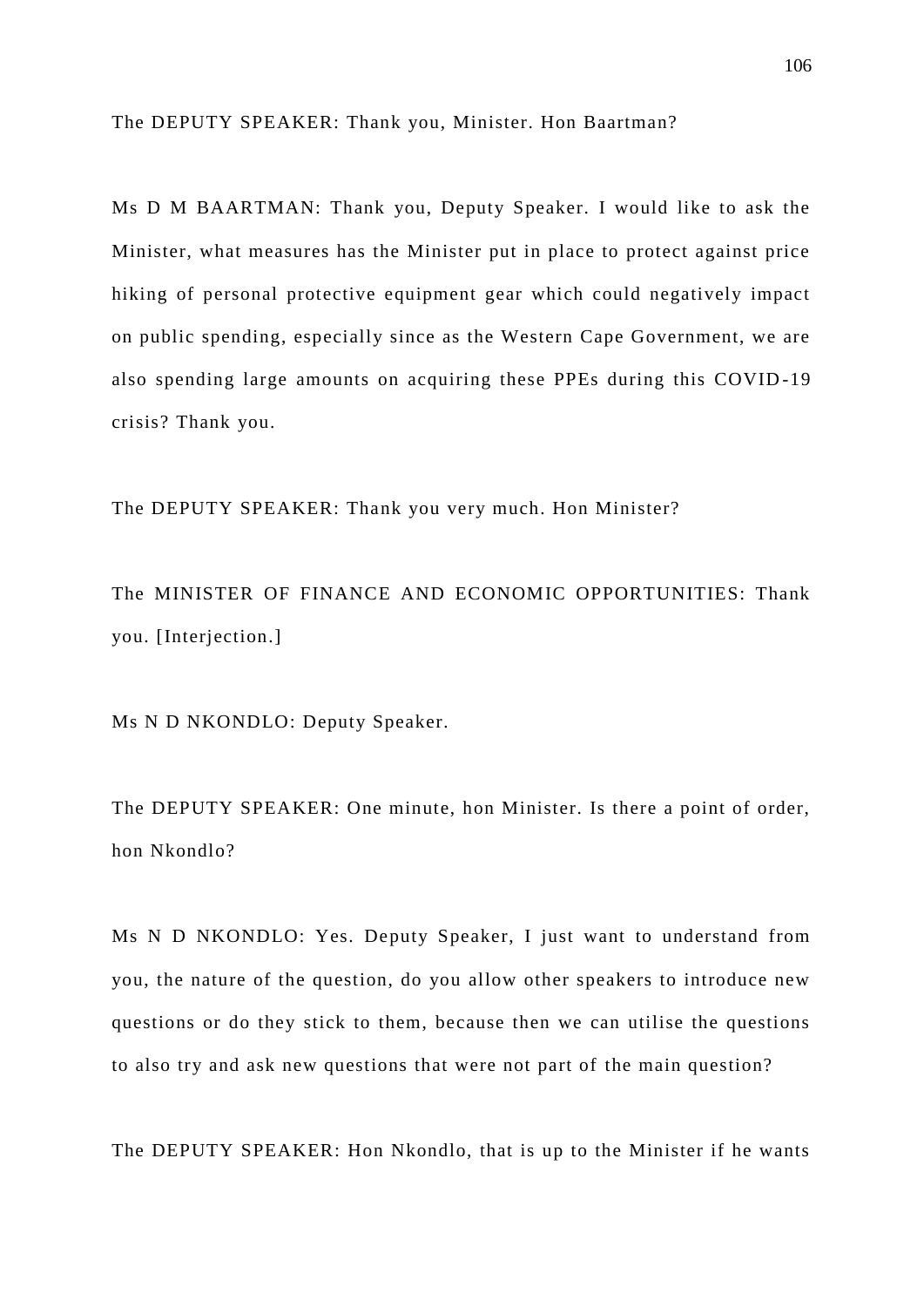to answer that question, he does not have to because the question is very specific, that is totally up to him.

Ms N D NKONDLO: Right.

#### The DEPLUTY SPEAKER: Thank you, hon Minister?

The MINISTER OF FINANCE AND ECONOMIC OPPORTUNITIES: Hon Deputy Speaker, I think the hon member's question is pertinent because it relates to what measures we have put in place to ensure that departments in the Provincial Government are not vulnerable to price-gauging or undue price-hikes from businesses in relation to PPE.

Now in response to the hon member, I have made the point, of course, that we cannot and do not control the prices charged by suppliers, but we have put in place measures to support departments to manage prices at an appropriate level.

We have provided departments with a set of uniform specifications, of course which are approved, not only by the Provincial Department of Health but also the National Department of Health. We have provided departments with information about pricing, lead-times for delivery and the quantities available in relation to PPE and we have provided departments with benchmark prices which have been issued by National Treasury.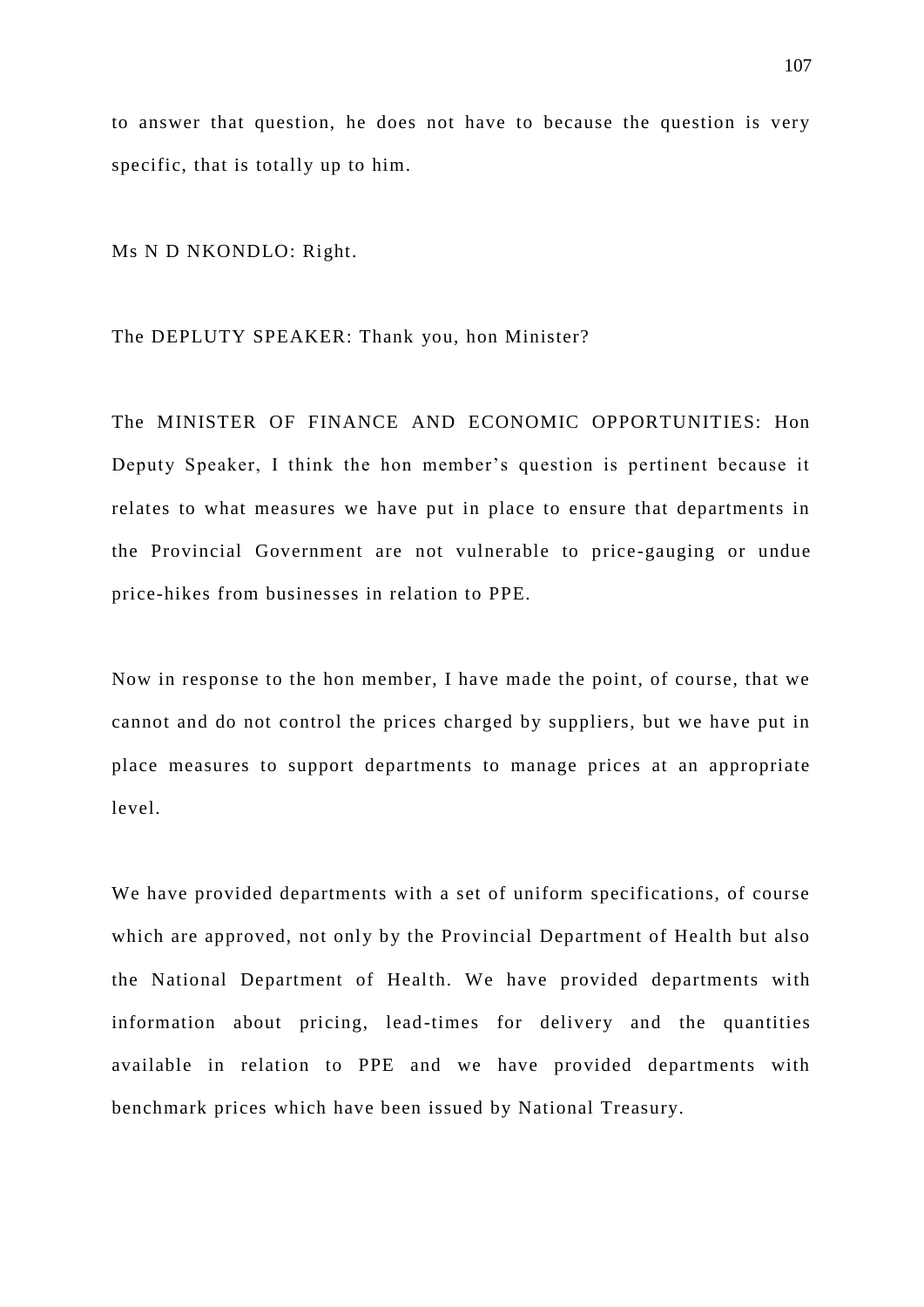All these measures, I think go a long way to support departments and to reduce the risk of price-gauging or undue price-hikes which in the end, I think, will ensure that departments and the public get value for money when it comes to PPE. Thank you, Deputy Speaker.

The DEPUTY SPEAKER: Thank you, hon Minister. Hon Mackenzie?

Mr R D MACKENZIE: Thank you, Deputy Speaker and thank you Minister. Minister, I am just trying to find out what role does the DTI and the National Consumer Protector play when it comes to price -hikes, because that is exactly within their ambit, and secondly on the same question, what is the capacity on the ground to start monitoring and implementing these regulations, as member Xego asked, against price -hikes? Thank you.

# The DEPUTY SPEAKER: Minister?

The MINISTER OF FINANCE AND ECONOMIC OPPORTUNITIES: Thank you, hon member. Of course the Department of Trade and Industry and the National Consumer Council all form part of the Consumer Protection Forum which meets every two weeks to receive updates and to monitor and to regulate and to protect businesses and consumers and ultimately, their responsibility under the direction issued by the National Minister, the Consumer, Customer, Protection and National Disaster Management Regulations and Directions, it is their function to investigate those matters that relate to unconscionable, unfair, unreasonable, unjust and improper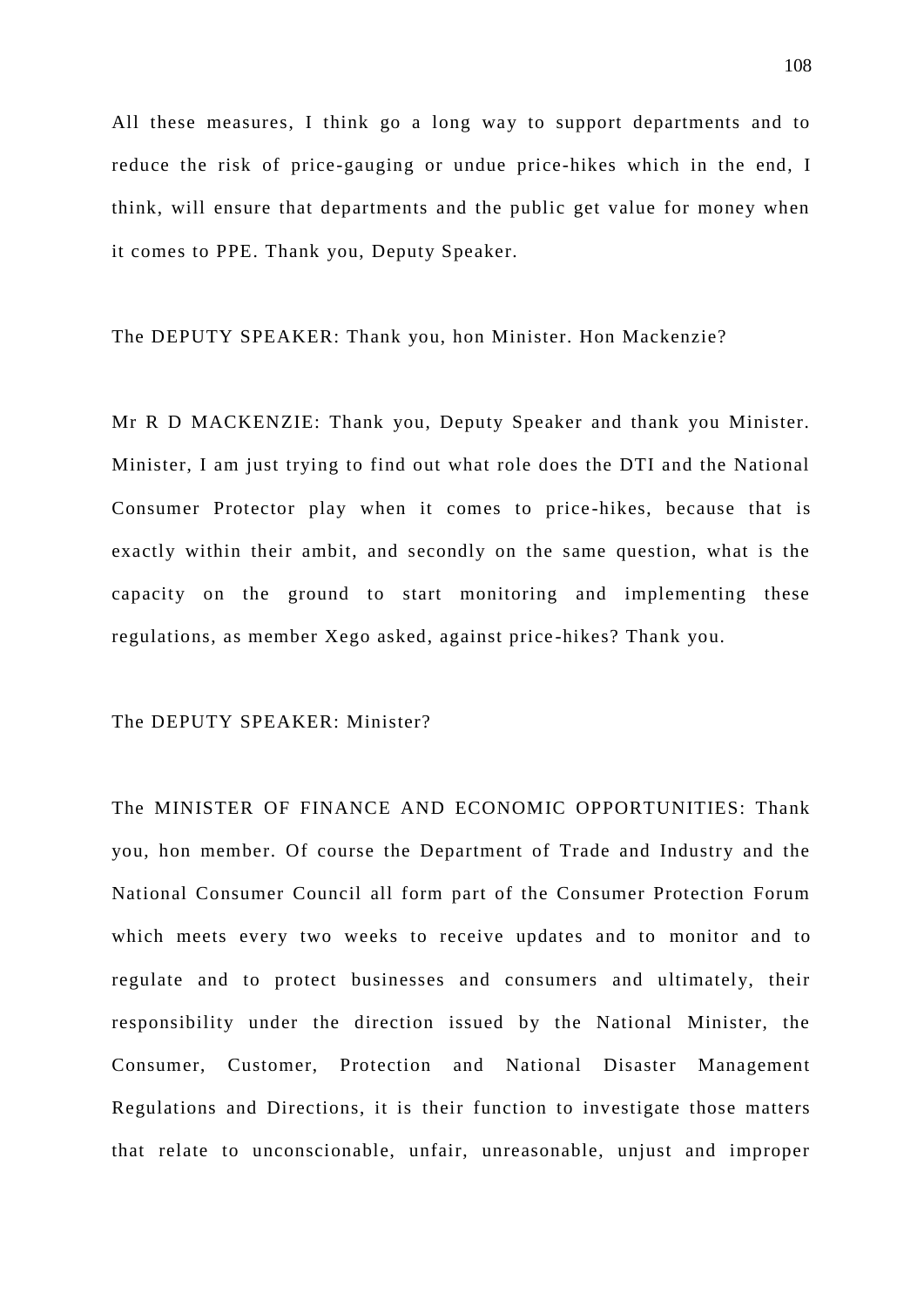commercial practices during this period of national disaster.

Ultimately, hon member, I think that the capacity obviously is always constrained but to the extent that these practices become apparent to our Department, I can assure him, that they will be followed up in the first instance by the Western Cape office of the Consumer Protector and of course each complaint will be referred to the Department of Trade and Industry and Competition so that we can act against price -gauging and undue price-hikes during this state of national disaster in the Western Cape. Thank you.

The DEPUTY SPEAKER: Thank you, hon Minister. Question 3 will stand over. We now move to Question 4. I recognise hon Minister Schäfer.

*[Question 3 standing over.]*

*Vandalism at schools affecting reopening* 

# **4. Ms L J Botha asked the Minister of Education:**

Whether the 104 cases of vandalism at schools in the province have affected the Department's readiness to reopen schools on 1 June 2020; if so, what support did her Department provide to these schools?

The MINISTER OF EDUCATION: Thank you, Deputy Speaker, and to hon Botha for the question.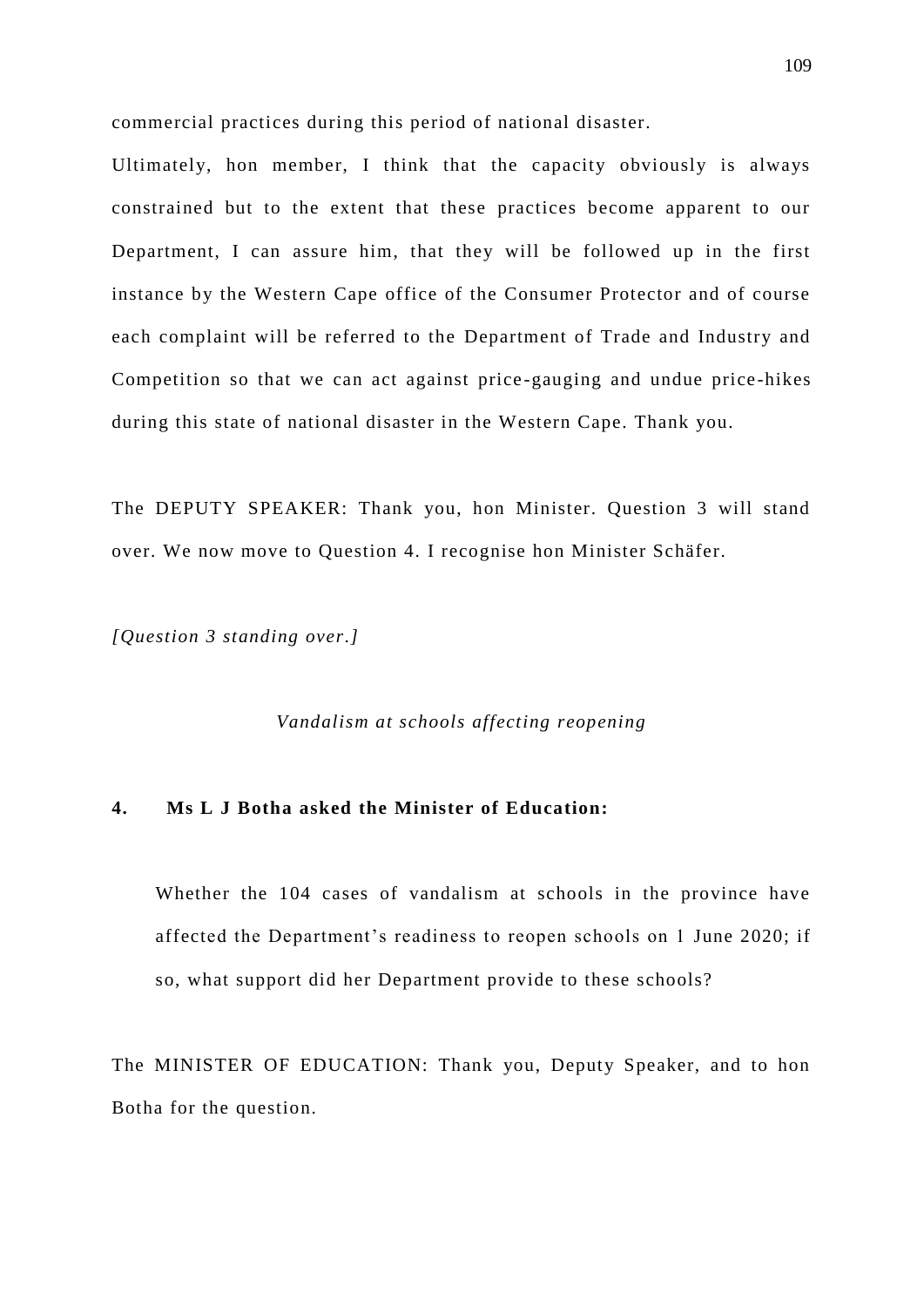The total number of incidents reported to Safe Schools is 109 but this includes reports of suspicious persons near a school with no impact on readiness. So 100 schools were affected by burglary and vandalism between 20 March and 25 May. The majority of incidents happened in the Cape Winelands district, Metro Central and the West Coast. Many of the items stolen are those that are outside the school building, it was in the perimeter of the school such as fencing and garden tools or sporting equipment. Other items included electricity cables, computer equipment, security gates and kitchen equipment.

The WCED added additional day security and doubled night security in schools situated in high risk areas. Dogs were also deployed in some schools to deter people from entering the premises. The additional security costs amount to over R6 million for 470 schools.

Of the 100 schools vandalised, 48 schools required emergency repairs and maintenance. Work has been completed at 45 of those schools and the remainder are scheduled to be completed shortly. However, they are functional and will be able to open on 1 June with close monitoring. Thank you.

The DEPUTY SPEAKER: Thank you, hon Minister. Just before I move on to hon Botha who posed the question, hon Mackenzie is that your hand raised for this question or is that you have not lowered your hand as yet?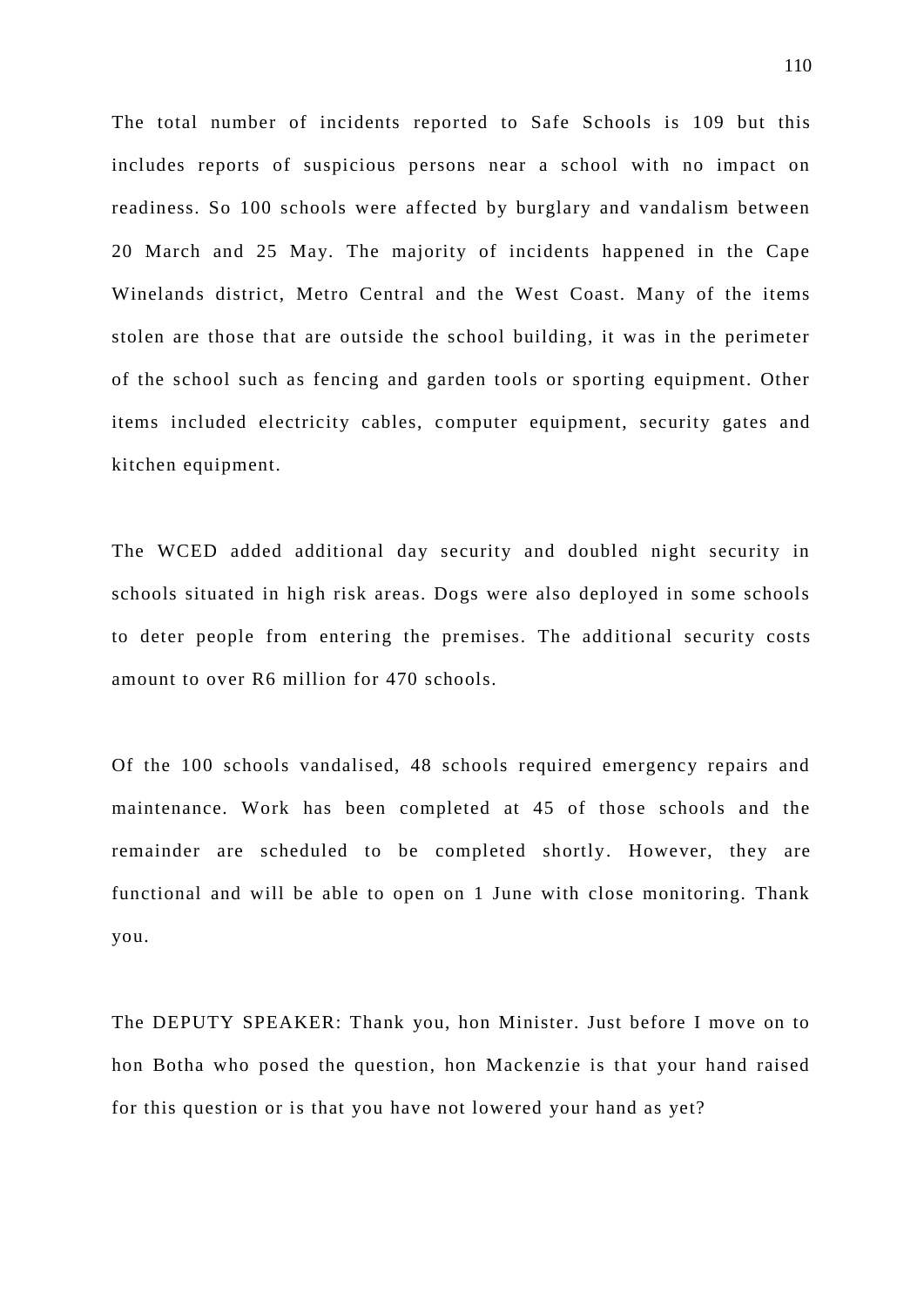Mr R D MACKENZIE: I do apologise, Deputy Speaker, I lower my hand.

The DEPUTY SPEAKER: Thank you very much. Okay, it is hon Botha and then I see hon Sayed and hon Botha, I see you have put your hand up, does that mean that you want to have two bites of the cherry?

Ms L J BOTHA: That is indeed correct, Deputy Speaker.

The DEPUTY SPEAKER: Okay, so it is hon Botha, you start off and then hon Sayed and then back to you.

Ms L J BOTHA: Thank you, Deputy Speaker. Hon Minister, thank you for the answer. In terms of the numbers that you have just quoted with regard to vandalism in schools, how many criminal cases have been opened?

The DEPUTY MINISTER: Over to you, Minister.

The MINISTER OF EDUCATION: Out of the 100 cases, three of them were not reported. So 97 cases were reported to the police. The reason why two of them were not was because they were attempted burglaries with nothing actually stolen so the schools felt it was not worth it, and the other one we are following up. Thank you.

The DEPUTY MINISTER: Noted. Thank you, Minister. Over to hon Sayed.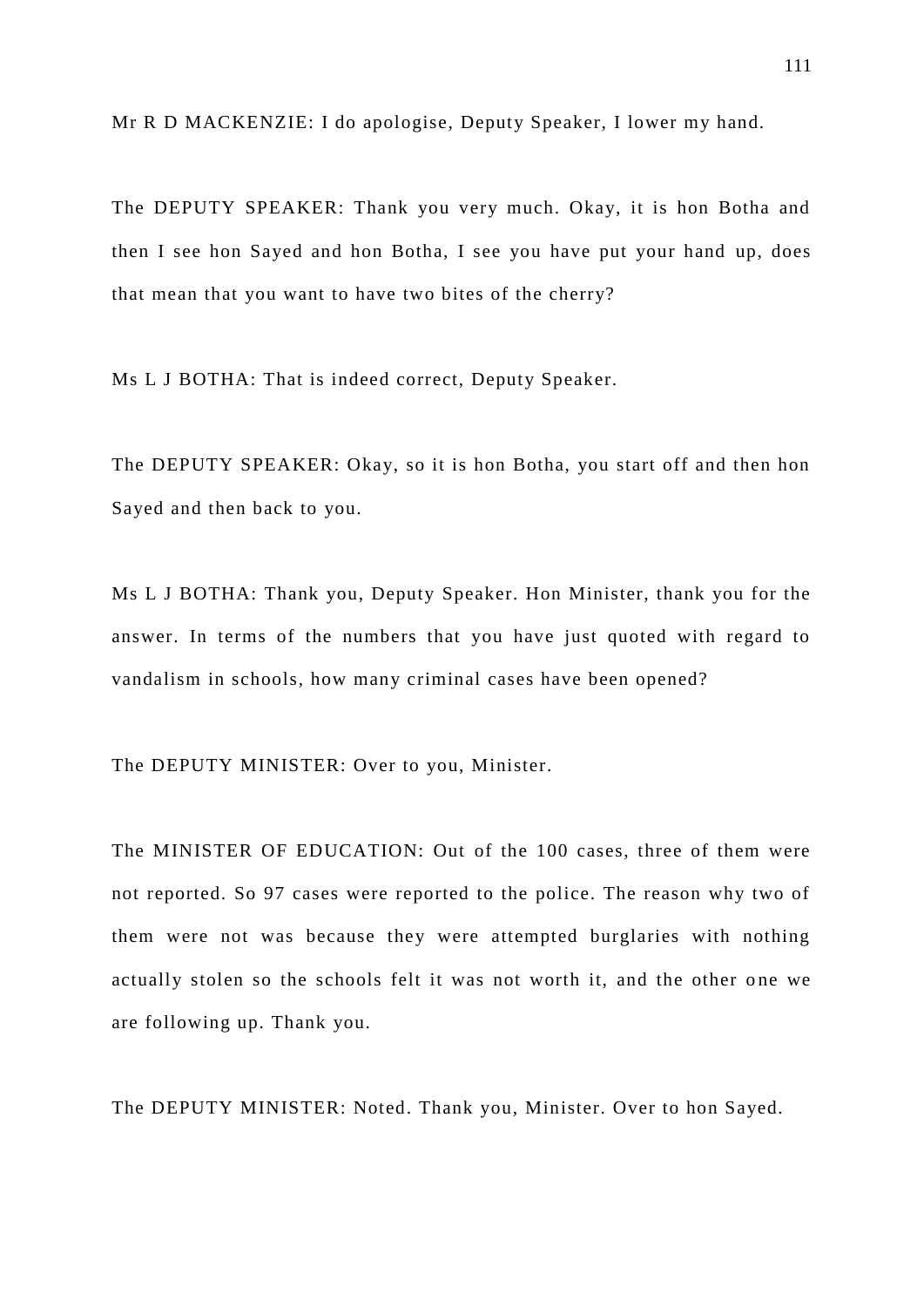The DEPUTY CHIEF WHIP (DA): Thank you, Deputy Speaker and thank you to the Minister for the responses. Is the Minister able to tell us how many of these incidents were the result of broken fences, and then if the Minister can just advise members of this House what we can do as members in our constituencies to work with communities to ensure that our schools are protected? Thank you.

The DEPUTY SPEAKER: Thank you. Minister?

The MINISTER OF EDUCATION: Thank you, hon Sayed. I am looking at the list at the moment and there were not a large number of broken fences, but I can get you the exact number, hon Sayed.

What you can do, that is a very welcome question. We always tell communities that we would really appreciate them working with us because no fence to a school is stolen without somebody seeing it and we really, really need to ask our communities to report immediately if they see anybody stealing a fence or hanging around where they should not be, and we certainly have noticed some communities really rising to that challenge and if you could assist with that in communities where you work, that would be most appreciated. Thank you.

The DEPUTY SPEAKER: Thank you, hon Minister, I see hon Botha.

Ms L J BOTHA: Thank you very much, Deputy Speaker. I would just like to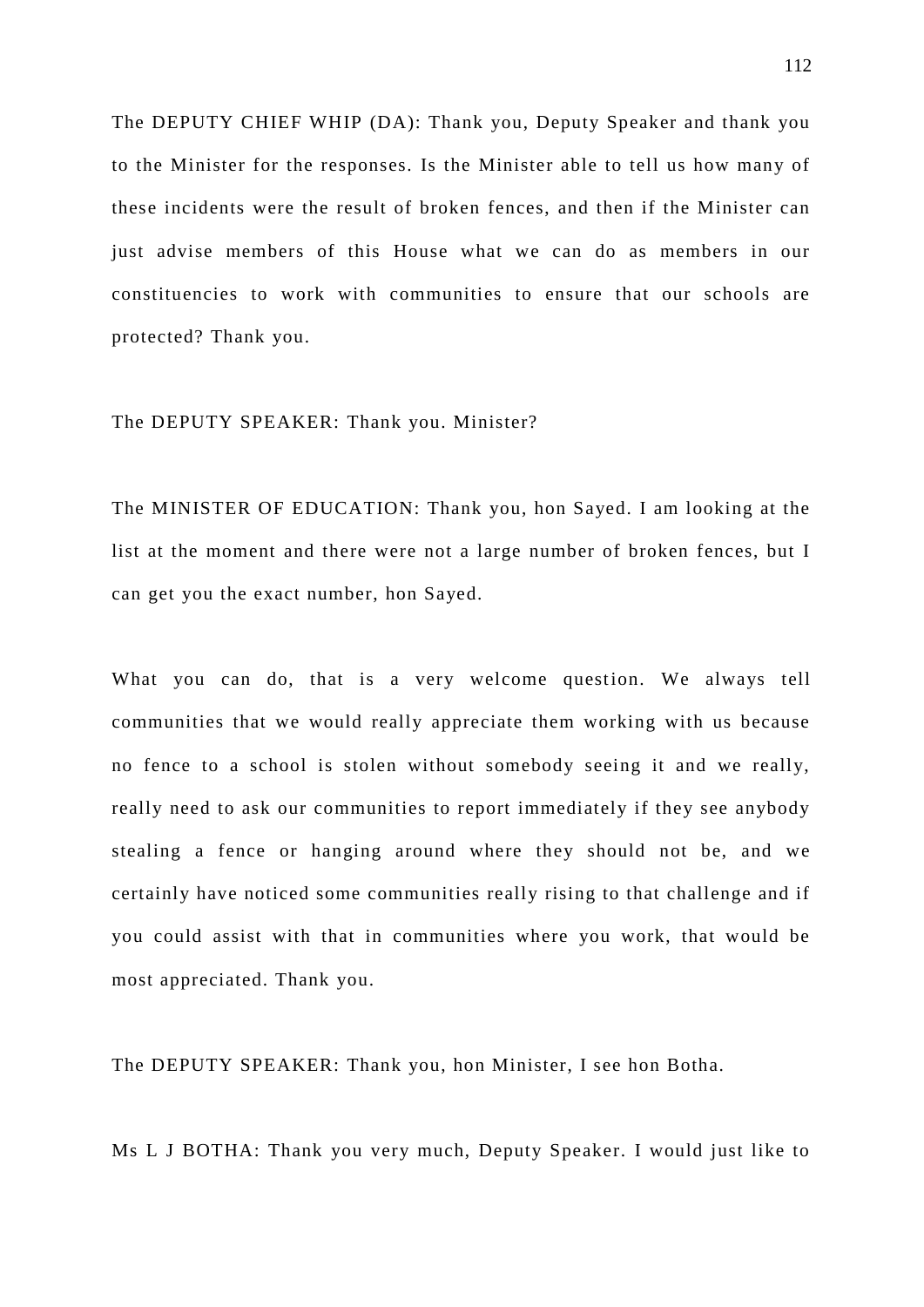ask the Minister, in regard to the 97 cases that have been opened, do you know what the status of investigations are pertaining to these case s, and were there any arrests already made?

The DEPUTY SPEAKER: Minister?

The MINISTER OF HEALTH: Thank you, Deputy Speaker. Hon member Botha, the one problem is that we do not get direct feedback from SAPS. They feedback and give progress reports to the schools directly. So we are not aware of that but I am certainly not aware of very many, from what I have heard anecdotally, but I will ask for a report from Safe Schools as well on that issue. I have been keeping lists for quite some time and the time w hen I last checked, there were really very, very few arrests that had been made and many cases had just simply been closed. Thank you.

The DEPUTY SPEAKER: Thank you very much. Is there anybody else that wants a final question, hon Sayed I see your hand came up first.

The DEPUTY CHIEF WHIP (ANC): No, Deputy Speaker, I am sorry I think I must remove it.

The DEPUTY SPEAKER: Okay, no problem, I see there are no more follow ups to that question. We move over to Question 5, I see the hon Fernandez. Minister Fernandez, can you hear me? Minister Fernandez? While we sort out Minister Fernandez, if we can move over to Question 6 instead. I am going to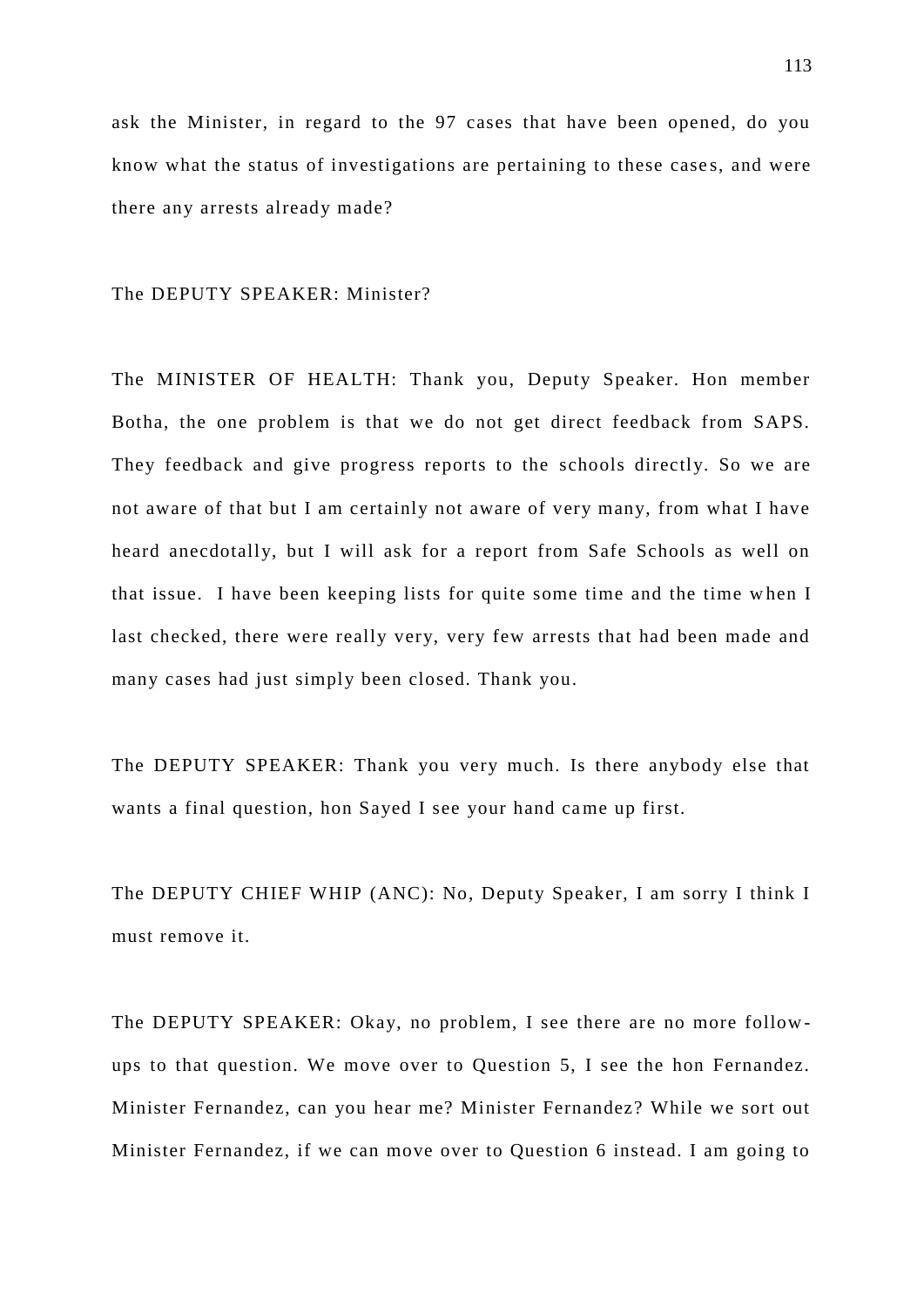move over to Question 6, I recognise the hon Minister Maynier.

## *Small business: Mitchells Plain*

# **6. Mr R D Mackenzie asked the Minister of Finance and Economic Opportunities:**

(a) How many small businesses has his Department supported in Mitchells Plain in the last financial year and (b) what are the details of the services provided to these small businesses?

The MINISTER OF FINANCE AND ECONOMIC OPPORTUNITIES: Thank you, Deputy Speaker and thank you to the hon member for putting the question.

The Department of Economic Development and Tourism currently supports 300 businesses through the SMME Booster Fund implemented in 2 019/20. The SMME Booster Fund aims to enhance existing SMME interventions implemented by intermediary organisations … [Interjection.]

The MINISTER OF SOCIAL DEVELOPMENT: Thank you, hon Deputy Speaker. Can you hear me clearly?

The DEPUTY SPEAKER: Just wait a minute, hon Maynier. Hon Fernandez …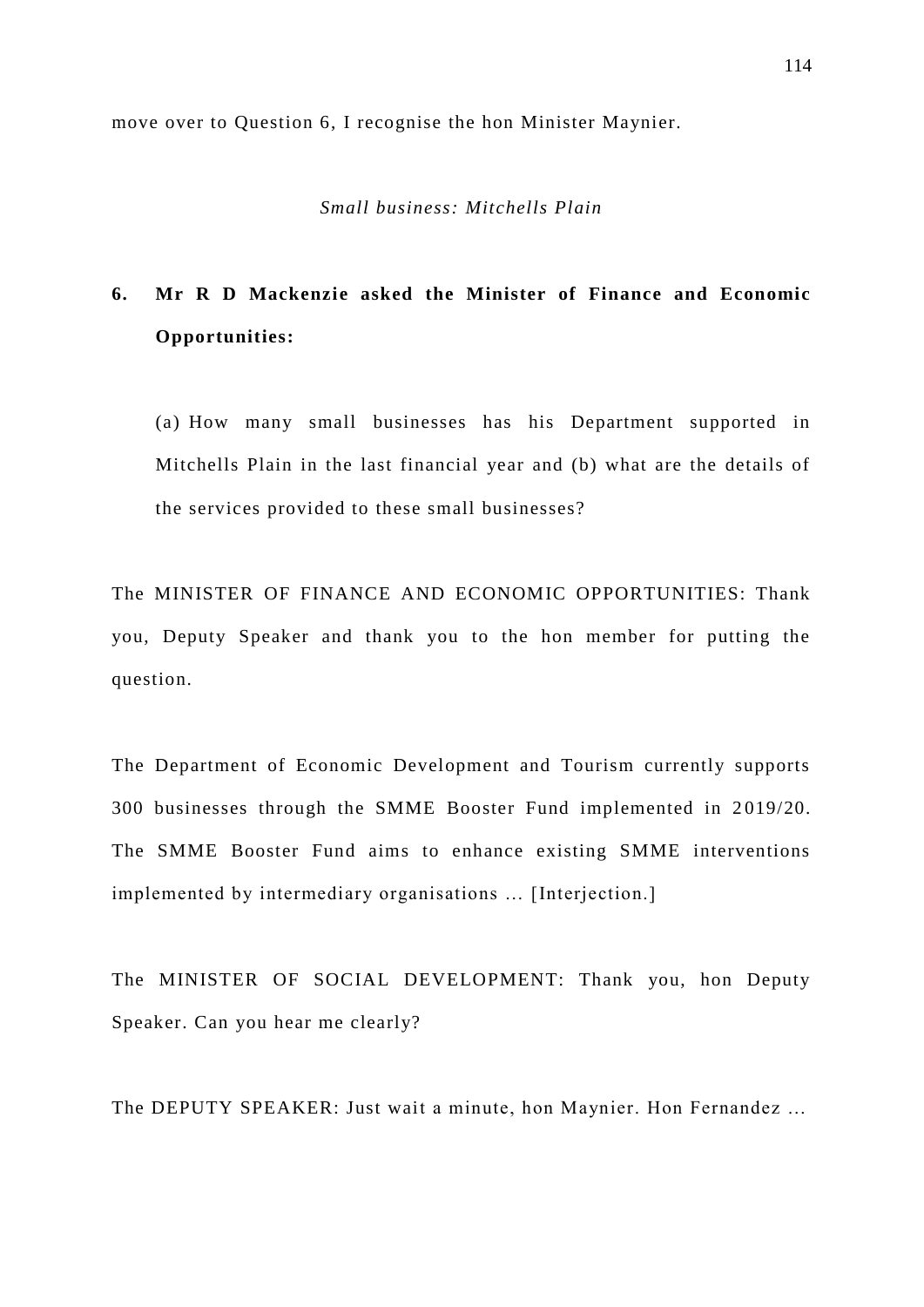The MINISTER OF SOCIAL DEVELOPMENT: Hello, hon Deputy Speaker, can you hear me?

The DEPUTY SPEAKER: I can hear you, can you hear us?

The MINISTER OF SOCIAL DEVELOPMENT: Hello?

The DEPUTY SPEAKER: Okay, it seems that hon Minister Fernandez does not hear us. I would like to proceed with hon Maynier if that is possible and hon Minister Fernandez, we will take your question afterwards. We will just check your connection in the meantime. Over to you, hon Minister.

The MINISTER OF FINANCE AND ECONOMIC OPPORTUNITIES: Thank you, Deputy Speaker, can I proceed?

The DEPUTY SPEAKER: Yes please, apologies.

The MINISTER OF FINANCE AND ECONOMIC OPPORTUNITIES: Thank you.

The DEPUTY MINISTER: Can we just ask everyone, one minute just to mute their mics please? Thank you, over to you Minister Maynier.

The MINISTER OF FINANCE AND ECONOMIC OPPORTUNITIES: Thank you, Deputy Speaker. I think it is appropriate that I begin again.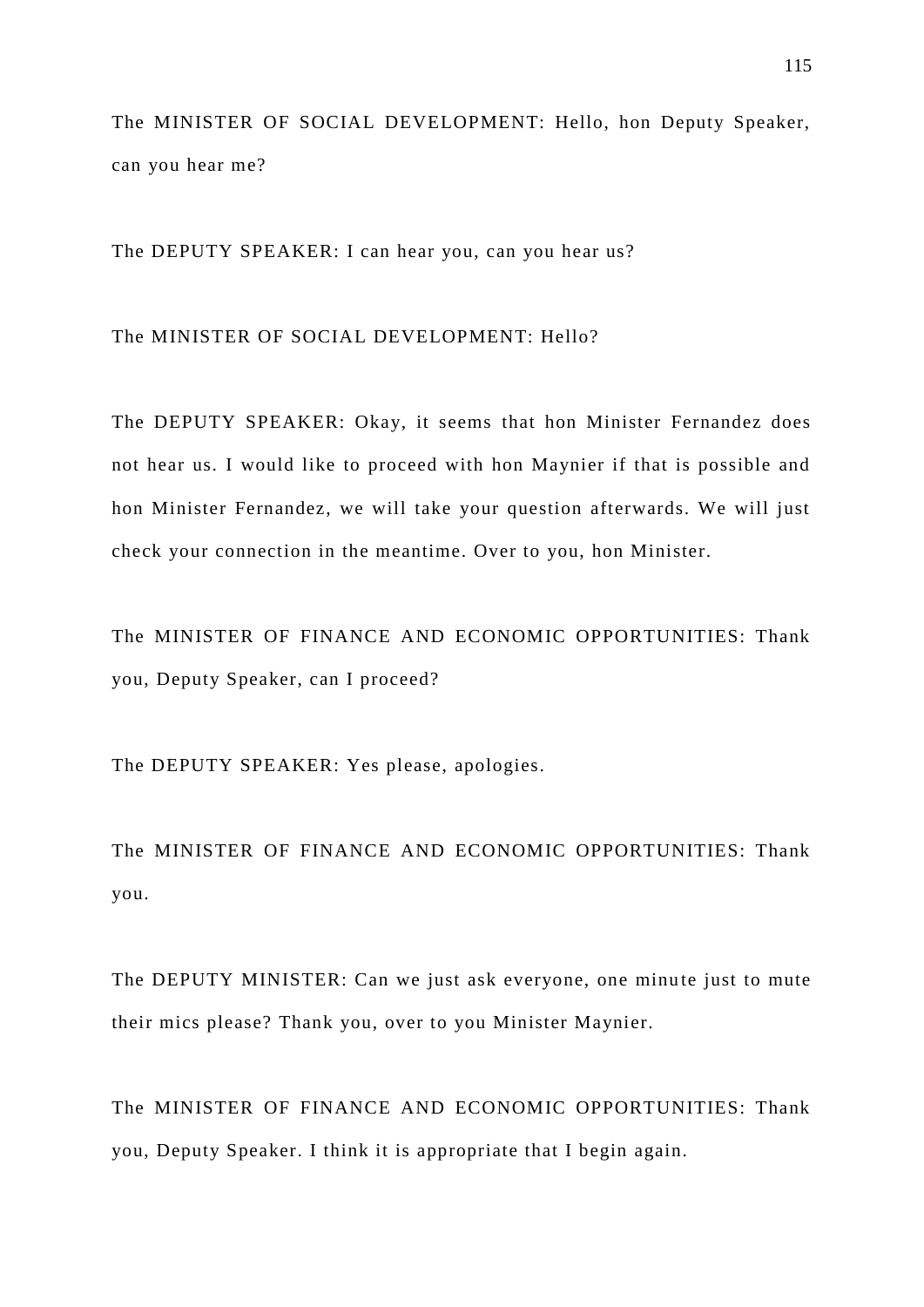As I was saying, the Department of Economic Development and Tourism currently supports about 300 businesses through the SMME Booster Fund implemented in 2019/20. The SMME Booster Fund aims to enhance the existing SMME interventions implemented by intermediary organisations that focus on SMME support. The Fund focuses on business development support, enterprise and supply development interventions as well as some infrastructure projects aimed at SMME development.

Of the businesses supported through the SMME Booster Fund, seven are located in Mitchells Plain. Three of these are assisted through the ASISA Flame Programme, two through the Khayelitsha Bandwidth Barn Project and two through the Fix Forward Contractor Development Programme. The ASISA Flame Programme focuses on enterprise development and provides businesses with training, mentorship and coaching.

The Khayelitsha Bandwidth Barn also provides businesses with training and support programmes to entrepreneurs, specifically through the use of digital technology tools, and the Fix Forward Contractor Devel opment Programme develops contractors with training and mentorship support. It also provides market access through a portal where contractors and their work can be showcased and advertised.

Ultimately of course, all the SMMEs in Mitchells Plain are able to access any of the other support and resources that the Department of Economic Development and Tourism have put in place to assist entrepreneurs to start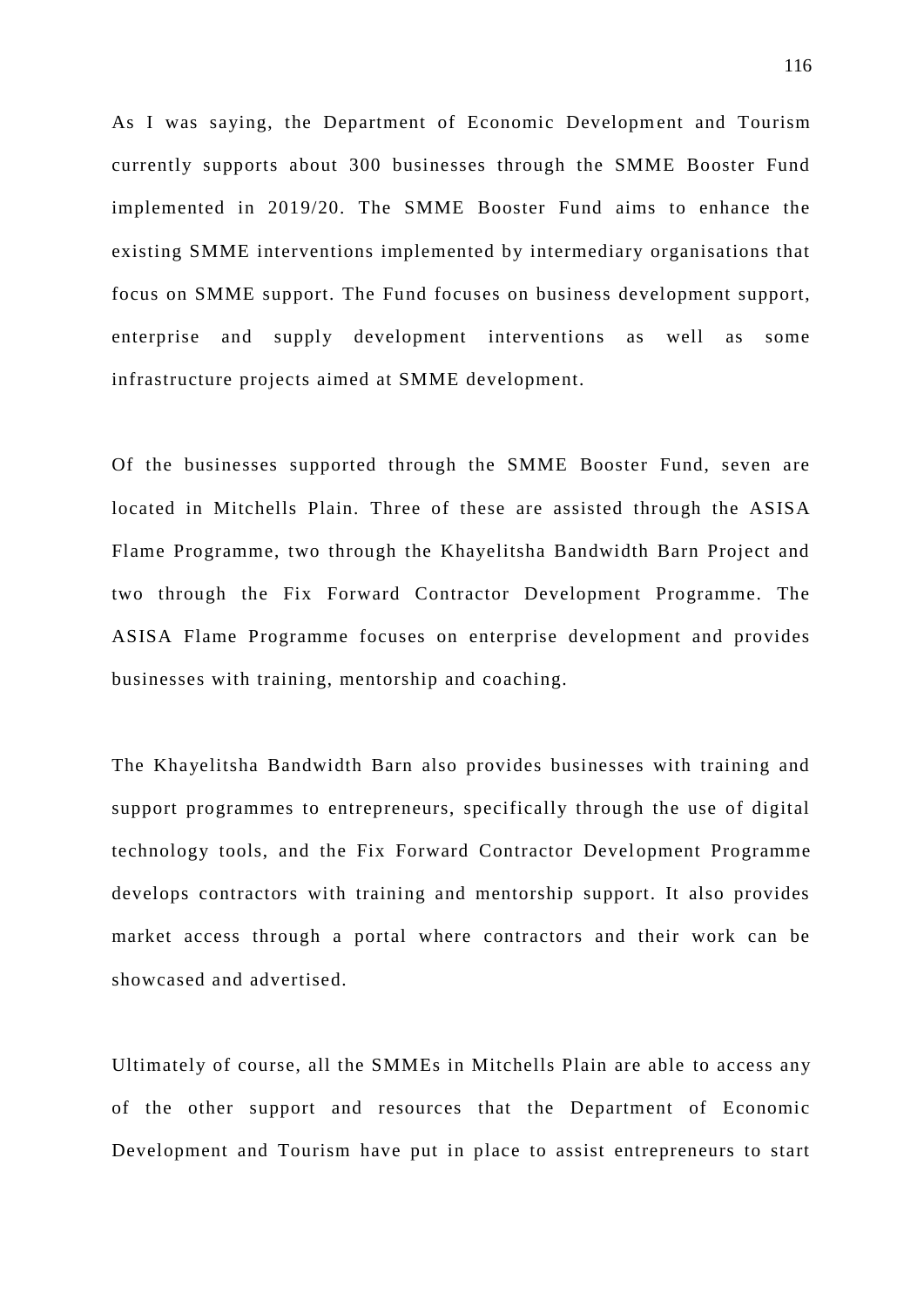and to grow their businesses. These include, as I mentioned earlier this afternoon, the Jump for Entrepreneurs Act, which allows SMMEs to better understand their businesses and markets, find other businesses, professional mentors and other beneficial people in their local area using a map and establish relationships for buying and selling of goods and services. Our Red Tape Reduction Unit of course assists entrepreneurs with business information, such as how to start a business, where to register a business as well as dealing with red tape issues related to small businesses, and we have done more.

We have implemented the Go Digital Western Cape Webinar Series and the Tech Volunteer Programme which provide SMMEs with access to digital and technology experts who can advise organisations on how they can adopt new technologies to better promote their products and services and access new markets and identify new opportunities to improve business operations. And of course, small businesses and entrepreneurs in Mitchells Plain are also able to access business development support through the Small Enterprise Development Agency Branch which is part of the Provincial SMME Forum, established by my Department, and assists small businesses with business development services, advice, counselling, access to opportunities and links to training.

And so all the small businesses and SMMEs in Mitchells Plain are of course able to access any of the support provided by the Department of Economic Development and Tourism. Thank you, Deputy Speaker.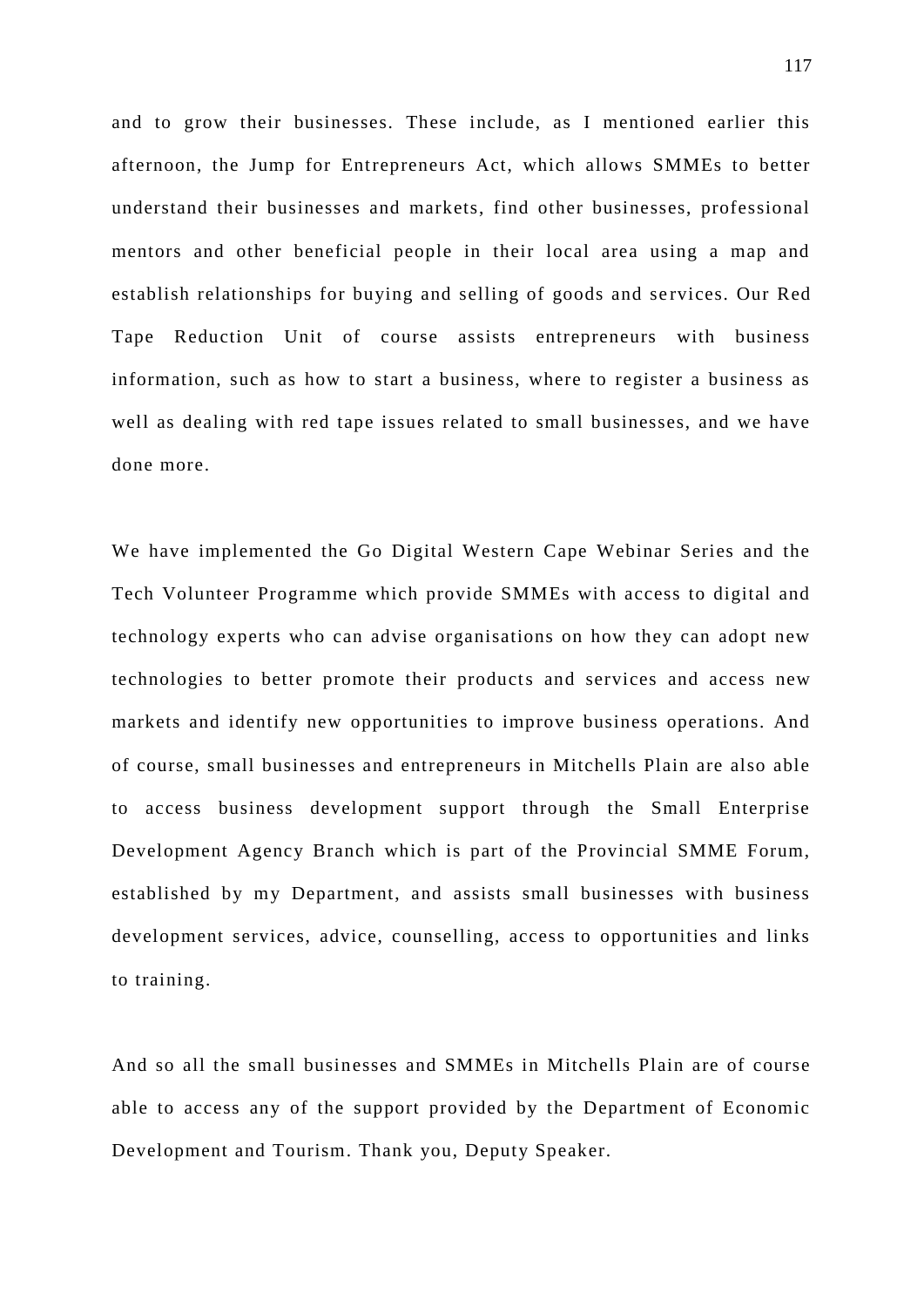The DEPUTY SPEAKER: Thank you, hon Minister. I recognise hon Mackenzie and then hon Marais and I see hon Mackenzie again.

Mr R D MACKENZIE: Thank you, Deputy Speaker and thank you Minister for the response, it is certainly enlightening.

The first point, obviously one would like a list of those businesses, so when I visit my constituency there I can conduct oversight. The second point is how – and they are great services that your Department provides and certainly access to the Internet etc. – does your Department communicate with potential entrepreneurs and potential small businesses to have access to these services, and the second part to that is, how many times do they go out to these communities so that people know where to apply for these services and where do they advertise when they go out to the communities? Thank you, Minister.

## The DEPUTY SPEAKER: Thank you, Minister?

The MINISTER OF FINANCE AND ECONOMIC OPPORTUNITIES: Thank you hon member. First of all, we can certainly furnish you with a list of these businesses so that you can indeed do oversight in your constituency, and I would certainly welcome the opportunity to join you in visiting some of these intermediary organisations in your constituency, to showcase and see some of the good work being done by the Department.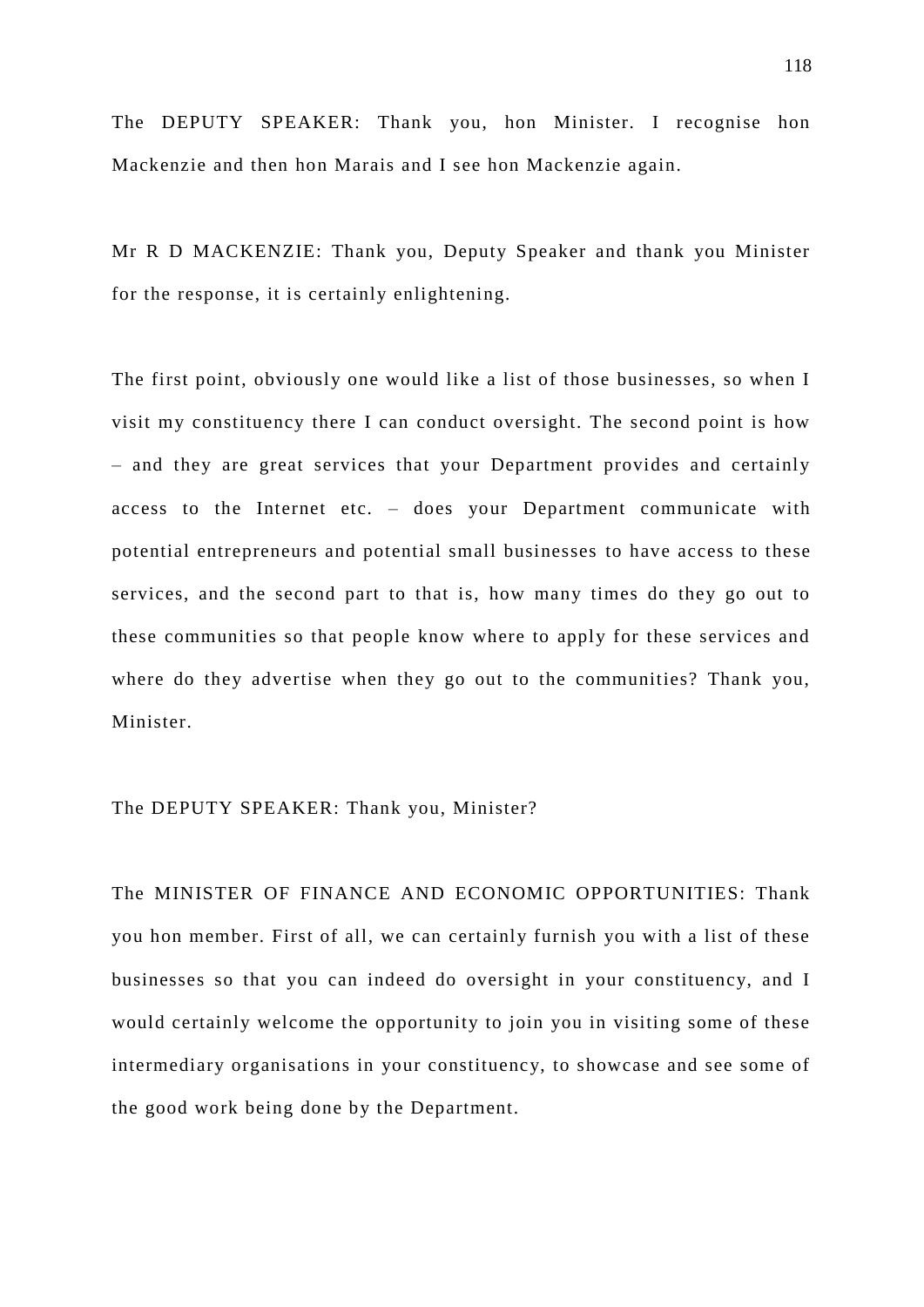I am advised that these various services and the support that we provide to small businesses are of course widely advertised, particularly on the Western Cape Government's website and in other media, so that we can get as wide as possible a group of SMMEs, not just in Mitchell Plain, but all over the Western Cape, taking advantage of the support measures which my Department furnishes to small businesses in the Western Cape. Thank you.

The DEPUTY SPEAKER: Thank you, Minister. Hon Marais, then hon Mackenzie, then hon Nkondlo. Hon Marias, over to you.

Mr P J MARAIS: Thank you, Madam Deputy Speaker. Minister, like I said before, we have an opportunity here to really revitalise our dependency on ourselves instead of depending on outside companies to supply us with our needs. I have had complaints from small busine sses that said the application for assistance from the fund has been declined because they could not produce a tax clearance certificate.

Is this so in light of the lockdown? Things do not operate as they normally would, even if you want to get tax clearance certificates, etc? But some of them say they have been declined on that basis. I would like to hear your view on that. One company is a recycling business, one of these BBBEEs, a small business here in Parow and which is doing a great service, but it has not been approved. Now the approval, I know that you work with Wesgro and the City of Cape Town too in managing this fund, where does the final decision lie whether it is rejected or not? Do you get a fixed amount for the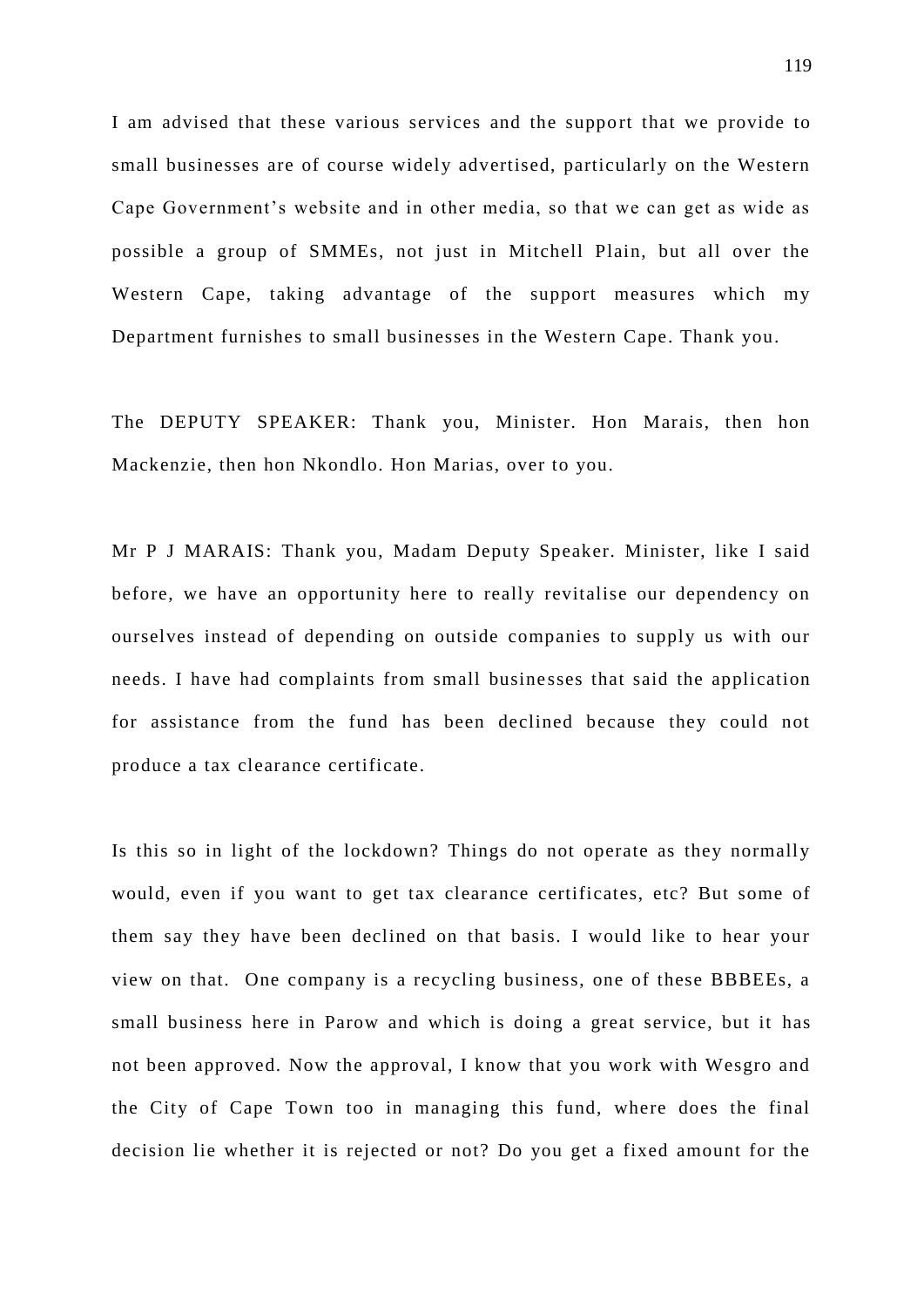Western Cape or is it a conditional grant from which you assist these businesses, and how can you assist them for the Western Cape to get its fair share of this kitty, to help them? They have to pay rent, but they have no income but it does not matter when the person who owns this factory or business says, I want my rent, and they say we cannot open and do not have an income, but he wants his rent. They need assistance and now the Department comes and says we want your tax clearance certificates before we can help you. Can you please comment on that?

#### The DEPUTY SPEAKER: Thank you, hon Minister?

The MINISTER OF FINANCE AND ECONOMIC OPPORTUNITIES: Thank you, hon Deputy Speaker. I am unsure of the fund to which the hon member refers. But there are several funds available from National Go vernment and the case which the hon member refers to, where a business is frustrated because they are not able to apply or as he says, they are not clear on the qualifying criteria or are unsuccessful in their applications, is a fairly widespread problem. We certainly, as the Department, are committed to supporting those businesses resolve the problem. I wonder, hon member, whether in this case it would not be best for you to furnish me with the particulars of this case so that we can follow up and try to resolve and support the business to which you refer.

Mr P J MARAIS: I thank you, Minister. I thank you very much. I will do so.

120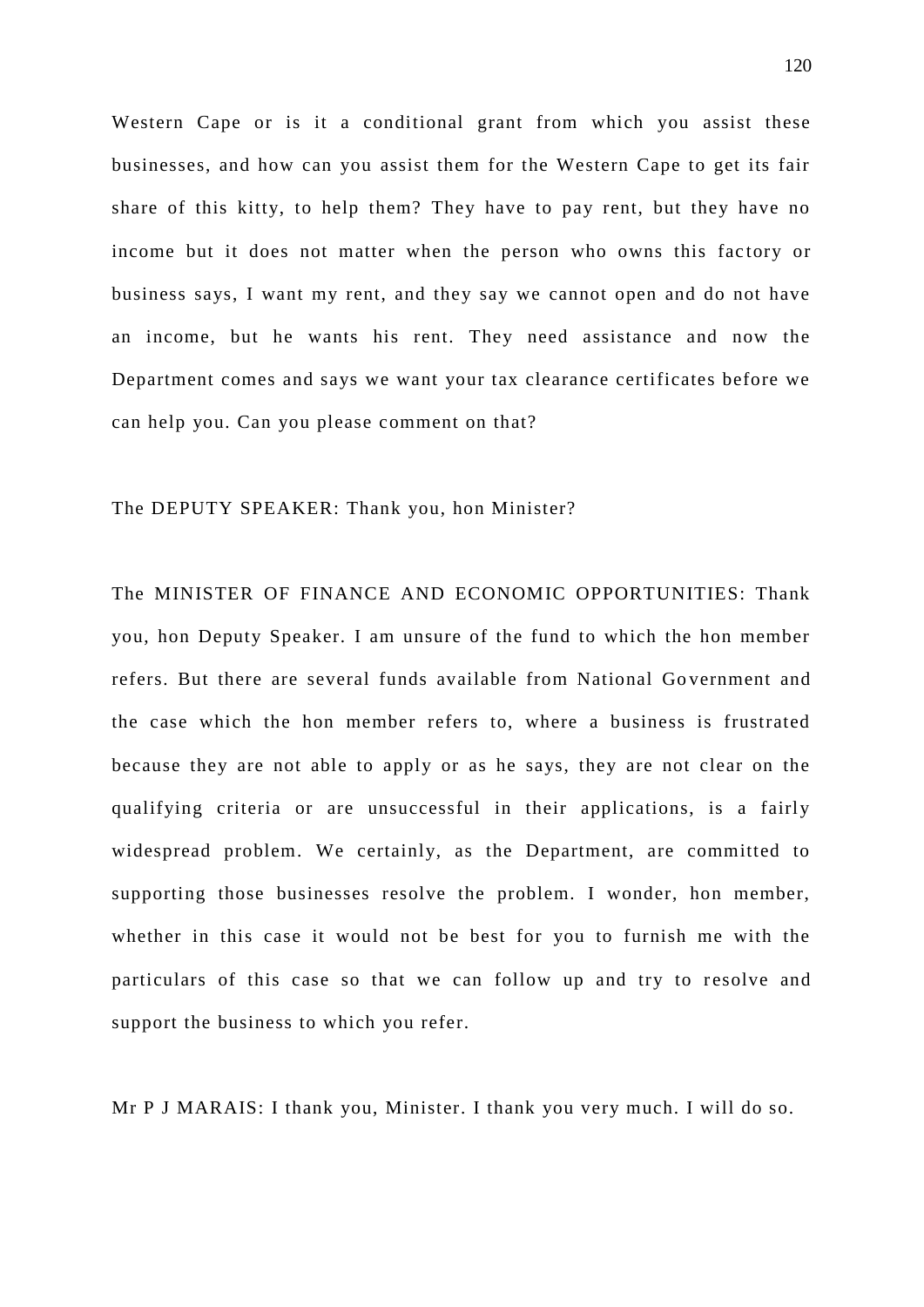The DEPUTY SPEAKER: Thank you, Minister. Hon Mackenzie, was your hand up earlier or did you put that down because you do not need to have the second bite?

Mr R D MACKENZIE: I put it down Deputy Speaker, the Minister already answered the second part of the question, thank you. So he will do the next one.

The DEPUTY SPEAKER: Thank you. Hon Nkondlo and then hon Baartman will be the last bite of the cherry. Hon Nkondlo?

Ms N D NKONDLO: Thank you, Deputy Speaker. From the response of the Minister can I just understand – because he says there are six tourism enterprises from Mitchells Plan that received support in the categories he mentions - one, assuming that Mitchells Plain in particular has a serious presence of tourism enterprises, and I am saying that because of the pre engagement we had as the Committee in Mitchells Plain before, as part of the build-up towards the SOPA. An impression was given that Mitchells Plain intends to expand its tourism platform. Now my question is: these six applications that were successful, how many applications were received in Mitchells Plain particularly versus the one that has been approved, and secondly, in total, of the six, what is the cost of this particular support that the Minister is mentioning?

I think hon Mackenzie covered me in terms of how people access this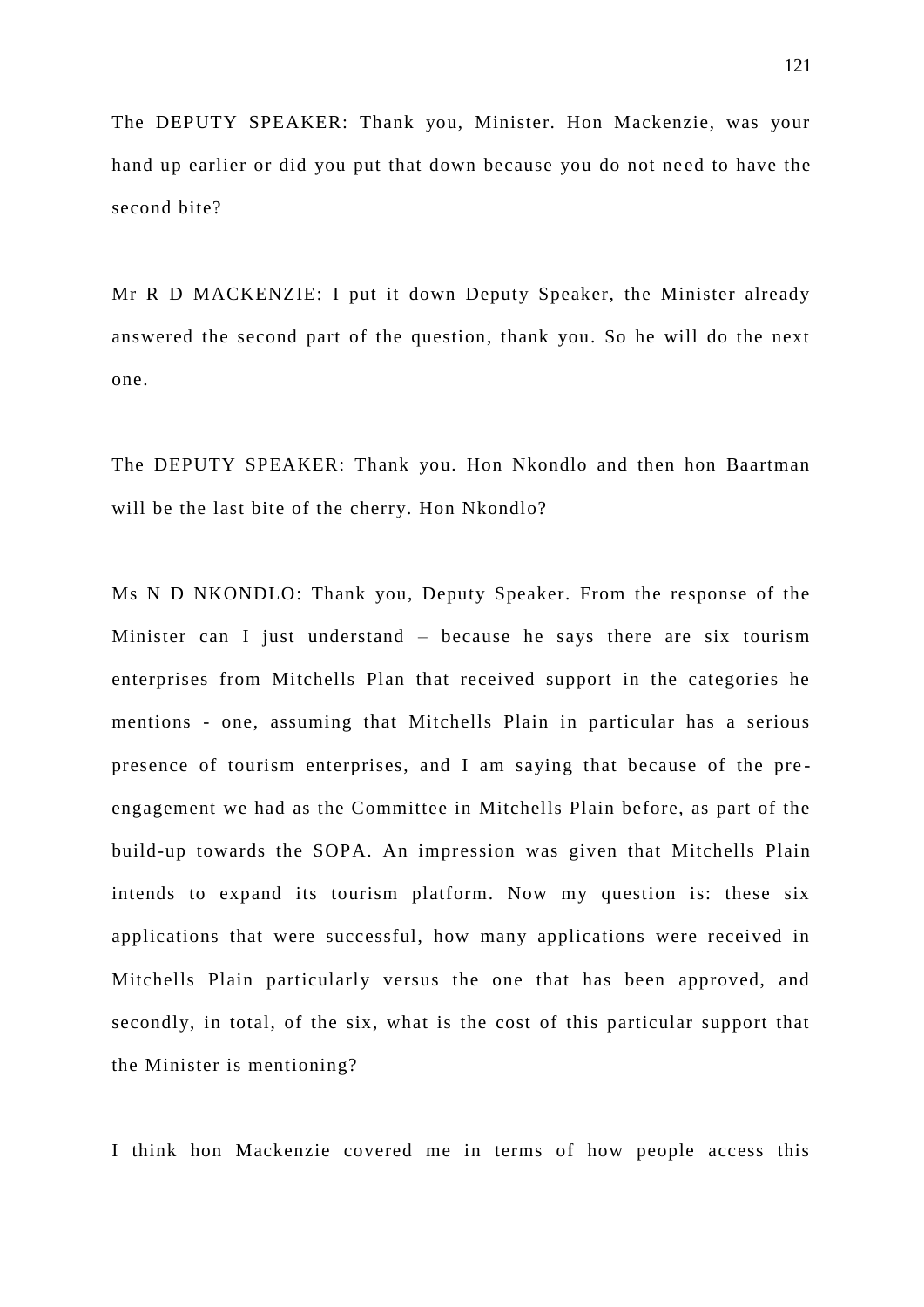support, but I would like to ask as my last question, whether the Minister would be able to provide us with similar stats of the tourism and SMMEs that have received support from the programmes that he is mentioning from the Department in the various municipalities of the province? Thank you.

# The DEPUTY SPEAKER: Thank you, hon Minister?

The MINISTER OF FINANCE AND ECONOMIC OPPORTUNITIES: Thank you, hon Deputy Speaker. I think that the hon member may have misunderstood my response to the question. What I said was that seven of the businesses who had benefited from the SMME Booster Fund were located in Mitchells Plain and they are not necessarily from the tourism sector.

On the particulars that the hon member requires on the number of applications submitted and the number of applications approved, I do not have data for the previous financial year on the number of businesses who applied and who were either approved or not approved, but what I do have is data on the number of intermediary organisations that put in proposals to be considered.

There were 104 intermediary organisations who responded to our call for proposals and ultimately, after following a process, where various criteria were considered, 18 of those intermediary organisations then received support. It is the intermediary organisations that then in turn provide support and the kind of support that I have described to the various businesses.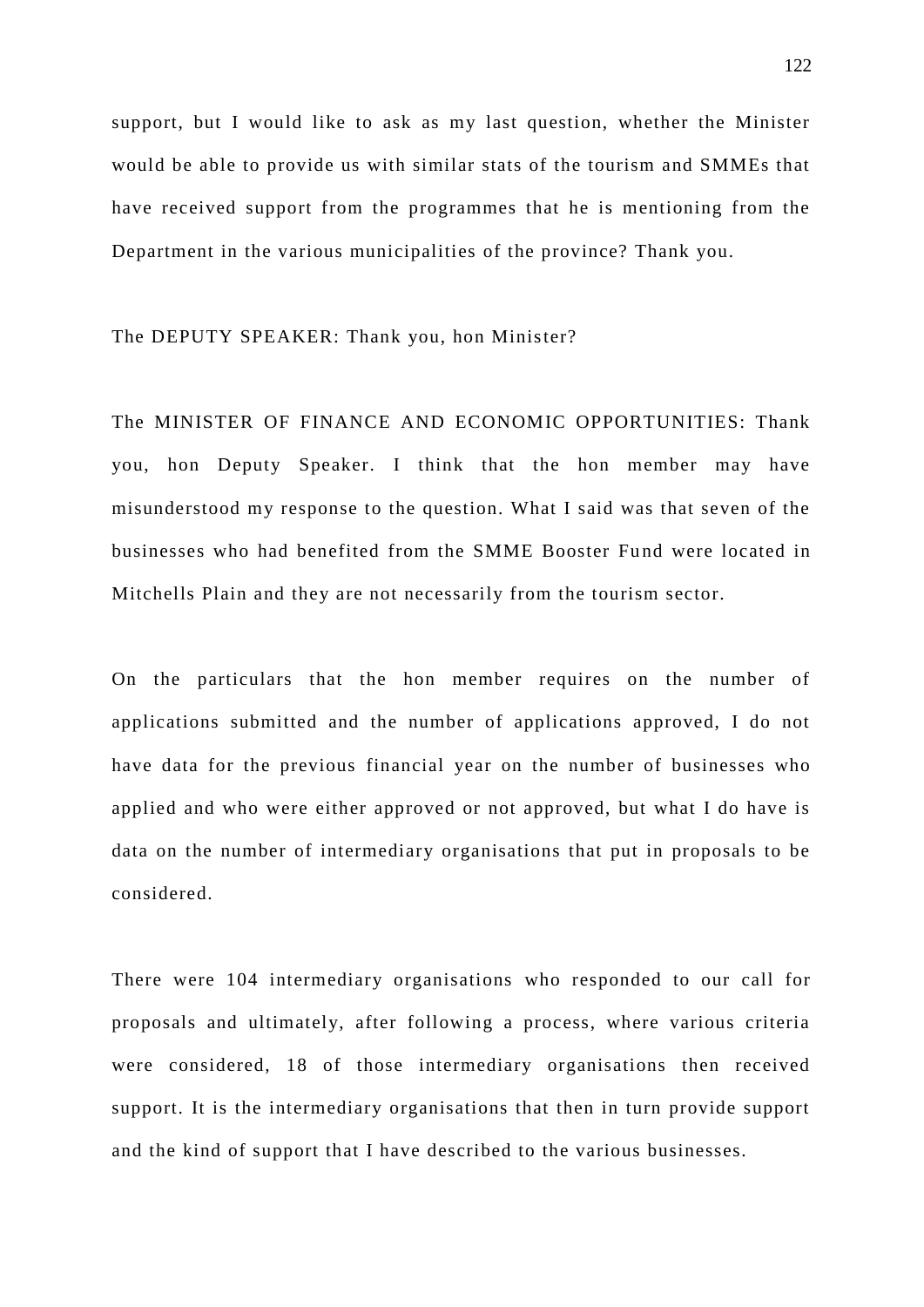But if the hon member requires further detailed information, I invite her to put a written parliamentary question and we will of course provide her with all the information that she requires, either relating to businesses in the tourism sector or indeed businesses that have benefited from the SMME Booster Fund. Thank you, hon Deputy Speaker.

The DEPUTY SPEAKER: Thank you, Minister. Hon Baartman, over to you.

Ms D M BAARTMAN: Thank you, Deputy Speaker. I would like to find out from the Minister whether there has been any interaction between him or his Department with the Mitchells Plain Chamber of Commerce in the past year regarding small business in the area? And, in particular, I want to find out whether any hairdressers or barbers in the Mitchells Plain area have contacted him or his departments regarding assistance, given that they are not allowed to operate during Lockdown 5, during Lockdown 4 and during Lockdown 3, putting many households' economic viability at risk? Thank you, hon Deputy Speaker.

The DEPUTY SPEAKER: Hon Minister?

The MINISTER OF FINANCE AND ECONOMIC OPPORTUNITIES: Thank you, hon Deputy Speaker. I am advised that there are several business organisations in Mitchells Plain. There is of course the Mitchells Plain Business Forum, the Mitchells Plain Integrated Development Forum, and the Mitchells Plain United Residence Forum. The Cape Chamber of Commerce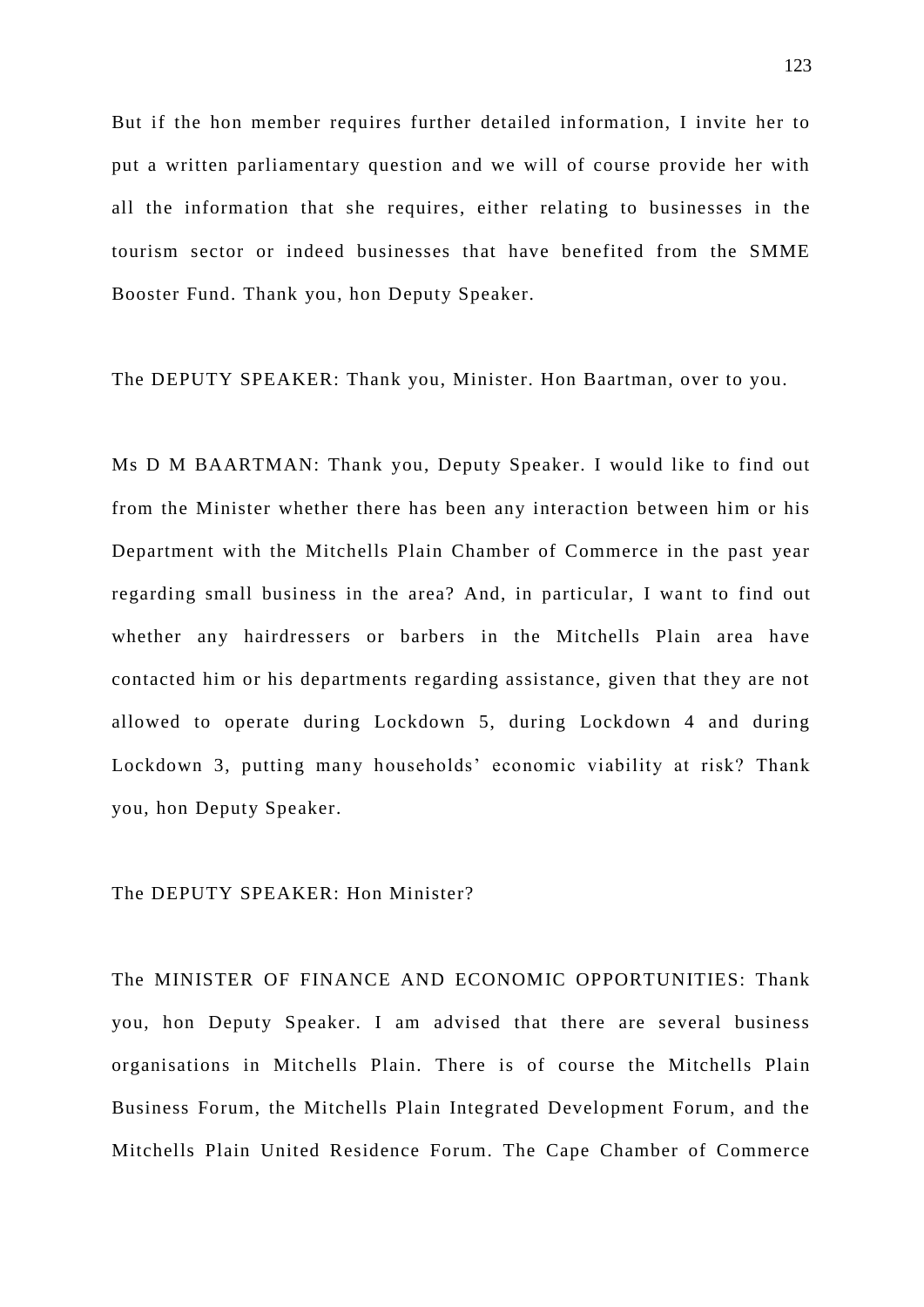also has a Mitchells Plain Chapter. I can assure the hon member that my departments are in regular contact with all these institutions and she will know that I have set myself a goal of interacting with as many business chambers and associations and of course, by extension, businesses as possible during the COVID-19 crisis. In fact, it was just this morning that I spent a very productive hour with the George Chamber of Commerce and certainly going forward, I look forward to meeting and spending time with the various business organisations in Mitchells Plain so that I can better understand how our Department can support business in Mitchells Plain.

On the question of hairdressers, you are absolutely right. I have not received any submissions from hairdressers. The Department may have received submissions. But certainly as a department, the hon member will know that under Level 4 Regulations and indeed under Level 3 Regulations, our general approach is to open the economy in a way that is responsible and safe and for that reason we have made several submissions under both Level 3 and under Level 4 and certainly we are looking at this sector with a view to making further submissions to National Government, so that we can open the economy, but do so in a way that is safe and that prevents the spread of the Corona virus in the workplace in the Western Cape. Thank you, Deputy Speaker.

The DEPUTY SPEAKER: Thank you, hon Minister. I am going to move back to Question 5. Hon Minister Fernandez, can you hear us?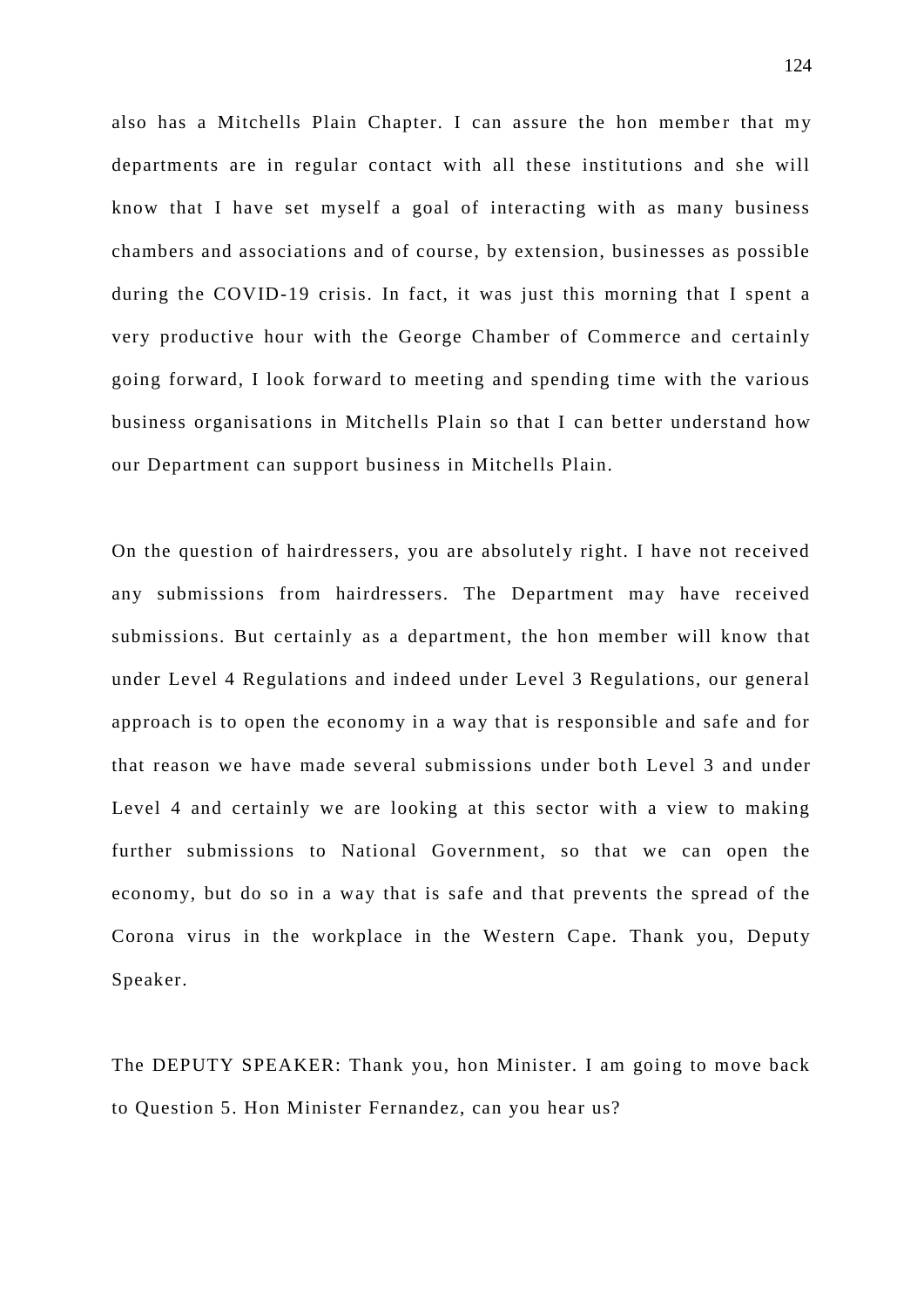The MINISTER OF SOCIAL DEVELOPMENT: Hon Deputy Speaker, am I audible?

The DEPUTY SPEAKER: You are audible, you may go ahead.

# *Reopening of ECD centres*

#### **5. Ms L J Botha asked the Minister of Social Development:**

1. (a) What are the details of her Department's plan for the reopening and the state of readiness of Early Childhood Development (ECD) centres, (b) what assistance will her Department provide to advance the readiness of ECD centres and (c) what is the total rand value of the assistance;

(1) whether any ECD centre does not comply with any of the relevant regulations; if so, what are the relevant details?

The MINISTER OF SOCIAL DEVELOPMENT: Thank you. I would like to thank the hon member Botha for the questions which relate to the detail of the plan for the opening of ECDs.

At this point in time, hon Deputy Speaker, the National Department is in the process of developing a national framework and protocols for the reopening of ECD centres in collaboration with ECD national organisations. This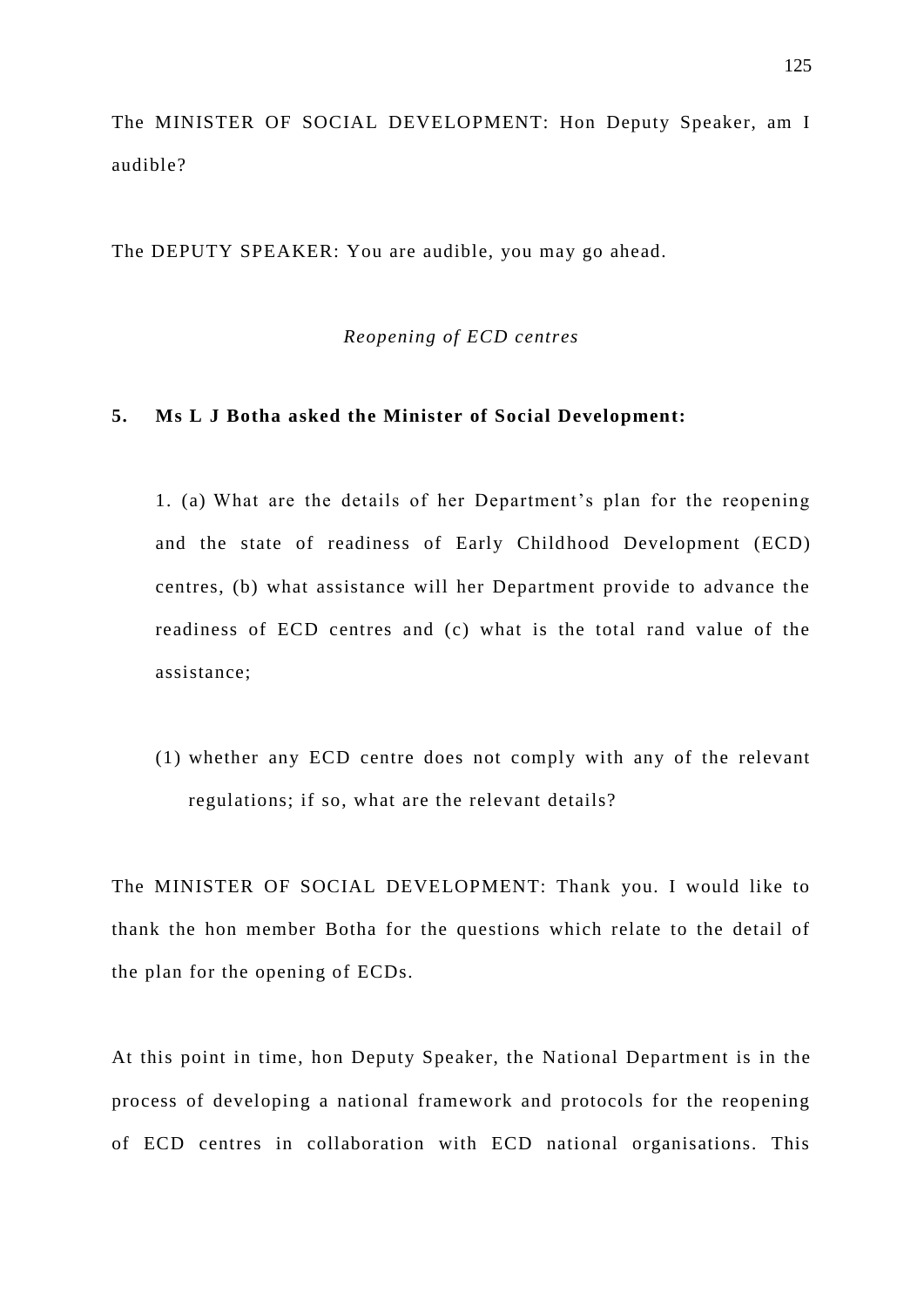engagement took place last Tuesday and eight work streams have been established but we have yet some way to go.

The assistance that we are currently providing is trying to keep our ECDs informed and we are communicating with our facilities via the funded service organisations. The challenge we have is that there are many unregister ed ECDs which we cannot access because they are not registered on a database and unfortunately, some of them are trading, I am told, at this time but it is a local government intervention.

Question b) was the total Rand value of the assistance: the National Department of Social Development is considering approaching the National Treasury to repurpose the Conditional Grant infrastructure for procuring PPE for our ECDs. I am told the Rand value for the Western Cape will be R2 million and I would like the House to consider this R2 million based on the numbers I quoted in the debate. However, that figure of R2 million still has to be realised. We have not received any feedback.

On whether any ECDs do not comply with the regulations, I can only answer none at this stage as we do not have a list at this stage that I can talk to. Thank you, Deputy Speaker.

The DEPUTY SPEAKER: Thank you, hon Fernandez. I recognise hon Botha and I see you have your hand up, so you will get two bites of the cherry, over to you.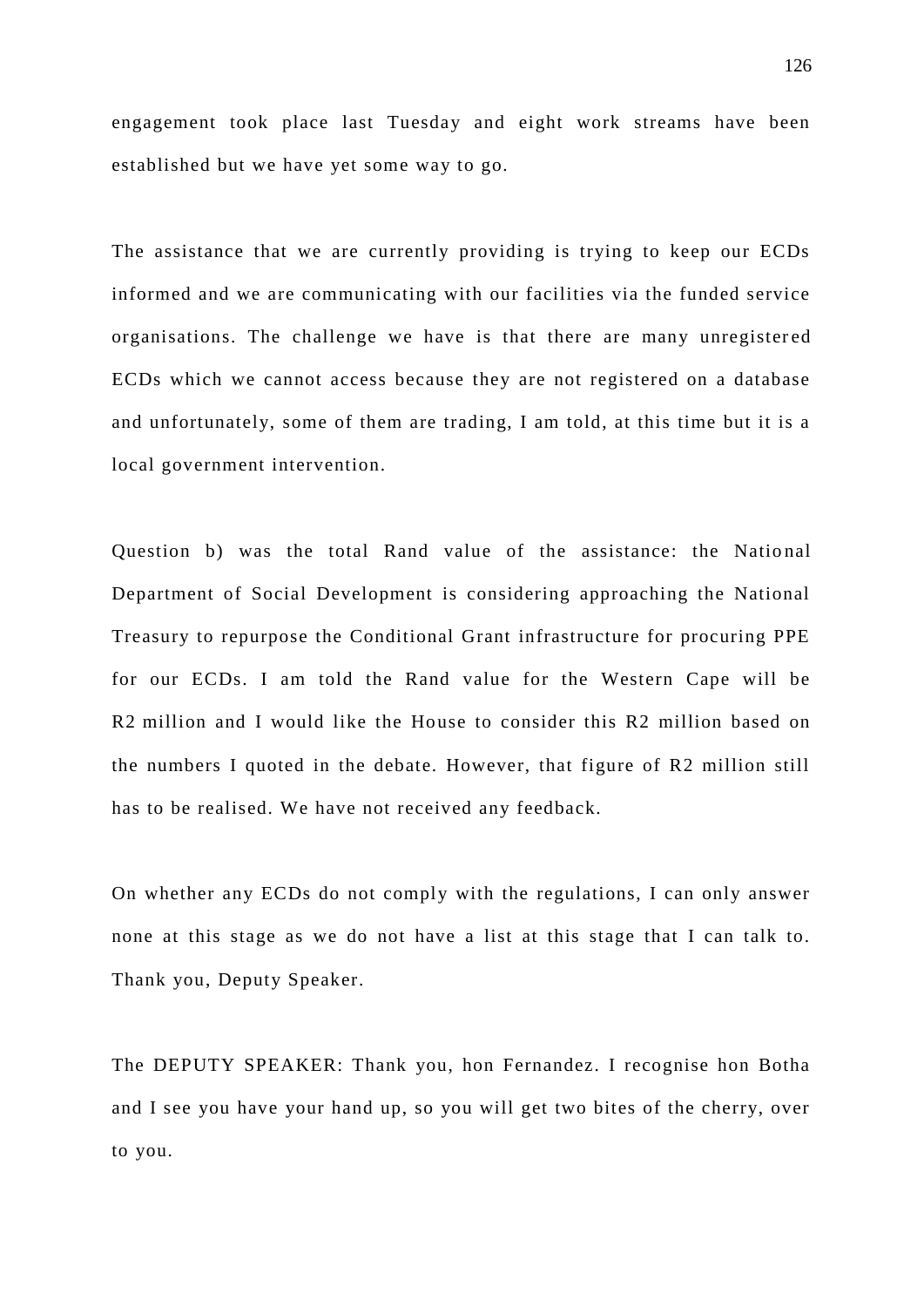Ms L J BOTHA: Thank you very much, Deputy Speaker. Deputy Speaker, through you; Minister, how has the announcement by Minister Motshekga impacted the ECD sector as she indicated that they will be returning on 5 July?

#### The DEPUTY SPEAKER: Minister?

The MINISTER OF SOCIAL DEVELOPMENT: Thank you, hon Botha. The impact of the statement created mayhem and chaos in the ECD system. And if I recall correctly, the reference was to Grade R that is linked to DBE already. It does not talk to the registered ECDs within the Provincial Department of Social Development spaces or domains.

So I think it is important for me to alert the members. It says here: Early Childhood Development programmes including child day care mothers, play care groups or similar, shall remain clos ed until such time that a decision is taken and communicated for the reopening under any of the five alert levels.

The continued closure of these early development programmes is based on the consideration of multiple factors but hon Deputy Speaker, I am deeply concerned because the Minister has the ability to engage specialists in the field and Minister Zulu was on national TV talking to reasons why ECDs are closed and it is unfortunate that the Centre for Early Childhood Development disagrees vehemently and the Chairperson quoted Minister Zulu as being factually incorrect, confused and incoherent in her understanding of the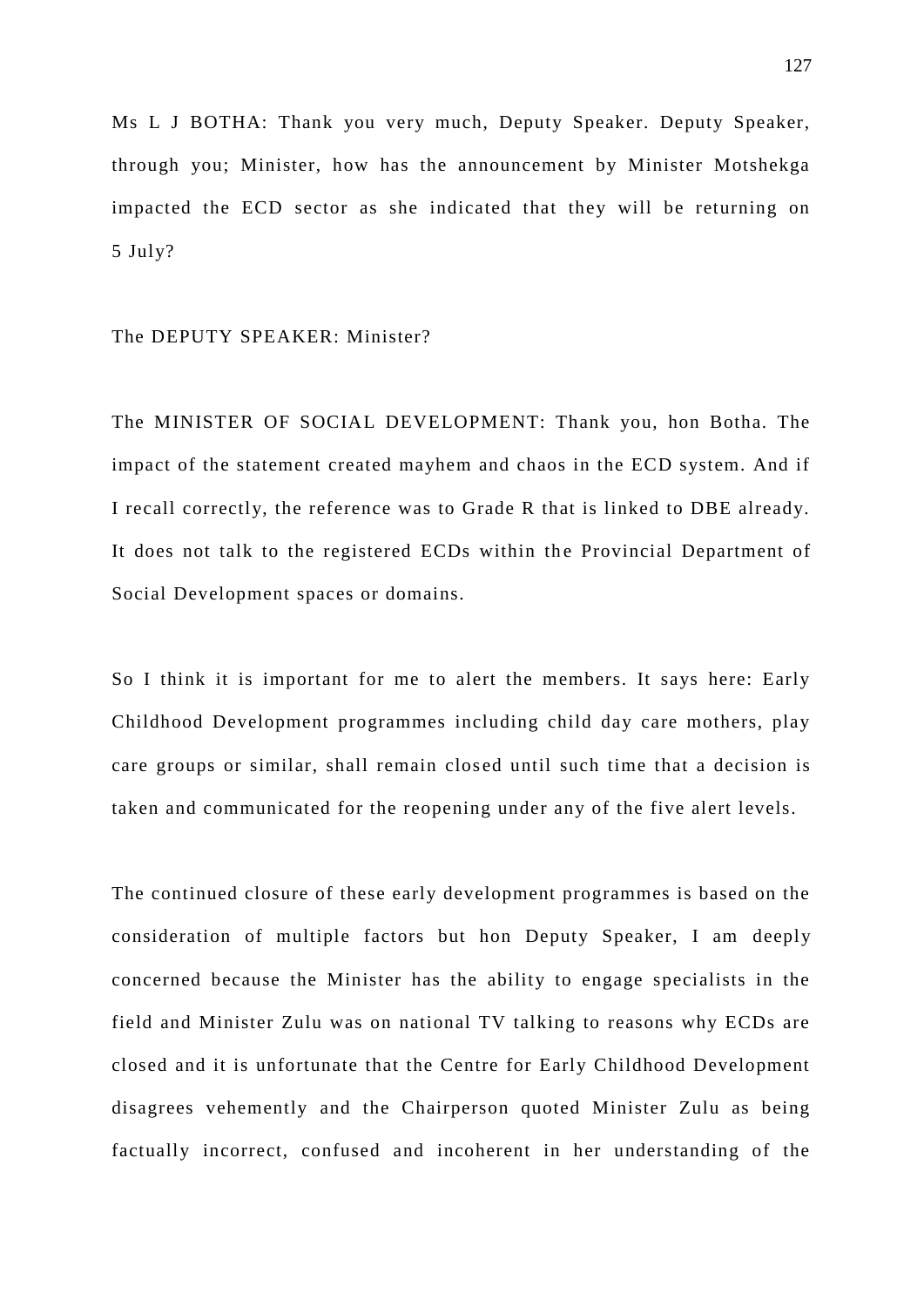challenges.

So we have now got eight work streams set up. It happened last week, people are going back to work, I am receiving letters and I think it is very, very important – people might think that we are trying to downplay what is happening – but I received a really sad appeal from a citizen who lives in Khayelitsha, who said to me, what is the decision that I am going to be forced to take? Do I lose my job because I am told that I cannot take my child to an ECD or do I run the risk of going to an illegal operation?

Unfortunately, we have reached a stage where I have become aware that unregistered ECDs are popping up all over the place, but they do not meet the criteria in terms of six children or more. So you can in your home have up to five children, but I would like to appeal – and I have appealed to the National Minister – that we revisit the arrangement to open our ECDs in a manner that is considered, takes the best interest of the child into account, that the directions are clear, they are practical and they can be implemented at a grass roots level without any further confusion. I thank you, Deputy Speaker.

The DEPUTY SPEAKER: Thank you, hon Minister. Back to you, hon Botha.

Ms L J BOTHA: Thank you very much, Deputy Speaker and thank you to the Minister for that answer. Just in going forward, through you, Deputy Speaker, Minister how will your Department communicate with parents on the opening of ECDs without creating this biblical confusion of many tongues talking at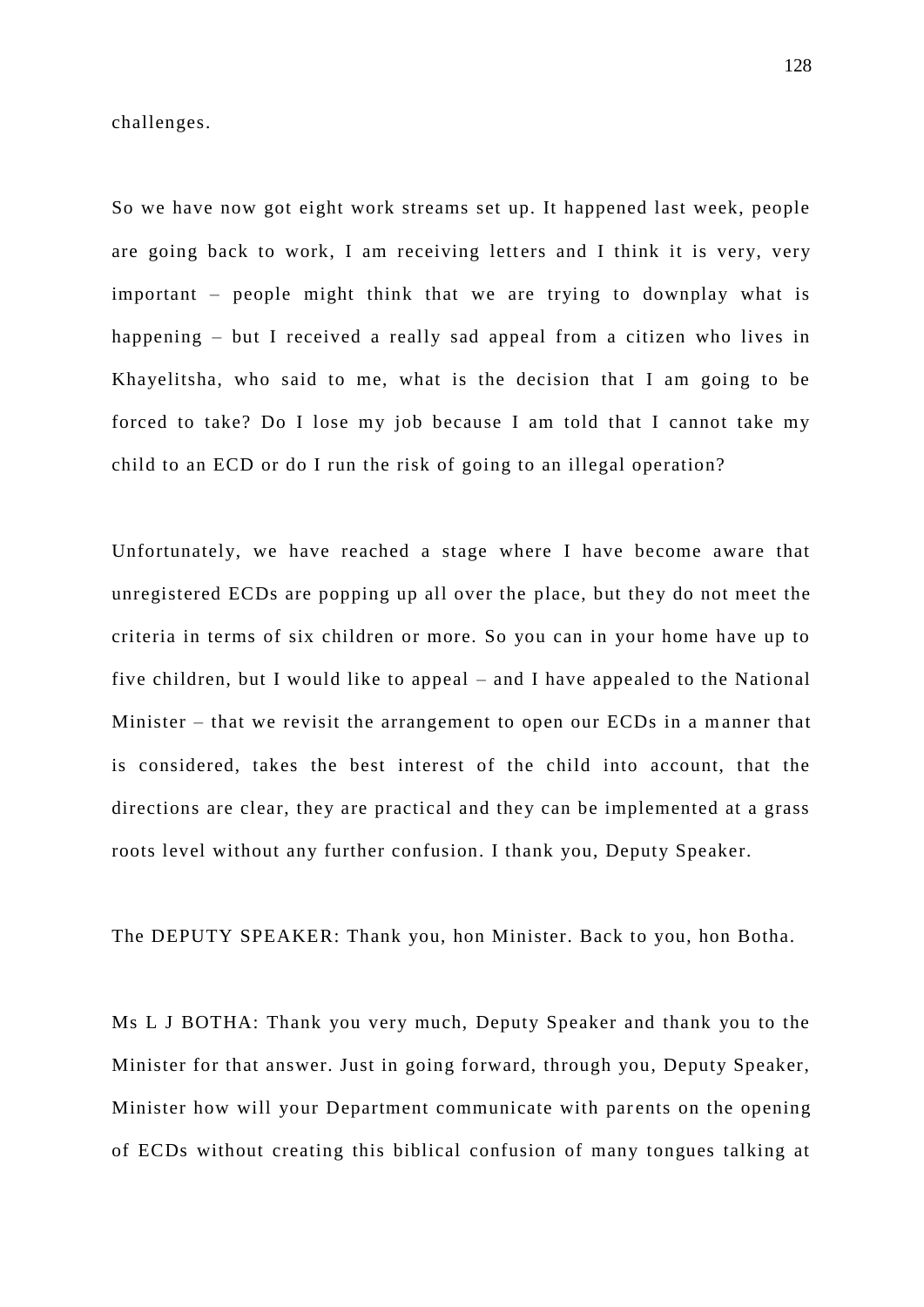#### The DEPUTY SPEAKER: Minister?

The MINISTER OF SOCIAL DEVELOPMENT: Thank you, hon Botha. Within the Department we do have a programme for Early Childhood Development and a very capable chief director and director. We also have forums within the province that we engage with and just recently, I think on Tuesday for the launch, there was an initiative in Stellenbosch, so we will use the platforms that are known to us. We will use media statements, social media and of course, I would imagine that once the directions for Level 3 finally come through that we can then share with all our stakeholders, but you can be assured, we get hundreds of calls every day from desperate parents – in fact, some of the hon members have sent me emails – asking "When are the children going back to school?"

So, as soon as we get word  $-$  I am concerned that if lockdown has been extended to 15 July 2020, that the return for ECD's would only be then, but we are due to have a MinMec and that would be one of my questions, because I think we need to deal with this matter sooner rather than later, as lives are being lost; children are being compromised. They are being left in the care of people that we cannot in some instances rely on to ensure their safety and livelihoods are lost at the same time. Thank you.

The DEPUTY SPEAKER: Thank you, hon Minister. Hon members, I do not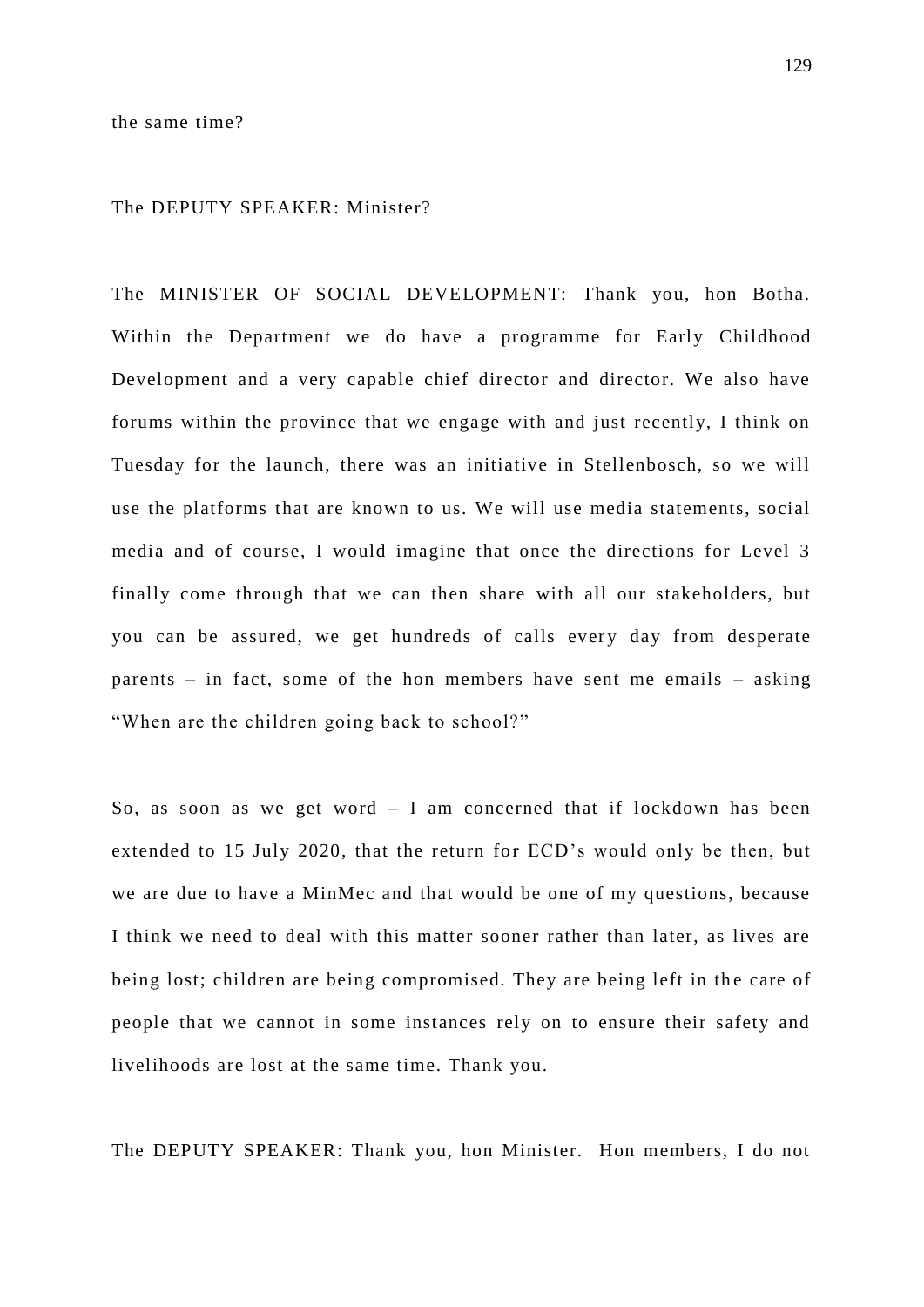see any further hands, if I am correct?

Ms L J BOTHA: Deputy Speaker … [Interjection.]

The DEPUTY SPEAKER: Yes?

Ms L J BOTHA: My hand is raised.

The DEPUTY SPEAKER: My apologies, hon Botha. You may have the third bite.

Ms L J BOTHA: Thank you very much, Deputy Speaker. I just want to check, Minister, with all that is said pertaining to the questions, can I therefore take it that all systems are in place to do the monitoring whenever ECD's are reopening?

The MINISTER OF SOCIAL DEVELOPMENT: Hon Botha, our registered ECD's are ready in that we did not stop our payments to ECD's during this period. We continued with transfer payment agreements and that allowed ECD's to continue feeding children. Remember we have a database of registered ECD's and then we know that there is X amount, an approximate amount of unregistered ECD's. What the National Department is now wanting to do, and I see the Deputy Minister launched a programme, is to try and find all the unregistered ECD's in an effort to sort of bring them in the fold to ensure compliance.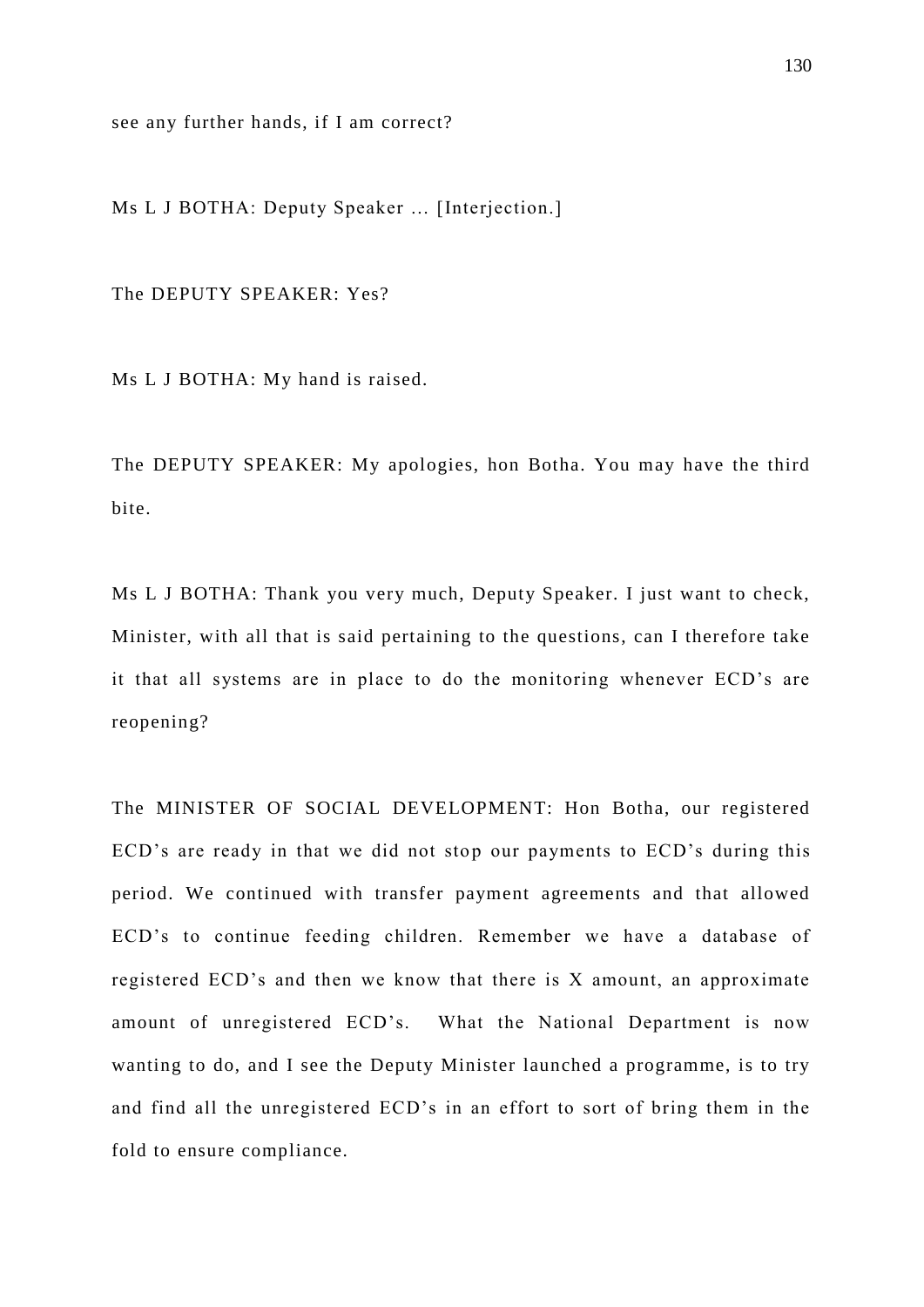However, my office does not have the capacity to monitor ECD's. So what do we rely on? We rely on our local ward councillors and law enforcement to assist us or to alert us if there is anything untoward that they see, but we do have monitoring in place. If you report a specific ECD, we will send out the MME team, but they do not do that as a day to day responsibility, or as part of their day jobs, because they are a small team in number and they really cannot cope with all the different aspects of ECD that have now be en imposed on us. Thank you, hon Botha.

The DEPUTY SPEAKER: Thank you hon Minister. I do not see any further hands. That concludes the end of Questions for Oral Reply. Outstanding replies will be printed in the Hansard. Hon members, we now move over to Statements. I recognise the DA.

### **MEMBERS' STATEMENTS**

Mr D AMERICA (DA): Thank you, hon Deputy Speaker. Weighing in at 27 unqualified and 13 clean audits, the Western Cape municipalities are the Mohammed Ali amongst the provinces in South Africa. Albert Einstein defined insanity as doing the same thing over and over again and expecting a different outcome. Whilst this is true for most of the other provinces, it certainly is not the case for the Western Cape as it has consistently got better and better in terms of the governance of its municipalities and councils.

The same cannot be said for the Opposition, as their flagship province –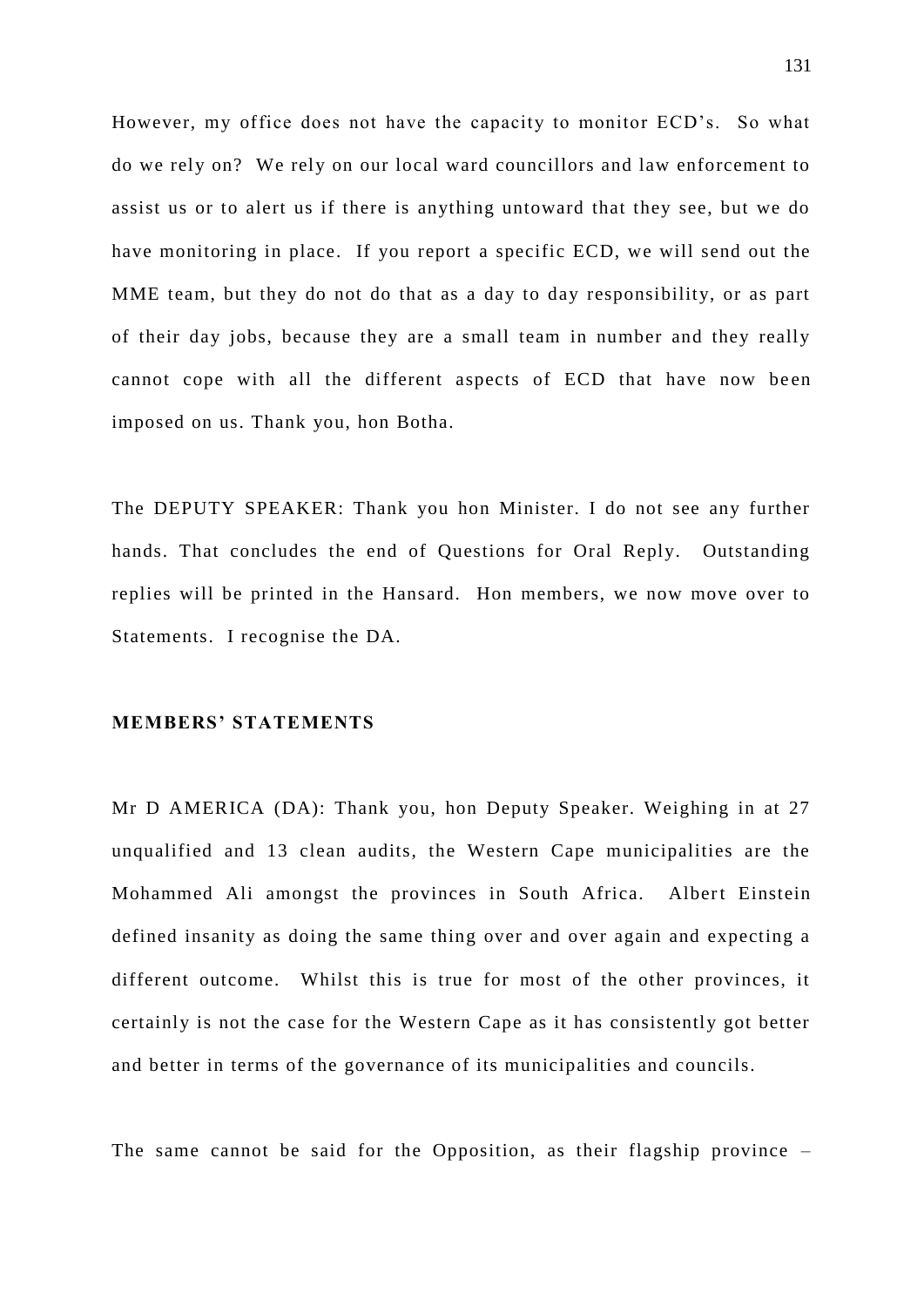Gauteng – has continuously deteriorated and regressed in so far as clean and unqualified audits are concerned, with none whatsoever in the Free State.

The DA-led Western Cape Government has placed its citizens' needs above all else and in turn ensured that its municipalities operate to the highest and cleanest level at all times, in order to ensure that they are able to deliver basic services. We determine our success on the ability to deliver basic services to our people and not only chasing clean and unqualified audits. We also measure our success in terms of how we respond to issues and challenges we unexpectedly are confronted with, such as the case in the Witzenberg Municipality, where this municipality was identified as one of the largest COVID-19 hotspots in the province. A swiftly developed response plan was implemented to curb the spread.

Deputy Speaker, there is now an 80% recovery rate which is a clear indication that the DA-led Western Cape Government places the lives and dignity of our people above all else. Lastly, Deputy Speaker, I would like to express my sincere gratitude and appreciation to Minister Anton Bredell for his able and serving leadership. Similarly, to the HOD … [Interjection.]

The DEPUTY SPEAKER: Your time is up, hon America.

Mr D AMERICA: …Mr Paulse, for his team and amazing councillors for their commitment and hard work … [Interjection.]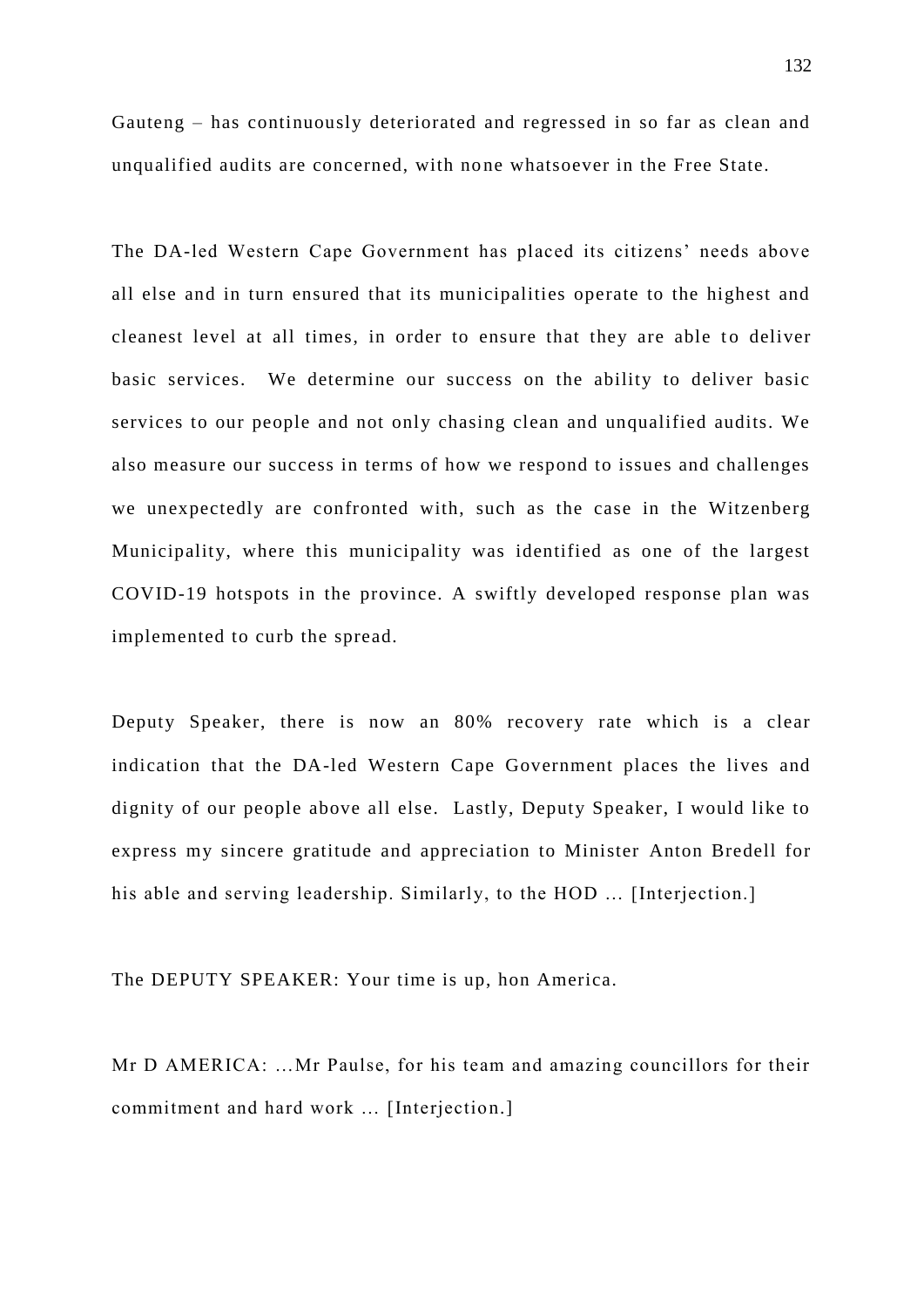The DEPUTY SPEAKER: Thank you.

Mr D AMERICA: …in delivering outstanding services to our people. Thank you.

The DEPUTY SPEAKER: Thank you very much. I recognise the ANC.

The DEPUTY CHIEF WHIP (ANC): Thank you very much, hon Deputy Speaker. The DA's dominant shift to the right which I know even certain DA members in this House are not in support of, directs Provincial Government to sacrifice our teachers and children as it sends them to school as cannon fodder in the COVID-19 pandemic with too many schools that are not fully ready to face the biggest world health crisis of the century. Herd immunity directs the Democratic Alliance. Many poor children went to schools on Monday with no masks. Some were even given only two flimsy paper masks. Learner transport is not properly sorted out and not enough sanitiser was delivered. Trusted water supply is also absent or suspect. Some schools still do not even have properly treated and dedicated holding areas for people with fevers.

Hon Deputy Speaker, on 29 May 2020, the Khayelitsha Development Forum wrote to MEC Schäfer's Department to highlight some of these challenges in the Khayelitsha area alone. Therein they also highlighted the fact that five teachers had passed on of COVID-19. They also cited examples of Kuyasa Primary School, of Harry Gwala High School, where teachers have tested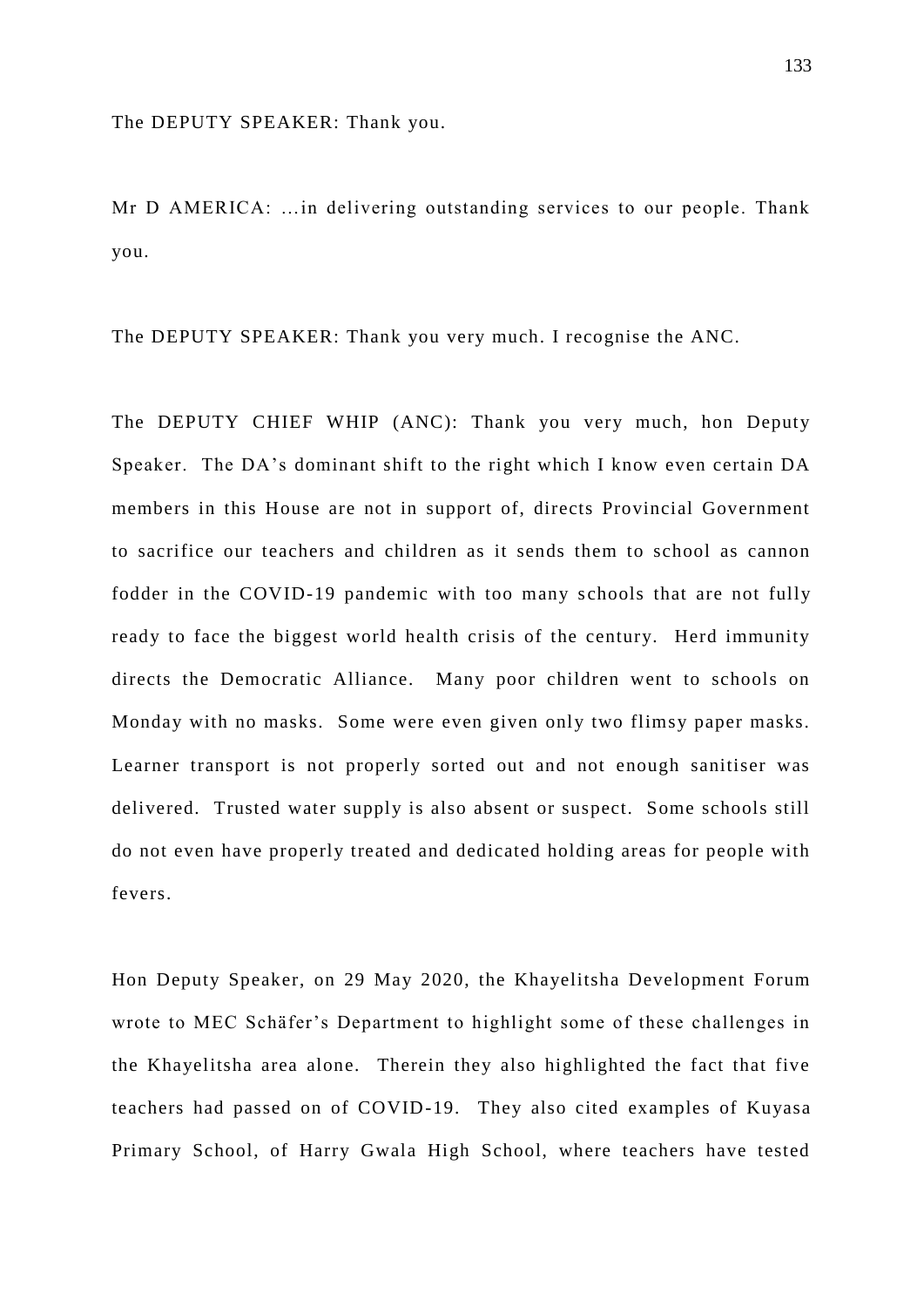positive. The MEC's Department had admitted to this, however school continued as normal on Monday without any proper measures being put in place, like with John Ramsey Secondary School in Bishop Lavis, where the Department failed to send out a team to disinfect the school and provided no sanitiser whatsoever. There are many such cases that we receive from our poor and working class communities.

Deputy Speaker, we cannot measure readiness with examples of the mainly former Model C schools in leafy suburbs, which this Provincial Government wishes to show the public. We cannot have a situation where the mainly privileged schools reopen, and the mainly poor schools are focused and are forced actually, to remain closed due to lack of readiness. We would be much better as a province to focus our energies on ensuring compliance with all health and safety guidelines at each school as opposed to steamrolling and playing petty politics. The COVID-19 context, Deputy Speaker [Interjection.]

The DEPUTY SPEAKER: Your time is expired.

The DEPUTY CHIEF WHIP (ANC): …requires us to actually ensure that we amplify the inequalities in education and work towards a greater redress. I thank you. [Time expired.]

The DEPUTY SPEAKER: Member Sayed, thank you very much. I recognise the EFF.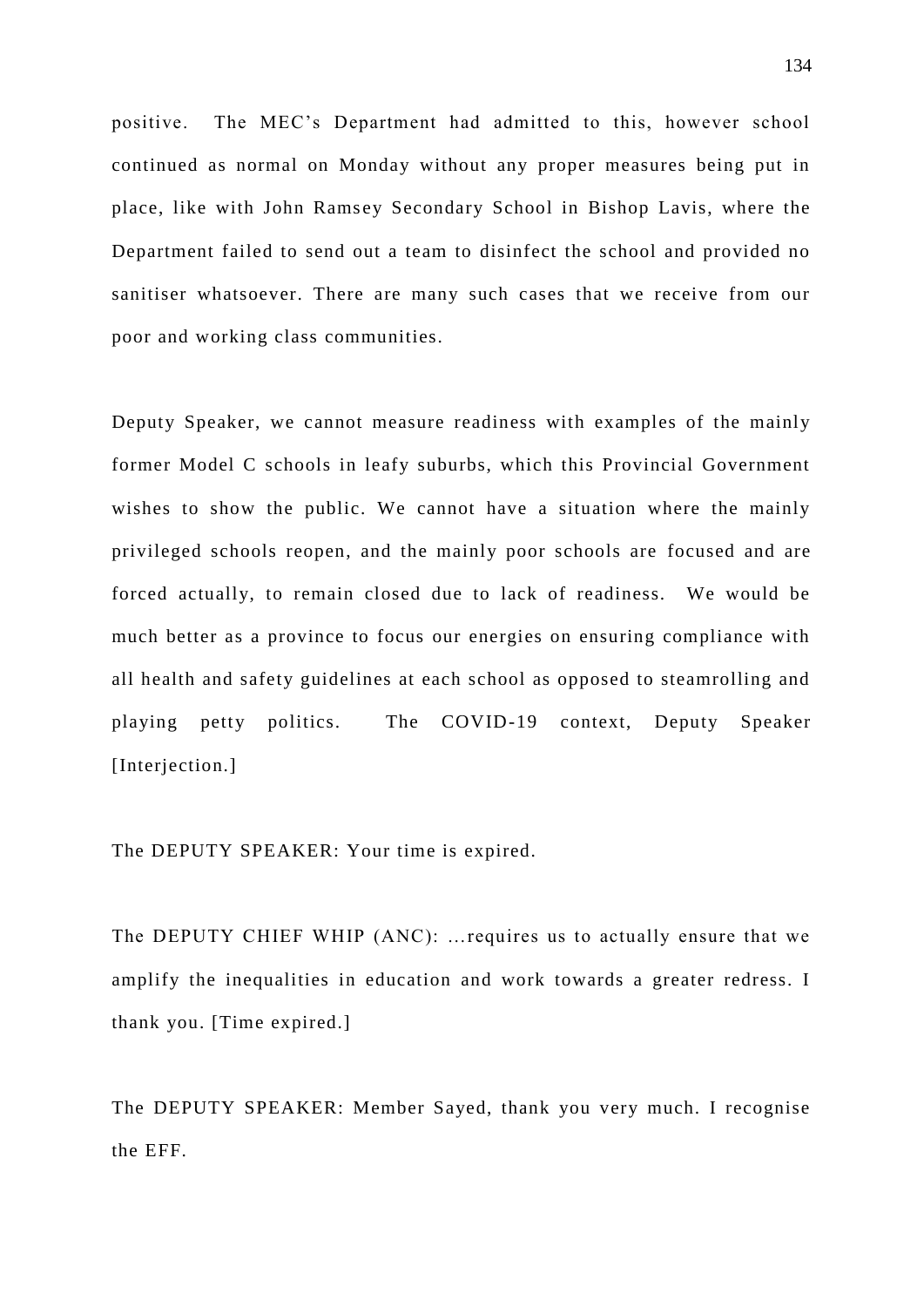Mr M XEGO (EFF): Thank you, Deputy Speaker. The EFF hereby condemns with disgust the decision of the Western Cape Minister of Education to continue opening schools in the province in defiance of the order of the National Minister of Education, Angie Motshekga, that provinces must wait for a week to assess the situation and implement safety measures for schools.

The reckless behaviour and attitude by the Western Cape MEC continue to place the lives of school children and teachers at risk without any reasonable and just cause whatsoever. Moreover, scholar transport for learners to school is not being operated optimally and efficiently. The fact that not all learners have returned to school now forces the majority of learners to use public transport with the general public, automatically increasing their risk of being exposed to COVID-19.

Furthermore, the Provincial Education Department has also not addressed the issue of teachers who have been infected with COVID-19 in 32 schools in the province. In addition, some feeding schemes in a number of public schools are not operational as yet, leaving a number of poor learners to starve. The EFF calls for sanity to prevail in the province and that those in the leadership of the DA-led Government in the Western Cape, within South Africa, must separate laws that can be chopped and changed at any time in the province and as well as in our country. Thank you very much, Deputy Speaker.

The DEPUTY SPEAKER: Thank you, hon Xego. I recognise the DA.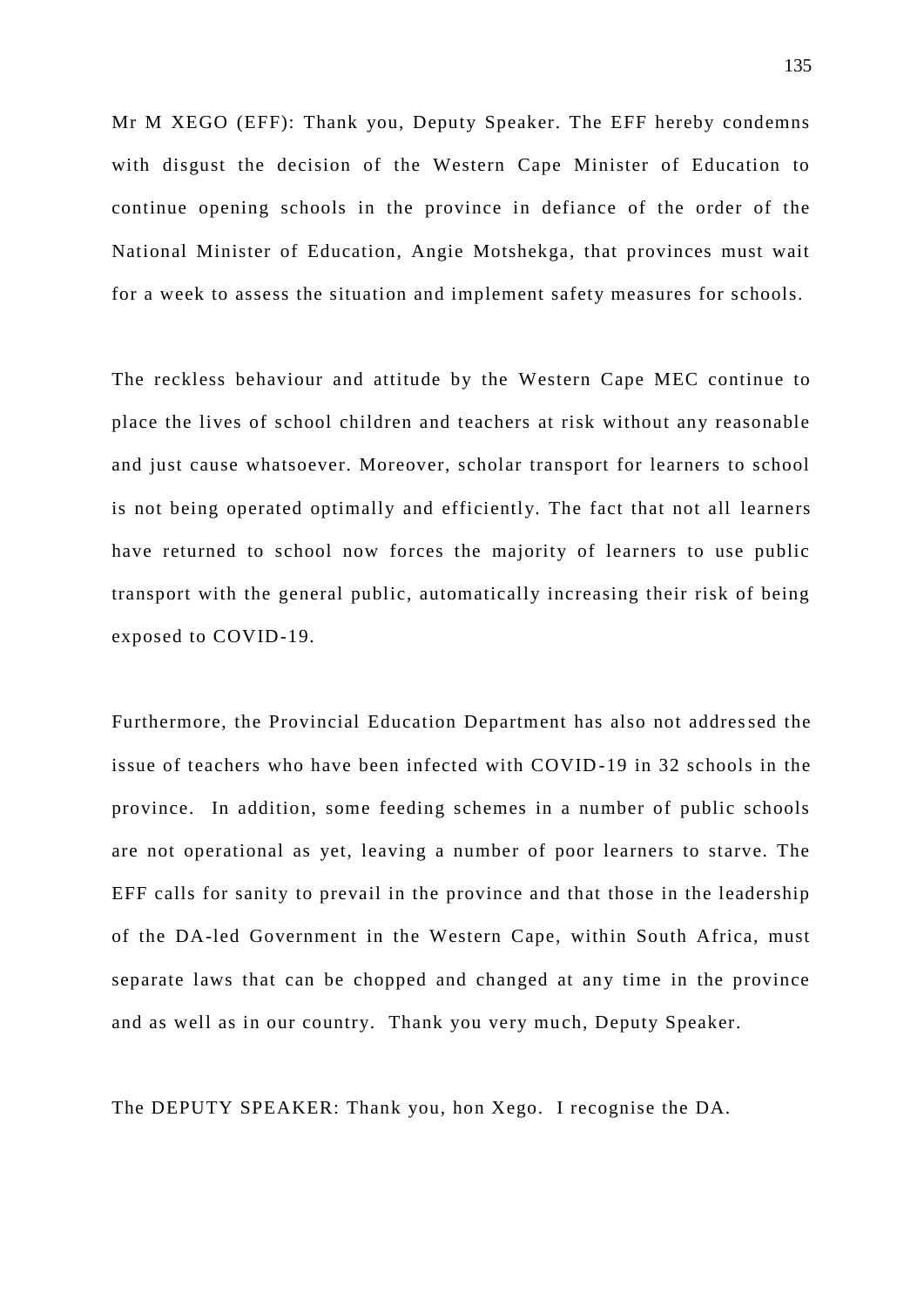Ms D M BAARTMAN (DA): Estonia is considered "the most advanced digital society in the world" by Wyatt. 99% of their citizens have electronic ID. 99% of their state services are online. They were ranked the number 1 country in terms of start-up friendliness by Index Venture 2018; number 1 in terms of entrepreneurial activity by World Economic Forum 2018; number 1 in terms of Digital Health Index by Bertelsmann Foundation in 2019.

Deputy Speaker, Estonia's challenge was, how does one "build a fully functioning country from scratch while knowing that they cannot afford the bureaucracy of a developed democracy"? Estonia gained independence in 1991, Deputy Speaker, the year I was born. So, how did they do this? In 1994 they earmarked 1% of their GDP to the IT sector. By 1996 they had launched their Tiger Leap initiative for country-wide IT infrastructure development and making computer skills a priority in schools. Estonia is essentially the same age as South Africa, but they have been prepared for a no -contact, virtual, borderless, block-chained and secure future for more than two decades. From e-Banking to e-Cabinet Meetings, 98% of Estonians file e-taxes and do so within 3 minutes, e-Voting, a health database with 99% of medical prescriptions being handled online, becoming the leading nation in cyber security, to exploring using AI for government solutions. Estonia showed us that you do not need to be rich to be a digital society.

The Western Cape has made available online business toolkits and a mobile app for entrepreneurs; has turned the CTICC into a paperless, digital hospital for the COVID-19 crisis, from a COVID-19 online health dashboard which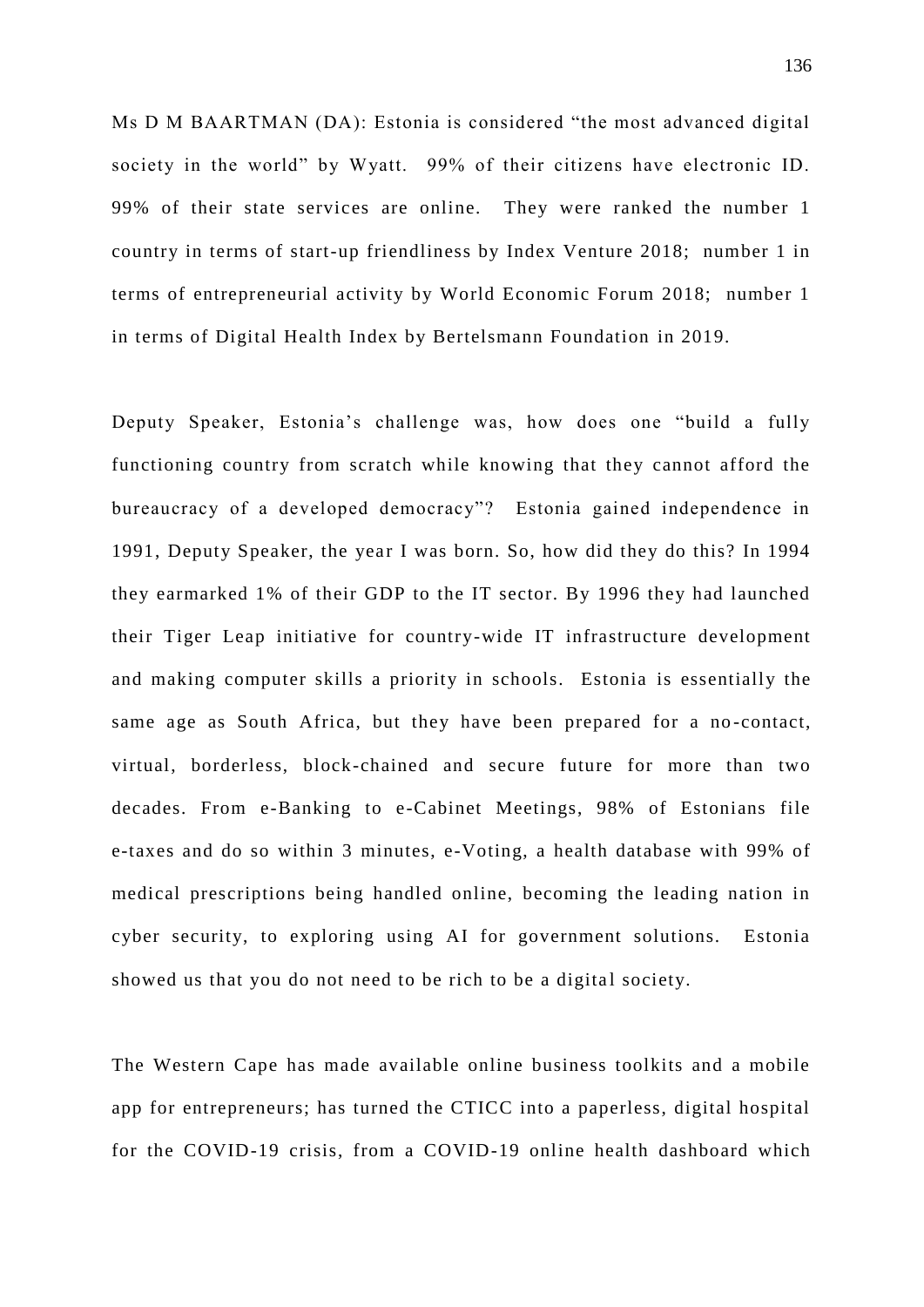promotes transparency to our Education Department making online learning material available. The WCPP has also followed the Estonia Parliament's example, becoming the second parliament in the world to go virtual and the first province to do so in South Africa. The time is now to leap past the Fourth Industrial Revolution and straight into the Fifth. We need to commit to fully embracing e-government and digital education. Ke nako **[**it is time.**]** Deputy Speaker, I thank you.

The DEPUTY SPEAKER: Thank you very much. I recognise GOOD.

Mr B N HERRON: Thank you, Deputy Speaker. Over the past few weeks, I have been raising my concerns about the Western Cape's rampant infection and death rate while two steps in the health protocols appear to be poorly implemented. While our testing ratio has been the highest in the country, our community screening performance and our contact tracing results have been extremely weak.

The national health protocol for containing the rapid spread of the Corona virus and to save lives, has been community screening, testing, contact tracing, isolation and quarantine. Data presented by the National Minister of Health has shown that our community screening numbers have been the lowest in the country, under-performing even the Northern Cape in real terms which has a fraction of our population.

That same data showed that at one stage we were tracing less than one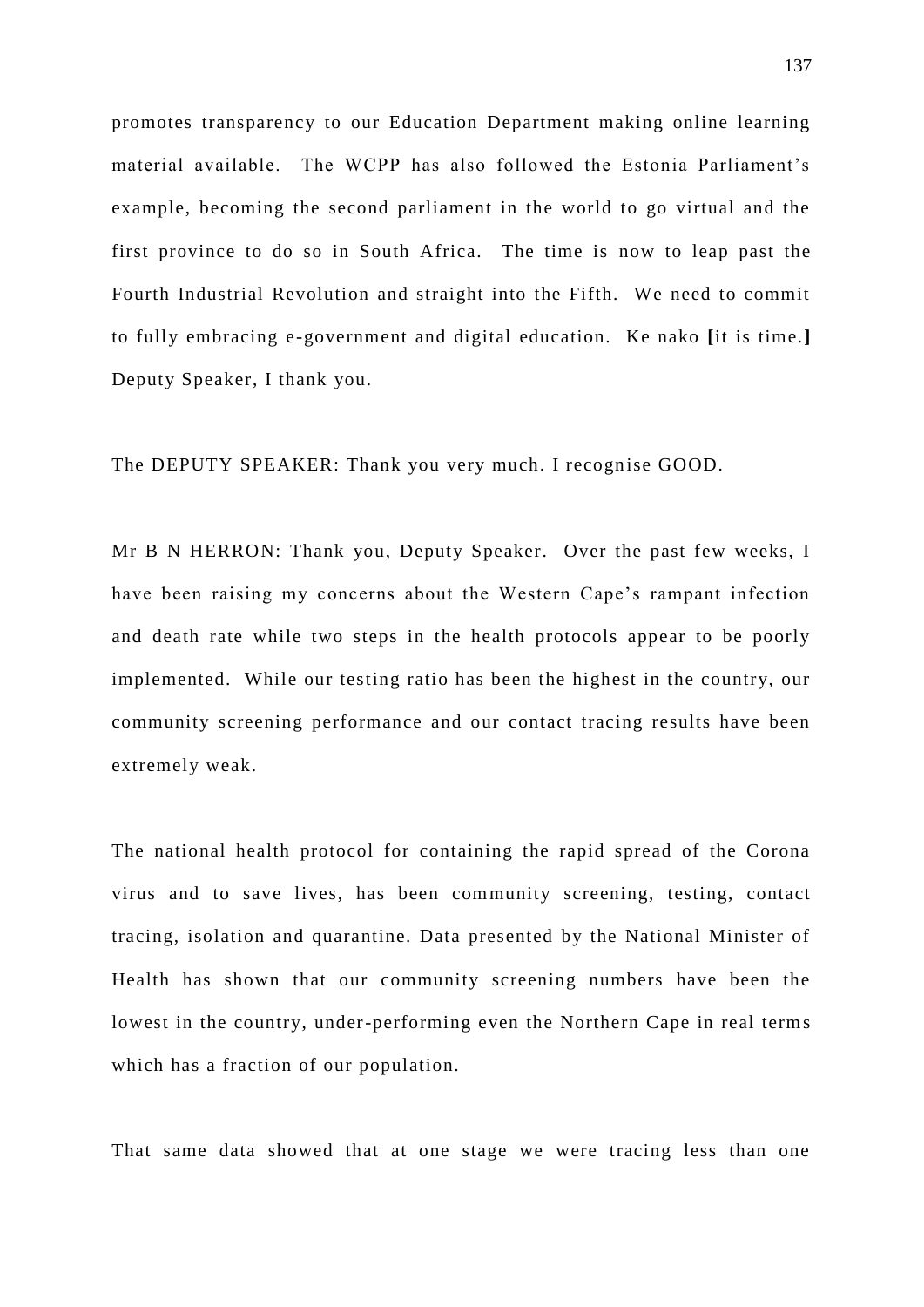contact per positive case. I am encouraged to see that the most recent data shows that our contact tracing is improving and if we have indeed ramped up to 63 000 contacts; this means we are now tracing about 3.5 contacts per positive case. This is still inadequate, but we are moving in the right direction.

However, this week I visited communities on the Cape Flats where community health care workers expressed frustration with our failure to offer those who test positive the opportunity to quarantine in a public facility. Over-crowded living conditions make it impossible to self-isolate and our Government should know that. Health care workers advise that people who have tested positive in densely populated communities are not isolating because they cannot. Some are wandering around and some are even going to work. This Government must implement the full health protocol from start to finish and the failure to offer those who cannot self-isolate the option to do so in a public facility is not acceptable. We will not contain this Corona virus and save lives if we are careless about the ability of every person to isolate for quarantine. Thank you.

The DEPUTY SPEAKER: Thank you, hon member. I recognise the ACDP.

Mr F C CHRISTIANS (ACDP): Thank you, Deputy Speaker. The ACDP is very concerned about the trauma cases in some hospitals that doubled overnight since the Level 3 Lockdown was instituted. The lifting of the alcohol ban on Monday was greeted with jubilation but also with great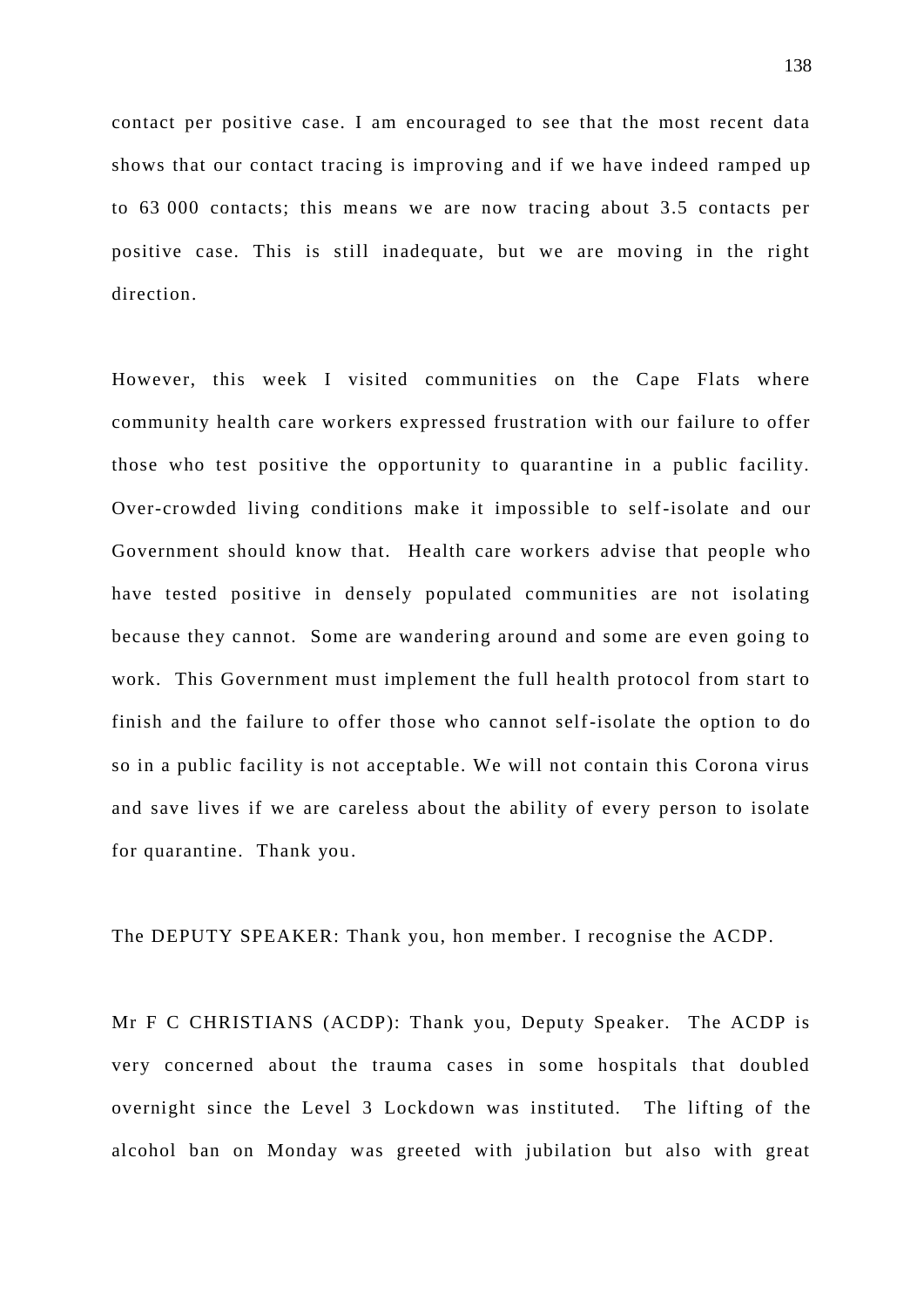concern. Arrive Alive noted several incidents involving the arrest of drunk drivers and road accidents. The CEO of the Chris Hani Baragwanath Hospital reported that the number of trauma cases has effectively doubled overnight. The majority of patients were drunk. They also saw patients with stab wounds, gunshot wounds and general assault injuries.

Deputy Speaker, in the Knysna Provincial Hospital most of the incidents that were reported at the hospital and the load case that was doubled were of alcohol-related individuals. The abuse of alcohol is still a killer on our roads and a killer in our communities. Deputy Speaker, this is alarming and very concerning to the ACDP and we cannot condone the irresponsible behaviour of individuals placing others at risk. I thank you.

The DEPUTY SPEAKER: Thank you, hon member. I recognise the ANC.

Ms P Z LEKKER: Thank you, Deputy Speaker.

The DEPUTY SPEAKER: I hear you. You may proceed.

Ms P Z LEKKER (ANC): The Western Cape is a dangerous place for people trapped in informal settlements. More than 200 people annually die in informal settlement fires. The Cape Town Metro is parading as very progressive and the so-called world's best run municipality. This so-called "beacon of light to darkest Africa" is also a risky place to stay, as at least 100 people die a horrible death every year in consuming informal settlement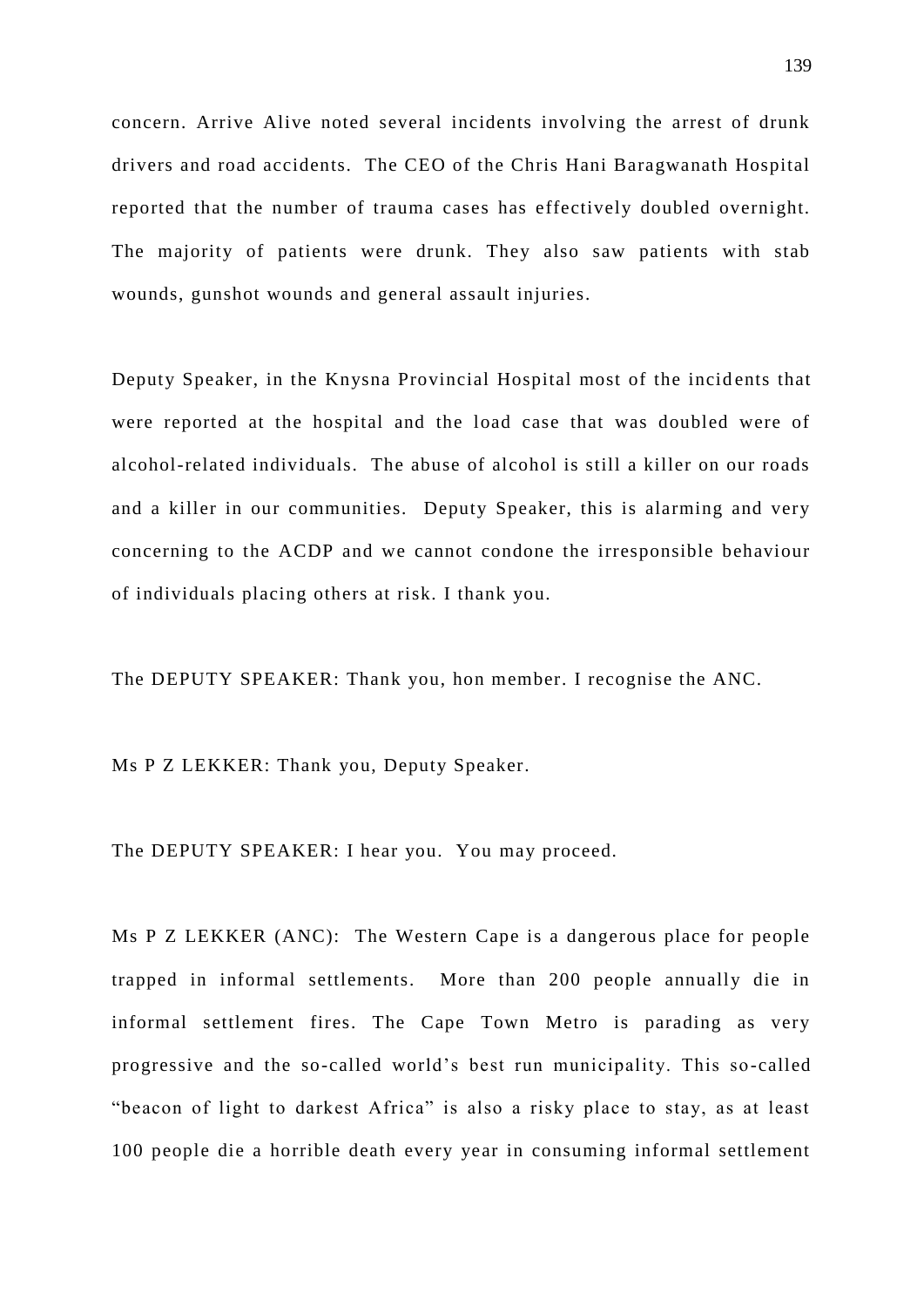fires. This does not include the hundreds of children and other people that die off-site of serious wounds or in hospital from secondary infections. There is also no indication how many people and their children are mutilated, how many are scarred for life or their hands burnt, rendering them as people that have to live with disabilities.

The DA in 2006 and 2009 made promises to the high heavens to change this and beef up the fire and rescue services to be more efficient. There is to date still no specific desk tasked with this phenomenon in the province, nor in the fire services, nor in planning to make sure changes are effected to prevent this annual predictable disaster in poor communities.

Reasons why these structures burn so badly, or even that information pamphlets are distributed, are no excuse. Perhaps there is no political will to change this terrible fate of the poorest. The Koeberg nuclear plant, the oil refinery or industrial and business areas all get priority treatment, proving the fact that this DA Government does not care for the poor. Black lives do not matter. They are on their own. I thank you, Deputy Speaker.

The DEPUTY SPEAKER: Thank you, hon member. I recognise the DA.

Ms L J BOTHA: Deputy Speaker, in this province 98% of schools were ready to reopen their doors in line with Government-gazetted Regulation 43381. At those schools we commend the school management and Provincial Department of Education for the provision of safety protocols, social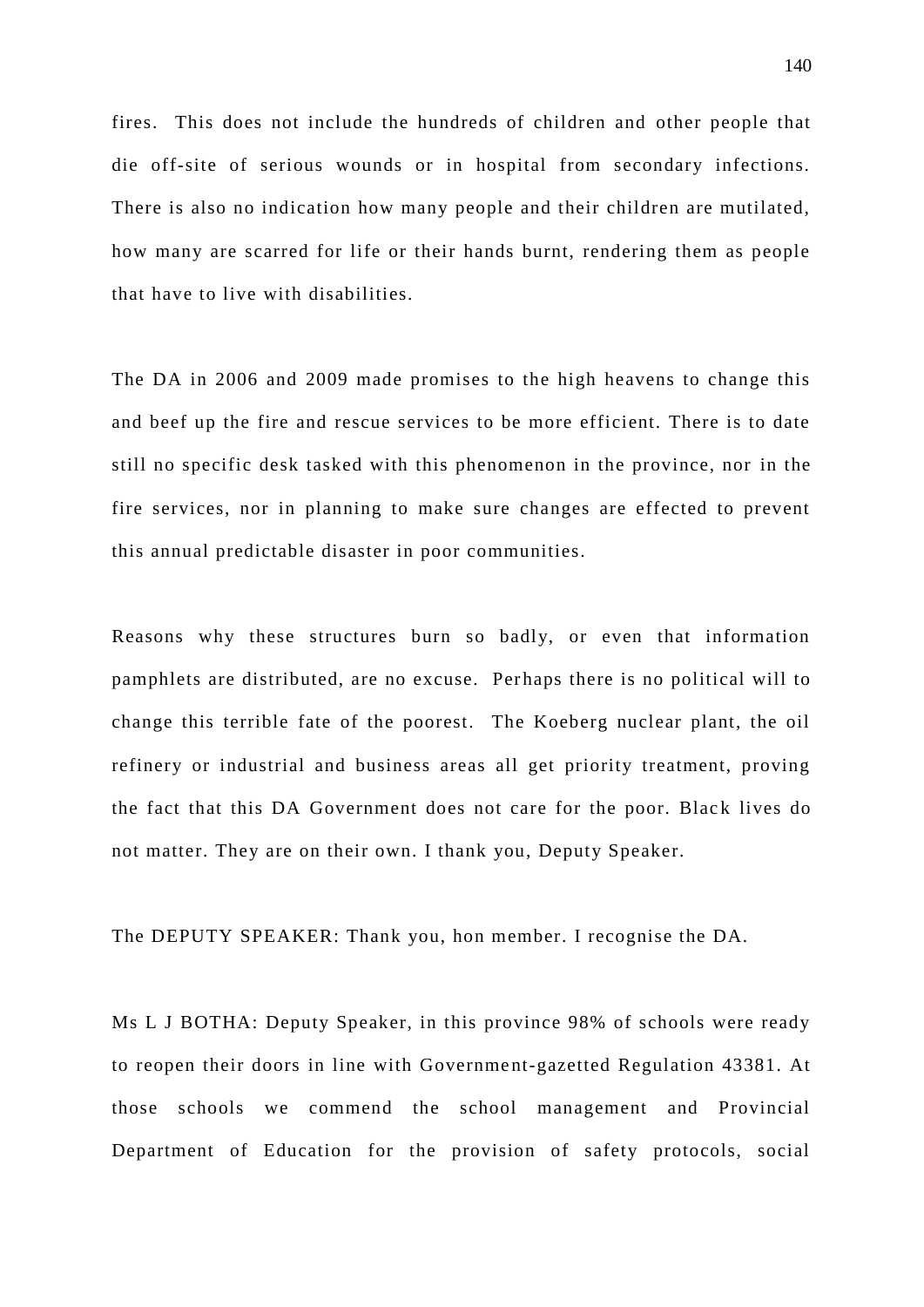distancing measures and good hygiene practices.

On 1 June 2020, many Grade 7 and 12 learners and parents prepared to return and start orientation for the new normal after one term of contact time had already been lost due to the COVID-19 pandemic. With much regret, our national peers were not quite as ready. Minister Angie Motshekga, during her postponed media briefing, or what can be better described as an eleventh hour national apology, announced that it was already decided to postpone the reopening late on Saturday evening. This meant that the National Government failed to take the nation into confidence on Sunday as scheduled. The ANC-led Government once again confused the entire nation with its unclear and inconsistent policy directives. To reiterate recent court rulings, "irrational and illogical". As much as the primary objective is to ensure the safety and health of every learner, it is of paramount importance that schools are reopened without further delay by the National Department of Basic Education. The Education Committee will continue to monitor the readiness and the reinforcement of safety protocols at public schools and availability of PPE in the province to promote the continuation of quality education in the Western Cape. Both safety and education remain fundamental to future livelihoods and lives of learners in this province. Our Western Cape learners ought not to suffer because of the incompetent efforts of other ANC-governed provinces and the Cabinet in Pretoria. I thank you.

The DEPUTY SPEAKER: Thank you, hon member. I see the Freedom Front Plus. Hon Marais, are you there? Going. Going. Gone. I recognise Al Jama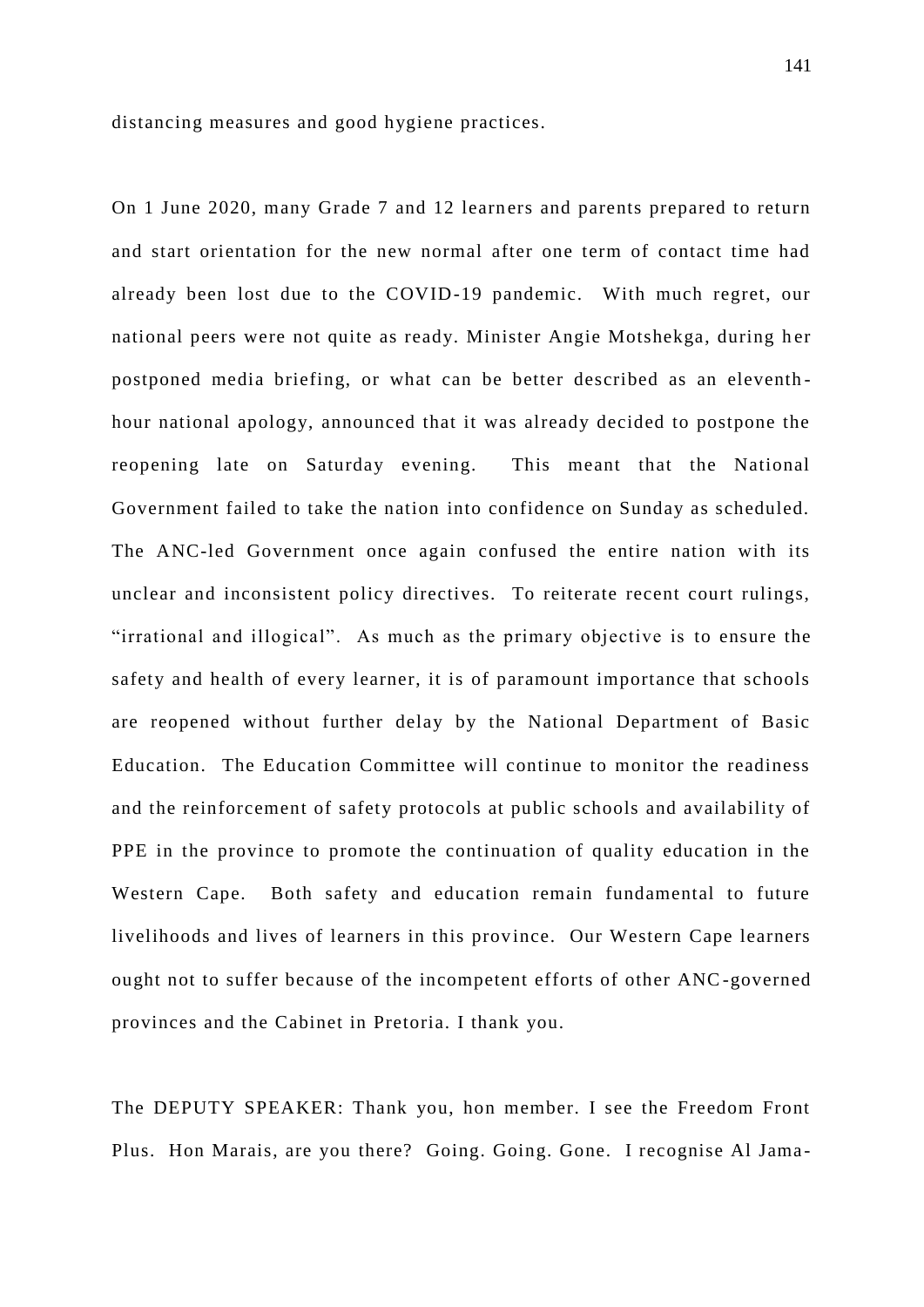ah. Not here. Alright. And then finally I hand over to the DA.

Mr G BOSMAN (DA): Thank you, Deputy Speaker. As Child Protection Week kicked off this week, we are reminded of how the protection and welfare of children are a collective responsibility in any society. The fight against child neglect, abuse and hunger requires a whole -of-society approach in order to put a stop to violence that is being witnessed by children in vulnerable communities.

The DA Government in the Western Cape has gone beyond its core mandate to ensure that children in this province receive the necessary support that will enable them to make the most of the opportunities in life. While we acknowledge that more will always be n eeded and more needs to be done, the Provincial Department of Social Development continues to provide critical services and programmes for children who are in need in these vulnerable situations.

Children and families ought to be empowered through not only financial means, but through programmes that seek to address their psychological and emotional challenges as well and thus need to have a place of importance in our society. In addition, the Western Cape is the only province in the country, and indeed in Sub-Saharan Africa, to have appointed a dedicated Commissioner for Children.

The National Department of Social Development has exposed their own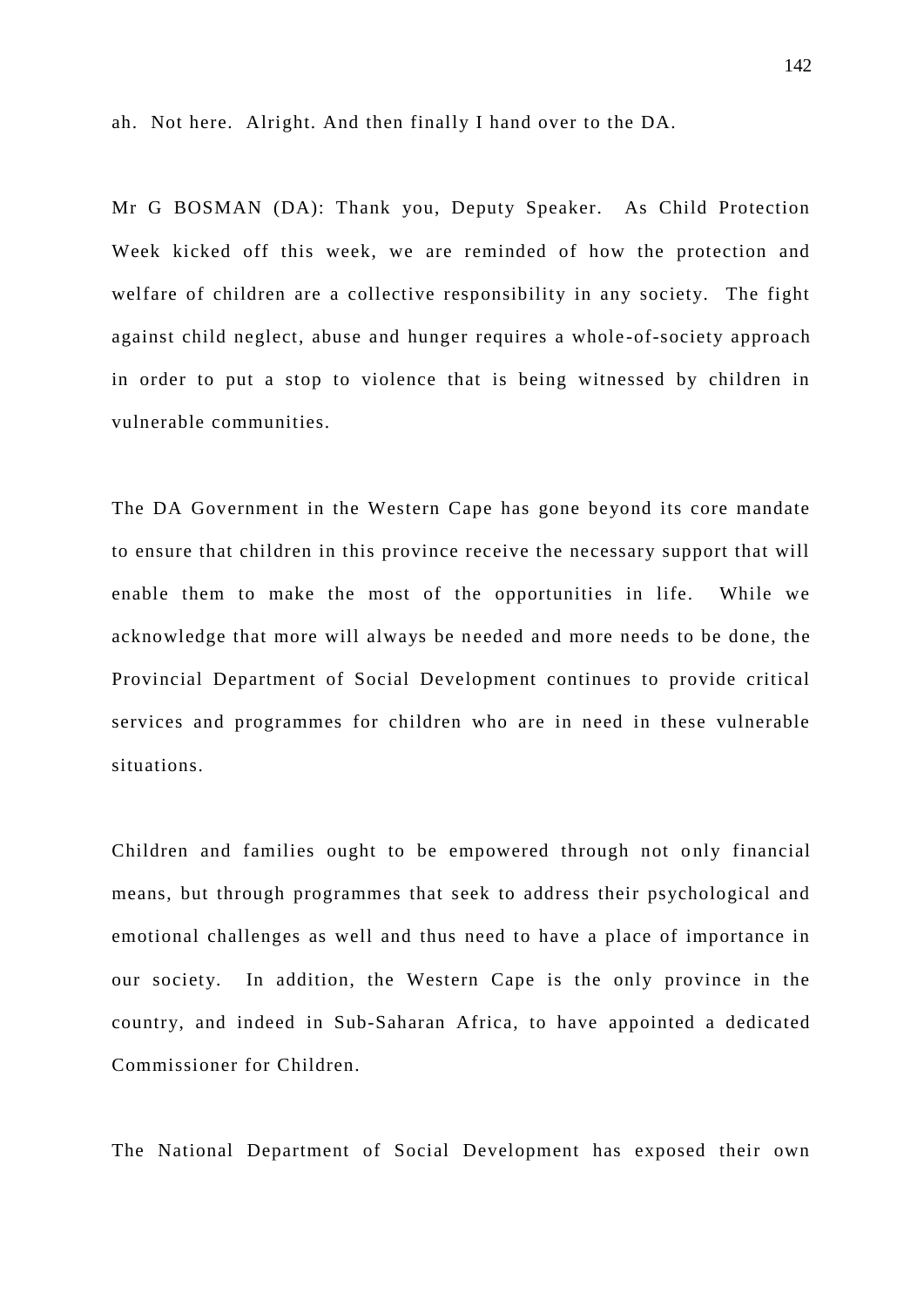ineptitude and incompetence yet again by attempting to enforce regulations that are draconian in communities during this lockdown and this has had a direct negative impact on our children. We are grateful that our justice system is working overtime, where courts have ruled that Lockdown Levels 3 and 4 of the regulations are invalid and unconstitutional. If that is not enough, let us not forget how the Basic Education Minister, Angie Motshekga, demanded that nutritional programmes at schools be halted during the lockdown. Once her party's administration in Gauteng resumed the same feeding scheme, she backtracked.

Why does the ANC place its political interests above those of the people? We must continue to ask this. This is another example of how the Western Cape Government has had to intervene to prevent National Government from placing children further at risk. When we say, "Let us work together", we mean less talk and more action. This is precisely what our Government has demonstrated. I thank you.

The DEPUTY SPEAKER: Thank you. Your time is up. Thank you, hon members. In terms of Rule 145.6 I now give an opportunity to a Minister to present for not more than 5 minutes. Is there a Minister that would like to respond? No? I am assuming not. That brings us to the end of Members' Statements. Hon members, if you can indulge me. I would just like to check if the Speaker is online.

The SPEAKER: I am here, Deputy Speaker.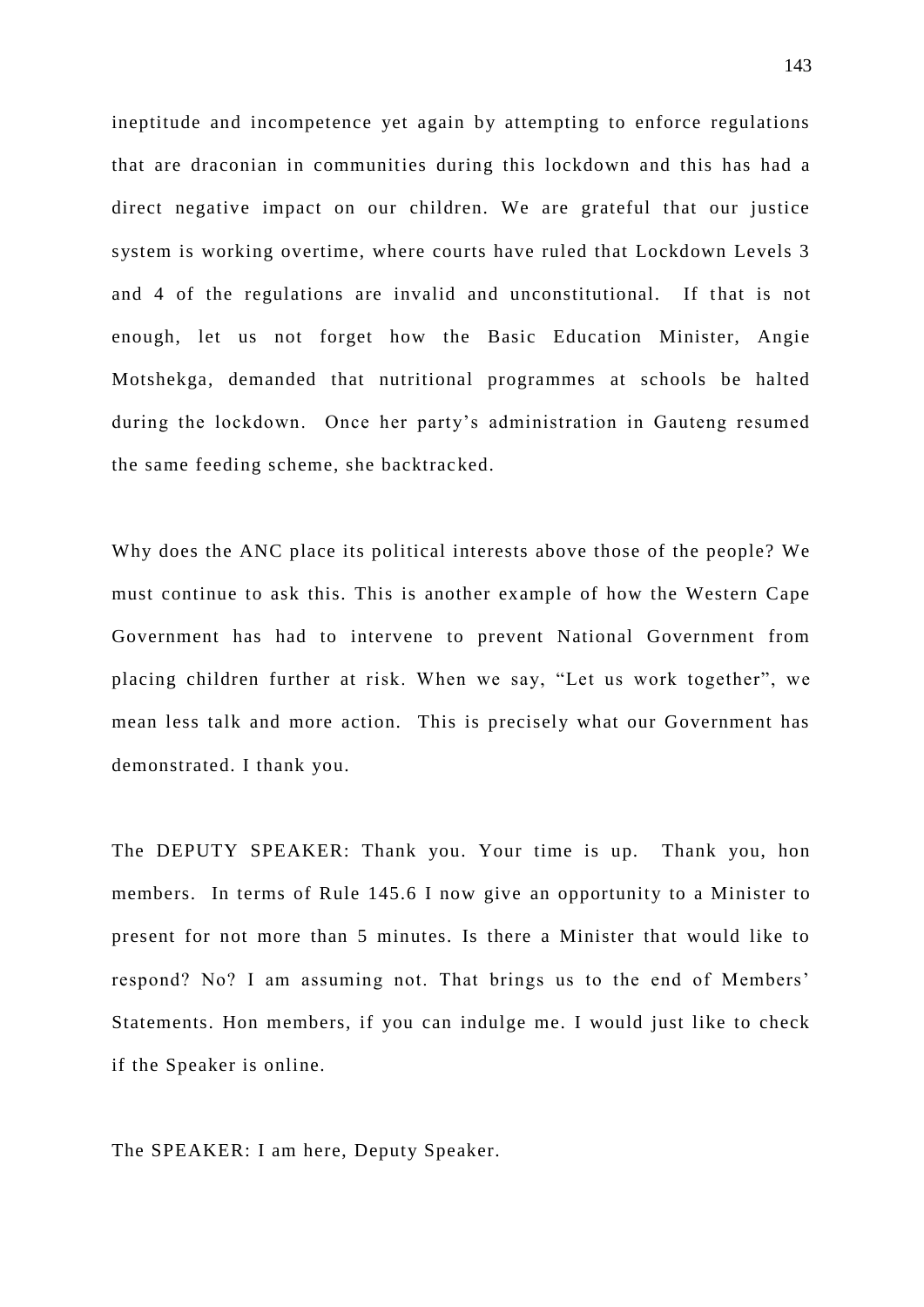The DEPUTY SPEAKER: Over to you, Speaker.

The SPEAKER: Thank you, Deputy Speaker. Hon members, we are now moving to notices of motion. I recognise hon Botha.

# **MOTIONS WITH NOTICE**

Ms L J BOTHA: [Inaudible. – audio lost]

The SPEAKER: Your line is bad, hon Botha. Okay. Hon members, may I request that we take the next motion and then we will come back to hon Botha when she is in a better position. I will go straight to the ACDP. Hon Christians?

Mr F C CHRISTIANS: Thank you, hon Speaker. I give notice that I shall move:

That the House debates the police and army brutality experienced during the lockdown. I thank you.

*[Notice of motion as moved by Member.]*

The SPEAKER: Thank you, hon Christians. Hon Botha, are you ready?

Ms L J BOTHA: Speaker, I am just ascertaining whether you can hear me?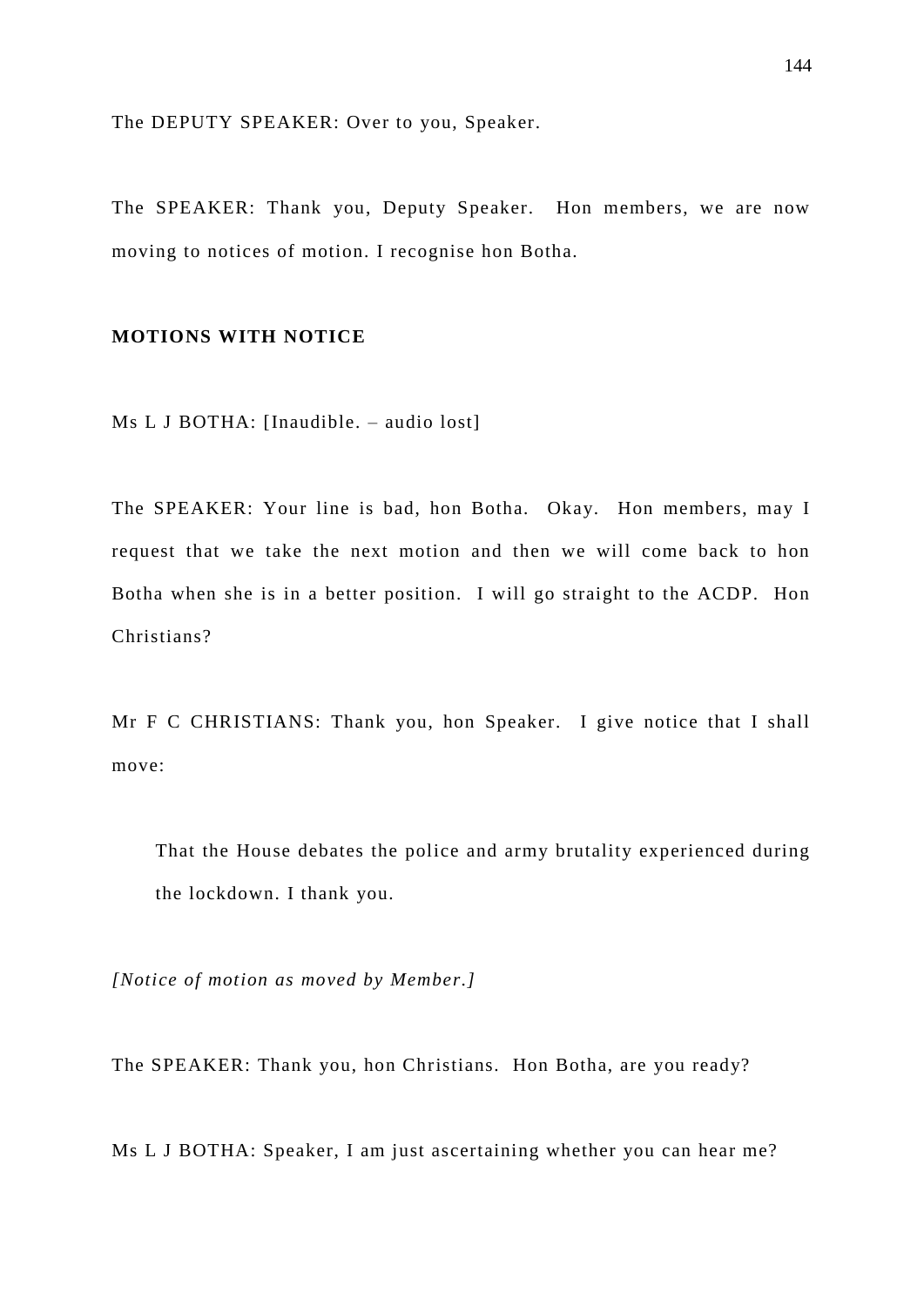The SPEAKER: Now, yes. It is clear now, yes, Madam.

Ms L J BOTHA: Thank you very much, hon Speaker. I give notice that I shall move:

That the House, at its next sitting, debates the impact of the COVID -19 pandemic and regulations relevant to the WCED and ECD's on social and economic livelihoods in the province. I so move.

*[Notice of motion as moved by Member.]*

The SPEAKER: Thank you, hon Botha. I now recognise hon Baartman.

Ms D BAARTMAN: Thank you, hon Speaker. I give notice that I shall move:

That the House debates the impact of the COVID-19 pandemic and regulations on personal care services industry, with an emphasis on hairdressers, barbers and salons; the majority of these individuals are self-employed entrepreneurs, many of whom are sole breadwinners for their families. I so move.

*[Notice of motion as moved by Member.]*

The SPEAKER: Thank you, hon Baartman. I now recognise hon Sayed.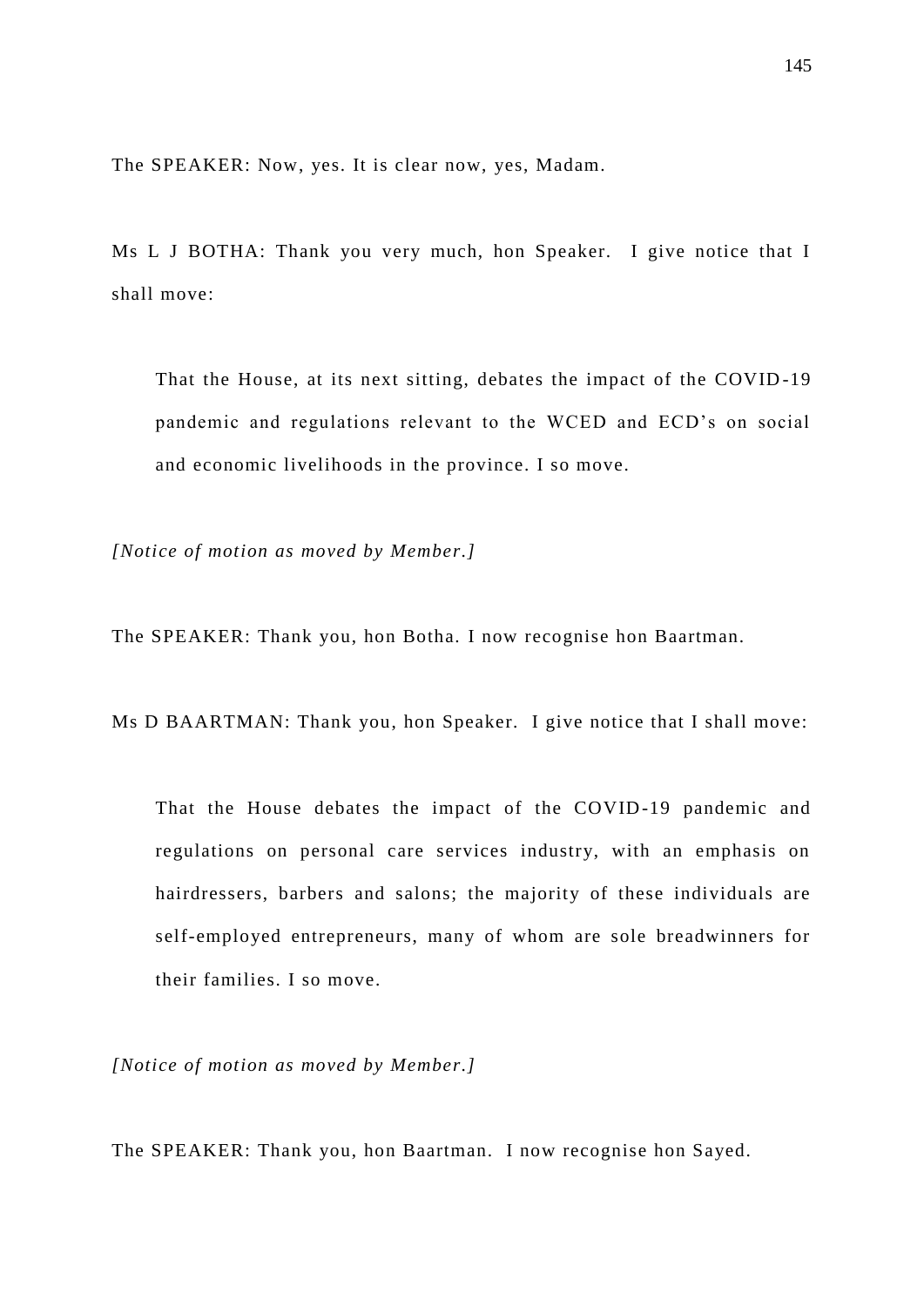The DEPUTY CHIEF WHIP (ANC): Thank you, hon Speaker. I give notice that I shall move:

That the House debates the continued huge inequality between poor schools in former marginalised areas like townships and those wealthy schools in the leafy areas within the shadow of Table Mountain, mostly former Model C schools.

*[Notice of motion as moved by Member.]*

The SPEAKER: Thank you, hon Sayed. Hon members, the hon Dugmore, I am not too sure whether you have a motion – another motion, other than the one that you withdrew earlier. Hon, the Leader of the Opposition? Alright. Thank you, hon members. Let us now move to hon Bans. Alright. Let us move hon members, to hon Nkondlo. We will come back to hon Bans, if and when she joins us again. Okay. Hon Nkondlo?

Ms N D NKONDLO: Thank you, hon Speaker. I give notice that I shall move:

That the House debates the socio-economic conditions in the areas declared as COVID-19 hotspots and the impact of such conditions in exacerbating the spread of the Corona virus. I so move.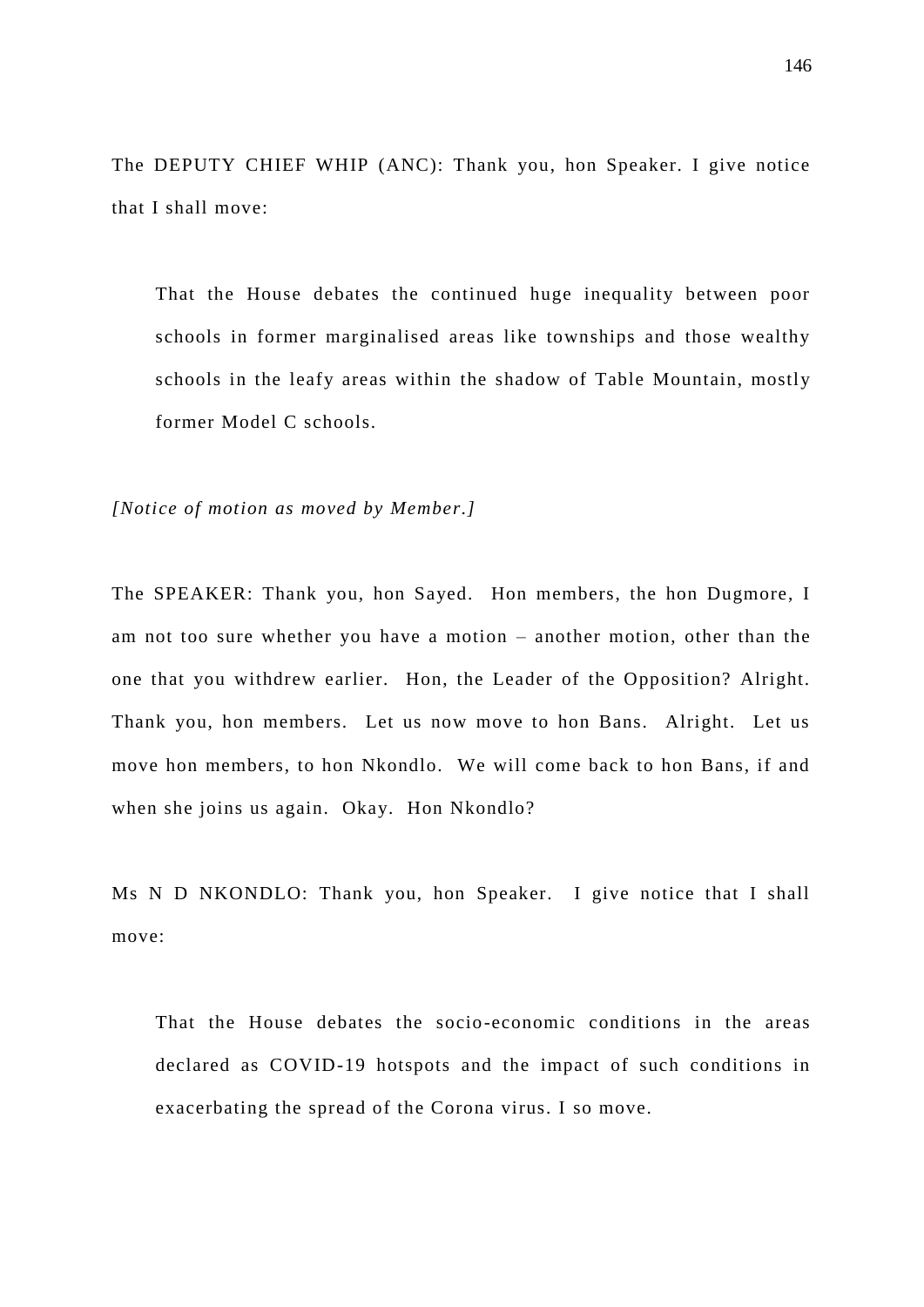*[Notice of motion as moved by Member.]*

The SPEAKER: Thank you, hon Nkondlo. Hon members, I recognise hon Bans. Alright. Let us move to hon Kama.

Mr M KAMA: Thank you, hon Speaker. Can you hear me?

The SPEAKER: Yes, we can hear you, hon member.

Mr M KAMA: Thank you, hon Speaker. I give notice that I shall move:

That the House, at its next sitting, discusses the DA endangering the lives of children in the Western Cape. I so move, Speaker.

*[Notice of motion as moved by Member.]*

The SPEAKER: Thank you, hon Kama. Hon members, I now recognise the hon Lekker.

Ms P Z LEKKER: Thank you, hon Speaker. I give notice that I shall move:

That the House discusses political abuse by DA office bearers and leaders who use public schools to advance themselves at openings, feeding schemes and now with the Corona virus pandemic, while blocking other parties from performing oversight visits. I so move.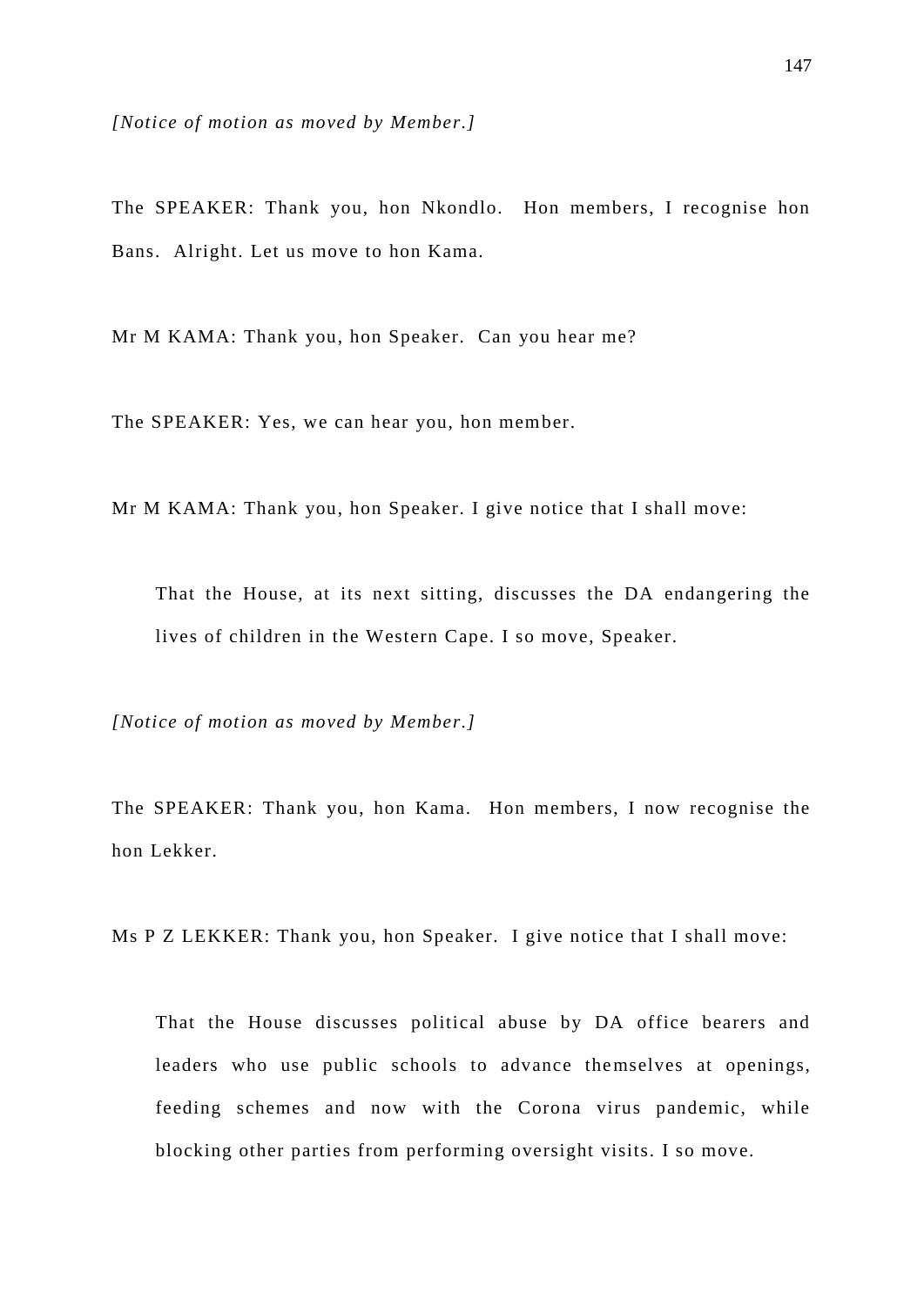*[Notice of motion as moved by Member.]*

The SPEAKER: Thank you, hon Lekker. Hon members, if the hon Bans is not available, we then move to Motions without Notice. May I please give another opportunity to hon Bans? Alright. Thank you, hon members [Interjection.]

Ms A BANS: Speaker?

The SPEAKER: Hon Bans?

Ms A BANS: Mr Speaker, I give notice that I shall move:

That the House discusses why the Western Cape Provincial Government sports COVID-19 face masks openly in the main DA colours. I so move.

*[Notice of motion as moved by Member.]*

The SPEAKER: Thank you hon Bans.

Mr P J MARAIS: Mr Speaker, point of order.

The SPEAKER: What is your point of order, hon Marais?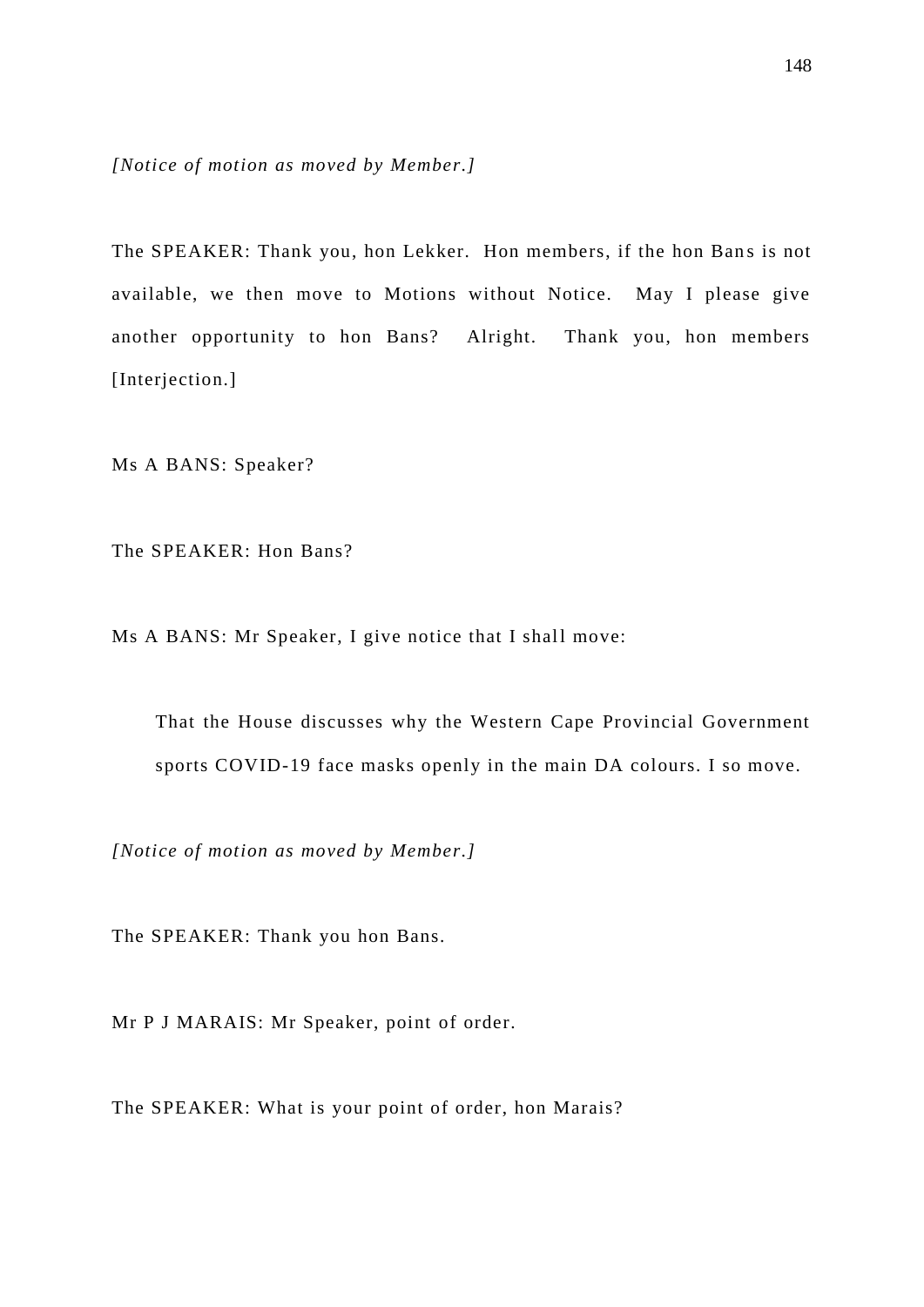Mr P J MARAIS: I understood you said we are now on motions without notice, and the member who just spoke said this is a motion with notice. So what is it? Without or with?

The SPEAKER: It is in this manner that I have requested to move, but hon Bans was unable to connect and therefore I gave her leeway, given her intention to move a motion with notice. So on that point, I thought it was important to afford her the opportunity. It was a notice of a motion, hon Marais.

Mr P J MARAIS: I accept your ruling, sir.

The SPEAKER: Thank you, hon Marais. Hon members, that concludes the notices of motion and that gives us an opportunity now to consider Motions without Notice. I recognise the hon Allen.

## **MOTIONS WITHOUT NOTICE**

Mr R I ALLEN: Thank you, hon Speaker. I move without notice:

That the House notes the brutal murder of George Floyd in the United States of America that led to the recalibration of the #BlackLivesMatter movement during the current week; I further move that this House recognises with great concern police brutality right here in the Western Cape and in South Africa as well, citing the passing of Collins Khosa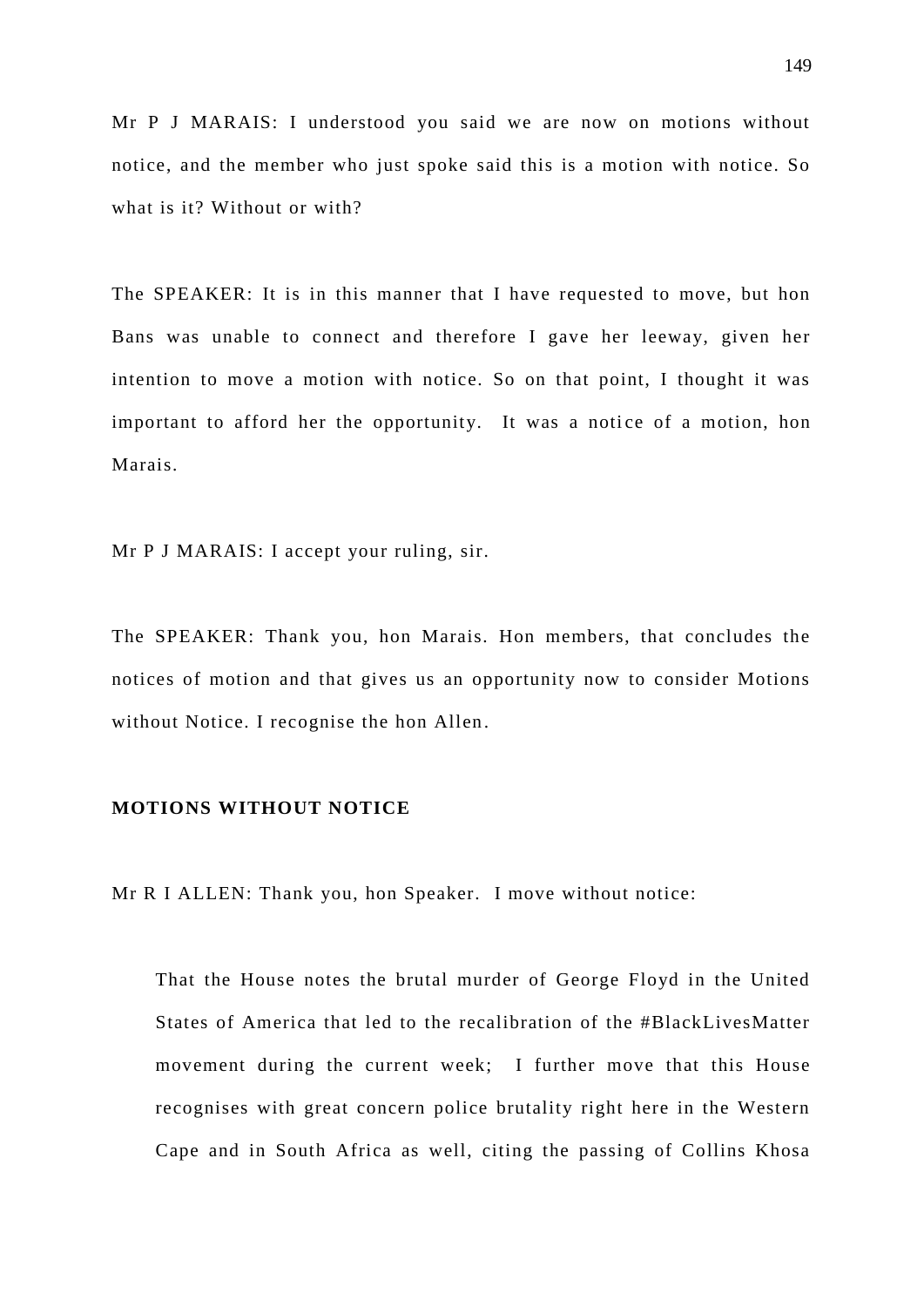due to alleged heavy-handedness of national safety officials in our country. I so move.

*[Motion as moved by Member.]*

The SPEAKER: Thank you, hon Allen. Hon members, is there any objection to the motion being read without notice?

An HON MEMBER: No.

The DEPUTY CHIEF WHIP (ANC): Yes, Speaker. There is an objection to the second part of police brutality in the Western Cape.

The SPEAKER: Thank you very much, hon Sayed. The objection is noted, and the motion will be recorded in the Order Paper. I now recognise hon Christians.

Mr F C CHRISTIANS: Thank you, Speaker. I move without notice:

That the House would like to thank everyone for their contribution in helping the most vulnerable during this time. We especially want to thank those who have opened their homes to the poorest and to the vulnerable in their communities. We have seen many soup kitchens, feeding schemes and other types of donations especially in poor communities like Bonteheuwel, Athlone, Mitchells Plain and Manenberg. Hon Speaker, on behalf of the ACDP we want to thank all those who are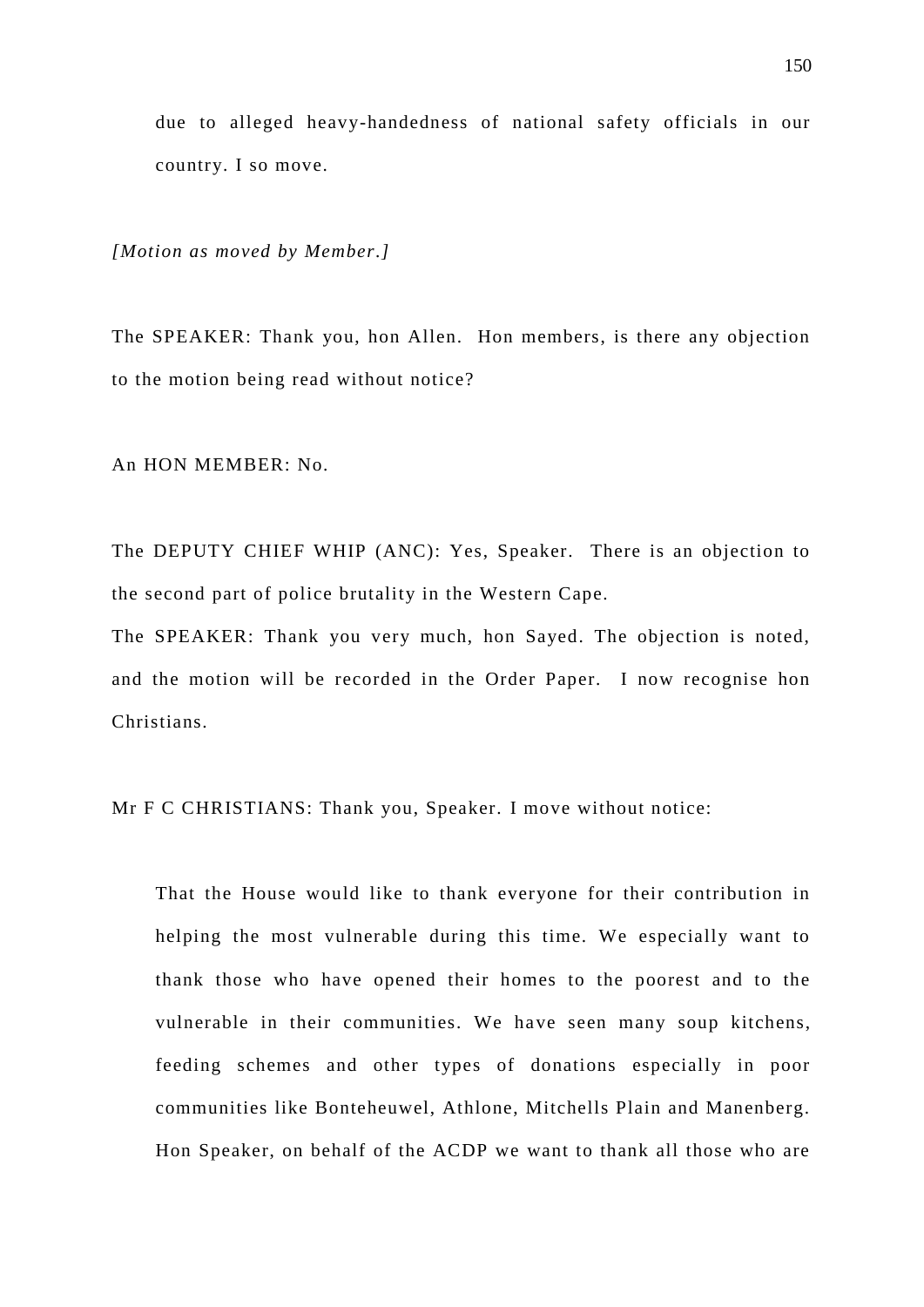making a meaningful contribution in this time. I thank you.

*[Motion as moved by Member.]*

The SPEAKER: Thank you, hon Christians. Hon members, are there any objections to the motion being read without notice? No objections. Agreed to. Hon members, the next motion is by hon Philander.

Ms W F PHILANDER: Thank you, hon Speaker. I move without notice:

That the House notes with great sadness the murder of Dr Roelof Botha in Tulbagh on Monday, 1 June 2020. Hon Speaker, that this House extends our sincere condolences to the family, patients and loved ones of Dr Roelof Botha and that the House notes with concern the senseless attacks on citizens in South Africa. Our thoughts and prayers are with the Botha family during this time. I so move.

*[Motion as moved by Member.]*

The SPEAKER: Thank you, hon Philander. Hon members, are there any objections to the motion being read without notice?

An HON MEMBER: No.

The SPEAKER: Thank you, hon members. No objections. Agreed to. Hon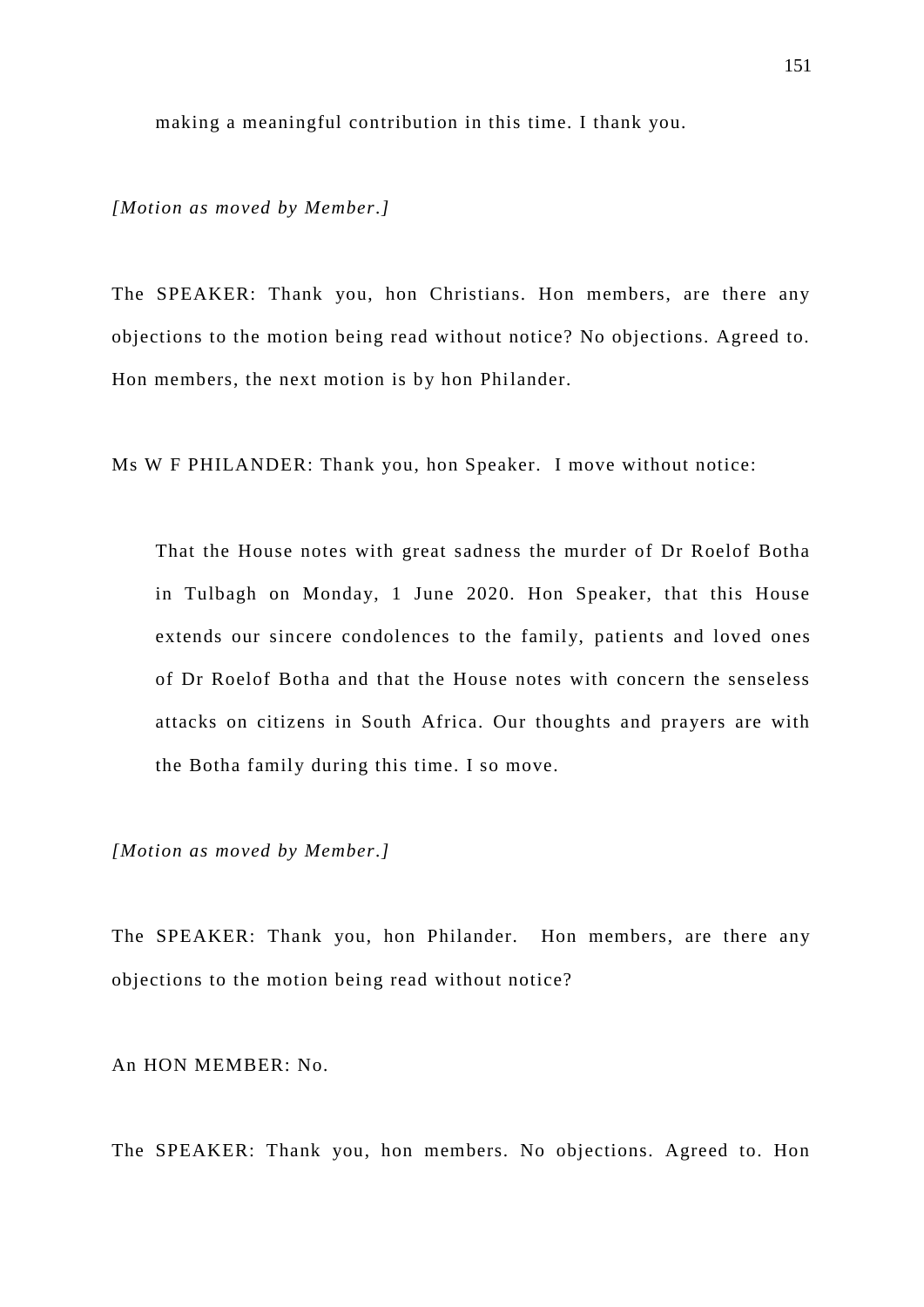members, the next motion is by hon Sayed.

The DEPUTY CHIEF WHIP (ANC): Hon Speaker, I move without notice:

That the House notes that the principal of Settlers High School in Bellville, Mrs Shireen Gallie, has tested positive for COVID -19 and that we wish her a speedy recovery. I thank you.

*[Motion as moved by Member.]*

The SPEAKER: Hon members, are there any objections to the motion being read without notice?

An HON MEMBER: No.

The SPEAKER: No objections. Agreed to. Hon members, I recognise hon Baartman.

Ms D M BAARTMAN: Hon Speaker, I move without notice:

That the House notes that South Africa celebrates Youth Month this month, commemorating the Soweto uprising on 16 June 1976 when unarmed student protestors stood up against the apartheid government in defiance due to the enormousness of the horrific quality and conditions of black education in South Africa; further notes that currently in South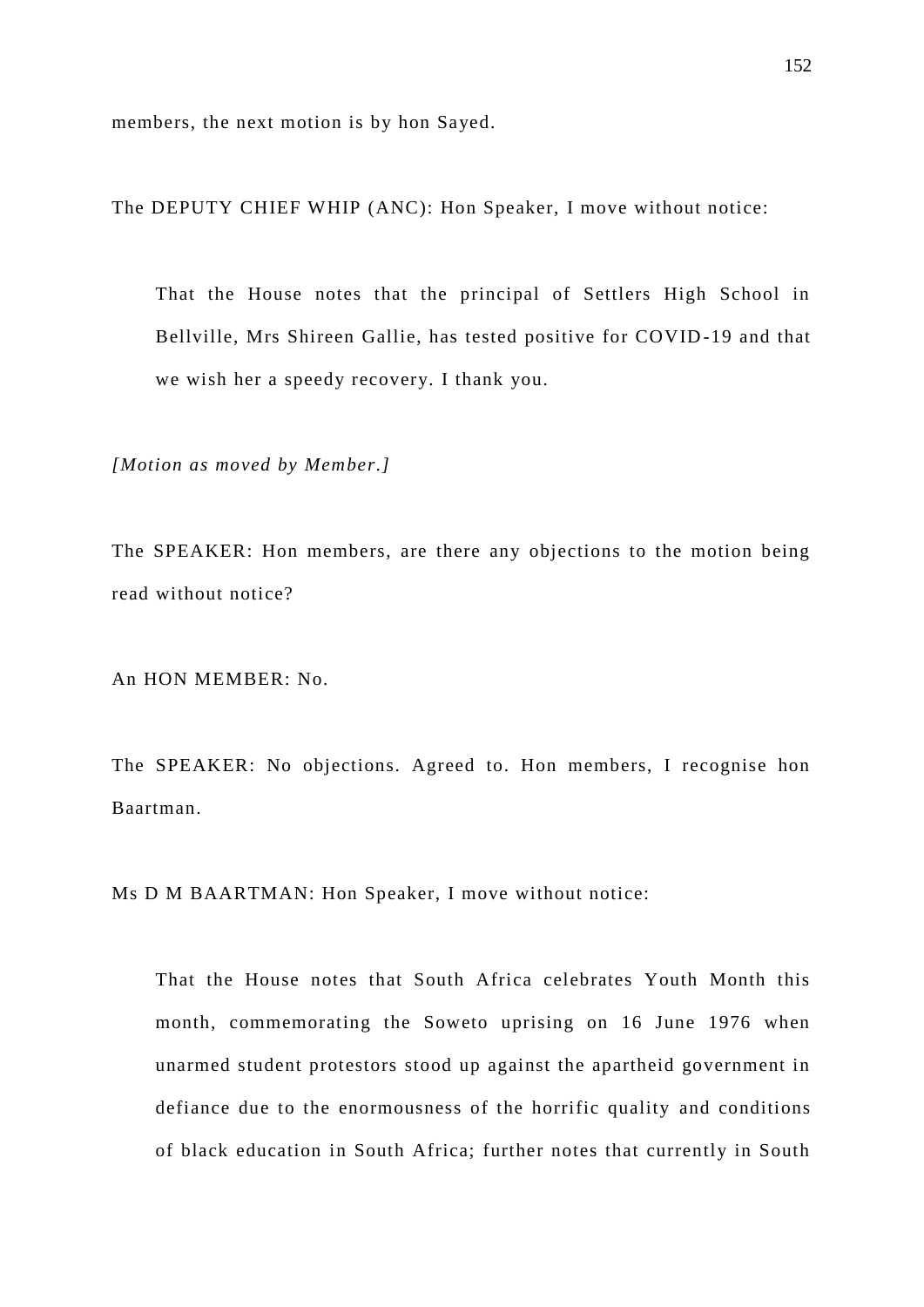Africa statistics show that the majority of the youth choose not to participate in democratic systems such as elections; acknowledges that while much has been achieved in ensuring that every child has access to education, that many children and youth are still left behind and congratulates the Western Cape Education Department for having provided 1.2 million meals to learners through the emergency feeding scheme during the COVID-19 lockdown and for achieving close to 100% reopening of schools this week in order to continue the fight for the constitutional right to a basic education for all. I so move.

*[Motion as moved by Member.]*

The SPEAKER: Thank you, hon Baartman. Hon members, are there any objections to the motion being read without notice? No objections. [Interjection.]

The DEPUTY CHIEF WHIP (ANC): Yes, Speaker.

The SPEAKER: Is there an objection?

The DEPUTY CHIEF WHIP (ANC): I object to the second part, particularly on the Western Cape. [Laughs.]

The SPEAKER: There are objections.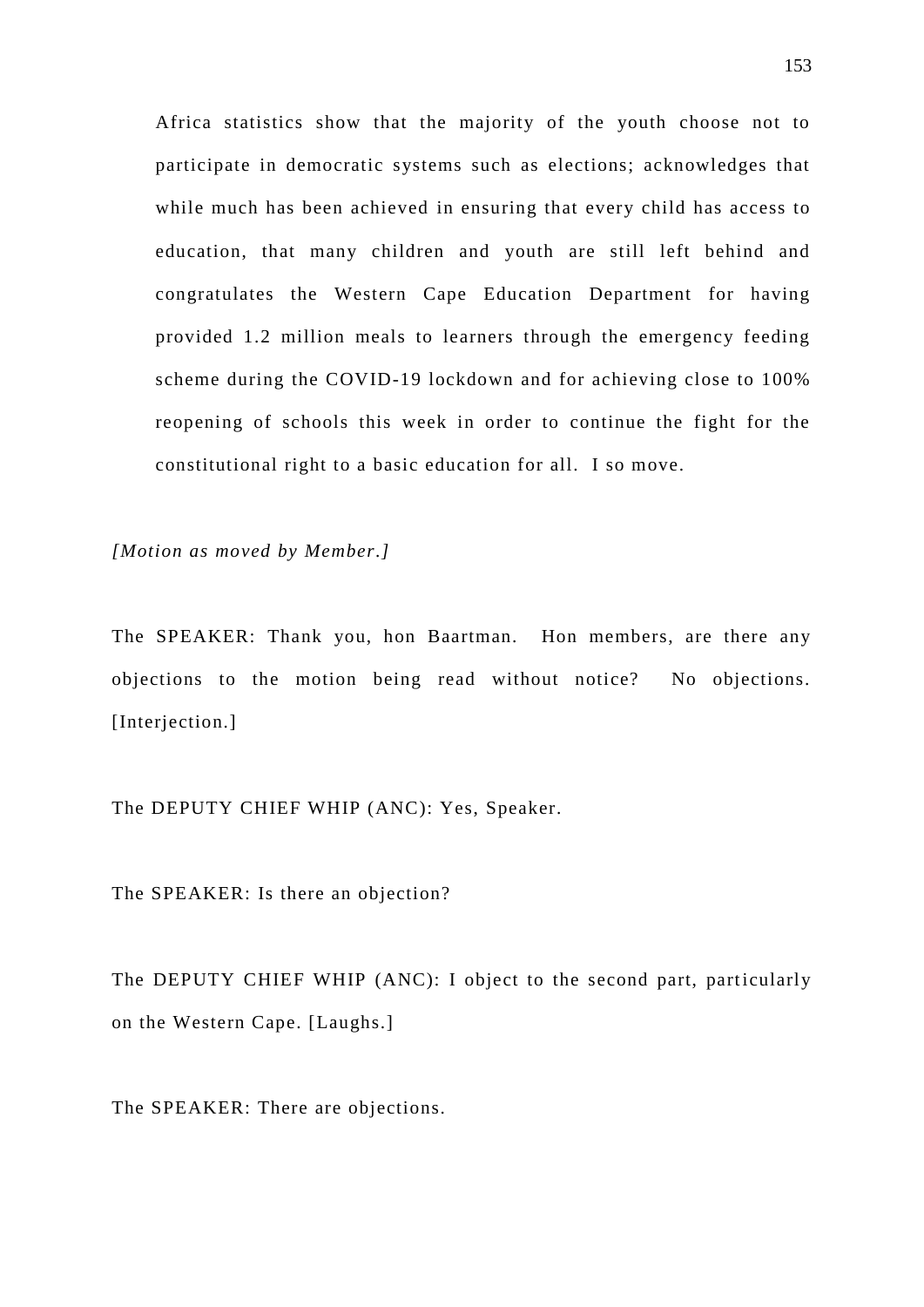The DEPUTY CHIEF WHIP (ANC): I know, Speaker, we object.

Ms D M BAARTMAN: Are you objecting to providing food?

The SPEAKER: Order, hon ... [Interjection.]

The DEPUTY CHIEF WHIP (ANC): Objecting to placing the safety of learners at risk.

The DEPUTY SPEAKER: Thank you. Order. The objection has been noted and the motion will be recorded on the Order Paper. Now, I would like to request that the hon Smith delivers his motion.

Mr D SMITH: Thank you, hon Speaker. I move without notice:

That the House notes the begrudged resignation of a number of Knysna Municipality officials, including the municipal manager, Ms Michelle Gratz; and further notes that she previously resigned from a similar position, aggrieved by the DA-run Mossel Bay Municipality. I so move.

*[Motion as moved by Member.]*

The SPEAKER: Thank you, hon Smith. Hon members, are there any objections to the motion being read without notice?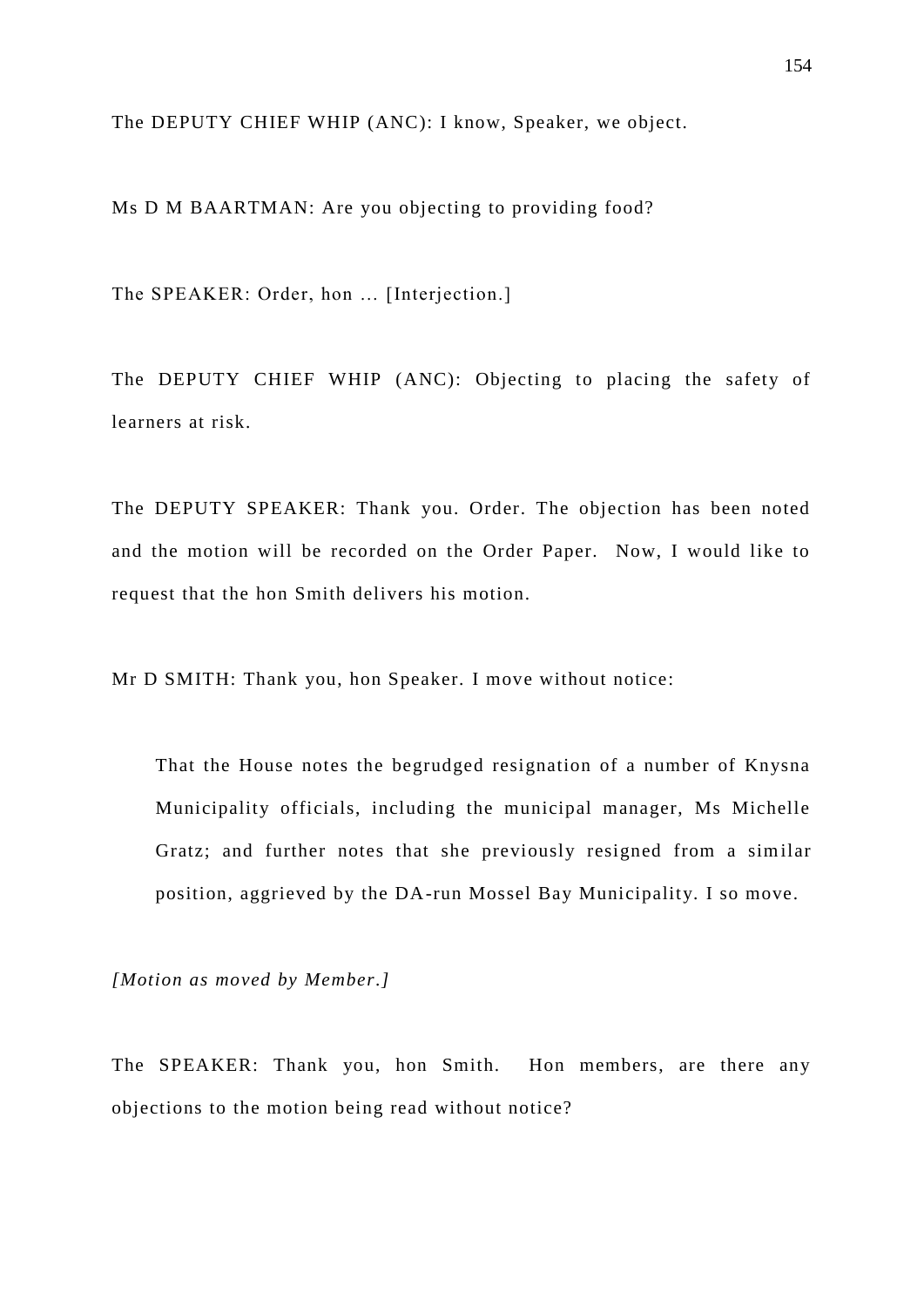An HON MEMBER: Yes, we object.

An HON MEMBER: Yes.

The SPEAKER: Objection is noted, and the motion will be printed on the Order Paper. I now move to hon Allen.

Mr R I ALLEN: Hon Speaker, I move without notice:

That the House observes the month of June as World Pride Month. The DA-led Western Cape continues to be a proud supporter of the LGBTQI+ community and the promotion of equality for all; further that this House notes that the Stonewall riots in New York City in 1969 as part of civil society's protest regarding police brutality, a major concern which we still face today. I so move.

*[Motion as moved by Member.]*

The SPEAKER: Hon members, are there any objections to the motion being read without notice?

An HON MEMBER: No.

The SPEAKER: No objections? Agreed to.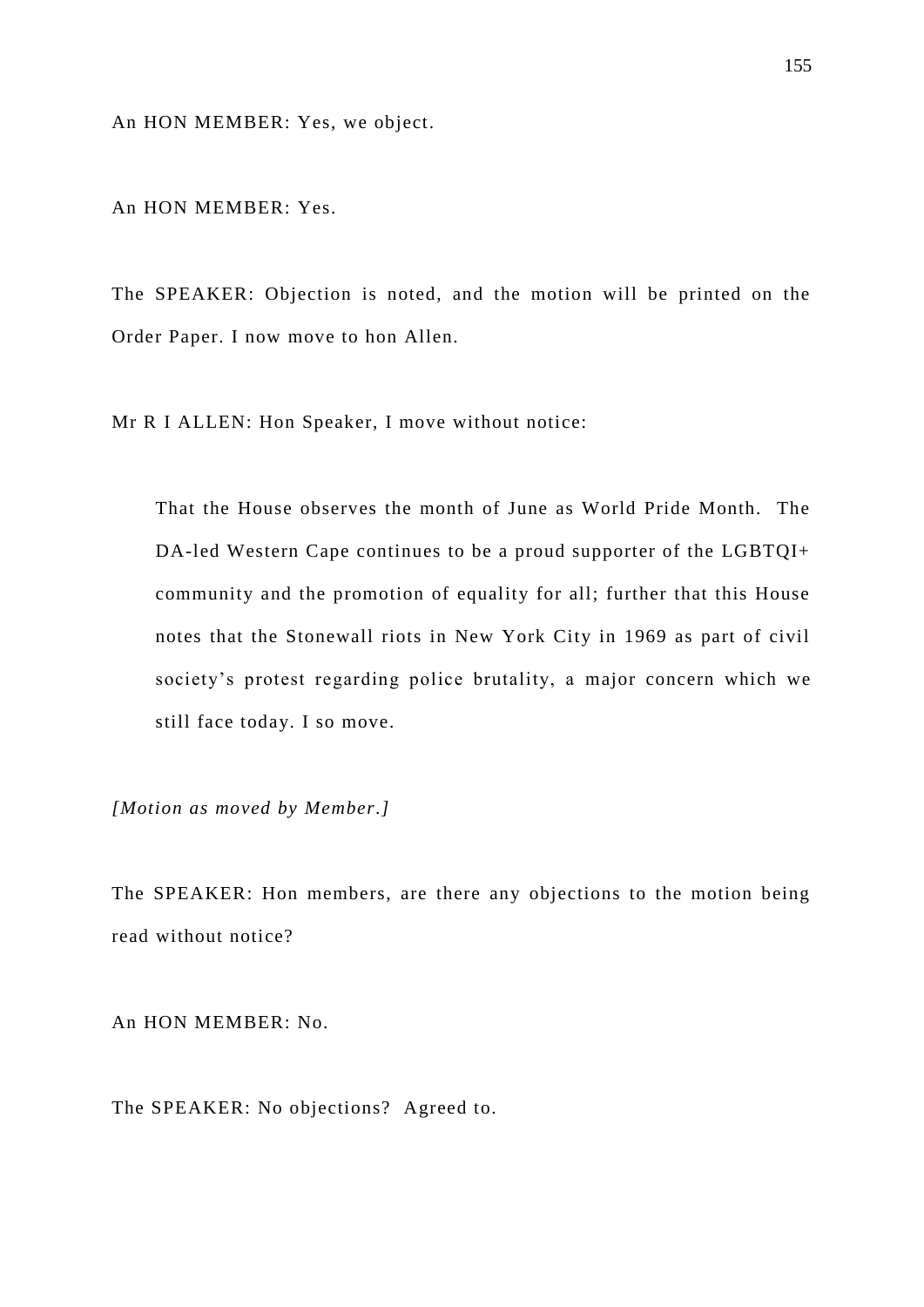The SPEAKER: Hon members, I recognise hon Kama.

Mr M KAMA: Thank you, hon Speaker. I move without notice:

That the House wishes all victims of gang violence well and sympathises with those that died and also notes that a Manenberg boy, Taufiq Johnson was earlier this week severely wounded when 18 shots were fired on the wooden Wendy House where he stayed, and also a boy of 2 years old, Zhario Johnson and his father of 32 died last night in a Bonteheuwel shooting; calls on all law enforcement agencies to strengthen their resolve to arrest those terrorising our communities. I so move.

## *[Motion as moved by Member.]*

The SPEAKER: Thank you, hon Kama. Hon members, are there any objections to the motion being read without notice? No objections. Agreed to. I now recognise hon Bosman.

Mr G BOSMAN: Thank you, Mr Speaker. I move without notice:

That the House notes the importance of World Foster Day which was observed on 31 May 2020; that this House further notes the importance of safe living conditions and a healthy family env ironment and that it notes the impact that this has on the development of children. I so move.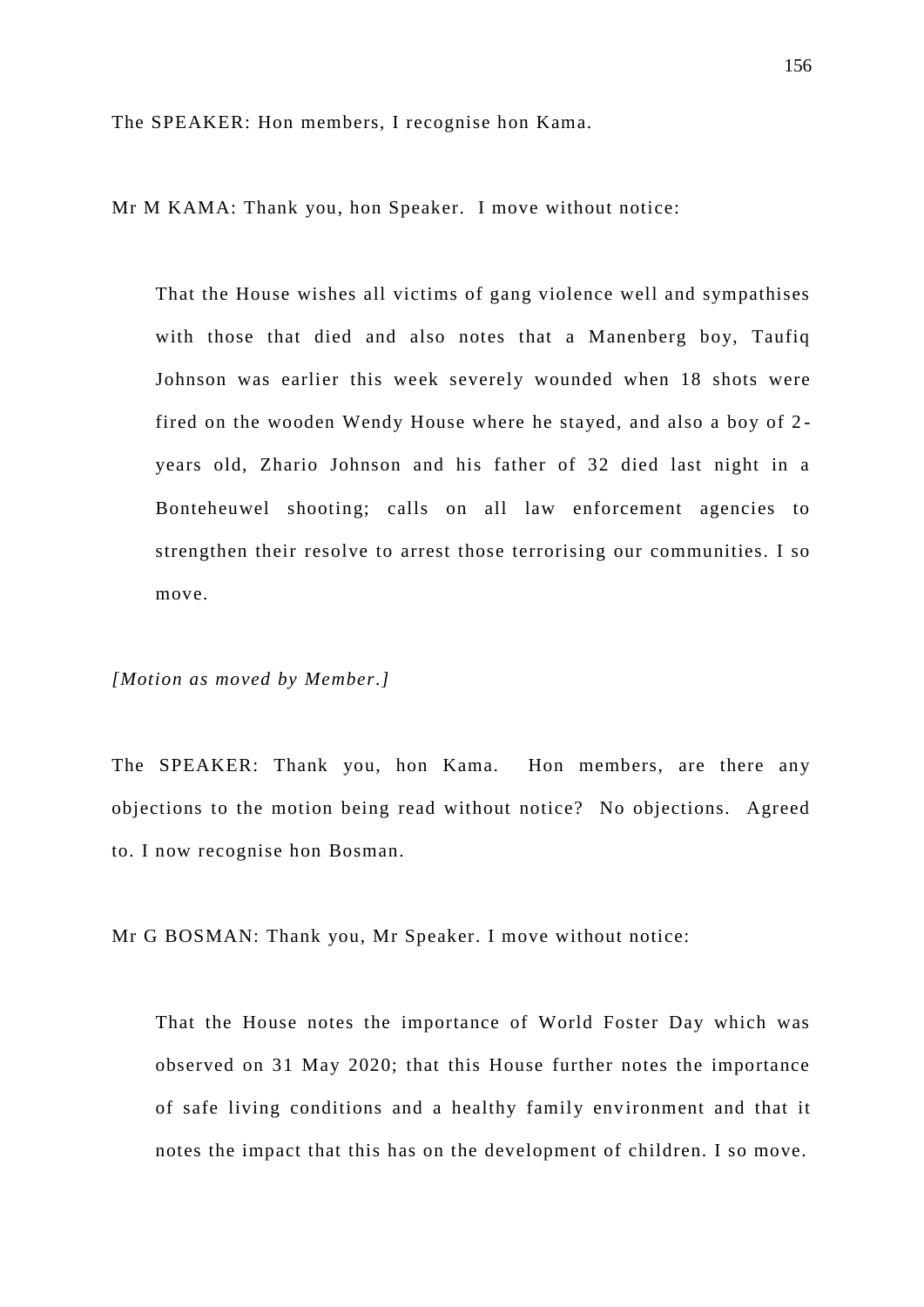The SPEAKER: Thank you, hon Bosman. Hon members, are there any objections to the motion being read without notice? No objections. Motion agreed to. I now move to hon Sayed.

The DEPUTY CHIEF WHIP (ANC): Hon Speaker, I move without notice:

That the House commends the Strand community activists, led by Xolani Diniso, for placing pressure on the Western Cape Education Department to close Nomzamo Primary School and have it deep -cleaned and decontaminated today after the Department initially refused to close the school for decontamination and deep-cleaning after a staff member tested positive for COVID-19. I so move, Speaker.

*[Motion as moved by Member.]*

An HON MEMBER: Objection.

The SPEAKER: The objection is noted, and the motion will be printed in the Order Paper. Thank you, hon members. Hon members, I now recognise hon Botha.

Ms L J BOTHA: Thank you, Speaker. I move without notice: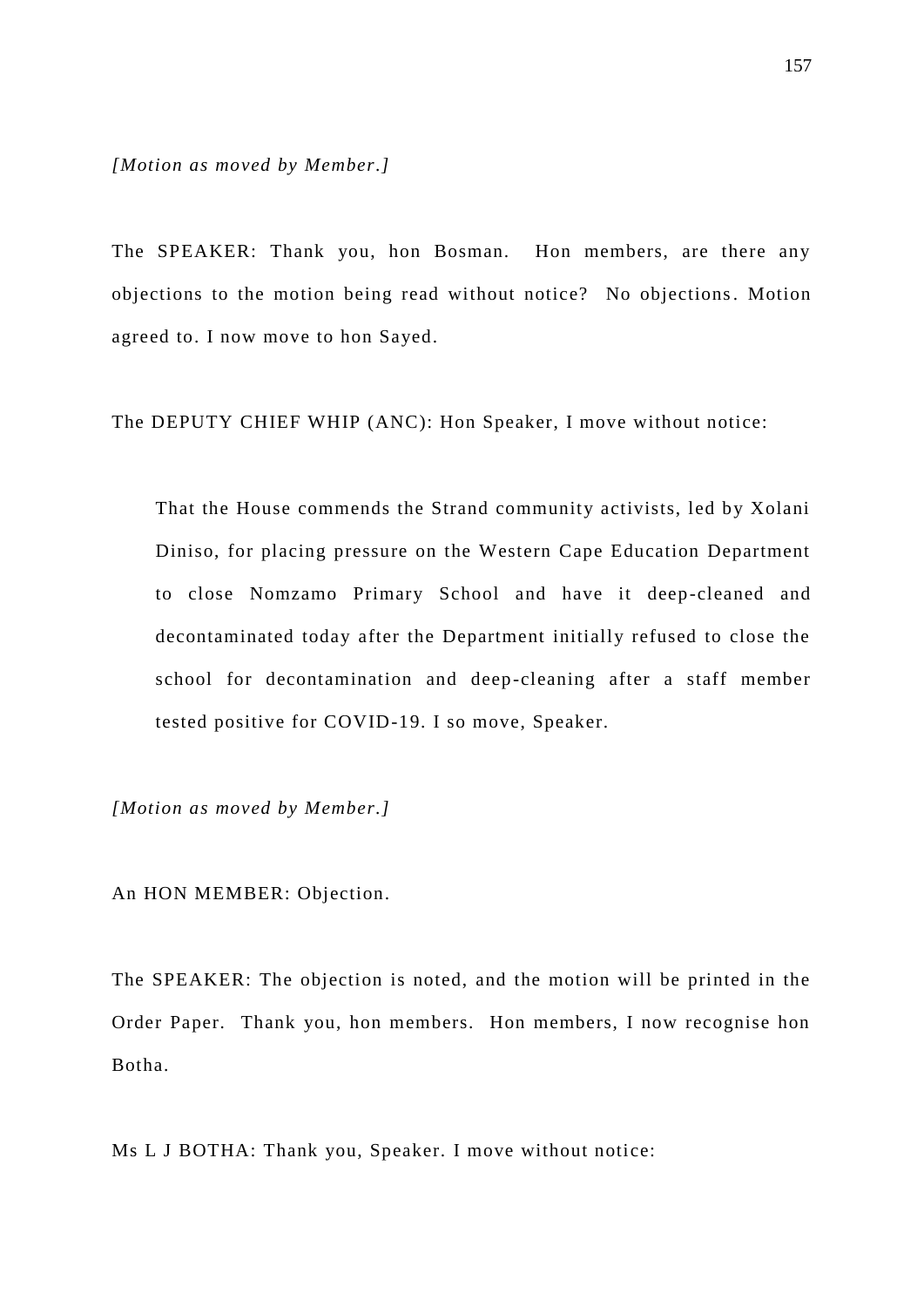That the House congratulates the Western Cape Education Department for their readiness to reopen schools as required and in line with gazetted regulations on 1 June 2020. Hon Speaker, further that this House thanks all educational staff for their efforts in preparation for the new normal at schools, to promote the safety, health and futures of our learners. I so move.

*[Motion as moved by Member.]*

An HON MEMBER: We object.

Ms P Z LEKKER: Object!

The SPEAKER: Thank you, hon member Botha.

An HON MEMBER: Obvious!

The SPEAKER: The objections have been noted … [Interjection.]

Ms L J BOTHA: Not surprised. Not surprised.

The SPEAKER: Order, order. Hon members. The motion will be printed on the Order Paper. I now recognised hon Nkondlo.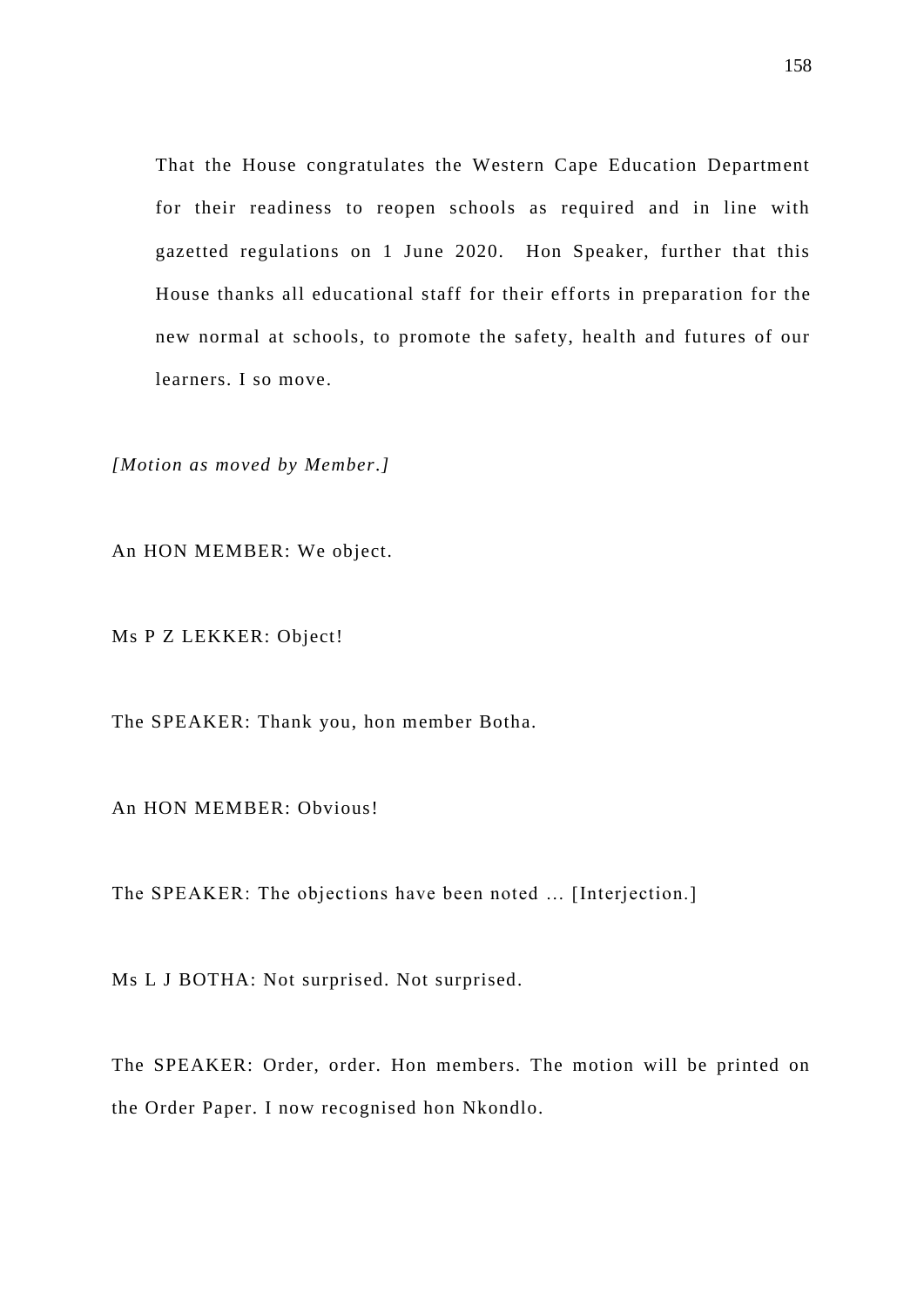Ms N D NKONDLO: Thank you, hon Speaker. I move without notice:

That the House notes and calls for an investigation into the circumstances behind the cluster transmissions of COVID -19 as observed in retail and agri-sector in the Western Cape; notes further the bad and unhygienic state of the informal markets in the townships and small rural towns that exposes the informal traders and their customers to health and safety risks which could increase chances of COVID -19 spread and calls for an urgent intervention by the relev ant authorities to address the matter. I so move.

*[Motion as moved by Member.]*

The SPEAKER: Thank you, hon Nkondlo. Hon members, are there any objections to the motion being read without notice?

Ms D M BAARTMAN: Object. We already have a hotspot approach.

Ms N D NKONDLO: No. So you object in protection of … [Interjection.]

The SPEAKER: Order. Order.

An HON MEMBER: No, for it being moved without notice.

Ms D M BAARTMAN: You cannot have committees of committees of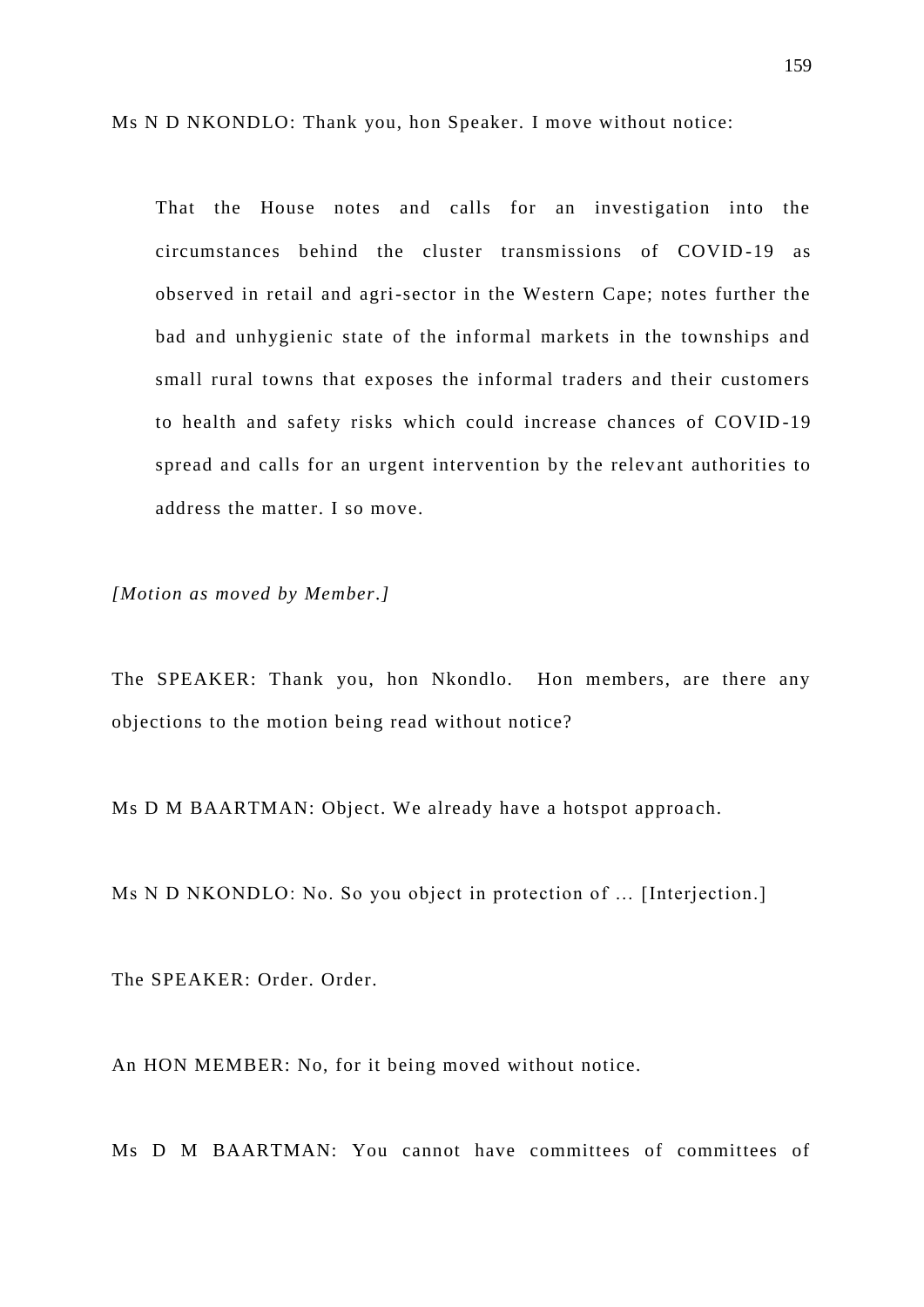committees … [Interjection.]

The SPEAKER: Hon members. Order, hon Baartman and order, hon Nkondlo. Order.

†Me N D NKONDLO: Ekskuus. **[**Ms N D NKONDLO: Sorry.**]**

The SPEAKER: The objection hon members, has been recorded and the motion will be printed on the Order Paper. Now we move to hon Mack enzie.

Mr R D MACKENZIE: Thank you, hon Speaker. I give notice that I shall move:

That the House notes the recent findings of the High Court in Pretoria; noting specifically that the lockdown regulations gazetted by the National Government for Levels 3 and 4 were found to be invalid and unconstitutional. I so move.

*[Motion as moved by Member.]*

Ms P Z LEKKER: Object!

The SPEAKER: Thank you, hon Mackenzie.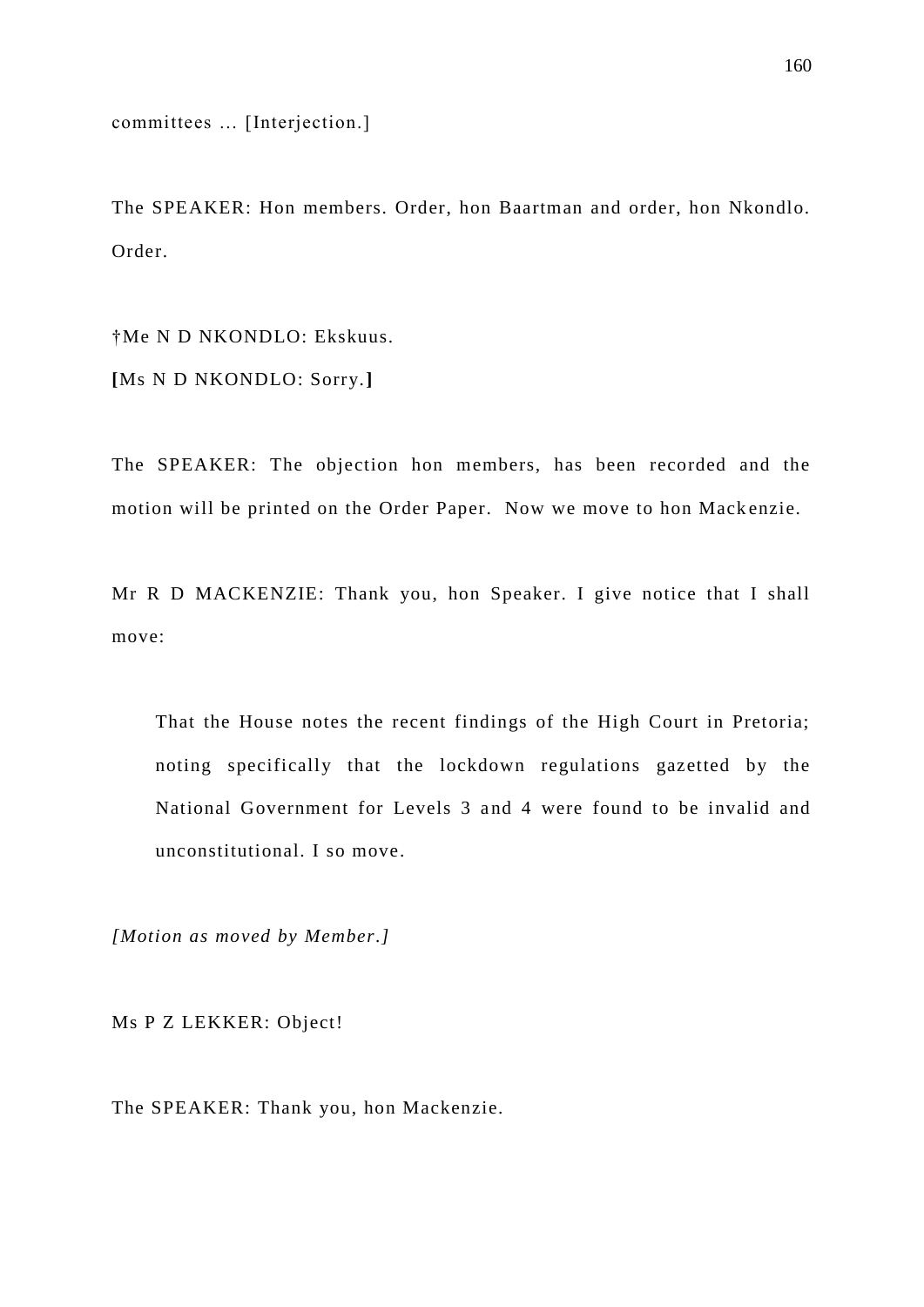An HON MEMBER: Object to what?

The SPEAKER: I know there was an objection … [Interjection.]

Ms P Z LEKKER: Object!

An HON MEMBER: Objection.

Mr R D MACKENZIE: We know those … [Interjection.]

The SPEAKER: Hon Mackenzie, please …

Ms P Z LEKKER: I do not have to explain myself to you!

The SPEAKER: …observe the protocols in the House and the decorum that we need to maintain. You delivered a motion. Hon members, the objection has been noted. The motion will be printed on the Order Paper. I now recognize hon Nkondlo.

Ms N D NKONDLO: Thank you, Speaker. Am I audible?

The SPEAKER: Yes, you are.

Ms N D NKONDLO: Thank you. I move without notice: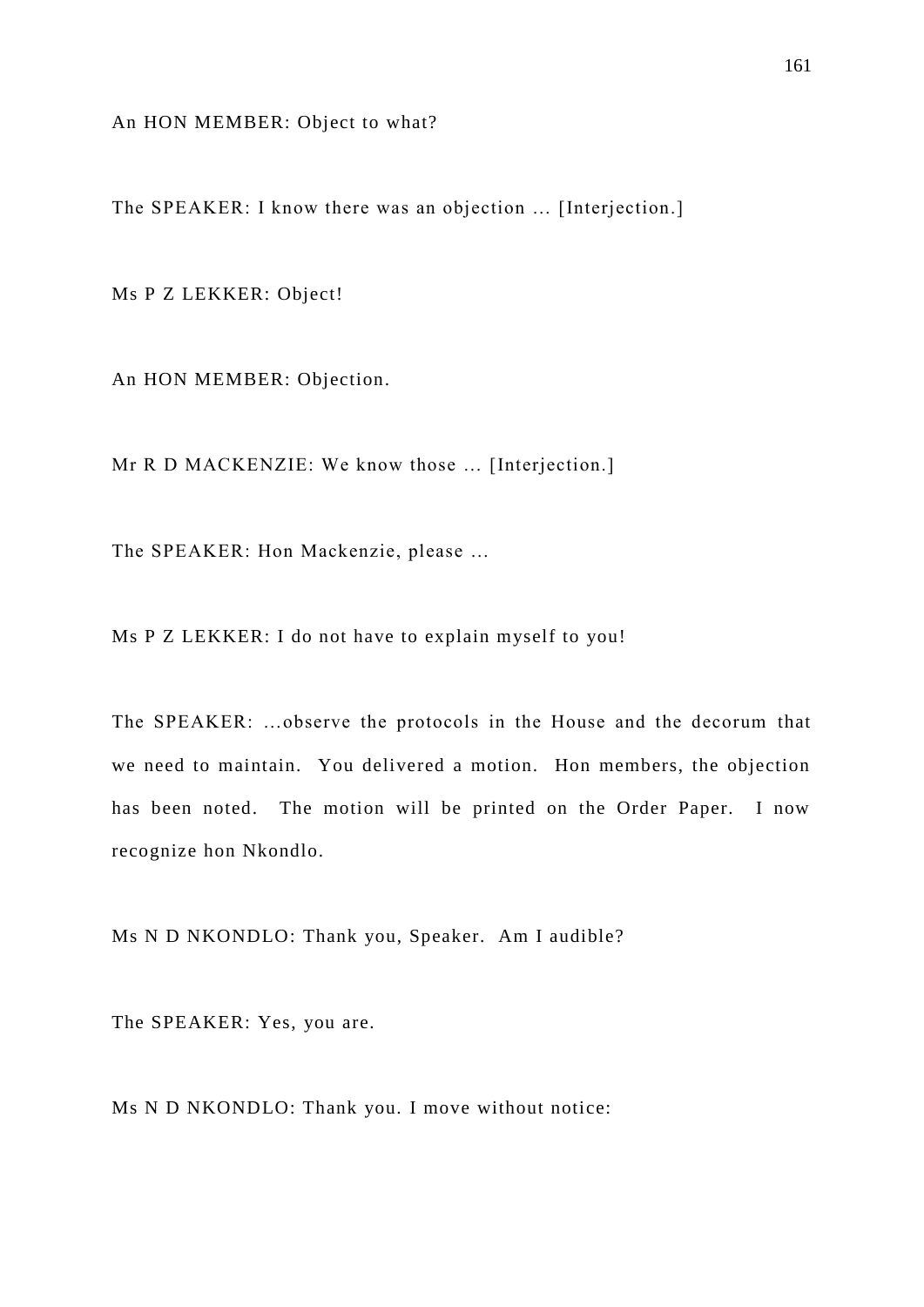That the House notes the stand-off between the City of Cape Town and the Informal Traders Association operating at the Grand Parade where the Municipality is refusing to provide permits and enable trade to resume in the area; notes further and condemns the serious double standards of a party in the Government which on the one hand calls for the opening of the economy, while on the other hand denies small enterprises their economic right to trade using rigidity in the applications of the regulations. I so move.

*[Motion as moved by Member.]*

The SPEAKER: Thank you, hon Nkondlo. Hon members, are there any objections to the motion?

An HON MEMBER: Yes.

The SPEAKER: The objection is noted, and the motion will be printed on the Order Paper. Thank you, hon members. I now recognise hon Van der Westhuizen.

Mr A P VAN DER WESTHUIZEN: Hon Speaker, I move without notice:

That the House congratulates those at the forefront of the fight against COVID-19 in the Witzenberg municipal area on their successes in not only flattening the curve, but even lowering the infection rate of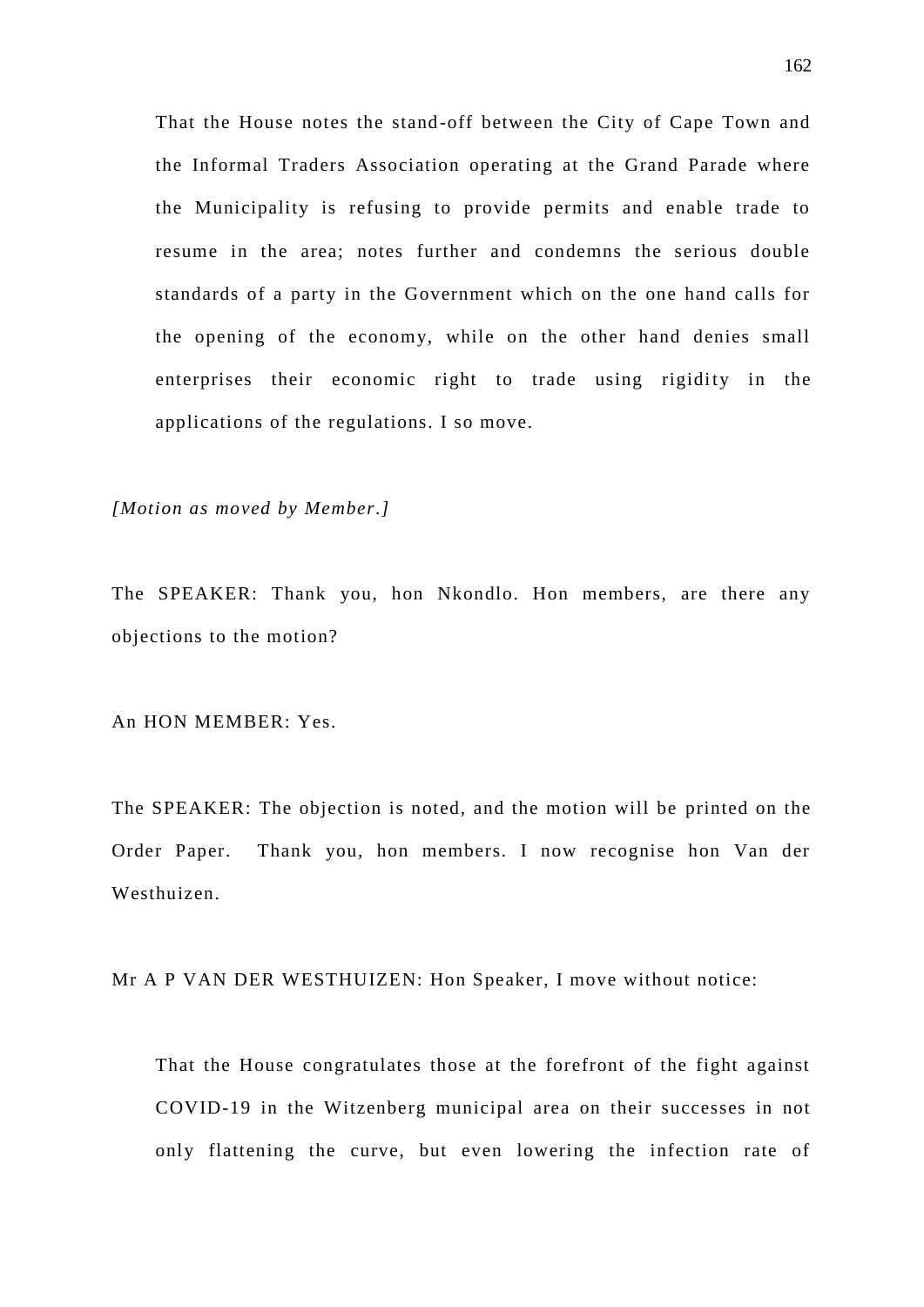COVID-19 cases; this ongoing success demonstrates that the Western Cape's strategy is effective when different entities, departments, businesses and communities work together and combine their efforts in a whole-of-government approach. I so move.

*[Motion as moved by Member.]*

The SPEAKER: Thank you, hon Van der Westhuizen. Hon members, are there any objections to the motion being read without notice?

HON MEMBERS: Objection.

The SPEAKER: There are objections. The motion will be printed on the Order Paper. Hon Marran?

Mr P MARRAN: Thank you, hon Speaker. I move without notice:

That the House notes a protest erupted on Monday when the heartless DA-run City of Cape Town destroyed informal structures and evicted people from Joe Slovo in Milnerton. The timing was unfortunate as it was one of the coldest times of the year to be thrown onto the streets. I so move.

*[Motion as moved by Member.]*

The SPEAKER: Thank you, hon Marran. Hon members, are there any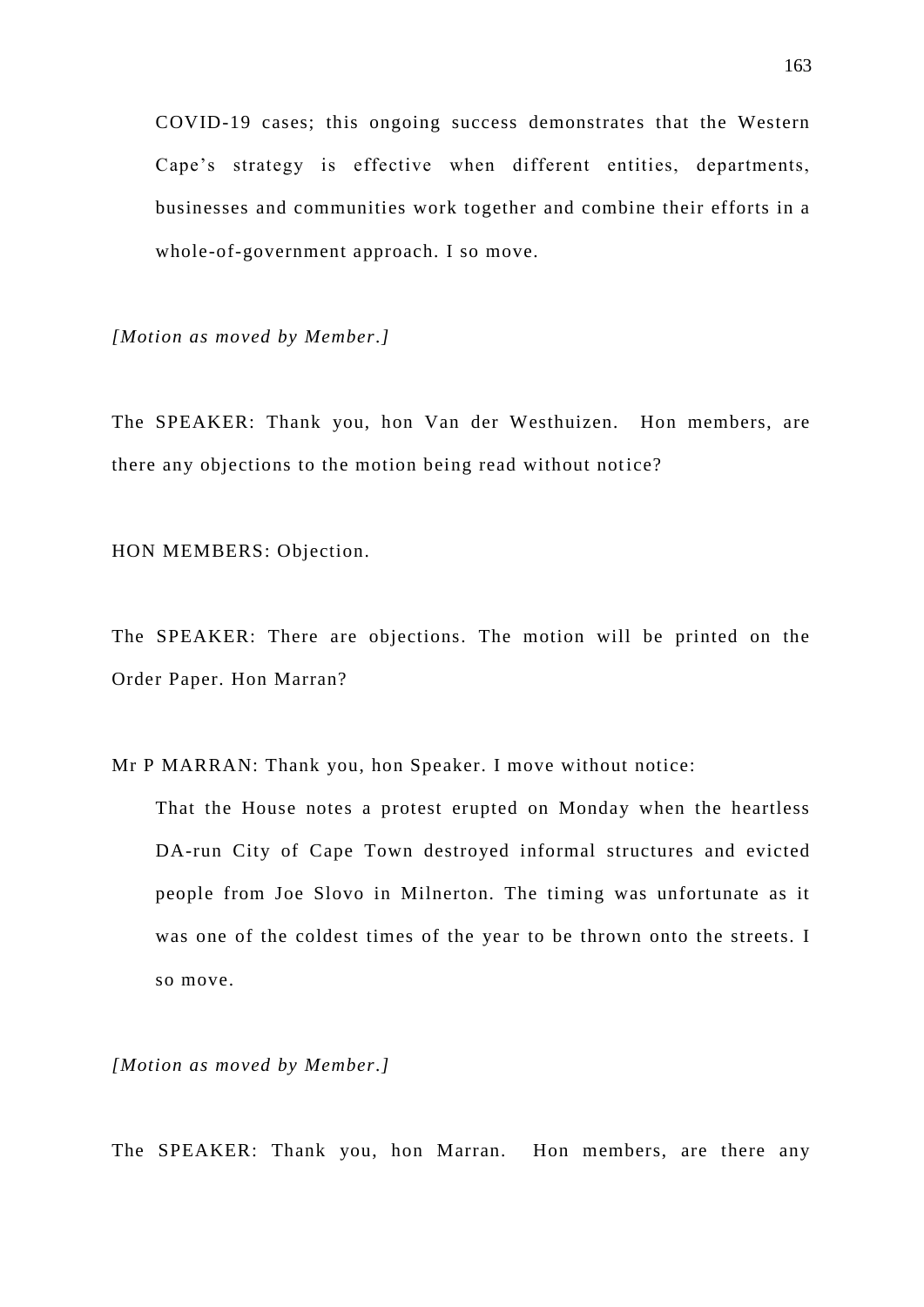objections to the motion being read without notice?

HON MEMBERS: Yes.

The SPEAKER: Objections noted. Thank you, hon members, the motion will be printed on the Order Paper. I now recognise hon Philander.

Ms W F PHILANDER: Hon Speaker, I move without notice:

That the House welcomes the 200 nurses currently undergoing training to work at the CTICC Field Hospital; that the House further notes that these nurses are heroes who help capacitate our healthcare system in the province as we fight the COVID-19 pandemic; finally, that the House extends its sincere gratitude to nurses for taking up the critical cause. I so move, Speaker.

*[Motion as moved by Member.]*

The SPEAKER: Thank you hon Philander. Hon members, are there any objections to the motion being read without notice? No objections. Motion agreed to. Now hon members, I recognise hon Sayed.

The DEPUTY CHIEF WHIP (ANC): Hon Speaker, I move without notice:

That the House notes it is reported that at least R28 million was spent by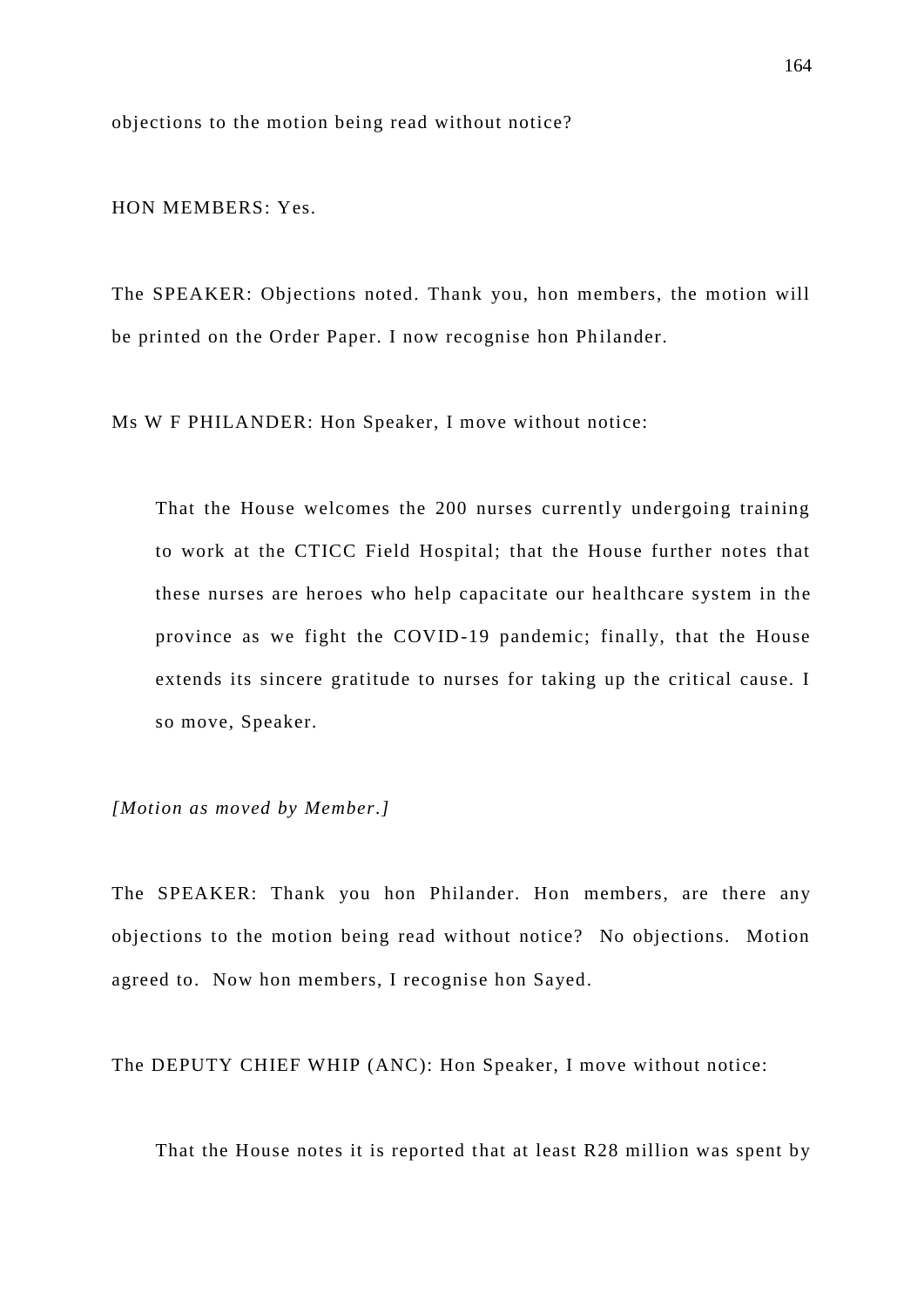the Western Cape Provincial Government on the safety of people during the COVID-19 pandemic and that WCED had run short of sub -standard sanitation and protective gear delivered and further calls for a proper investigation and report to this House on the findings. I thank you.

*[Motion as moved by Member.]*

The SPEAKER: Thank you, hon Sayed. Hon members, are there any objections to the motion being read without notice?

HON MEMBERS: Yes.

An HON MEMBER: Objection. Someone else wrote that for him.

The SPEAKER: Thank you, hon members. The objection is noted ... [Interjection.]

An HON MEMBER: He did not understand what he wrote.

The SPEAKER: … and the motion will be printed on the Order Paper. I now move to hon Bosman.

Mr G BOSMAN: Thank you, hon Speaker. I move without notice:

That the House notes the remarkable achievement of Dr Mosadi Mahoko,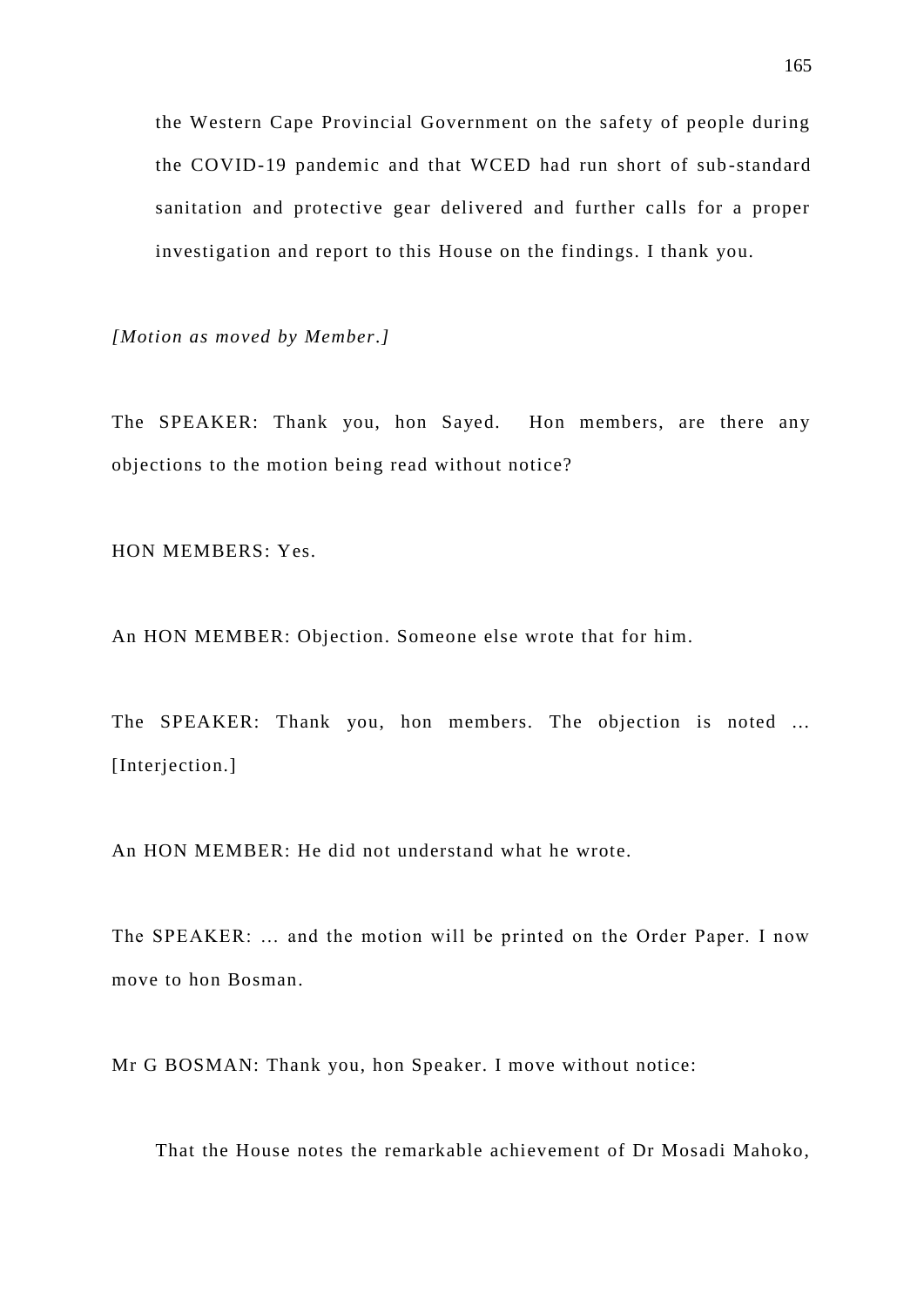a registrar in the Division of Plastic and Reconstructive Surgery at Tygerberg Hospital; Hon Speaker, I ask that we as the Western Cape Provincial Parliament congratulate Dr Mosadi Mahoko as she is the first female black South African plastic surgeon to qualify from Stellenbosch University and in the Western Cape. She recently won the Jack Penn Medal for the best result in South Africa for the 2019 Final Plastic Surgery Examination; we thank her for her service, and we wish her well on this magnificent achievement. I so move.

*[Motion as moved by Member.]*

The SPEAKER: Thank you, hon Bosman. Hon members, are there any objections to the motion being read without notice? No objections. Motion agreed to. Now I recognise hon Dugmore. Alright, hon members, we do not get response from hon Dugmore. We move to hon Baartman.

Ms D M BAARTMAN: Thank you, hon Speaker. I hereby move without notice:

That the House notes that the Western Cape Regional Operations received a generous donation on behalf of the Western Cape Government from the MTN Foundation, consisting of 1 833 food parcels for food relief during the COVID-19 crisis; as well as 30 tablet devices with 30 x 1GB data bundles and prepaid SIM cards to the Western Cape Department of Health for use by persons in critical care in hospital in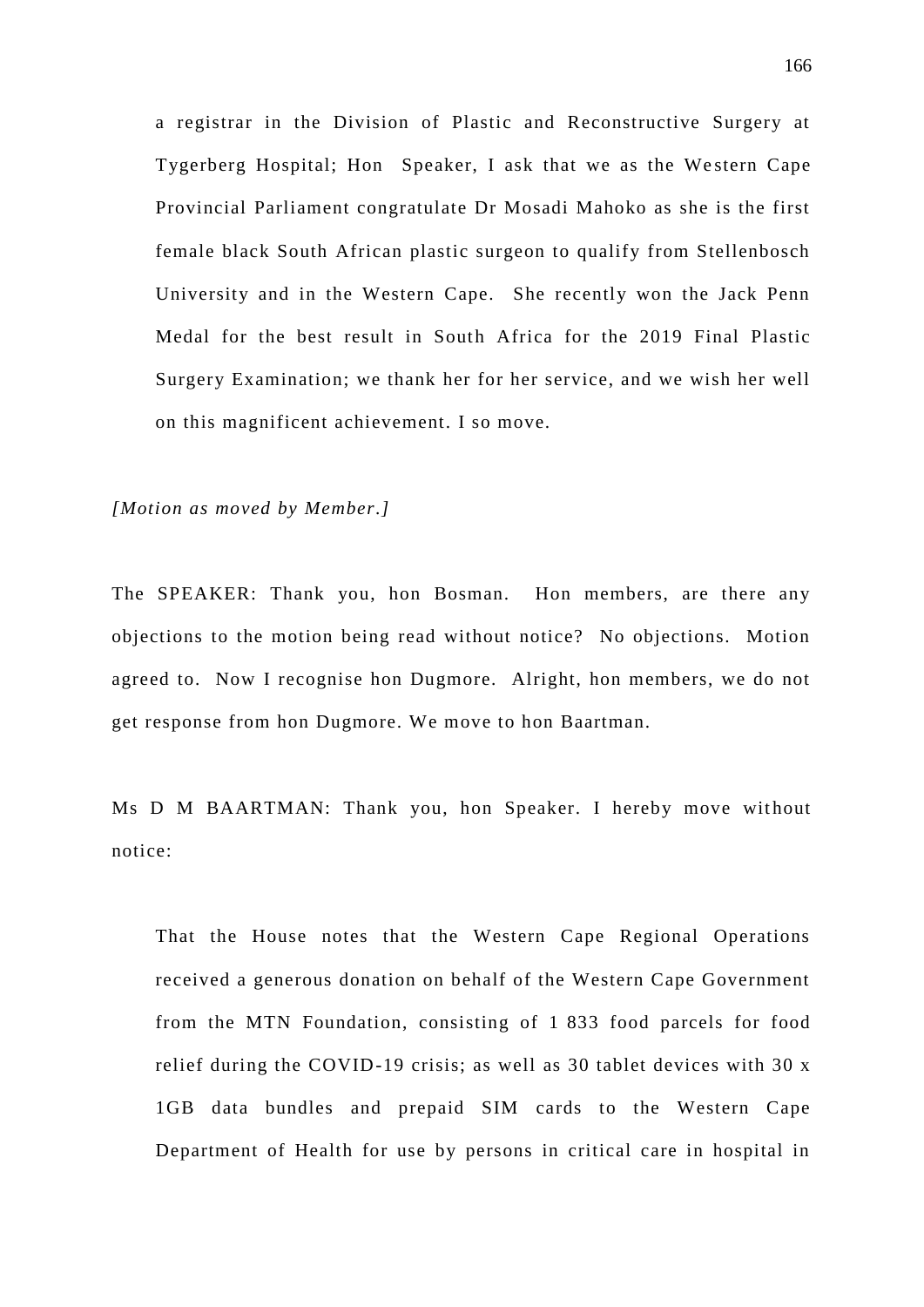order to phone their loved ones; thanks MTN for their generous donation, their contribution as an example of all the great work being done by the private sector during the COVID-19 lockdown to assist Government; congratulates the Western Cape Provincial Government for their sterling work of including the private sector in their whole -ofsociety approach; and calls for continuous, greater involvement of the private sector with Government as we together battle one of the greatest challenges of our lifetime. Thank you. I so move.

*[Motion as moved by Member.]*

The SPEAKER: Thank you, hon Baartman. Hon members, are there any objections to the motion being read without notice?

An HON MEMBER: No.

The SPEAKER: No objections. Motion agreed to. Hon members, I now recognise hon Bans.

Ms A BANS: Thank you, hon Speaker. I move without notice:

That the House commends all religious leaders across faith and denomination lines who decided life is of higher value and suspended worship until the COVID-19 pandemic settles down; even though the National Government relaxed restrictions on gatherings to a maximum of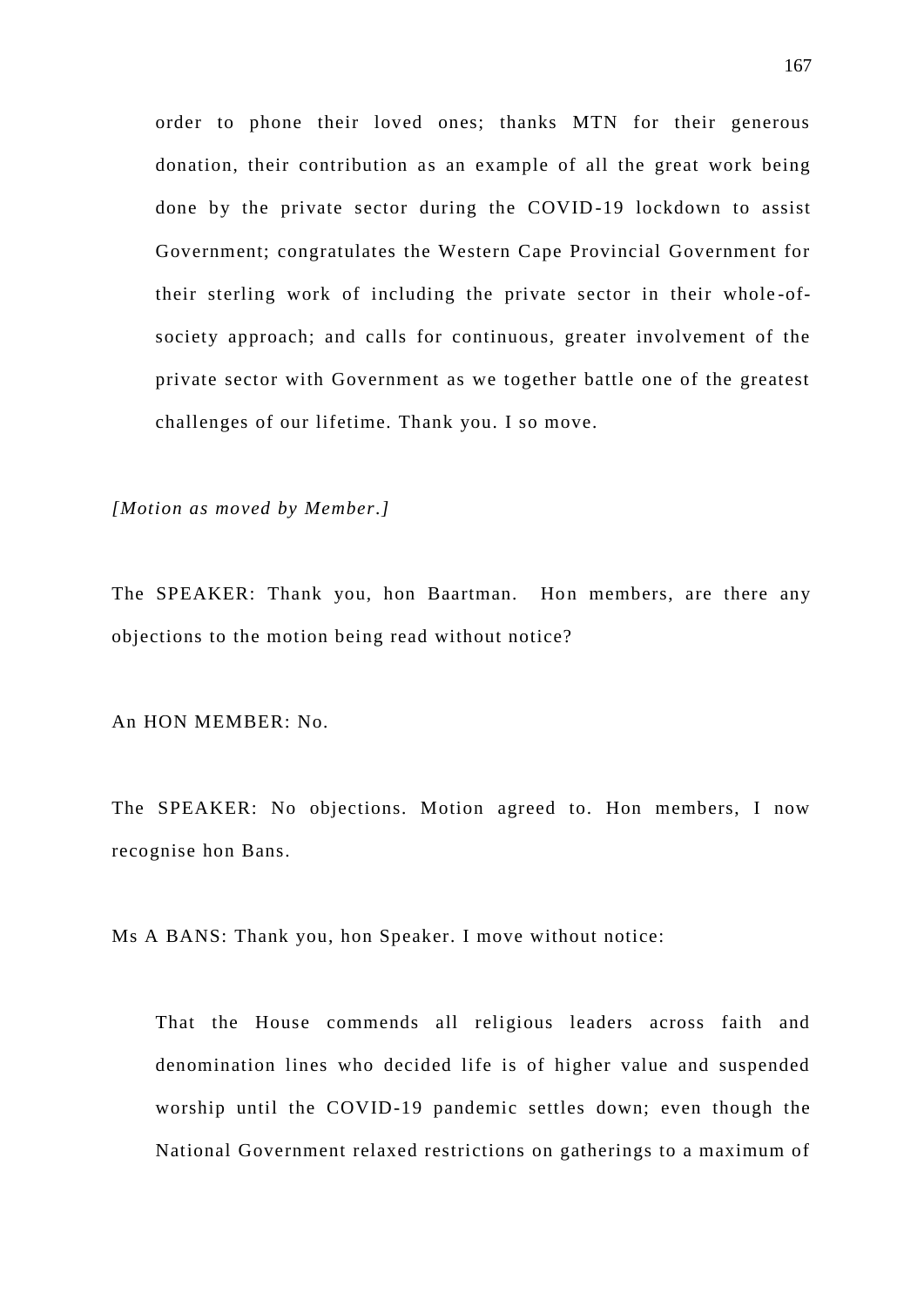50 people. I so move.

*[Motion as moved by Member.]*

The SPEAKER: Thank you, hon Bans. Hon members are there any objections to the motion? No objections. Motion agreed to. Hon Philander?

Ms W F PHILANDER: Thank you, hon Speaker. I move without notice:

That the House welcomes the completed 60 -bed temporary hospital in Khayelitsha built by Médecins Sans Frontieres (Doctors Without Borders) at the City of Cape Town's Thusong Centre, which can now provide further care to positive COVID-19 patients. I so move, Speaker.

*[Motion as moved by Member.]*

The SPEAKER: Thank you, hon Philander. Hon members, are there any objections to the motion being read without notice? No objections. Motion agreed to. Hon Smith?

Mr D SMITH: Thank you Speaker. I move without notice:

That the House notes Langeberg DA ward councillor, Nicklaas Beginsel of Ashton, is still in his position despite being sentenced in court to 4 years in prison on 12 counts of fraud in February and further calls on the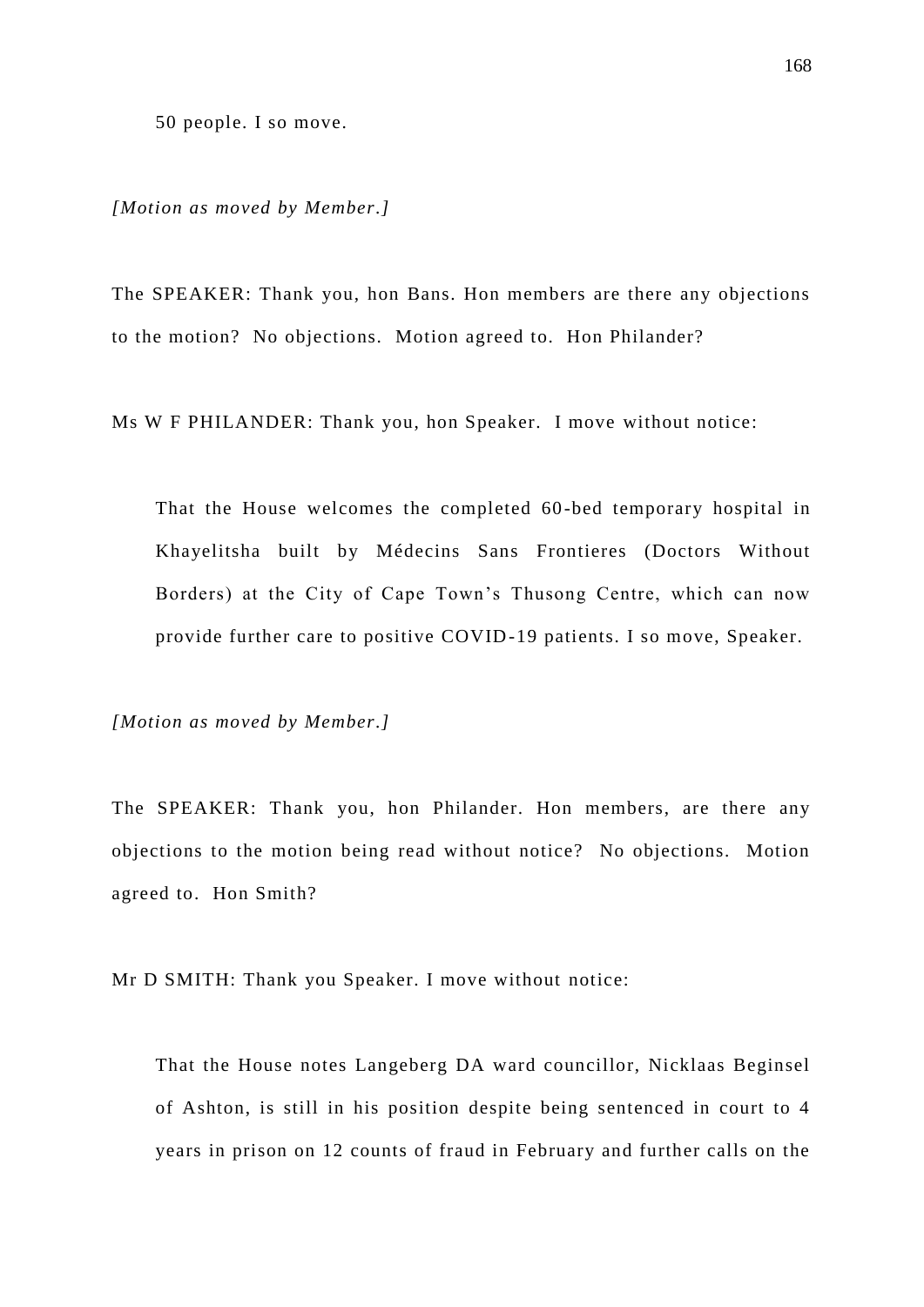this House why Beginsel has not been removed from office. Thank you.

hon Local Government MEC, Anton Bredell, to investigate and report to

*[Motion as moved by Member.]*

The SPEAKER: Thank you hon Smith. Hon members, are there any objections to the motion being read without notice?

An HON MEMBER: Yes.

The SPEAKER: Objection is noted, hon members. The motion will be printed on the Order Paper. I now recognise hon Allen.

Mr R I ALLEN: Hon Speaker, I move without notice:

That the House notes with gratitude the donation of 20 000 masks from the Condere Group to traffic and safety officers here in the Western Cape; that this House further notes the support by Minister Albert Fritz and the Department of Community Safety for the protection of frontline workers who continue to serve communities during this time of national crisis. I so move.

*[Motion as moved by Member.]*

The SPEAKER: Thank you, hon Allen. Hon members, are there any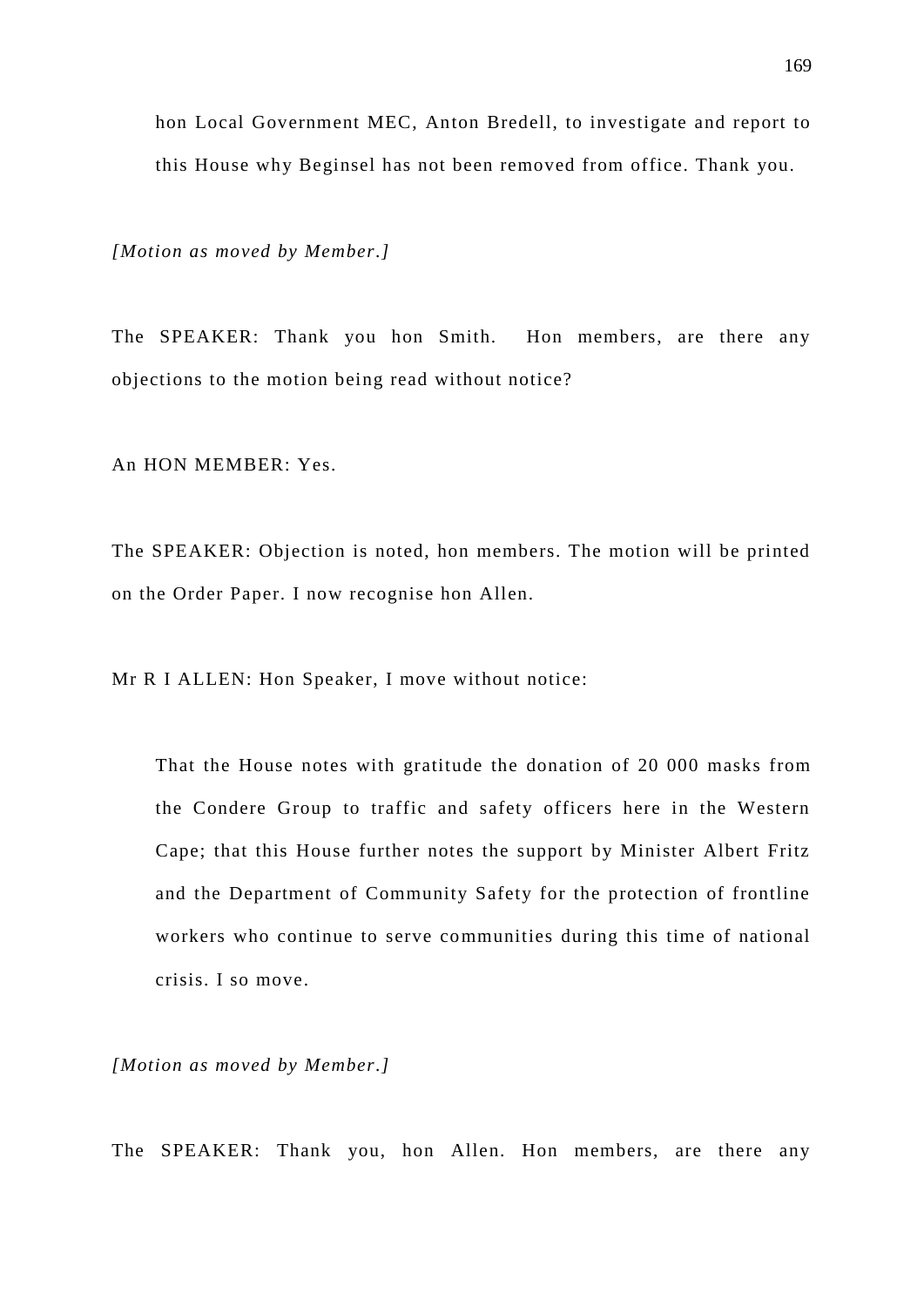objections to the motion being read without notice? No objections. Motion agreed to. I now recognise hon Windvogel.

Ms R WINDVOGEL: Thank you, hon Speaker. I move without notice:

That the House notes another old age home suffers due to the COVID -19 devastation and that the Panorama Palms retirement resort in Cape Town has 41 residents of whom two died, and 34 staff members that tested positive; and that this House bids them a speedy recovery and offers our condolences to the family and friends of the deceased. I thank you.

*[Motion as moved by Member.]*

The SPEAKER: Thank you, hon Windvogel. Hon members, are there any objections to the motion being read without notice? No objections. Motion agreed to. I now recognise hon Mackenzie.

Mr R D MACKENZIE: Thank you, Speaker. I move with pride and without notice:

That the House gives thanks and notes that:

- Portland High School, Principal Mr Williams,
- Oval North, Acting Principal Mr Jacobs,
- Lentegeur High School, Principal Mr Cupido,
- AZ Berman Primary School, Principal Stofberg,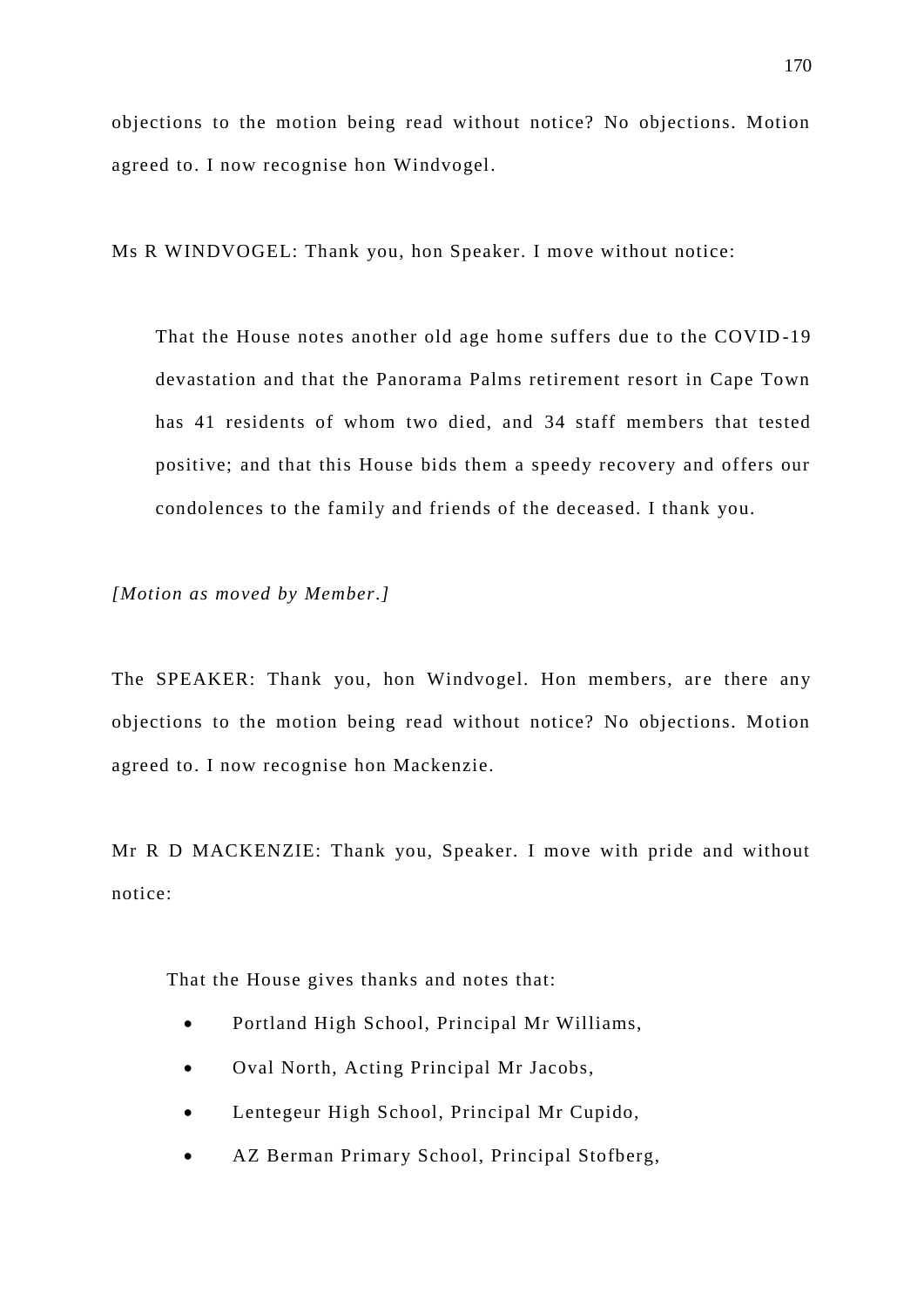West End Primary School, Principal Mr Clive Arries

all went beyond their call of duty to get their schools ready for school opening and commends all other schools in Mitchells Plain that undertook to ensure they were ready to receive their learners safely. I so move.

*[Motion as moved by Member.]*

The SPEAKER: Thank you, hon Mackenzie . Hon members, are there any objections to the motion being read without notice?

HON MEMBERS: No.

The SPEAKER: No objections. Motion agreed to. I now recognise hon Smith.

Mr D SMITH: Thank you, Speaker. I also move with pride and without notice:

That the House notes the DA is running out of money fast and will soon dump many party workers and implores all to keep a watchful eye on where the DA will take money from the public [Interjection.] purse to fund its elaborate spending ahead of the coming elections. [Interjections.] Thank you.

*[Motion as moved by Member.]*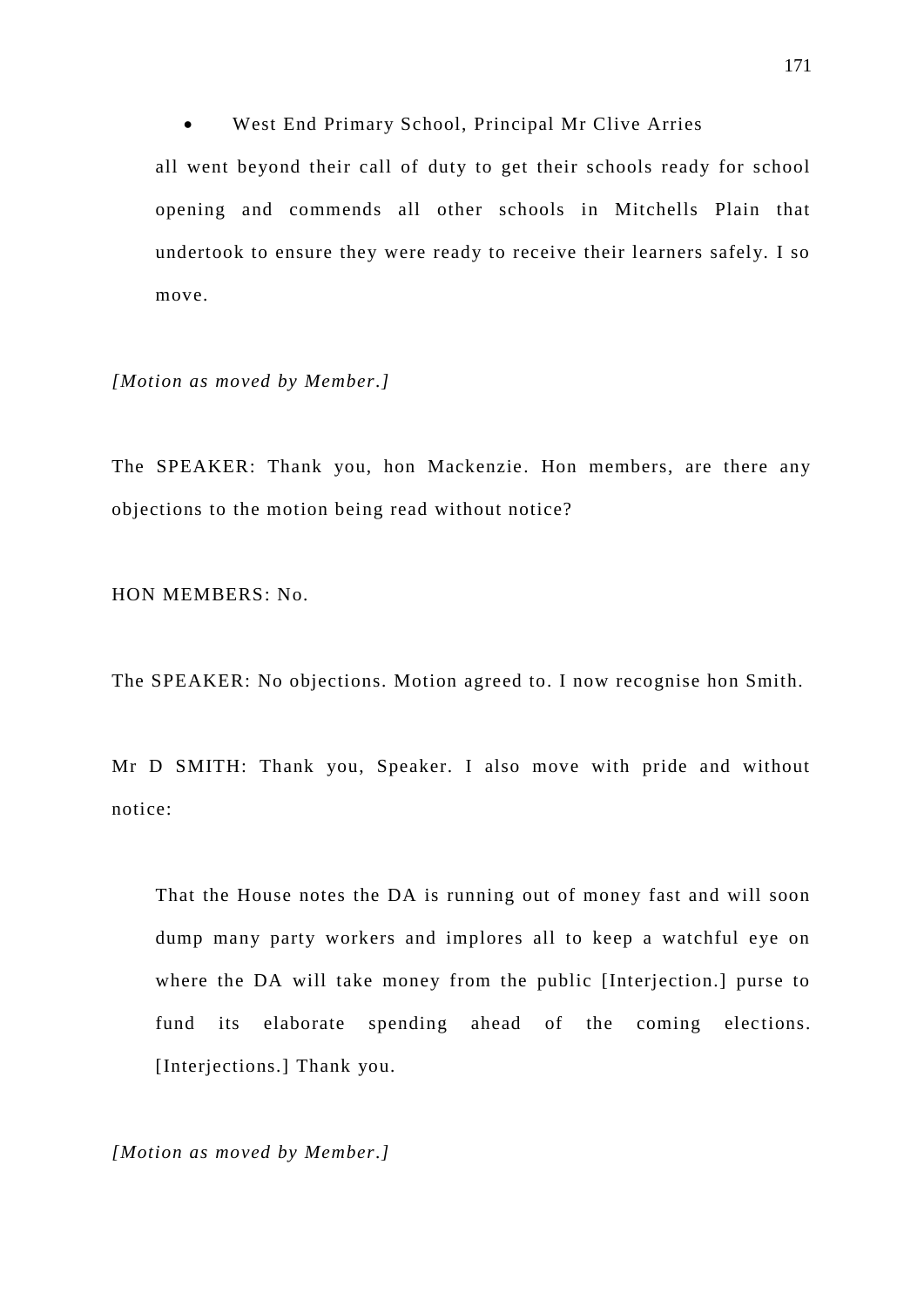The CHIEF WHIP (DA): We are not the ANC.

An HON MEMBER: Object!

The SPEAKER: Order. [Interjections.]

An HON MEMBER: You are worse! You are worse than the ANC!

The SPEAKER: Hon members, order! This is the House of Parliament. You must please exercise some restraint … [Interjections.] so that we do not allow our House to degenerate into chaos.

Ms P Z LEKKER: Point of order, Speaker.

The SPEAKER: Thank you, hon members. Order.

Mr D SMITH: Hon Speaker?

The SPEAKER: We are dealing with the motion first. Are there any objections to the motion being moved without notice?

Mr R D MACKENZIE: No objection.

An HON MEMBER: Yes.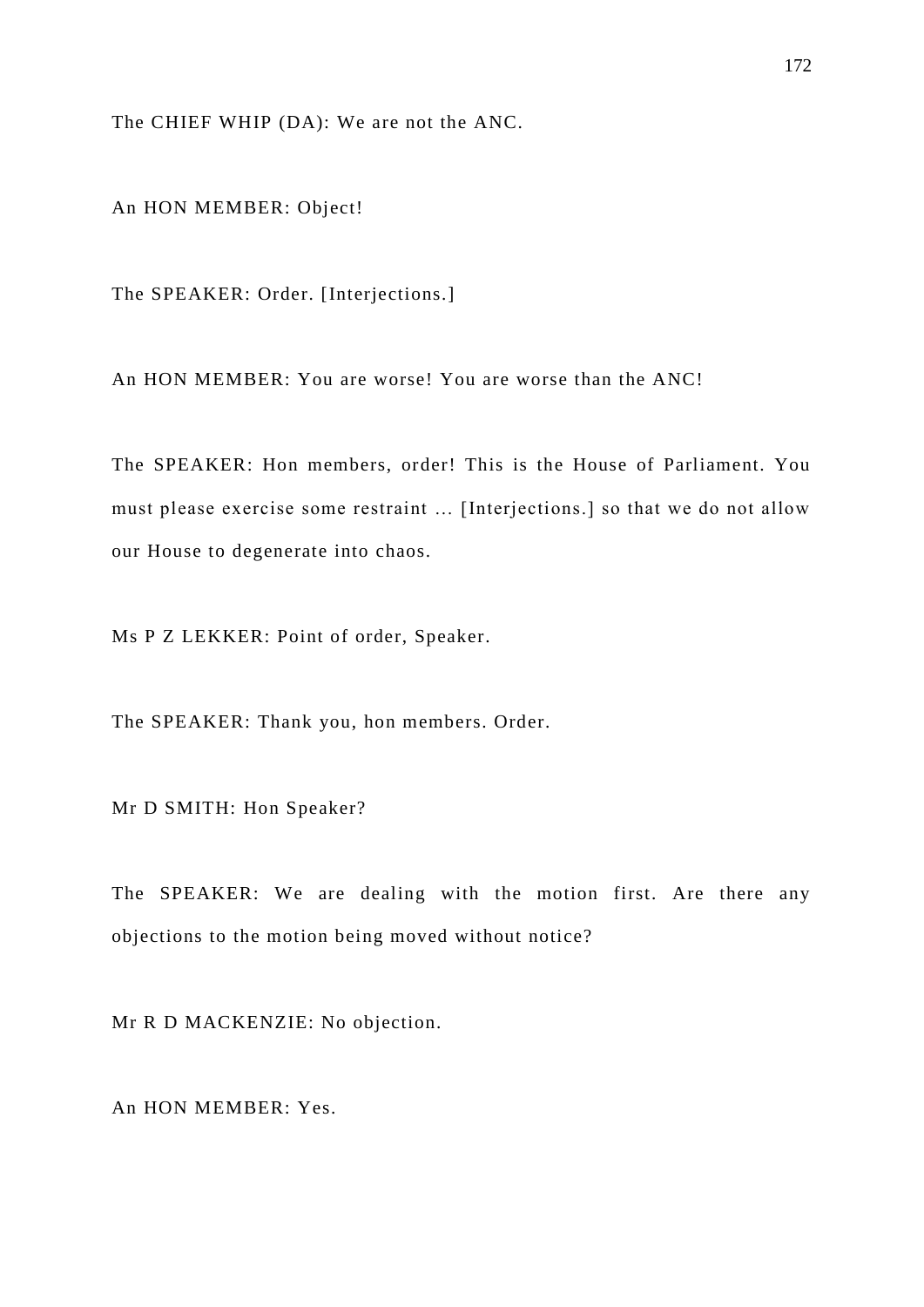An HON MEMBER: Object!

An HON MEMBER: Object with pride!

The SPEAKER: The objection is noted, and the motion will be printed on the Order Paper. [Interjections.] I now recognise the hon Bakubaku -Vos. [Interjections.]

Mr D SMITH: Speaker?

The SPEAKER: Is that hon Kama?

Mr D SMITH: Hon Smith.

Mr M KAMA: Hon Speaker?

The SPEAKER: Is that a point of order? I have got the hand of hon Kama. Let me just tell you who else wants to talk to us here. Hon Kama and then I will recognise the other hon member after that. Let us hear you, hon Kama. What is your point of order?

Mr M KAMA: Hon Speaker, I wanted to raise a point of order that you please alert members to refrain from interjecting when a member is speaking. It is against the directive you had given as a Speaker and we have adopted that, because we cannot really hear the rest of the point that is made in the motion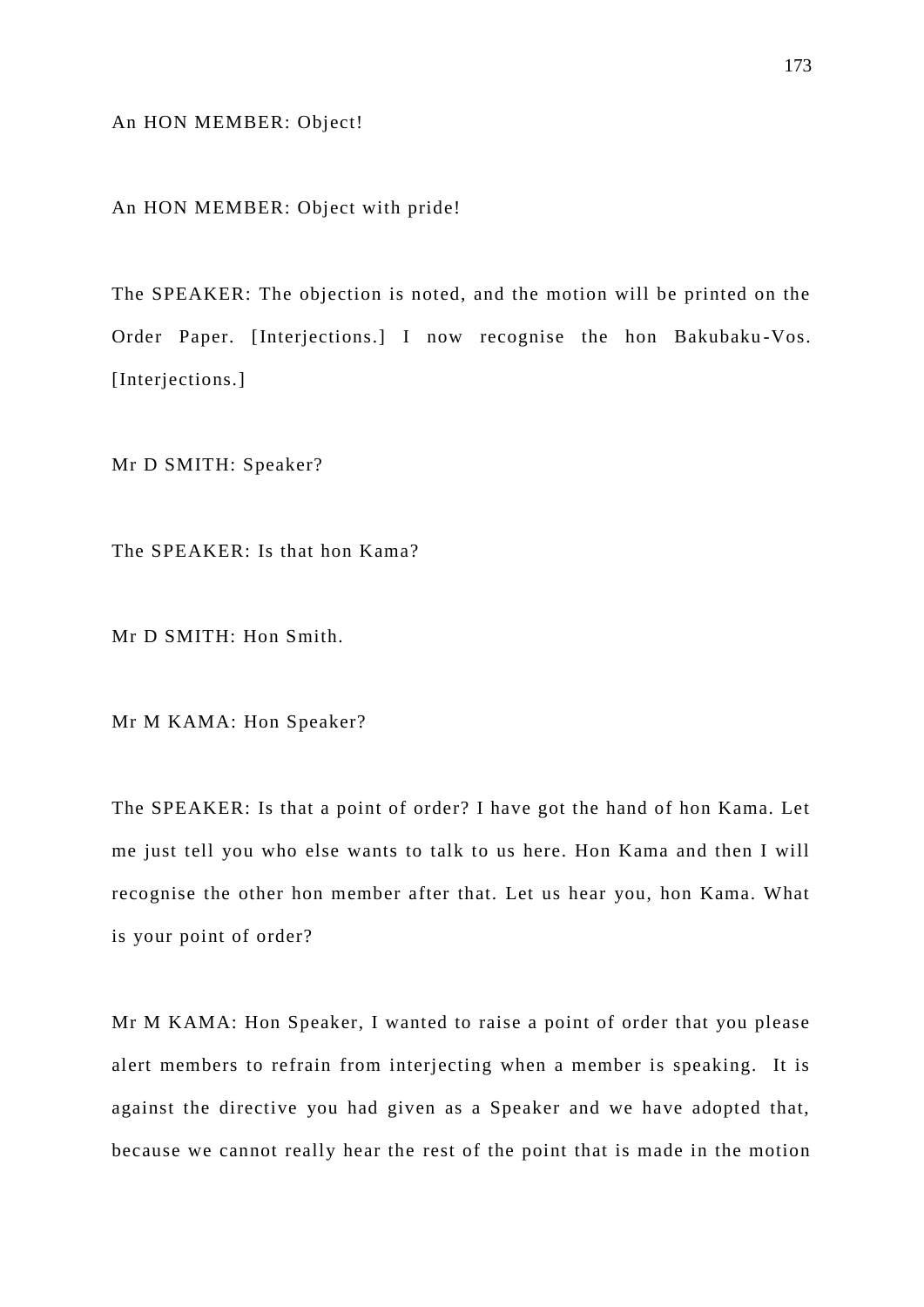when members are interjecting while the motion is being moved. Thank you, hon Speaker.

The SPEAKER: Thank you, hon Kama. You have just assisted the Speaker and I am very happy that you reminded hon members of this important directive. I would like to reiterate, hon members, let us please exercise some restraint in order to safeguard this space and ensure that we are able to function as this Parliament with the necessary decorum and I hope that hon … [Interjection.]

Mr D SMITH: It was one member, Speaker.

The SPEAKER: I beg your pardon, hon member.

Mr D SMITH: I was saying it was one member, Speaker. It was the hon Mackenzie.

The SPEAKER: I did not ask that the member addresses me without having raised a hand. So … [Interjection.]

An HON MEMBER: Point of order, Speaker.

The SPEAKER: It is fine, hon member, but I am requesting that let us proceed and just continue as you have been doing – you have been doing very well, and let us proceed in that spirit. Now, I recognise hon Bakubaku-Vos.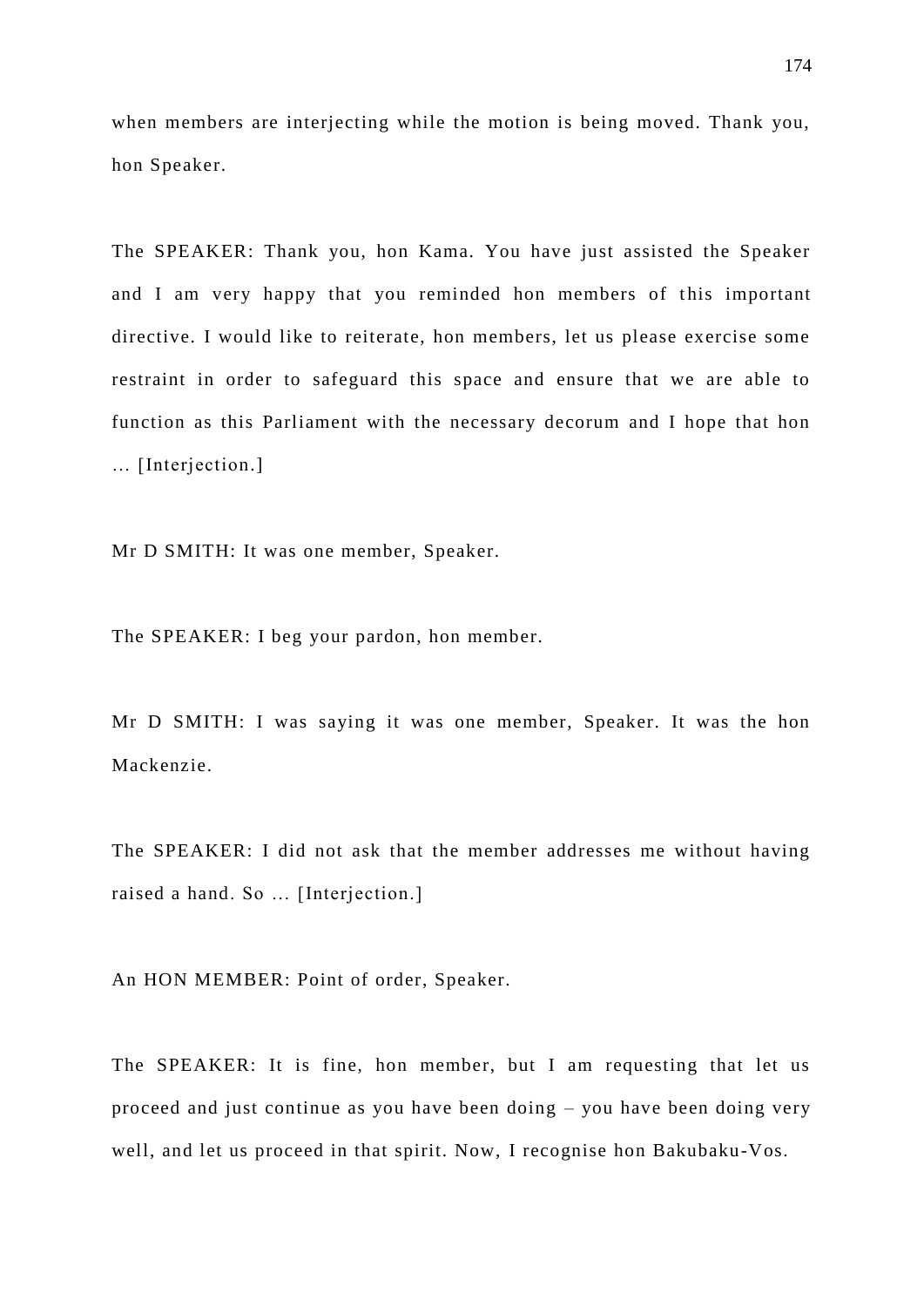Mr D SMITH: Hon Speaker, can I raise a point of order?

The SPEAKER: The point of order is sustained. Who is the hon member?

Mr D SMITH: Hon Smith speaking.

The SPEAKER: You may address me, hon Smith.

Mr D SMITH: No-no, Speaker, based on what hon Kama has raised and also the ruling on the point of order, may I now please get the opportunity to clearly read my motion without notice so that the House can clearly hear my motion? Thank you.

The SPEAKER: No, we have gone past that. I have even dealt with the motion until the last moment in terms of the Rules. So the motion was delivered. What he was raising was a point of order to recognise this for future motions and we will make sure that it does not become the routine here on this platform.

Ms N G BAKUBAKU-VOS: Thank you, hon Speaker.

The SPEAKER: Hon Bakubaku-Vos?

Ms N G BAKUBAKU-VOS: Hon Speaker, I move without notice: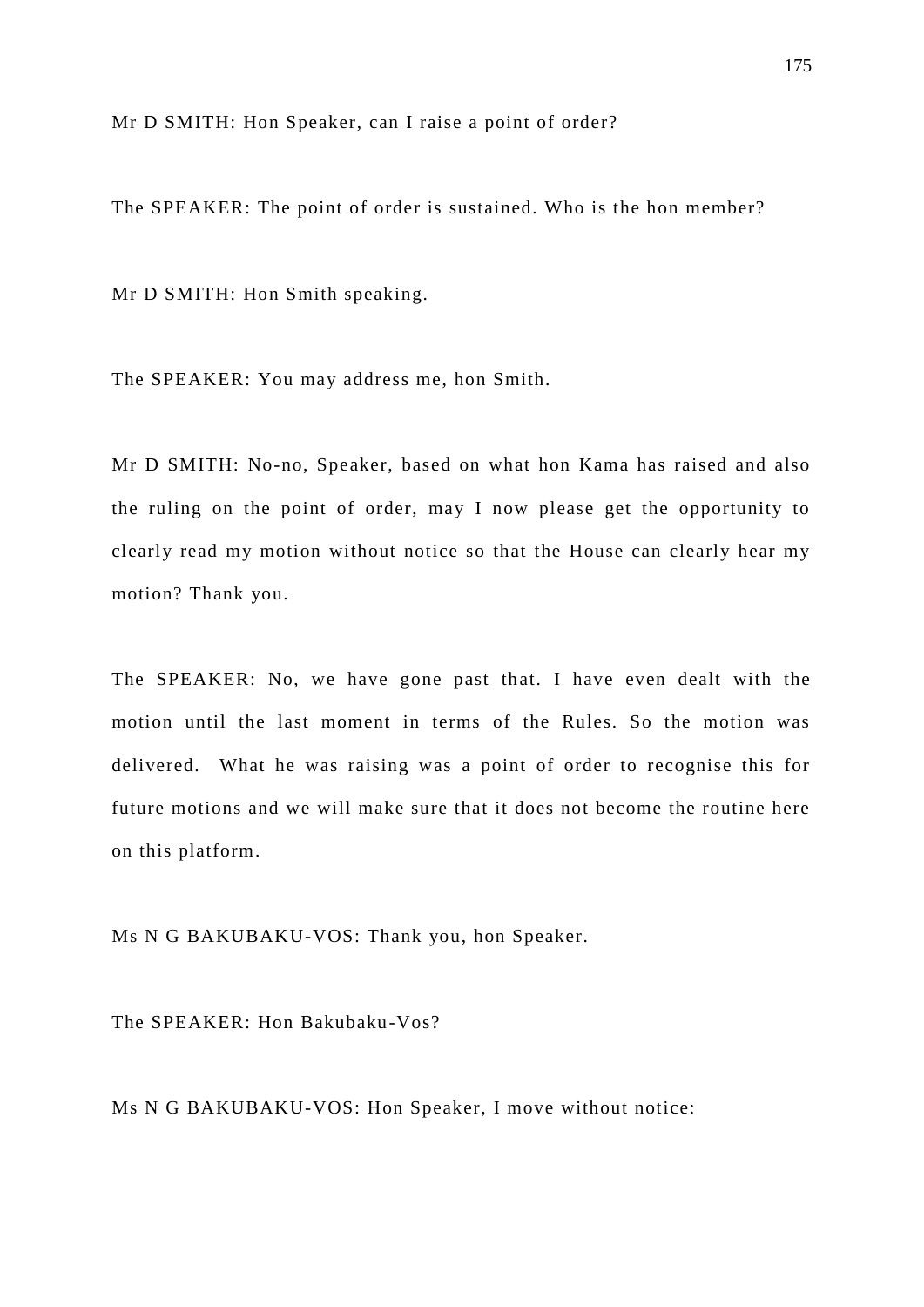That the House commiserates with the family, friends and comrades of the late Kwanele Kwaito Gugushe of Stellenbosch who served the ANC and his community at high level. I so move.

*[Motion as moved by Member.]*

The SPEAKER: Thank you, hon Bakubaku -Vos. I now wish to put to the members, are there any objections to the motion being moved without notice? No objections. Motion agreed to. Hon member Sayed?

The DEPUTY CHIEF WHIP (ANC): Hon Speaker, I move without notice:

That the House notes that the Western Cape Education Department is in denial of its vicarious liability for the safety of learners and teachers using the bus transport contracted by the WCED during the COVID -19 pandemic and that it still squabbles with service providers to bully them to supply, from their pockets, PPE and sanitation while taking learners to school and home; and calls on the WCED to cease hostilities and assist the poor learners to travel safely. I so move Speaker.

*[Motion as moved by Member.]*

The SPEAKER: Thank you, hon Sayed. I now wish to put to the House … [Interjection.]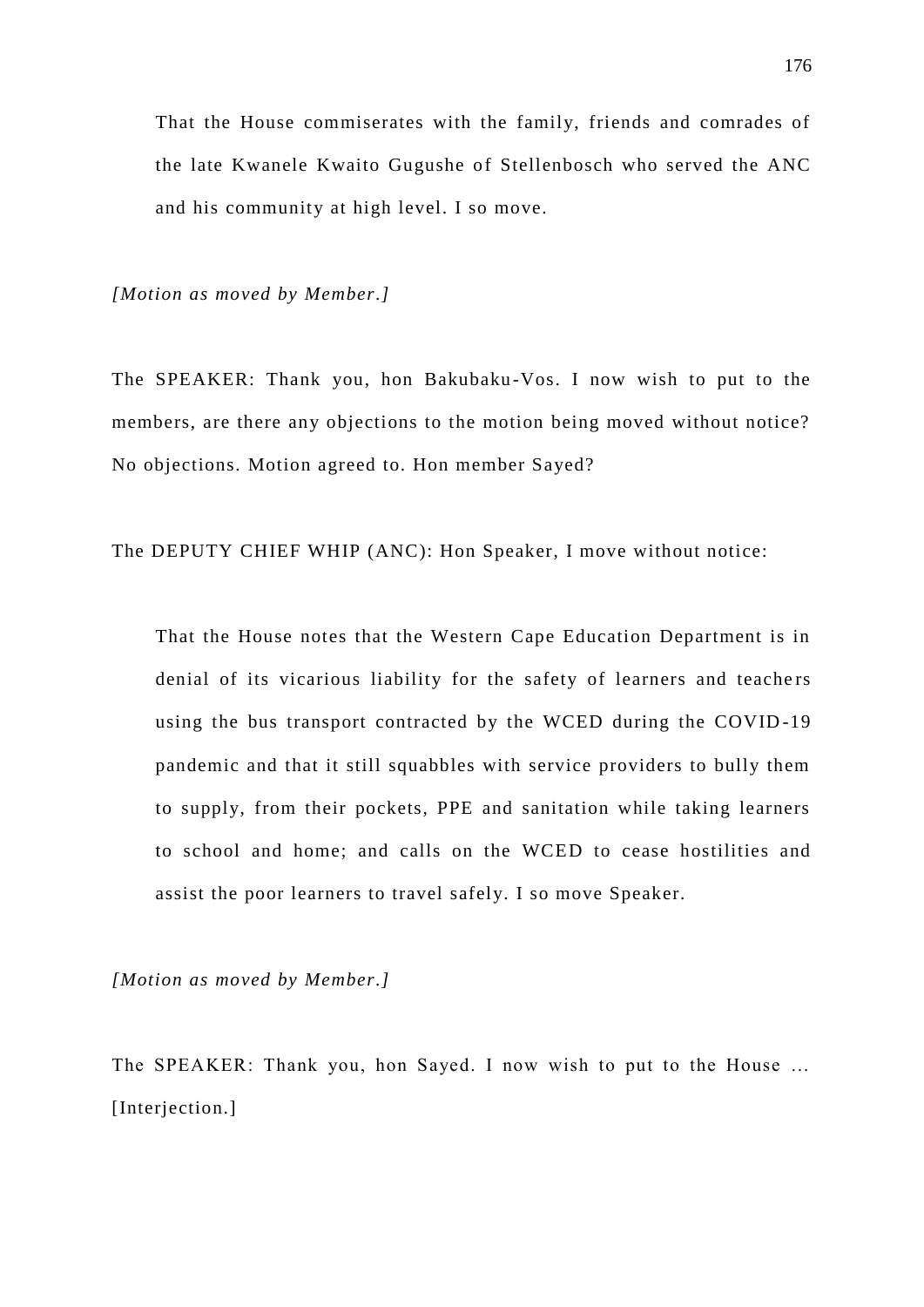An HON MEMBER: Objection.

The SPEAKER: …the motion. Are there any objections?

An HON MEMBER: Yes!

The MINISTER OF EDUCATION: Objection.

The SPEAKER: Thank you.

An HON MEMBER: Absolutely an objection.

The SPEAKER: Thank you, hon members. The objection has been noted to the motion and the motion will be printed on the Order Paper. I now recognise hon Sayed.

The DEPUTY CHIEF WHIP (ANC): Hon Speaker. I move without notice:

That the House notes with a deep sense of gratitude the generous donations of food to people affected by the COVID-19 lockdown in Hout Bay, Woodstock and the Bo-Kaap within the Cape Town Central and Atlantic Seaboard constituency by hardworking community-based NGO's: the Sharing Hope Foundation, the Nedebe Foundation, Tshepagalang Holdings and the Southern Suburbs Legal Advice Centre. I so move.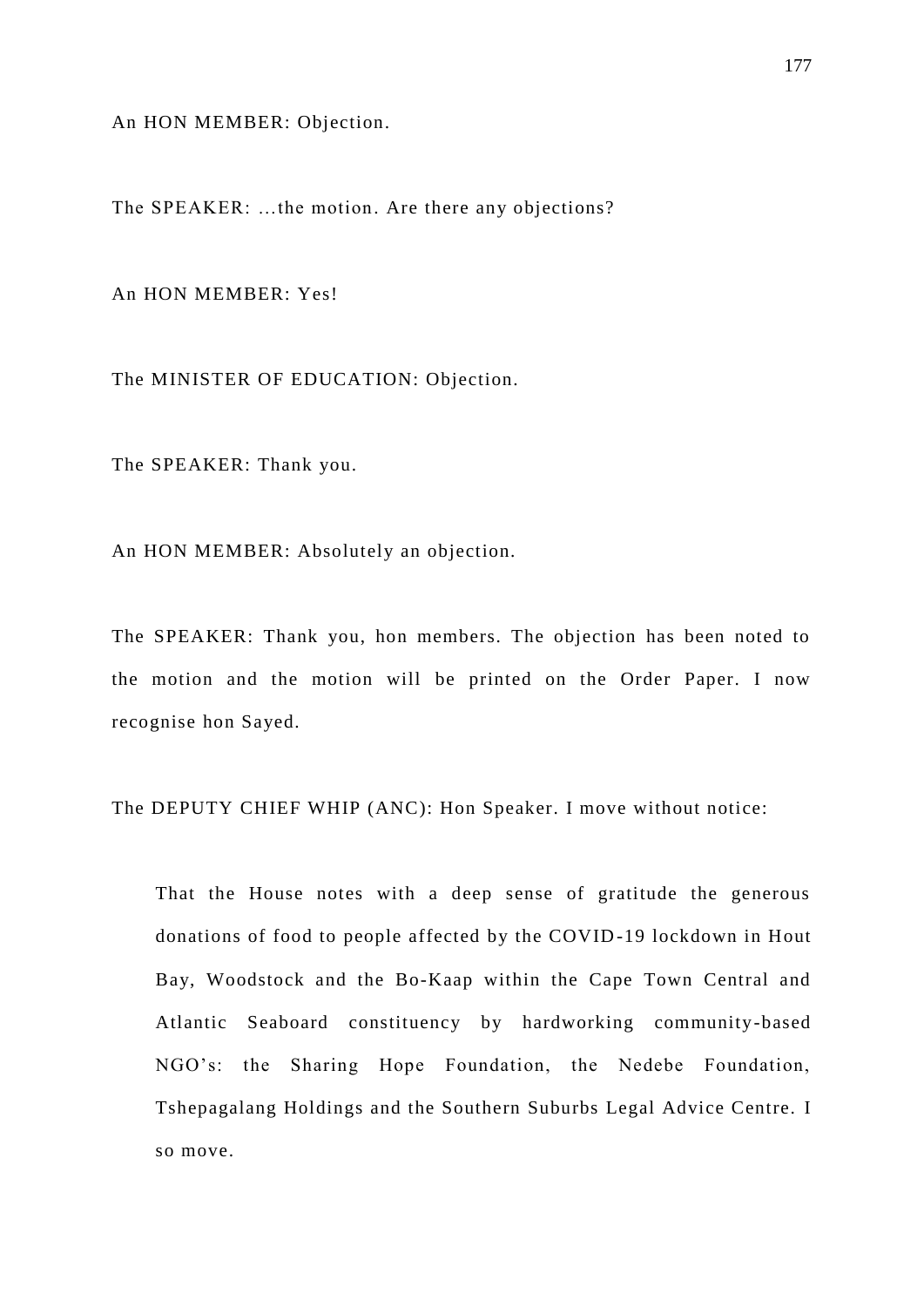*[Motion as moved by Member.]*

The SPEAKER: Thank you, hon Sayed. Hon members, are there any objections to the motion being read without notice? No objections. Motion agreed to. Hon members, I now recognise hon Sayed.

The DEPUTY CHIEF WHIP (ANC): I do not have another motion.

The SPEAKER: Oh, you have no other motion. Thank you.

The DEPUTY CHIEF WHIP (ANC): I have got no other motions.

The SPEAKER: Thank you.

Mr G BOSMAN: Nobody has written it for him, Speaker.

The SPEAKER: Order. Order, hon Bosman.

The DEPUTY CHIEF WHIP (ANC): The hon Bosman must actually share the full motions on Facebook if he … [Interjection.]

The SPEAKER: Order, hon Sayed [Interjection.]

The DEPUTY CHIEF WHIP (ANC): … wants to attack fellow members.